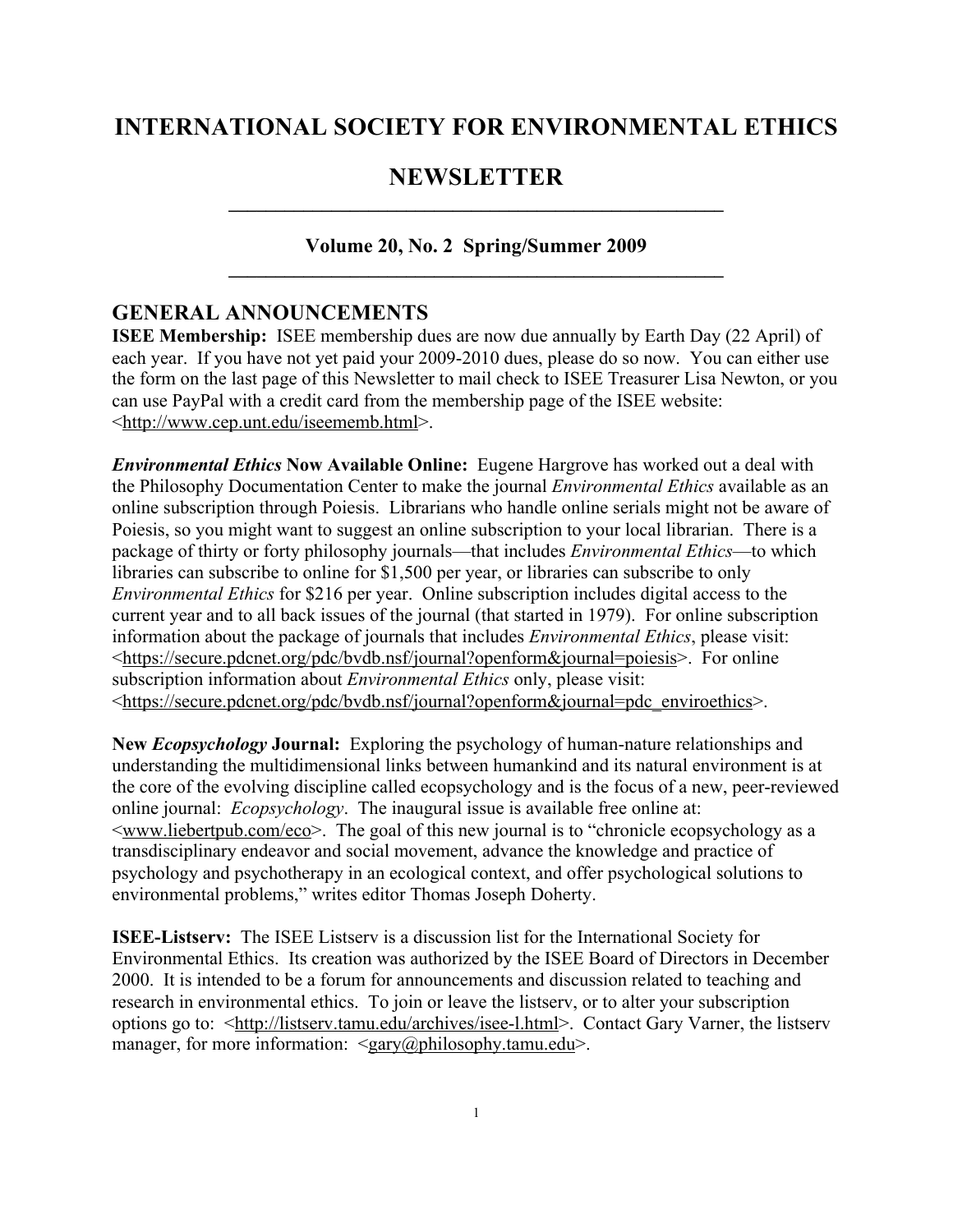# **IN MEMORY: ARNE NAESS (1912-2009)**

#### **David Rothenberg, New Jersey Institute of Technology:**

Arne Naess, the founder of deep ecology, died on 12 January 2009, three weeks before his 97<sup>th</sup> birthday.

Norwegian philosopher Arne Naess was best known for his invention of the term "deep ecology" to describe the way in which environmental issues are fundamentally questions of ethics and philosophy beneath our science and politics. Through a combination of his ideas and his persona, Naess was probably the most influential living environmental philosopher.

In the 1930s Naess traveled to Vienna as a young student to join the Vienna Circle, working closely with Moritz Schlick and Rudolf Carnap to develop his own take on analytic philosophy. In 1937 Naess became the youngest full professor in Norway's history, and over subsequent decades he wrote a series of introductory logic and history of philosophy textbooks that became the foundation for reform of his nation's university system, which required for many years that all students study a semester of philosophy before continuing on to their chosen disciplines. His first book *Truth As Conceived By Those Who Are Not Themselves Professional Philosophers* (1938) used a survey approach to demonstrate that ordinary people hold a range of views on truth similar to those voiced by the range of philosophers.

During World War II Naess was active in the clandestine resistance against the Nazis occupiers, and after the war he led a reconciliation project to bring war criminals together with the parents of the Norwegian soldiers they tortured and killed. In the Cold War, Naess was asked by the United Nations to lead a philosophical effort to study the worldwide uses of the term 'democracy'. The resulting book *Democracy in a World of Tensions* (1951) revealed that the word could mean almost anything, and it was never reprinted, because of this disturbing conclusion.

In mainstream philosophy Naess is most known for his work in philosophy of language in *Interpretation and Preciseness* (1953) and *Communication and Argument* (1966). Other major theoretical works in English include *Scepticism* (1968), *Gandhi and Group Conflict* (1974), and *The Pluralist and Possibilist Aspect of the Scientific Enterprise* (1969).

Naess had always been an accomplished mountaineer, and for a few years in the early fifties he, with his ascent of Tirich Mir, held a record for the highest mountain ever climbed. A decade later, inspired by Rachel Carson, Naess resigned from his professorship to devote his full time to environmental issues. *Ecology, Community and Lifestyle* (in Norwegian 1976, in English 1989, translated by David Rothenberg) was his main theoretical work in environmental philosophy, where the theory of deep ecology is articulated in depth. It was an environmental philosophy, not an ethic, that encouraged each individual to think of nature as the ground of our own interest, so that the greatest sense of self-realization will encompass a "Self" of the environment, and become "Self-realization" with a capital S. We should all situate our identity and our interests in nature uniquely, developing our own "ecosophies" that build on a personal sense of place and duty of care for the Earth and fit into our immediate surroundings with greater attention and dignity.

Together with George Sessions, Naess politicized deep ecology by putting forth a platform of eight points that turn his conceptual idea into an ethical manifesto: 1) The flourishing of human and nonhuman life on Earth has intrinsic value. The value of nonhuman life forms is independent of the usefulness these may have for narrow human purposes. 2) Richness and diversity of life forms are values in themselves. 3) Humans have no right to reduce this richness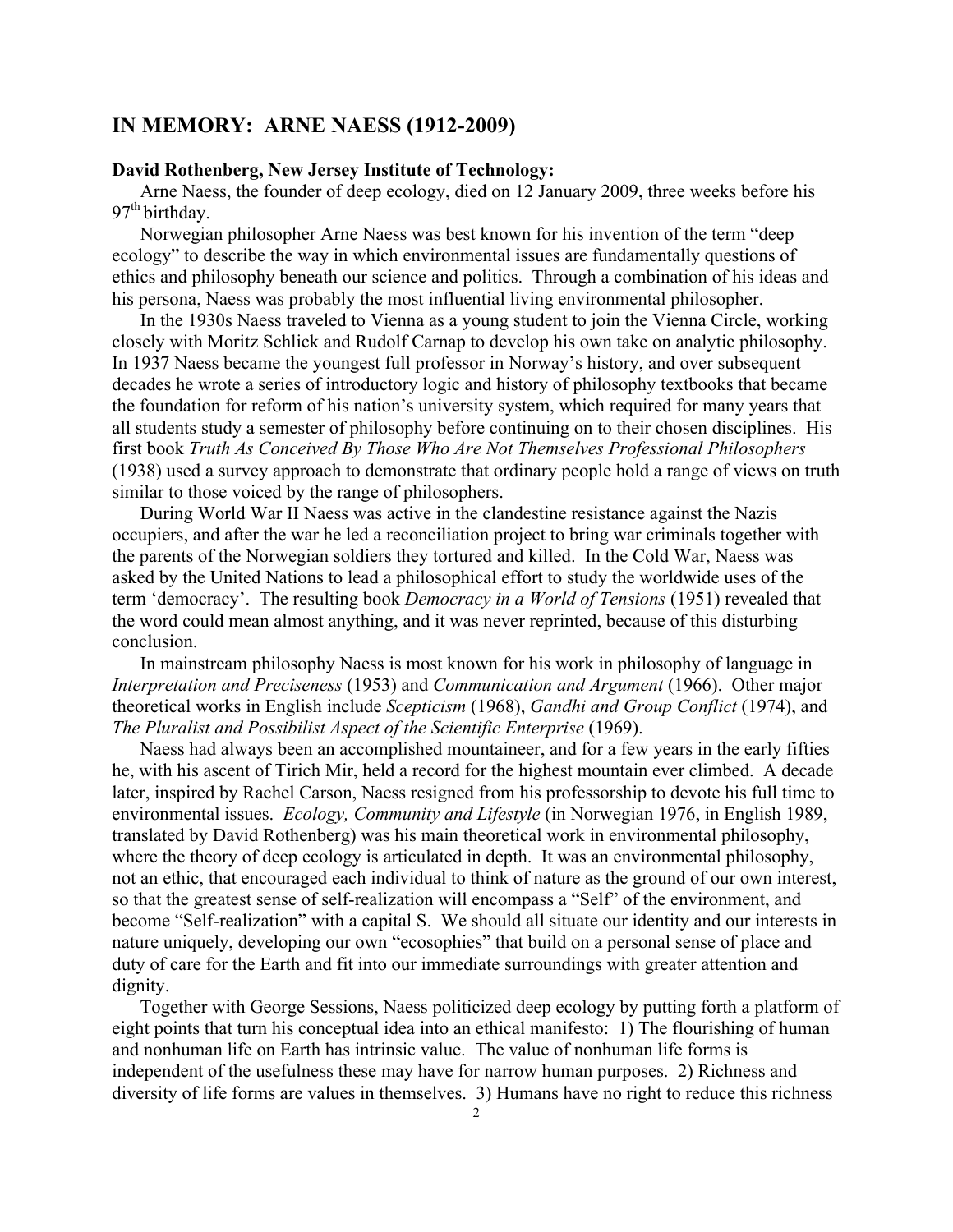and diversity except to satisfy vital needs. 4) Present human interference with the nonhuman world is excessive, and the situation is rapidly worsening. 5) The flourishing of human life and cultures is compatible with a substantial decrease in the human population. 6) Significant change of life conditions for the better require change in economic and technological policies. 7) Life quality should be given more primacy than a high standard of living. 8) Those who subscribe to the foregoing points have an obligation to implement the necessary changes.

This platform was specifically adopted by radical environmental groups such as Earth First! as their guiding philosophy, but deep ecology may have reached its greatest popular prominence when Senator Al Gore wrote in his 1989 book *Earth in the Balance* that "we must change the fundamental values at the heart of our civilization" in order to solve global environmental problems. This is deep ecology in a nutshell, and by the first decade of the twenty-first century, the majority of educated people are finally going along with it, even if they may not realize where the idea came from.

In 2000, at the age of eighty-eight, Naess published *Life's Philosophy*, a more personal account of his own history through ideas. It became the number one bestseller in Norway, and catapulted its author to a new level of fame in his native land. In 2005 the *Selected Works of Arne Naess* was published in ten volumes by Kluwer, with the financial support of Doug Tompkins of the Foundation for Deep Ecology. It is perhaps the most comprehensive publication of the works of any living philosopher.

Until his death Naess continued to speak out in the name of free nature and conservation, and he always remained optimistic that humanity will be able to improve our relationship to the world around us "by the twenty-second century." Through his works and deeds he remains an inspiration to generations of younger environmental activists and philosophers.

At the 2007 annual conference of the Eastern Division of the American Philosophical Association, President Anthony Appiah praised Naess' early work investigating the philosophical views of ordinary people as the pioneering work in what is now the new discipline of "experimental philosophy," an attempt to make philosophy a more empirical kind of investigation more compatible with social and natural science. So at the very end of his life, Arne Naess' work returned back to the mainstream of the discipline. REFERENCES

Arne Naess, *Ecology, Community, and Lifestyle*, translated by David Rothenberg. New York:

Cambridge University Press, 1989.

Arne Naess, with Per Ingvar Haukeland, *Life's Philosophy*, translated by Roland Huntford. Athens: University of Georgia Press, 2002.

Andrew Brennan and Nina Witoszek, editors. *Philosophical Dialogues: Arne Naess and the Progress of Ecophilosophy*. Lanham, MD: Rowman & Littlefield, 1999.

### **Bill Devall:**

#### **My Relationship with Arne Naess**

Arne Naess, Norwegian mountain climber, philosopher, and activist, died January 12, 2009. He was given a State funeral. The Crown Prince of Norway represented the King at the funeral. The funeral was broadcast on Norwegian national TV because he was considered a national hero in Norway.

Arne Naess was my teacher, in the Buddhist meaning of that term. He guided me.

I discovered Arne Naess while cruising through academic journals in the library of Humboldt State University, Arcata, California in 1975. I participated in Earth Day, 1970, but as I became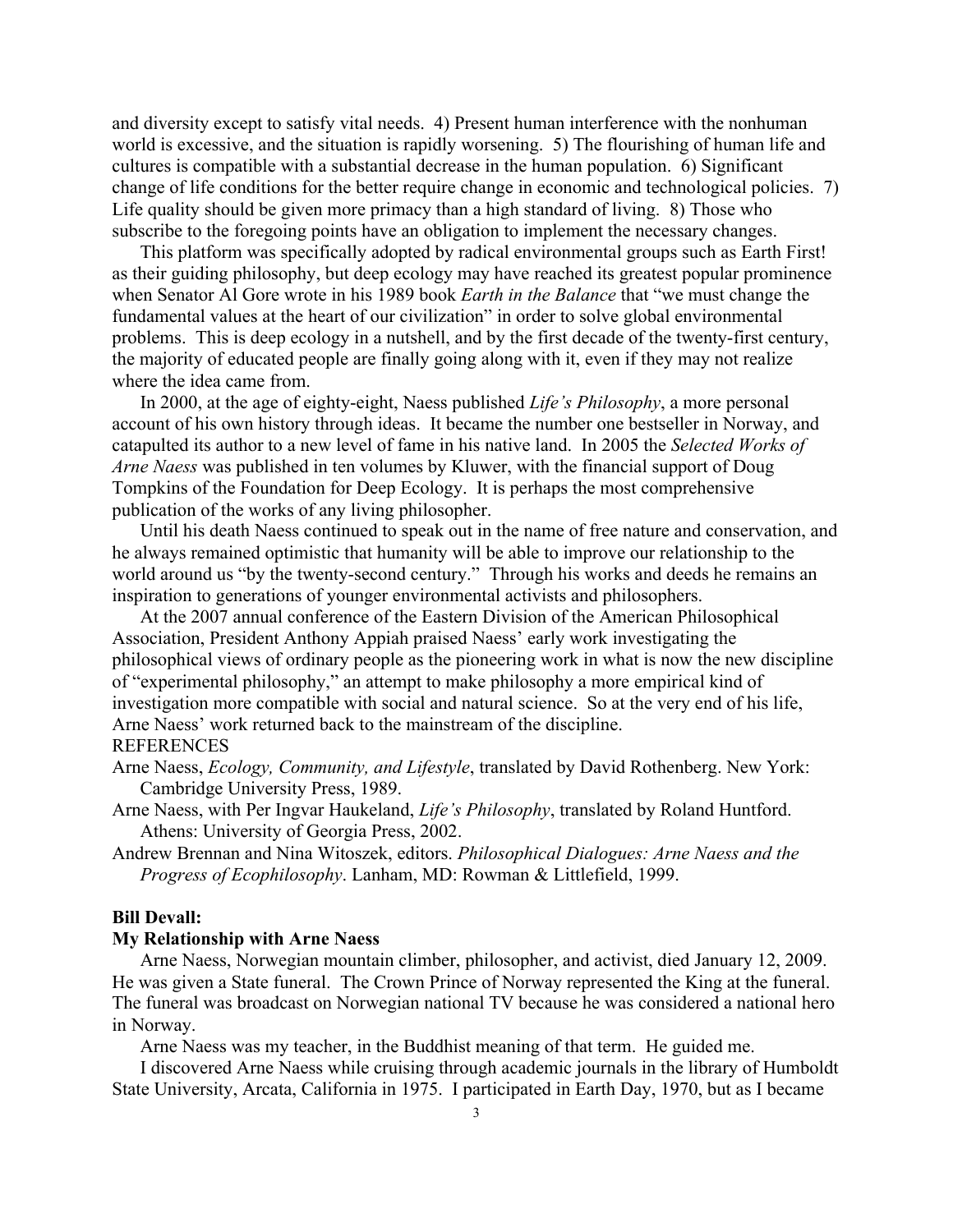more deeply involved in conservation activism during the early 1970s, I was more and more dissatisfied with the utilitarian philosophical writings underlying conservation activism. I read Rachel Carson's *Silent Spring* and Aldo Leopold's *A Sand County Almanac*, but I wanted more. I found what I was looking for in an essay by Naess in an interdisciplinary academic journal that Naess founded in Norway: *Inquiry*. Naess' essay was based on a talk he gave at an international conference held in Bucharest in 1972. In the essay, "The Shallow and the Deep, Long-Range Ecology Movement: A Summary," Naess contrasted the shallow ecology movement which is concerned with pollution and resource depletion and the deep ecology movement which is concerned with diversity, complexity, autonomy, decentralization, symbiosis, egalitarianism, and classlessness.

I began to correspond with Naess at the University of Oslo. Naess responded to my typed letters with handwritten notes written on small pieces of paper. In later years I would send him emails, and his wife, Kit Fai, would respond to me via email. During the years that Alan Drengson and I were editing *The Selected Works of Arne Naess*, especially Volume X*, Deep Ecology of Wisdom*, we had extensive email exchanges. We discussed explorations on the unities of nature and cultures based on revising various versions of Naess' essays as his ideas evolved based on his continuing reflections on various topics. We met face to face in Australia when we attended conferences on environmental philosophy and political activism.

Naess became my teacher. When I told him I was depressed because the green movement was always on the defensive, never achieving significant political victories, he reminded me that all great social movements, such as the Civil Rights Movement, have many years of defeat before significant victories. When I complained about the complexity of living in industrialized societies, he gave me the koan "simple in means, rich in ends."

I enjoyed listening to Naess talk in person. His quiet voice and his ability to reflect on his own experiences provided insights upon which I reflected. One time when Naess and I were traveling on an overnight train in Australia going from one academic conference to another, I asked him about his life in Norway during the Nazi occupation of World War II. Hitler kept about 500,000 troops in Norway throughout the war because he thought the allies would invade Europe through Norway. Naess said he wanted to be part of the resistance, but friends convinced him to remain on the faculty of the University of Oslo. He was in close contact with members of the resistance, and he said that a few times, arms passed through his office at the university. The resistance in Norway provided the allies with information on troop movements and other German activities in Norway.

After the war ended, Naess was asked to lead a group of Norwegians who were given the task of bringing together Norwegians who had been tortured during the war with Norwegians who had tortured them. The goal was to bring about reconciliation. Naess was very interested in nonviolent direct action and especially in Gandhi's philosophy of nonviolence in the progress of society

Naess constantly from the early 1970s through the 1990s sought to develop and clarify the bases of the deep ecology movement. While camping together with philosopher George Sessions in the California desert, he wrote a 'platform' for the deep ecology movement. Naess suggested that many people coming from different religious and philosophical traditions could generally agree with the statements in the 'platform', and when they realized their common agreements they could work together for social change.

Naess asserted that he was not a philosopher, but he lived philosophy. He acted in the world and reflected on his actions in the world and actions of other people and nature. He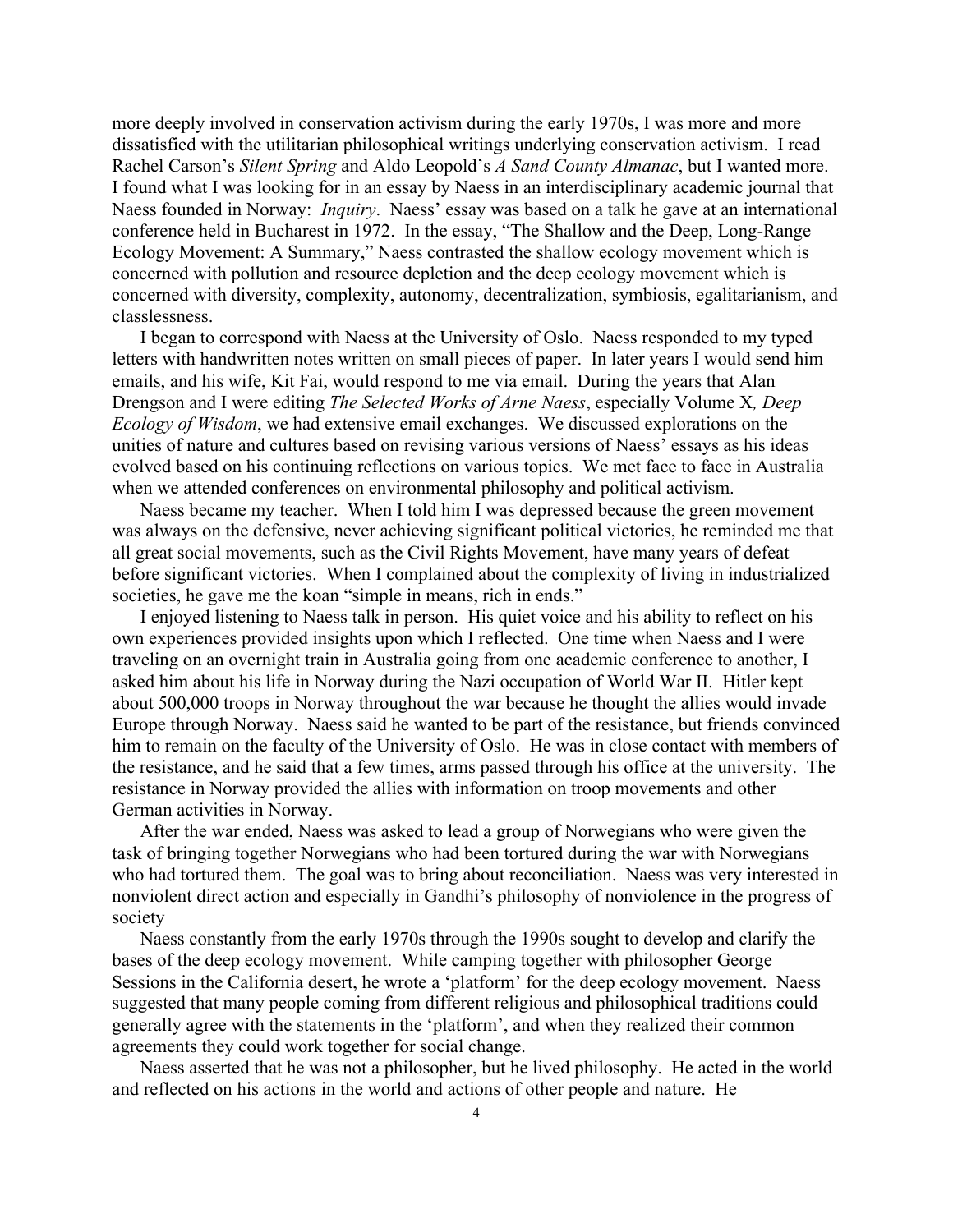demonstrated his approach through his actions at Tvergastein in the mountains of southern Norway. He wrote about his long relationship with the mountain in his essay "An Example of Place: Tvergastein." He describes his intimate relationship with plants, animals, snow, and the simplicity of writing inside the hut he built on the mountain. He used minimal amounts of wood to stay warm. He developed his own ecosophy while living in the hut over the course of many years. He called his philosophy Ecosophy T after the name of the place that became his Place. He travelled the world encouraging other people to develop their own ecosophies because diversity and deep questioning were major aspects of his teaching. He knew that thinking is difficult.

I was deeply involved in activism concerning the protection of old growth forests in the Northwest region of the United States, and I was constantly helping activists ask deeper questions about Place and protection of Place based on nonviolent principles.

Naess encouraged me to develop my own ecosophy. Working with the koan he had given me, I developed an expression of my ecosophy in my book *Simple in Means, Rich in Ends: Practicing Deep Ecology* (1988).

Naess continued his talks and travels through the 1990s. He said he was an optimist for the 22<sup>nd</sup> century. He was especially interested in talking with young people, encouraging them to move beyond shallow environmentalism to ask deeper philosophical questions. Many college students he met were particularly depressed about climate change and the failure of national leaders. Naess encouraged young people to become leaders in the peace, social justice, and green movements of the  $21<sup>st</sup>$  century. He said that all people have the "intuition of deep ecology," and spending time outdoors helps to bring forth what Rachel Carson called a "sense of wonder" that sustains and enriches our lives.

Many of the central ideas he developed as an environmental philosopher are included in the anthology of his writings, *Ecology of Wisdom,* edited by Alan Drengson and myself (Berkeley: Counterpoint, 2008).

Naess encouraged dialogue and wide experience. When Alan Drengson and I worked on *The Selected Works of Arne Naess*, Volume X (Springer 2005) I had the opportunity to reread many of his writings and to ask him questions to clarify my understanding. Naess continued to rethink and rewrite essays based on his dialog with other people and his wide experiences.

In my estimation, Naess was one of the great philosophers of the  $20<sup>th</sup>$  century, and in a Buddhist sense he was an amazing teacher. He was my teacher, and each time I reread one of his essays I again rethink my own ecosophy and political activism.

#### **Alan Drengson, University of Victoria:**

My memories of Arne Naess invariably include feelings of being blessed to have known him personally, and not just to have known his work as a philosopher, activist and scholar, which by itself is so impressive and inspiring.

Whenever I think of Arne, I reflect on his gentle and considerate way of being in the world. In all the years I knew him, in all the circumstances I shared with him, no matter how challenging, Arne was always positive and upbeat. I never once heard him bad mouth other philosophers or people with whom he might have disagreed. He believed we all deserve respect and he lived this philosophy.

He was truly a lifelong seeker (zetetic) who, like Gandhi, sought the truth but did not claim it. He considered respect for others and nature of utmost importance, and because of his vast knowledge of languages, cultures, worldviews, religions and personal lifestyles, he was never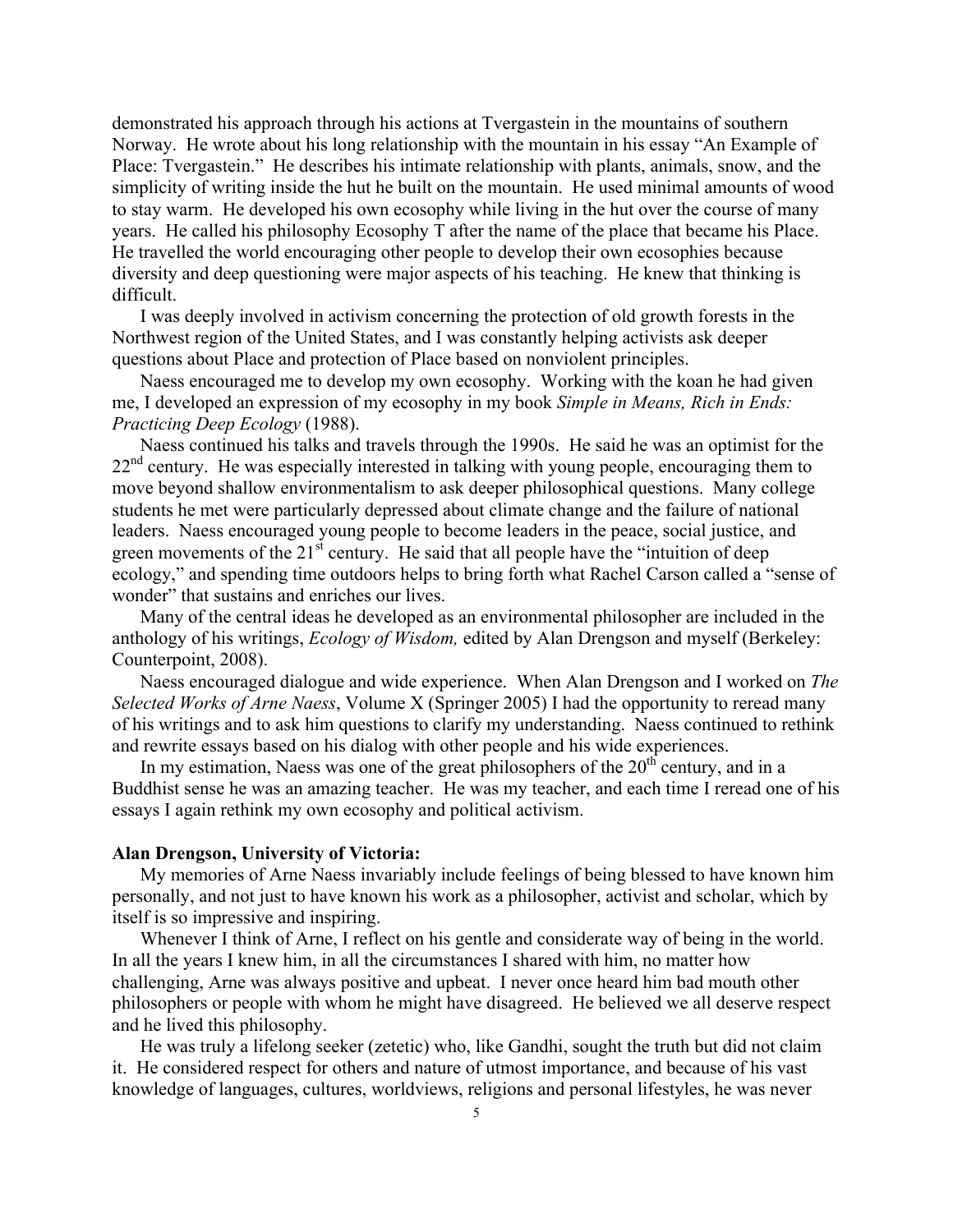judgmental of others. He knew from his scholarly work, from his far flung travels and wartime experiences in Norway, that we can never be sure we understand each other. Our daily languages are not so precise that we can be certain we are communicating. Hence, the importance he placed in being nonviolent in our communication in all our relationships.

His first major work was on *Interpretation and Preciseness*, which involved not only analytic studies but also empirical studies of semantics. He never stopped doing these studies throughout his long life. He also never stopped spending time almost everyday in free nature. He lived much of his life at his beloved *Tvergastein*, his mountain hut in Norway. The mountains truly left their imprint upon him, as he became great by being small (modest). He attributed his long life partly to his old father, *Mt. Hallingskarvet*, the mountain where his hut is located. In climbing circles he showed us to be modest and never think of the mountains as something we conquer.

We all have, he believed, a sense for the world as a whole, once we are mature. He called this sense for the whole a *total view* meaning complete or whole. We can never adequately articulate any more than a fragment of this sense for the world as a whole. Moreover, if we are truly alive, our sense of the world and our participation in it is a work in progress. Total views, then, are not totalizing, but they are whole in the sense that we can say what we feel and think about new questions. When we share fragments of our whole views with those of others we enrich our sense of the world, our views are enlarged and changed.

We are not only our thoughts, feelings and attitudes, but also our actions and our relationships to others and the natural world. We should never put our views above respect for others, even when we think we don't agree about something that is of critical importance to us. Philosophy should not be debate but true dialogue, an attempt to learn from each other, to clarify our own understanding and to improve our ability to articulate our values, and what we believe about the nature of the world.

As a result of his vast empirical and other studies, Arne was hopeful and had great confidence in ordinary humans to act with wisdom and insight. He found through his empirical studies that ordinary people have complex and deep views about all manner of subjects. He was a person who truly believed this and acted accordingly. We should treat each person with great respect and we should seek dialogue not debate. Whenever he was criticized in open discussion, he never responded in kind. He never belittled or put down the opposition in various political situations related to social justice, peace and ecological responsibility. He lived his philosophy of nonviolent direct action and approached each person as a potential friend and ally to work with to create a better human world at both the global and local level.

Now that Arne is no longer in contact in person, via phone or email (the latter through Kitfai), I keep seeing him in all the places we were together. He is still a friend and inspiration whose equanimity was truly amazing and whose joy in small things is inspiring. From cutting firewood, walking in the forests, climbing mountains and philosophical seminars, Arne seems to be at hand. I shall never forget spending time at Tvergastein, when he took my family of five, including our three young daughters, to the top of Mt. Hallingskarvet. As we approached his hut, he came to greet us and wanted to be sure we did not step on a number of small plants he had been looking after. He took us to the summit so we could look at the Jotunheimen, the highest mountains in Norway, even though by looking at the sky he knew they would be shrouded in clouds. When we reached the summit he suggested we visit his Eagle's Nest, a small cabin perched on the edge of the overhanging cliffs on the southern face of Hallingskarvet. I asked him why he built it. He said that it was a dream and a vision. He wanted a hut that was like an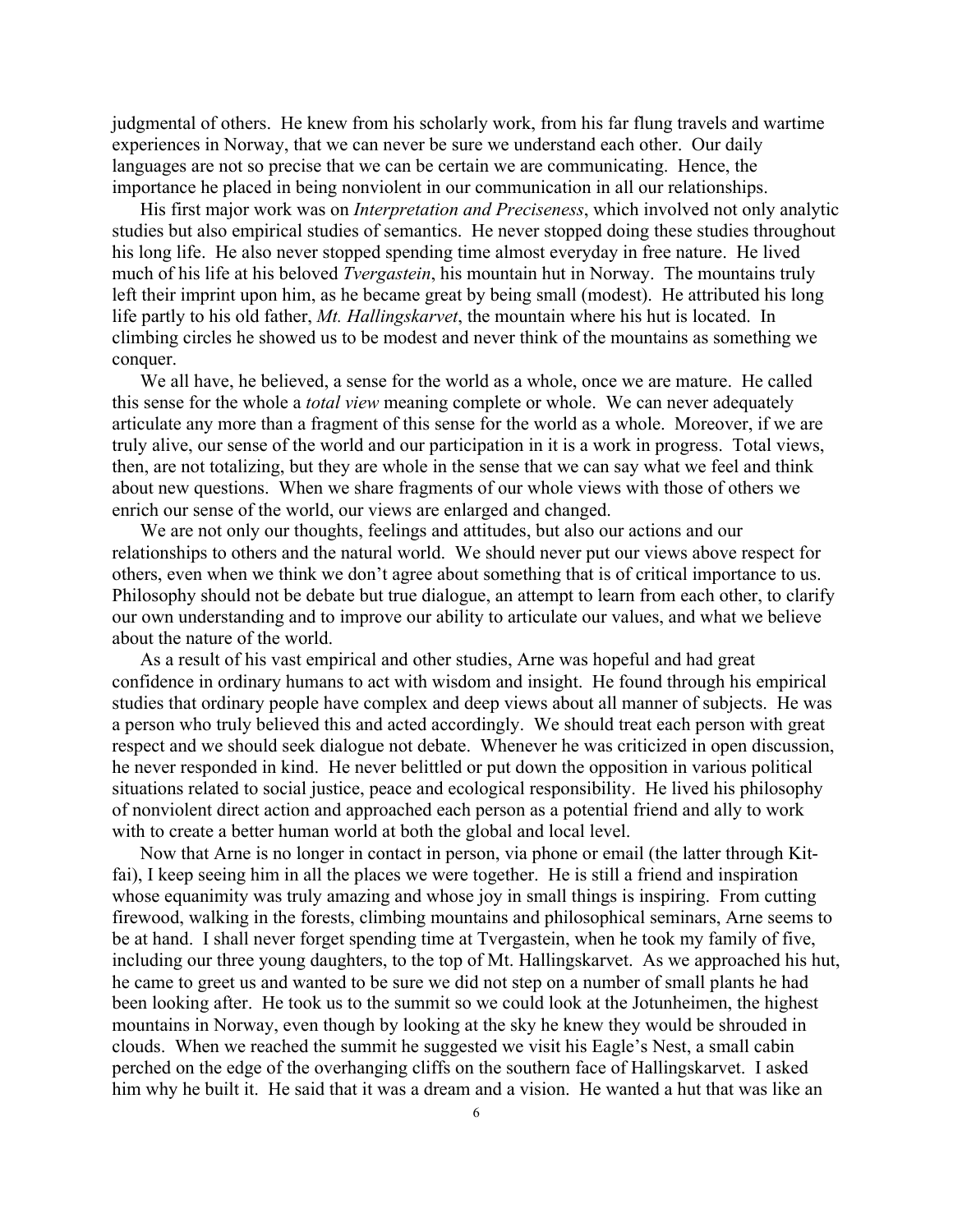eagle's nest so that when you looked out you would have a feeling of awe and the need to fly. Being in the hut certainly gave me these feelings.

He was a Gandhian in being nonviolent, but he was not submissive or weak. He was always gentle. He loved interacting with children and was playful. He developed Gandhian boxing and tennis. He reflected on the principles of nonviolent communication. He saw that it is necessary to train vigorously and rigorously for climbing, philosophy and activism.

He had an amazing sense of humor and was always saying things that were very funny. He always had a gleam in his eyes. Once when I went to San Francisco for some meetings, I got out of the limo on a steep hillside street. When I started to cross the street to go to the offices where the meetings were held, I heard someone holler "Alan!" It was Arne coming down the hill with a pair of crutches. He was using them like ski poles to do little jumps, bounding around. He had been injured seriously in a fall and had to be on crutches for a while. I asked him why he was still using them, when it did not appear he had any disability. He said that he realized how much fun they could be once he started using them. Also they helped him to keep up his arm and hand strength. It reminded me of a time when we cut firewood in the Oslo forest. We walked to the forest from his home and carried the wood we sawed by hand in packs. He would not let me take the heaviest pack because he was recovering from a serious back injury. He said "My back loves the heavier pack." We had a great time walking in the forest and sawing some wood quite some distance from his house. He lived a very modest and frugal lifestyle in the mountains and in the city. He gave a percentage of his modest income to charity every year.

One of my last memories of Arne was when we went walking in a hilltop park (Songnvatn) in the forest surrounding Oslo. Kit-fai took us to the park and lake in a car and let us out. We were on our own to walk and to get back to their offices at SUM. Arne and I started to go around the lake on the main trail. The whole park in the areas close to the road was filled with people of all ages, school classes, scout groups, old people, middle aged, children, and people in wheelchairs and on crutches. Arne was using two walking poles that he liked to have in the longest setting. He was trucking along in his 90s, and while we were walking he was talking and interacting with everyone. It was like a great big party. He would stop and talk with the school classes and with people in wheelchairs, everyone. Everyone was so excited and cheerful! We had a great time! When we finally got around the trail more deeply into the woods, he would stop and just stand and listen to the wind high in the trees, he would say "music!" When we got to a small brook we also stopped for quite a while to listen to the brook's solo. It was a wonderful walk on my last visit to Oslo before he died.

My last visit to Oslo described above was to celebrate the publication of the *Selected Works of Arne Naess* (*SWAN*), which had taken us over ten years to bring to publication. We learned when working on it, that the reason we could not find the English translations quoted from Greek, Latin and other languages in standard works, was because Arne had done the translations from the originals himself. He was a scholar of antiquities and obscure subjects as well as a logician, philosopher of science and always the mountain man and lover of being in free nature. He lived with the utmost intensity, enthusiasm and joy even in small things. All of life was an incredible adventure for him. He was never boring. He found new journeys every day. He loved diversity of every kind and delighted in learning new philosophies, music, cultures, languages and also discovering the great treasures in the world of free nature. He said that the  $21<sup>st</sup>$  Century would be difficult, but he was very optimistic about the  $22<sup>nd</sup>$  Century. He never wavered in his support for social justice, peace and nonviolence and the deep ecology movement.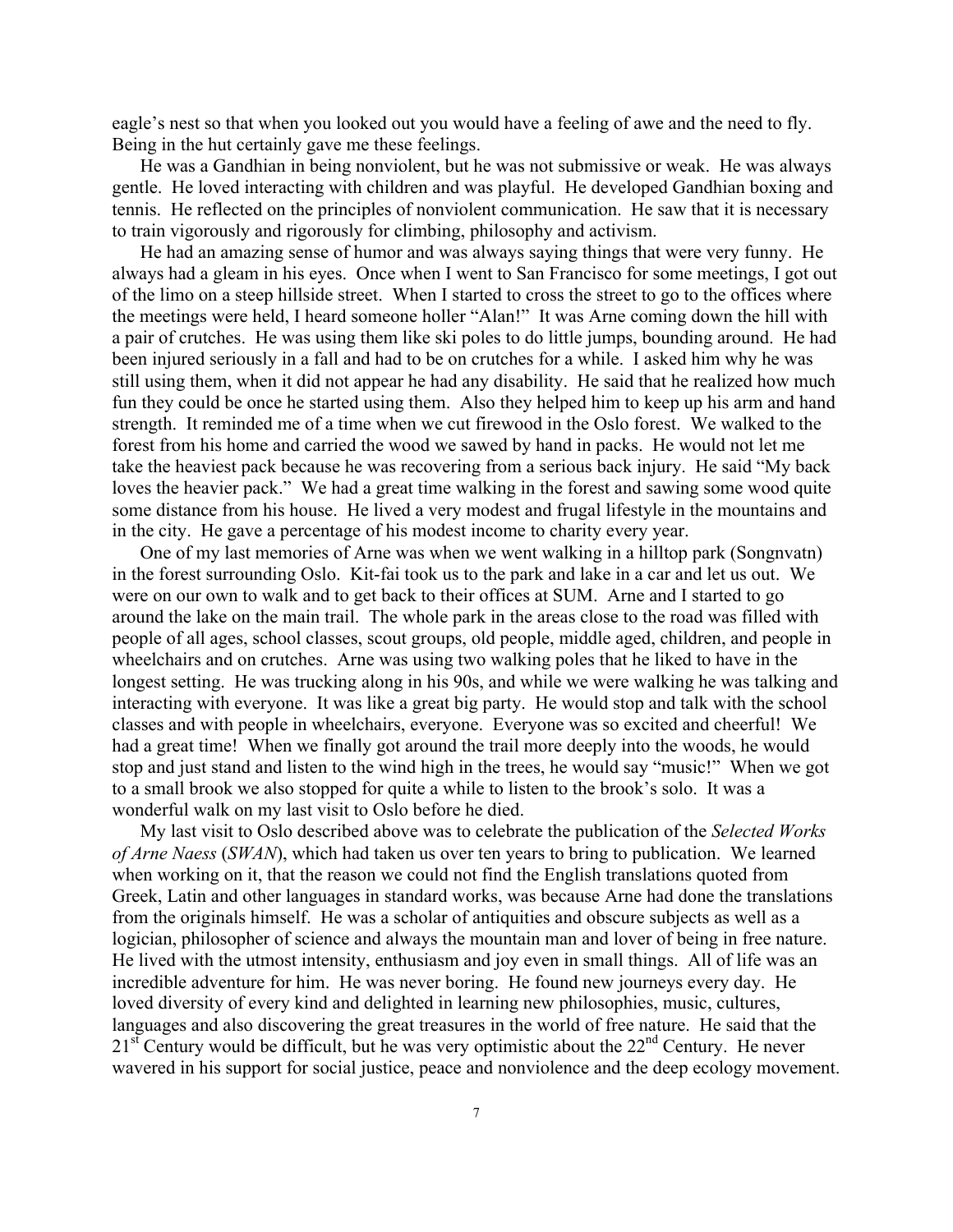Such was Arne Naess, a mountain whose spirit lives on amongst all who were blessed to know him.

# **Anna Drengson, University of Victoria:**

# **Memories of Arne Naess**

Arne had a peaceful presence within him, and a love for life like no other person I've known. After my father introduced us at Arne's home in Oslo, Norway, Arne picked me up and put me on his knee. I was very young, but he listened to me in a way that made me feel important, and showed he cared about what I had to say. I looked up at him, and he asked me if I knew how to box. I said yes! And we began to spar. After the match, Arne took me outside to his garden and told me where the wild strawberries grew. I hunted through the weeds on my hands and knees until I found a small sparkle of red. The berries were tiny, but contained an explosion of sweet flavour.

During my family's stay in Norway, Arne and Kit-Fai invited us to spend time with them in their mountain hut Tvergastein. While we were at Tvergastein Arne and our family went to the summit of Mt. Hallingskarvet. I will never forget how easily Arne (then 85) climbed the face of the mountain leading us on the way to his sacred Eagle's Nest, a tiny hut high on the cliffs above Tvergastein. I hiked along behind until we reached the small hut built on the edge of the rocky cliffs. The perch looked out over mountains and valleys; a quiet sanctuary among the clouds. Although we were 76 years apart, we played together unfazed by this difference in age. Arne always carried a mischievous smile, and his eyes glimmered with a sense of humour that was child-like and easy to relate to.

When Arne last came to our house in Victoria, he was barley through the front door before he was on the floor rolling around wrestling with our chocolate lab puppy Hazel. I can remember later taking Arne by the hand and leading him into our back yard. I keenly wanted to show him how I could climb the thick trunk of our family's plum tree. Before I had gotten to the top, Arne was scampering up behind me. We giggled while we imitated chipmunks among the top branches, and laughed as we traded secrets on the way down.

I feel blessed to have spent time with Arne. His wisdom has touched me in many ways. He truly appreciated every thing around him. He radiated a joyful glow wherever he went. He taught me to play the piano with more emotion, how to chop kindling for the fire, and that Norwegians don't have to eat their vegetables to be strong and live long!

#### **Mari Lund Wright:**

#### **Strange Encounter with Arne Naess**

 It was a lovely sunny fall day on the beach in Santa Barbara, California, in the late 1930s. A Norwegian girl, a student named Gro, and I were lying on the sand, talking about her studies in philosophy. Suddenly, a gangling guy appeared, big-nosed and buck-toothed, with a huge smile and utterly mischievous eyes. He was an older friend of Gro's named Arne, and a university teacher from Oslo. He joined us and we talked and laughed and joked for a couple of hours. Gro had to leave for a class, but we stayed on for awhile, thoroughly enjoying each other.

 When we left the beach he took me to the Art Museum. I was only 18, and not very knowledgeable about modern art, but Arne was wildly enthusiastic about it. In fact, he seemed to be that way about everything. We lingered a long time in front of one painting, "The Cat's Whiskers" by Joan Miro. It was enormous, covering almost the whole wall. The squiggle lines of a large, beige cat head filled the painting. It had coal eyes, a red nose, and long black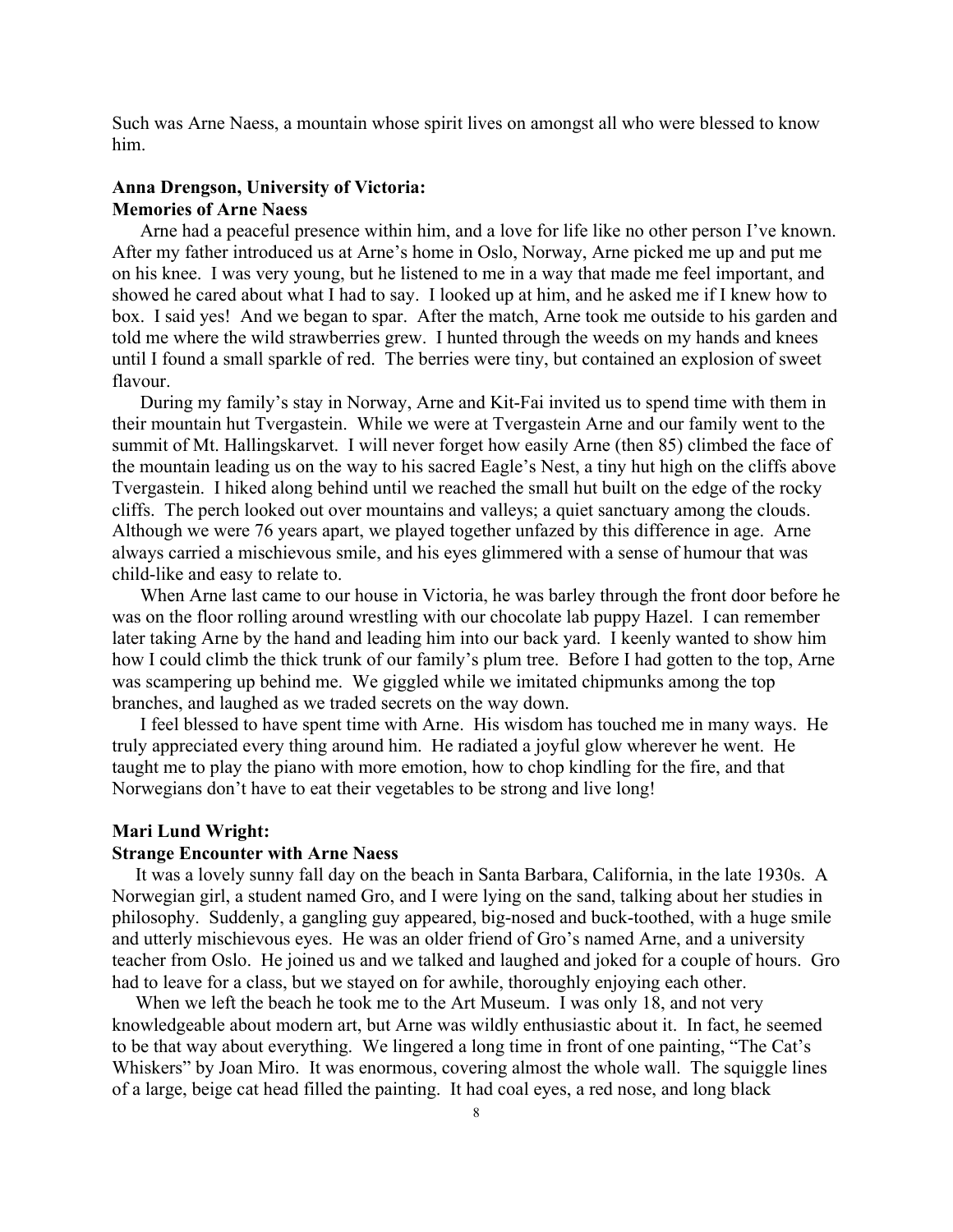whiskers. I was so fascinated by this child-like image hailed as "great art" that I copied it as a signature for years—with my name trailing off the end of one of the whiskers.

 After this enlightening artistic adventure with Arne, he invited me to dinner. I went home and changed, but when we met at a simple restaurant he was still in jeans and his beach shirt. We ate a hearty meal, continued our bantering and joking—the long forgotten. It was such a harmless meeting, and I was not at all attracted to this older man, though he was fun to be with for awhile.

 However, he did make a shocking impression on me at the end of the meal. "Mari, I don't have any money, could you please pay for our dinner?" I couldn't believe my ears. I was utterly shocked and discombobulated as I looked in my purse to see if I actually had enough money. Fortunately, I did. But what if I hadn't? Would we be sent out to the kitchen to wash the dishes? Would we be thrown out on our bottoms? Or—would the police be called in?

 Perhaps Arne was just kidding—to see how I would react—but that never occurred to me at the time. I was an innocent little Midwesterner staying with friends in Santa Barbara before starting university in the spring.

 Arne said he would pay me back the next day, and I certainly hoped he would, as I had no extra cash. I was working in Woolworths, behind the chocolate counter, having a grand time weighing out chocolate pieces for eager, smiling kids, and sneaking a bit for myself, too. Instead of balancing the brass scale I let it sing with a clang, as the bright little faces beamed up at me and I at them. I had been warned against this a couple of times by the store manager. On the other hand, I did bring in a lot of business, and there were always many kids and moms buying chocolate from me.

 Such was the situation when Arne arrived the next morning with a big smile. I could see that all the mothers and children wondered who this creature was. He did not exactly fade into the scenery. He handed me a wad of money with the words: "I hope this is enough for last night."

When I realized the import of his words—and saw the shocked faces of my adult customers— I blushed to high heaven, my face turning beet red. Arne just stood there grinning mischievously.

#### **David Orton, Green Web:**

# **Remembering Arne Naess (1912-2009)**

"By and large, it is painful to think." — Naess

"The movement is not mainly one of professional philosophers and other academic specialists, but of a large public in many countries and cultures." — Naess

"The earth does not belong to humans." — Naess

I never met personally Arne Naess, the Norwegian eco-philosopher, who, according to an Associated Press story, died on Monday January 12th. He was 96. I knew from a fairly recent contact from his wife, that he was in a nursing home and not very well. Naess—like a few others now dead, such as Aldo Leopold, Richard Sylvan, John Livingston, and Rudolf Bahro profoundly influenced me with his ideas. His deep ecology writings helped orient my life as a green and environmental activist. His Earth-centered ideas and overall philosophy also influenced so many others. His life's work and his death will be thought about by those who have been inspired by him and now learn that he has returned to the Earth.

Social relativism, i.e., not taking a stand, was unacceptable to Naess in this age of post modernism and ecological destruction. He himself had seen the impact of fascism on Norway during the Second World War. He saw the deep ecology philosophy, with which his name has become associated, as completely anti-fascist in orientation. Speaking of "intrinsic value," a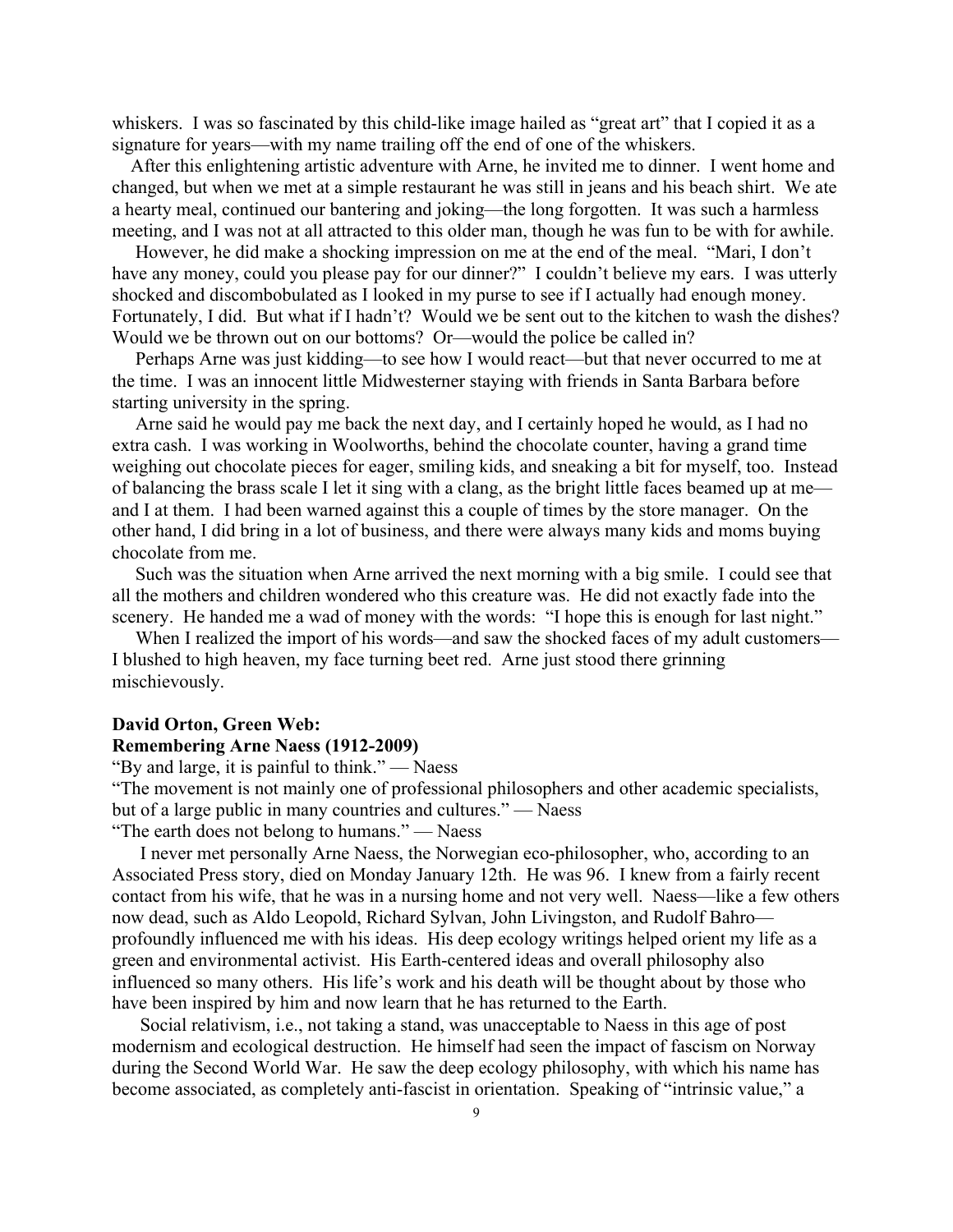basic component of this world view, Naess said: "This is squarely an antifascist position. It is incompatible with fascist racism and fascist nationalism, and also with the special ethical status accorded the (supreme) Leader" (*Selected Works*, Volume Ten, p. 95). Naess was an advocate of non-violence but made it clear in his writings, that if a choice had to be made, he preferred violence over cowardice. He also saw that self-respect for an individual was important, before a principled nonviolent stand could be taken and the consequences accepted.

I had received a few personal letters and communications from him, about some essays which I had written and on various theoretical points/disputes which I had raised. These letters I have kept and treasure. Arne had an ability to bring out the positive in any clash of what could seem to be contending views. His unifying personal interactive style was very different from that of the late social ecologist Murray Bookchin, whose intellectual life was marked by many rancorous arguments, as Bookchin policed the interpretations of his works.

Naess came through in his writings not only as a deep thinker—and sometimes as an obscure writer—but also as someone who was gentle, humble, and yet mischievous and playful. He told us "that the front is long," meaning, as I interpreted this, that there are many paths to a deep ecological consciousness, many battles for participants to engage in, and that we should be tolerant and supportive of all those on the path to a new Earth consciousness—no matter the particular field of engagement. He also stressed, that for environmental activists, the views of opponents should be presented honestly and not distorted. We knew through many stories, that Arne, as well as a philosopher, was also an environmental activist, a boxer, and climbed mountains in Norway and around the world. He did much of his thinking and writing in isolation, at a self-built work hut high on a Norwegian mountain, where life's necessities: water, food, shelter, warmth, clean air and perhaps solitude—what he called in his philosophy human "vital needs"—came into much sharper focus. (Naess advocated decreasing the material standards of living in wealthy countries.) There was quite a mystique around him. On top of all this, he was part of a privileged Norwegian shipping family and thus born with a silver spoon in his mouth. Yet, for Naess, one had to walk the talk: "Ordinary people show a great deal of skepticism toward verbally declared values that are not expressed in the lifestyle of the propagandist" (*Selected Works*, Volume Ten, p.110).

Naess had a way of expressing deep insights which would remain with one long after reading them. He concluded one letter to me in December 1996, about an apparent dispute I had with him on what I saw as his inconsistent views on so-called sustainable development. He wrote: "Industrial societies cannot be reformed, green societies will not be industrial, but they may of course have industries. We probably have some real disagreements, but let us get rid of 'pseudodisagreements.'" An e-mail in 2000 commented positively about something I had written against wildlife biologists, who in the name of research, routinely subjected wildlife to various technological/electronic tracking devices, thus violating their species being and dignity: "Personally I believe that mysteries will not gradually disappear with increase of research efforts. If you throw light on an area, the boundary of darkness increases."

Deep ecology, as conceived by Naess, made room theoretically for others to participate. A quotation which expresses this is in the 1993 book by David Rothenberg, *Conversations With Arne Naess: Is It Painful To Think?* (p. 98): "To be a great philosopher seems to imply that you think precisely, but do not explain all the consequences of your ideas. That's what others will do if they have been inspired."

In my own case I was inspired like so many others and came to critically adopt, and try to apply and propagate the deep ecology philosophy, starting in 1985. My involvement in forestry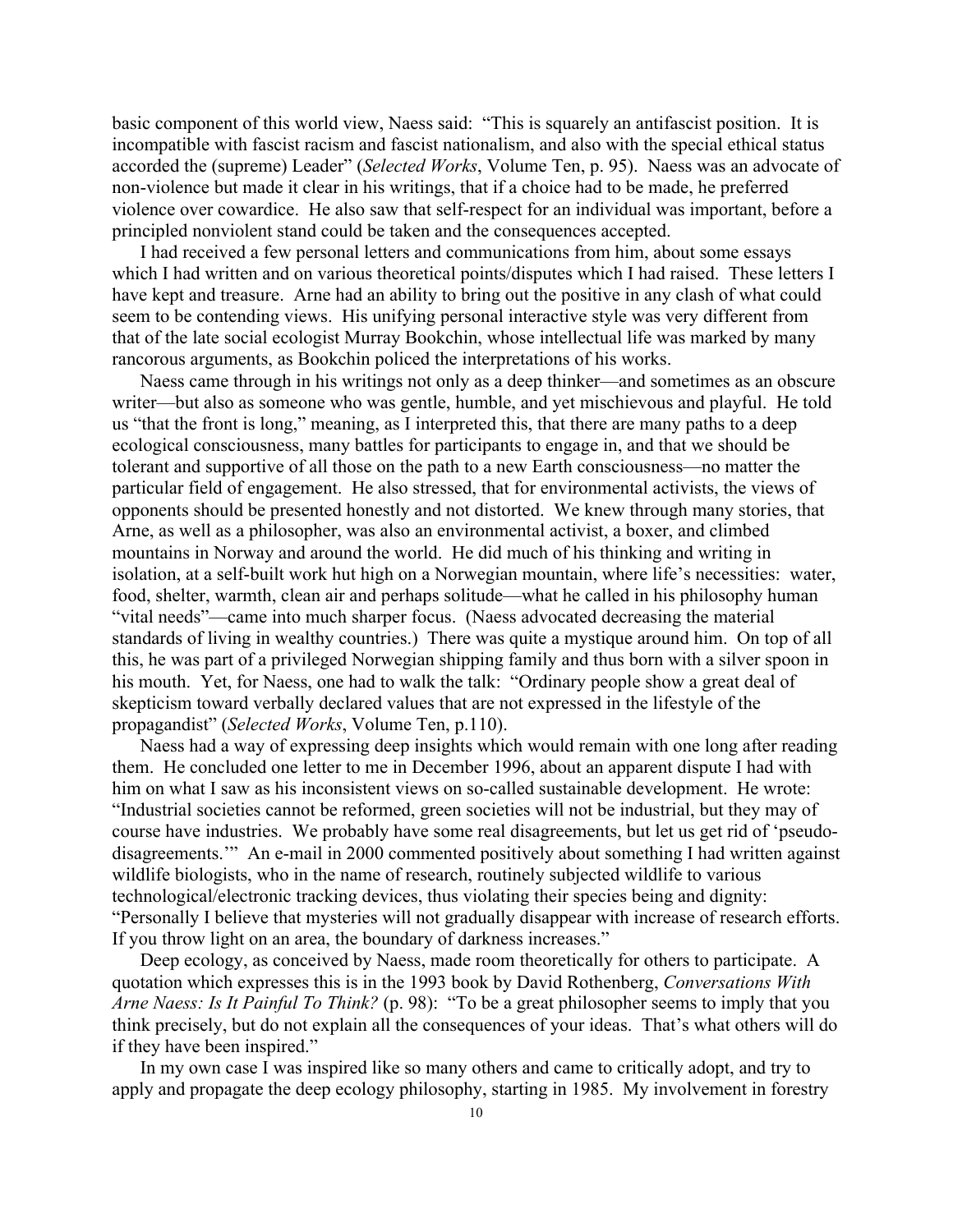and wildlife struggles in the late 1970s and the early 1980s in British Columbia and Nova Scotia had brought me to a position which made me open to Naess and ready to critically embrace his ideas. This was quite some time after 1973, when Naess published his initial deep ecology synthesis, the now widely reprinted article "The Shallow and the Deep, Long-Range Ecology Movement: A Summary." This article was based on a talk he had given a year earlier. It eventually was to transform itself into the eight-point Deep Ecology Platform, but how to change this Platform so it can evolve and yet keep its movement legitimacy remains unresolved. Giving support to this Platform, which calls for significant human population reductions, has come to identify the typical follower of deep ecology. Naess, "to provoke," had called for a world population of 100 million people (*Selected Works*, Volume Ten, p. 270).

The distinction between "shallow" and "deep" ecology made by Naess, although perhaps an invidious comparison which some have called self-serving, nevertheless became a signature and part of the language of ecophilosophy and radical environmentalism. In fairness to Naess, he saw these two terms as "argumentation patterns" and not applied to people (*Philosophical Dialogues: Arne Naess and the Progress of Ecophilosophy*, p. 444). What is being called for in this age of ecology is that individuals need to define their "selves" as being part of the natural world. Naess defined the shallow ecology movement, which he says is more influential than the deep ecology movement, as "Fight against pollution and resource depletion. Central objective: the health and affluence of people in the developed countries." The shallow approach takes for granted beliefs in technological optimism, economic growth, and scientific management and the continuation of existing industrial societies. Naess expressed it this way: "The supporters of shallow ecology think that reforming human relations toward nature can be done within the existing structure of society" (*Selected Works*, Volume Ten, p. 16).

Naess defined the "deep movement," which seeks the transformation of industrial capitalist societies who have brought about the existing environmental crisis, by putting forward seven main points. The article is only a few pages long, but profound and showing the complexity of Naess. He pointed out that biological complexity required a corresponding social and cultural complexity. Outlined is an "anti-class posture" and how anti-pollution devices can, because of increasing the "prices of life necessities" increase class differences. He stressed local autonomy and decentralization.

Fred Bender's 2003 book *The Culture Of Extinction: Toward A Philosophy Of Deep Ecology* said that Naess, in his initial 1972 formulation of shallow and deep ecology, put forward a very progressive non-dualistic approach, which is the one most compatible with ecology, where every aspect of Nature is interrelated—"all my relations" as traditionalist aboriginals say. Naess also presented in the original essay a sophisticated understanding of cultural diversity and a class and political consciousness. If this had been retained by Naess and other deep ecology academic writers in published writings, it would have blunted all that criticism of deep ecology, much of it emanating from social ecology—that deep ecology was just focused on Nature and had no view of society.

Some supporters of deep ecology (I am among them), believe that this philosophy has "stalled." One example of this is perhaps the elimination of the section on deep ecology in the fourth edition (2004) of the undergraduate reader, *Environmental Philosophy: From Animal Rights to Radical Ecology*, senior editor Michael E. Zimmerman. This edition has totally dropped the section on Deep Ecology, edited by George Sessions, which was part of all previous editions. Naess, a European, had a positive yet critical attitude towards socialism in his writings. "It is still clear that some of the most valuable workers for ecological goals come from the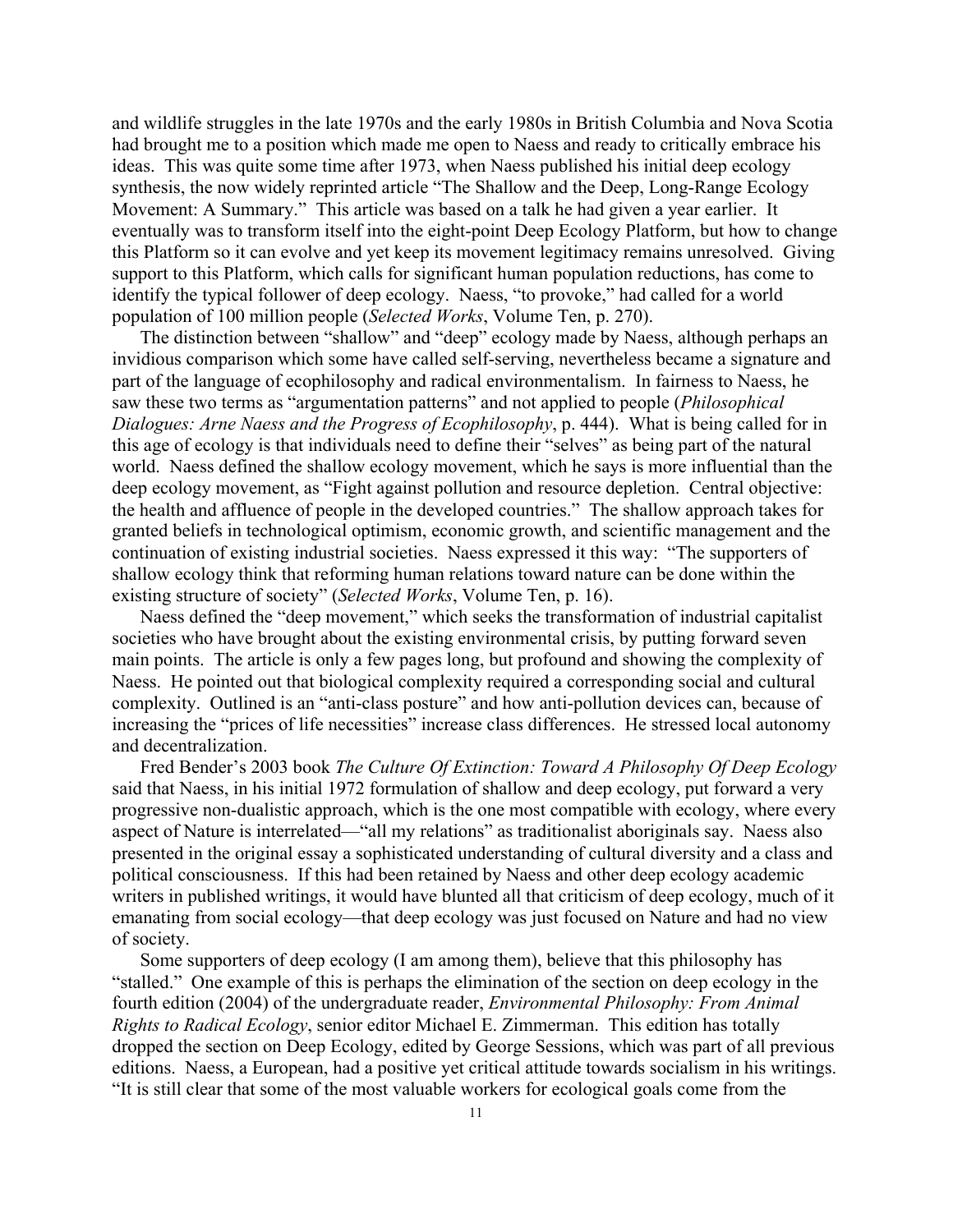socialist camps" (*Ecology, community and lifestyle*, p.157). Naess tried to combine revolution and reform: "The direction is revolutionary, the steps are reformatory" (*Selected Works*, Volume Ten, p. 216). Most of the academics in the universities who aligned themselves with deep ecology, however, came to terms with industrial capitalism. They did not see themselves as revolutionaries with a mandate to help usher in a NEW social formation as an alternative to industrial capitalism. The academy has tended to politically neutralize deep ecology.

The year 1973 not only marked the publication of the above seminal article by Naess, but it was a time which marked the opening of a deep crack in the paradigm of ruling ideas justifying the despoliation of the planet, and the start of a movement towards an Earth-centered ethics. Other essays and books which were published around that time included Richard Sylvan's (then Routley's) essay "Is There a Need for a New, an Environmental Ethic?," Peter Singer's "Animal Liberation" essay, and two important books: Christopher Stone's *Should Trees Have Standing? Toward Legal Rights For Natural Objects* and Donella Meadows et al. *The Limits to Growth*.

Naess was pre-eminently a teacher. At 24 he had his Ph.D. in philosophy, and by the age of 27 he was given the Norwegian University of Oslo's chair of philosophy. There he remained until resigning at age 57 in 1969 to become the brains and soul of the emerging world-wide radical environmental movement influenced by the philosophy of deep ecology. Naess said that "The main driving force of the Deep Ecology movement, as compared with the rest of the ecological movement, is that of identification and solidarity with all life." The primacy of the natural world is considered an "intuition" by Naess and is not logically or philosophically derived. Naess would say that "Every living being has an equal right to live and flourish, in principle." This is not to deny that our existence as humans involves killing living beings. Living beings for Naess included individual organisms, ecosystems, mountains, rivers, and the Earth itself. The most comprehensive published overview of the philosophical work of Naess (there are said to be over 700 published and unpublished papers), can be seen in the ten-volume *Selected Works Of Arne Naess* which was published in 2005. (See my "Critical Appreciation" at: <http://home.ca.inter.net/~greenweb/Naess\_Appreciation.html>.)

Naess had a social harmony view of social change which seemed to stem from a position "that ultimately all life is one—so that the injury of one's opponent becomes also an injury to oneself" (*Selected Works*, Volume Five, p. 26). I think he was wrong on this social harmony perspective. The conflict model of social change, which has its roots in Marx and has been developed, among others, by fellow Norwegian Sigmund Kvaløy is far more appropriate for combating ecocide and social injustice. From a basic social harmony position, Naess derived rules of movement conduct for activists, of literally turning the other cheek for environmental campaigns which can seem bizarre, but also dangerous, for someone like myself: "It is a central norm of the Gandhian approach to 'maximize contact with your opponent!'" or "Do not exploit a weakness in the position of your opponent."

The significance of Arne Naess, whatever the real or apparent contradictions, is that his nonhuman centered philosophy offers us a way forward out of the ecological and social mess that threatens to overwhelm all of humanity and wipe out many of the plants and animals which share the planet with us. It is unfortunate that environmental "stars"—for example, here in Canada David Suzuki, Elizabeth May and Alberta environmental writer Andrew Nikiforuk, or in the United States, Al Gore—have nothing to say publicly about the importance of deep ecology, and why it is crucial that activists should study Arne Naess and apply his thinking to their work for ecological and social change.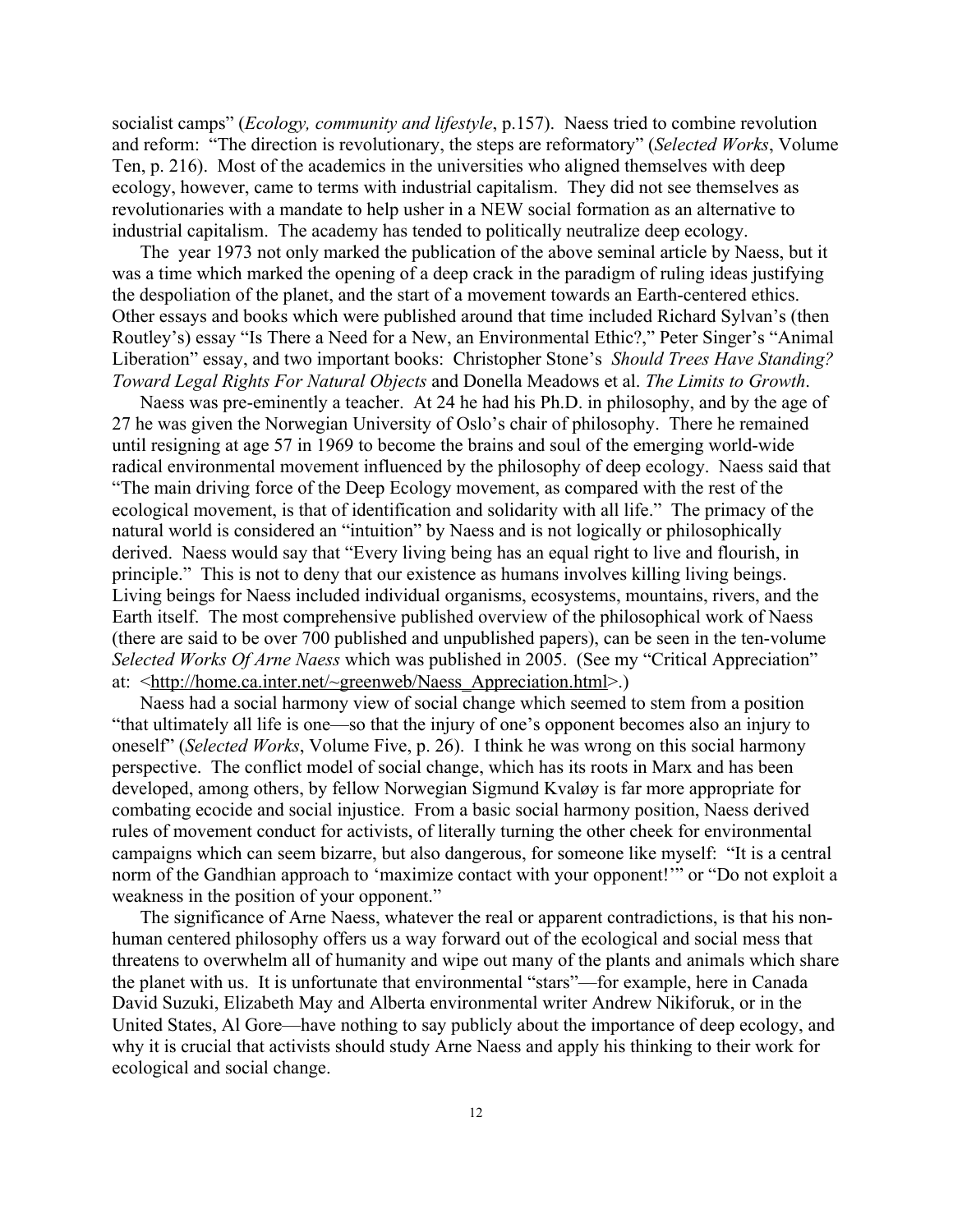A true defining star is not undermined by acknowledging those who have gone before and from whom we need to learn. Thus Naess acknowledged the importance of those who have gone before and influenced him, like Rachel Carson, Gandhi and Spinoza. (Carson's 1962 *Silent Spring* was, for Naess, the beginning of the international deep ecology movement, although he invented the name as well as provided the philosophical framework.)

Ultimately the significance of the life of Arne Naess is that his philosophy has presented a needed pathway for coming into a new, yet pre-industrial old, animistic and spiritual relationship to the Earth, which is respectful for all species and not just humans. This is the needed message for our time, that the Earth is not just a "resource" for humankind and corporations to exploit.

I would like to close by expressing my personal condolences to Arne's wife Kit-Fai Naess, as well as to the family and close friends. Arne Naess has impacted many lives and shown the necessary direction to significantly change societal consciousness away from humancenteredness and towards Earth-centeredness. Deep Ecology expresses what should be our relationship to the natural world in the 21st century. This is a wonderful and lasting achievement for a person's life.

January 14, 2009

## **Morten Tønnessen, Institute of Philosophy and Semiotics, University of Tartu, Estonia: An Ageing Giant**

It is hard to summarize what Arne Næss has meant to me—first of all because he has been so decisive in forming me as a practicing philosopher. For years I had difficulties seeing where, at all, I would disagree with him (a problem I have now to some extent overcome). I was early on inspired by his interpretation of Gandhi's political ethics—that's how I made the leap from activist to student of philosophy. As is the case for so many Norwegians, it was his work that introduced me to philosophy. A course in deep ecology at Åkerøya in Norway in the late 1990s was central in giving me a more solid basis for eco-philosophical reasoning (a couple years later Knut Olav Fossestøl, another course participant, and I founded the "Eco-philosophical colloquium" at the University of Oslo). By then Arne was already a familiar face for me as a philosophy student—30 years after he retired as professor, he was still around offering public lectures. In 2001 and 2003, I arranged public events with him myself. By 2003, however, it was clear that this brilliant mind struggled to remain intellectually alert and coherent. A request to partake in a proposal (concerning the Norwegian Petro-fund) from the Green Party of Norway, for which I was the national secretary at the time, was therefore revoked.

I interviewed him a couple of times. After the Åkerøya seminar I sent him my first booklong philosophical manuscript, *Dialog*. He had agreed to comment it, but now I got it returned, with an exact explanation: "372 pages!" I never knew whether to call him Arne or Næss. Despite having met him around a dozen times, he never appeared—with certainty—to recognize me (I wish he had). Today I have the fortune of being in contact with some of his closest colleagues at the eco-scene. The last time I was in contact with him (through Kit-Fai) was in 2006, when I was conducting a survey of attitudes in the Norwegian environmentalist establishment—partly inspired by his own little survey on attitudes to nature among Norwegian bureaucrats and others carried out a generation or so earlier. As I heard the news of his death, I pondered home to our house in Magé, Brazil, where we were at the time, and stepped into our outdoor swimming pool, as the day darkened. A couple of bats joined me. I retreated to a corner, offering the two nocturnal creatures (ecological!) space enough to rejoice undisturbed in their playful bath.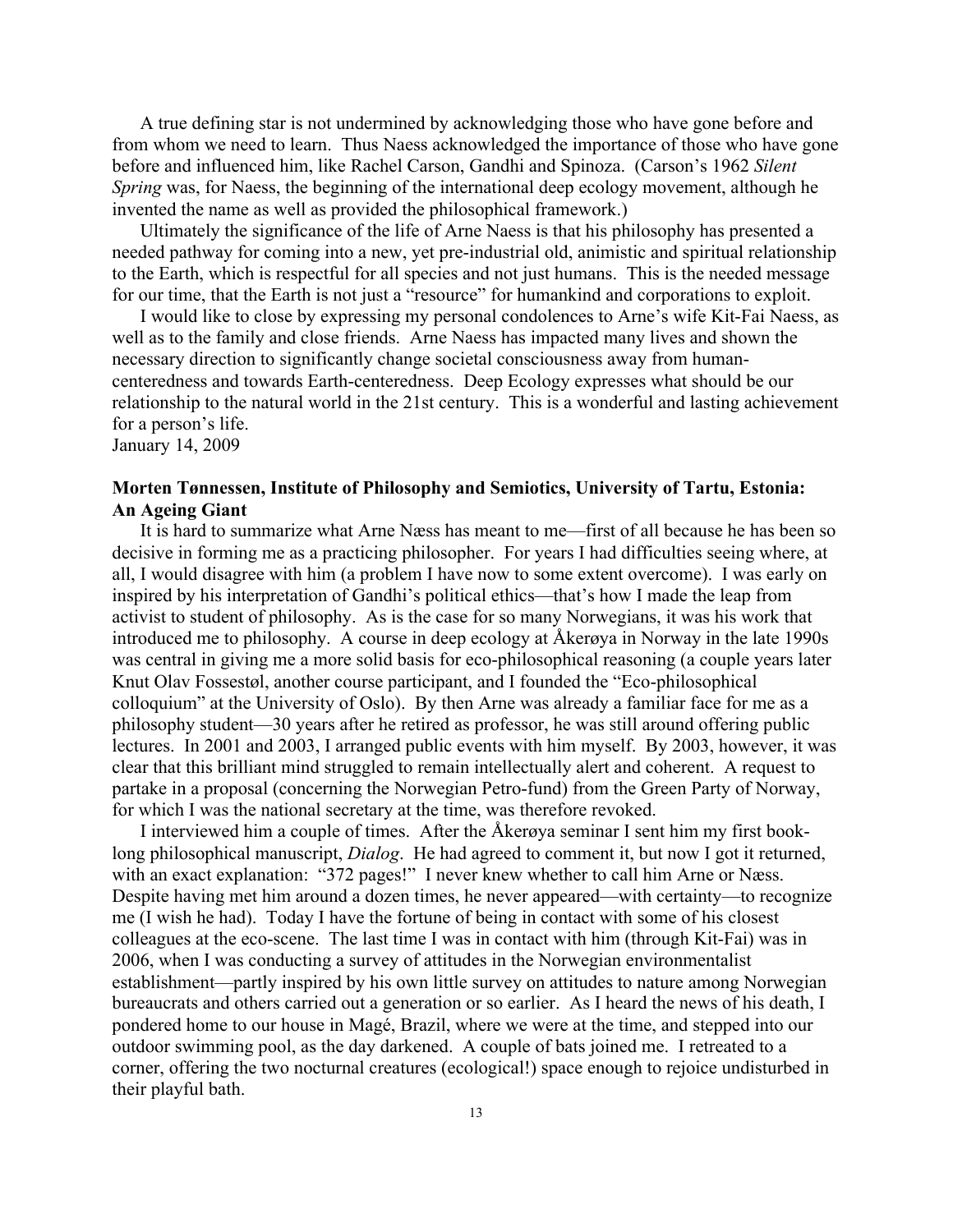## **Lisa Kretz, Dalhousie University:**

My exposure to Arne Naess' genius is through his work in Environmental Philosophy. His writing is provocatively insightful, and his vision is perpetually inspiring. He manages seemingly effortlessly—to write with clarity on overwhelmingly complex issues, all the while infusing his work with humour and poetry.

Naess' introduction of the concept of the ecological self to Western philosophical discourse was nothing short of revolutionary. He recognized that humans' very selves are constituted ecologically (Naess 1987, 35). Through conceiving of the human self as necessarily ecologically formed and necessarily implicated in relations with other ecological entities Naess fundamentally revised the moral landscape. His legacy will live on through the ecologically sound ways of being he advocates, through the activism his work motivates, and through the continued development of his research projects. He inspired me not only to be a better philosopher, but a better person.

Naess, Arne. 1987. "Self-Realization: An Ecological Approach to Being in the World." *Trumpeter* 4: 35-42.

#### **Joe Rasmussen, Long Beach City College:**

When I first learned about Deep Ecology and Ecosophy T, I knew that my world would be changed forever. Arne Naess blended some of the philosophical beliefs that are most near and dear to my heart into a comprehensive, radical new paradigm of thought regarding humanity and our relationship with the rest of the universe. The extreme notion of biocentrism, for me, is the paradigm shift that we need to strive toward in order to reach the higher level goals we have as a global human society. Although people are clearly not ready for this paradigm shift, it takes genius pioneers like Arne Naess to pave the way toward the future. As with many people, his ideas will hopefully become even more popular now that he has moved on to the next adventure. We owe him much gratitude and respect for his profound insights into the human experience.

### **ISSUES**

**Goldman Environmental Prize Winners 2009:** Now in its twentieth year, the Goldman Environmental Prize, sometimes dubbed the Nobel Prize for the environment, is the world's largest prize that honors grassroots environmentalists. Six prize recipients were announced for 2009: (1) Central and South American recipients: Hugo Jabini and Wanze Eduards—members of a Suriname tribe—fought logging concessions in their territory, leading to a precedent-setting international court victory for tribal land rights, (2) North American recipient: Maria Gunnoe withstood floods, contamination of her land, and death threats to challenge the coal industry's practice of mountaintop removal, (3) European recipient: Olga Speranskaya led an effort to rid former Soviet states of persistent organic pollutants, (4) African recipient: Marc Ona Essangui pressured the country of Gabon to revise a Chinese mining deal so that Gabon received greater economic benefits and enhanced forest protection, (5) Asian recipient: Riswana Hasan led a legal battle to prevent various Western nations from depositing toxic-laden ships on the shore of Bangladesh, and (6) Islands and Island Nations recipient: Yujun Ismawati worked with poor Indonesian communities to develop collective waste management services.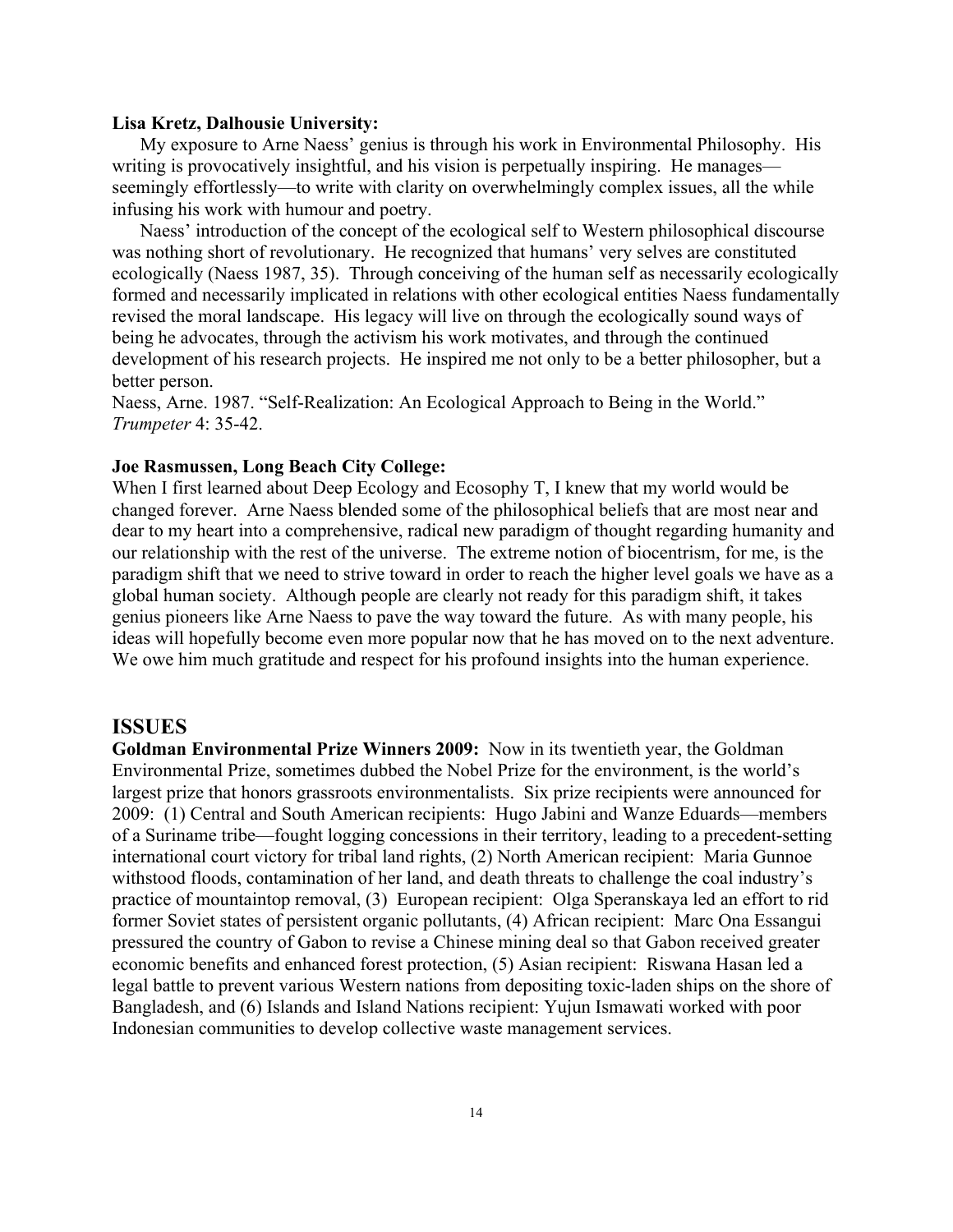**Green Compact Fluorescent Lightbulbs (CFLs) Poison Workers in China:** By 2012, consumers in the United Kingdom will be required to buy only CFLs. This new lightbulb technology supposedly will reduce  $CO<sub>2</sub>$  greenhouse gas emissions by five million tons. However, two-thirds of these CFLs are made in China, and large numbers of Chinese workers are being poisoned by mercury in the production of CFLs, working in reopened mercury mines and in production facilities that range from high-tech multinational CFL factories to CFL sweatshops. See the 3 May 2009 story in *TimesOnline* at: <http://www.timesonline.co.uk/tol/news/world/asia/article6211261.ece>.

**Greenpeace Wins "Just War" Against United Kingdom Coal-Fired Power Plants:** Six Greenpeace activists were painting "Gordon, bin it," a message to United Kingdom Prime Minister Gordon Brown, on a coal-fired power plant chimney. Arrested, they were accused of causing \$60,000 worth of damage to the plant. But after an eight-day criminal trial, including testimony from US climate guru James Hansen, the judge ruled that the miscreants had a "lawful excuse"—that they were trying to protect "property of greater value (the Earth!)" from the impact of climate change. The court accepted that the case was parallel to a "just war" argument. See the story in *Science* Vol. 321, no. 5896 (19 September 2008): 1613.

**Hunting, Fishing, and Wildlife Watching Survey, Fifteen Year Trends, United States Fish and Wildlife Service:** Fishing continues to be a favorite pastime in the United States. In 2006, 13% of the US population 16 years old and older spent an average of 17 days fishing. From 1991 to 2006, the number of all anglers declined 16%, and expenditures increased 18%. The number of saltwater anglers decreased 15%, and the number of freshwater anglers declined 18%. 5% of the US population 16 years old and older, 12.5 million people, hunted in 2006. They spent an average of 18 days pursuing their sport. Comparing 1991 to 2006 estimates, the total number of all hunters declined 11%. Although the number of all hunters fell, the number of big game hunters was about the same in the 1991 and 2006. Hunting expenditures increased 24% from 1991 to 2006. 31% of the US population 16 years old and older fed, observed, or photographed wildlife in 2006. From 1991 to 2006, the total number of wildlife watchers decreased 7%. The number of those participating around their home fell 8%, while those taking trips to watch wildlife decreased 23%. In spite of the decline in participation, expenditures increased 31% primarily due to equipment purchases. The survey is available online at: <http://wsfrprograms.fws.gov/Subpages/NationalSurvey/15\_year\_trend.htm>.

*Global Warming's Six Americas 2009: An Audience Segmentation Analysis***:** A new study conducted by the Yale Project on Climate Change and the George Mason University Center for Climate Change Communication concludes that there are six different audience profiles that characterize what most United States citizens think about climate change: (1) the alarmed, (2) the concerned, (3) the cautious, (4) the disengaged, (5) the doubtful, and (6) the dismissive. Edward Maibach, Connie Roser-Renouf, and Anthony Leiserowitz were the principal investigators of this study that can be downloaded for free at: <http://environment.yale.edu/uploads/6Americas2009.pdf>.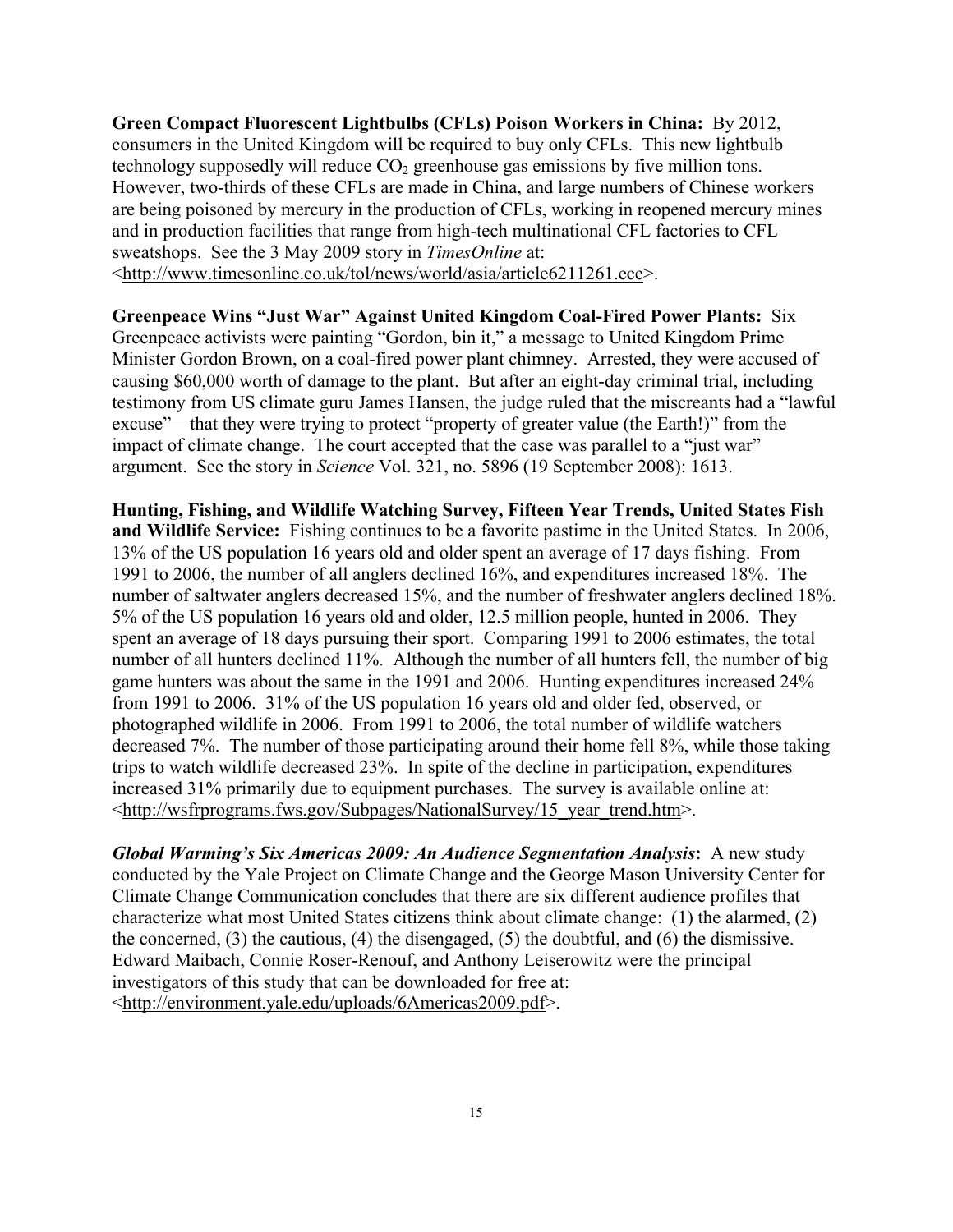# **NOTES FROM THE FIELD Environmental Ethics: South American Roots and Branches**



# **AUGUSTO ANGEL MAYA: Poeta-Filósofo del Pensamiento Ambiental Latinoamericano** Ana Patricia Noguera de Echeverri<sup>1\*</sup>

#### **Preludio en tono menor**

### **Emergencias del Pensamiento Ambiental**

El Pensamiento Ambiental emerge de las tensiones complejas y cada vez más álgidas, entre la cultura moderna y la naturaleza. Esta emergencia comienza a hacerse evidente como discurso, el 15, 16 y 17 de junio de 1968, cuando se realiza la primera conferencia mundial del Club de Roma, conferencia en la cual se hizo énfasis en el futuro de la humanidad, se propuso colocar a la humanidad como prioridad uno en el desarrollo científico y tecnológico del mundo y hacer todos los esfuerzos educativos, para que todas las actividades humanas se enfocaran a privilegiar el bien de la humanidad sobre cualquier otro valor. Hasta ahí no había nada nuevo ni distinto a los ideales de la Modernidad. Las tareas propuestas en esta primera conferencia consagraban de nuevo al Hombre y a la Humanidad, como centros y metas finales de la ciencia, la tecnología y el desarrollo, pero algo nuevo comenzó a emerger con gran intensidad, en los discursos académicos del Club de Roma en esa histórica fecha de 1968, y era que el bienestar humano o mejor, el "confort" (palabra intraducible del típico sueño e ideal estadounidense), del que estaban disfrutando las clases altas y medias norteamericanas y europeas, era una ilusión si se continuaba con un desarrollo sin límites de una sociedad: la norteamericana y europea, que estaba creciendo económica, tecnológica e industrialmente, sin tener en cuenta los límites de los ecosistemas.

La preocupación, insistimos, seguía siendo por el futuro de la humanidad, pero de ella emergía la preocupación ambiental, que venía teniendo lugar, de manera bellamente trágica, en el romanticismo y sus extraordinarias expansiones: el impresionismo, el expresionismo, el mismo arte moderno. En estas configuraciones estéticas del arte europeo, aún no se hablaba de "lo ambiental", o del medio ambiente (palabra utilizada específicamente por los ecólogos desde mediados del siglo XVIII en Europa). Pero la poesía de Hölderlin, la música de Beethoven, la poesía de los Poetas Malditos como Rimbaud o Baudelaire, o la pintura de Edward Munch, ya expresaban la desazón, la angustia, el *ennui*, el hastío, la náusea de la existencia en un mundo desencantado. Como lo expresaba Walter Benjamin hacia 1925 luego de vivir los horrores de la

<sup>&</sup>lt;sup>1</sup> Profesora Titular y Emérita de la Universidad Nacional de Colombia Sede Manizales; coordinadora desde el año 1996, del Grupo de Investigación en Pensamiento Ambiental, actualmente acreditado por COLCIENCIAS en "A", grupo perteneciente al Instituto de Estudios Ambientales IDEA y al Departamento de Ciencias Humanas de las Universidad nacional Sede Manizales. Fundadora y Coordinadora de la Red de Pensamiento Ambiental, Nodos Colombia, Latinoamérica y Europa (1999).

**<sup>\*</sup>** Traducido por Charmayne Palomba y Ricardo Rozzi.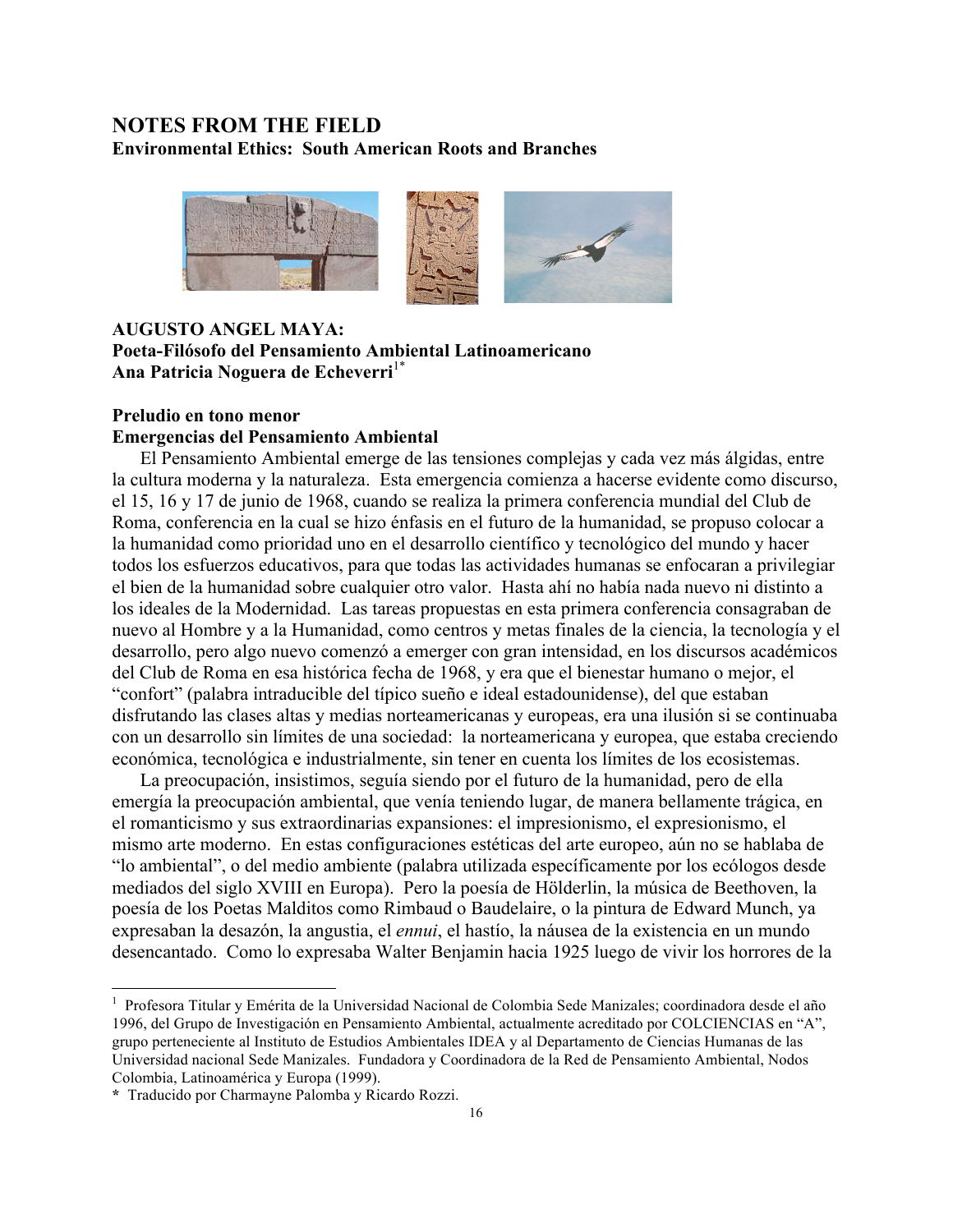primera guerra mundial, tal desencantamiento se había producido no sólo por la ruptura que la Ilustración había hecho con los dioses. La guerra fue precisamente mundial por el alto desarrollo tecnológico que había sido invertido en ella, para que las armas fueran más eficaces como aparatos de destrucción de la vida. Habría que pensar decía Benjamin, que la Ilustración no había sido la renuncia que los hombres habían hecho de sus dioses, de lo sagrado, de lo mítico y de lo enigmático, sino el abandono que los dioses habían hecho de los hombres…y que en esos casi doscientos años de abandono, los dioses habían observado que los hombres, abandonados a su libertad, no habían sabido qué hacer con ella, y que lo único que se les había ocurrido, era institucionalizar la guerra con la disculpa de defender su identidad y autonomía.

Y es que la idea también ilustrada, de Autonomía, tuvo y sigue teniendo en el momento actual donde el neoliberalismo está fortaleciendo de nuevo, las guerras más dolorosas y terribles, una gran fuerza política y cultural, sobre todo, cuando se trata de eso que se ha llamado "autonomía de las naciones" y que no ha sido posible precisamente, porque las naciones modernas, para constituirse, tienen que establecer fronteras en un contexto de desigualdad, explotación y dominio de unas naciones sobre otras. O, dicho de otra manera, en la configuración misma del concepto de "nación", en la Modernidad, está la necesidad del dominio, el eurocentrismo y la discriminación. ¿Qué era una nación, para la Francia napoleónica? ¿Qué significa "nación" en los discursos de las Naciones Unidas? ¿Cuáles se consideran naciones y cuáles no? Y qué decir de las culturas que nunca se han preocupado por tener cartas constitucionales, declaratorias de derechos y deberes, ciudadanos? Y sin embargo son culturas donde el respeto, la responsabilidad, el disfrute de la vida y el asombro por la naturaleza, por su imagen de naturaleza, de tierra,…y otros valores relacionales constituyen su tejido? Si una de las definiciones básicas de nación es la de autonomía, que se logra con la democracia moderna y con el desarrollo económico, científico y tecnológico…las conferencias mundiales sobre medio ambiente y temas adyacentes, no pueden salirse del desarrollo, sino construir discursos en clave de adjetivar el desarrollo. Por esto, las conferencias mundiales sobre "medio ambiente", emergentes de la primera conferencia del Club de Roma, tienen entre otras cosas la idea de que aquello que hay que cambiar es el modelo de desarrollo, pero que el desarrollo es fundamental en la construcción de hombre, sociedad, región y nación. Por tanto, no es posible pensar por fuera del Desarrollo, trayectorias alternativas al Desarrollo, de las comunidades.

#### **Adagio atonal**

#### **Ecosistema – Cultura: potencias éticas-estéticas del Pensamiento Ambiental**

En la década de 1970, tendencias del pensamiento europeo hicieron resonancia con tendencias del pensamiento latinoamericano que en Colombia floreció con el filósofo, historiador y poeta Carlos Augusto Angel Maya.

Nacido en Manizales, en 1932, este pensador comienza, hacia 1977 a investigar los conceptos de naturaleza, de vida, de hombre, de sociedad, de cultura y de dios, adentrándose en los rastros, en las huellas y en las presencias de estas imágenes, en la filosofía desde la Grecia Antigua hasta nuestros días, para poder comprender la inquietante problemática ambiental que se visibilizó ante la intelectualidad europea y latinoamericana, gracias al Club de Roma.

Y es que no era para menos…fueron miembros del naciente Club de Roma, cincuenta eminentes académicos, artistas, científicos, empresarios, industriales y miembros de la sociedad civil, de diversas regiones de la tierra, liderados por Aurelio Peccei y Alexandre King. En la histórica conferencia de junio de 1968, ellos expresaron que existía una profunda problemática mundial, que ya no era solamente una problemática social, sino también una problemática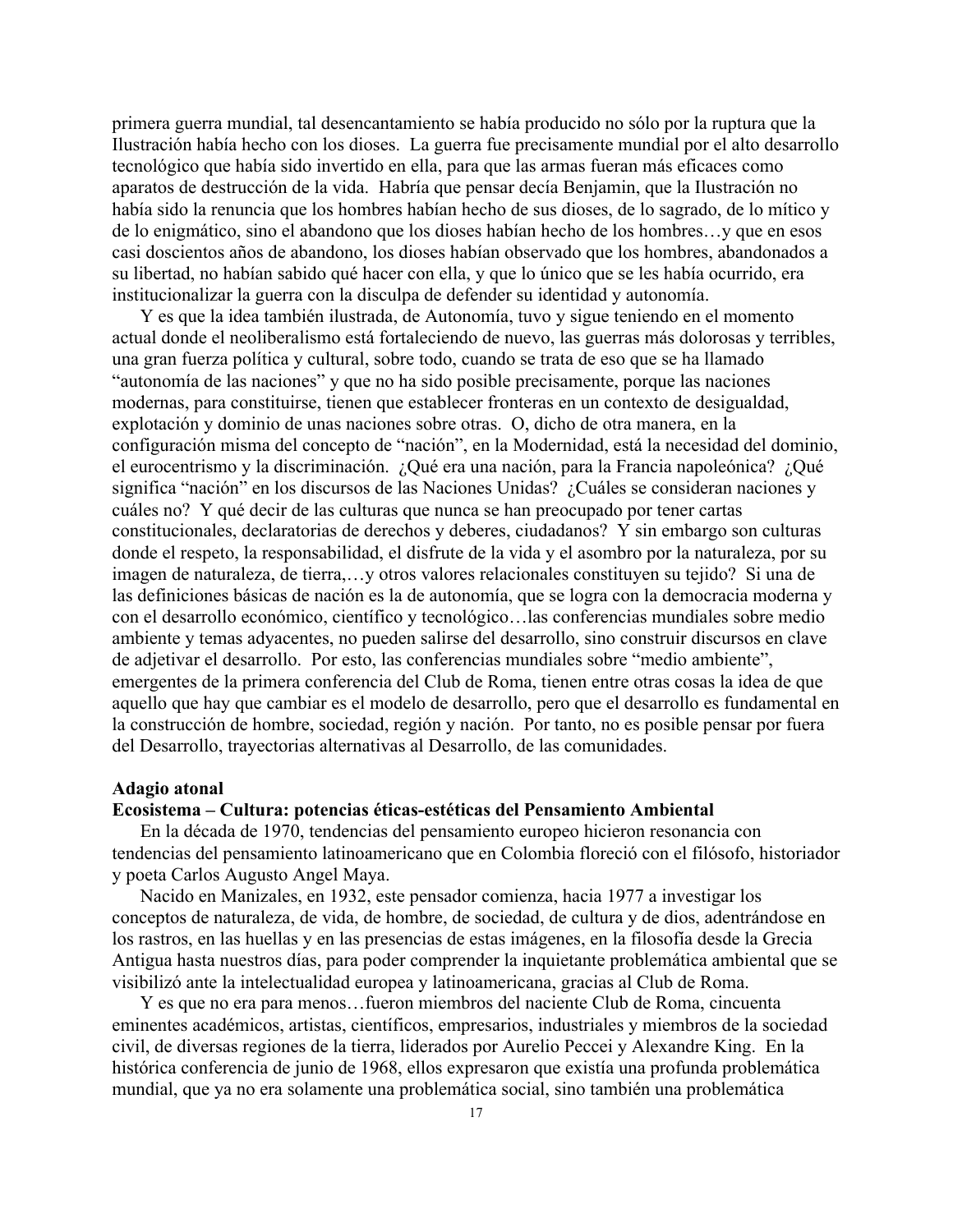medioambiental porque la "sociedad tenía una relación de interdependencia", con la naturaleza, vista como `recurso´ finito. "Ello hace que desde sus inicios los debates y los Informes al Club de Roma se hayan centrado en el análisis de esa problemática global, ante la cual y en feliz expresión acuñada por el Club de Roma en la década de los setenta, no queda más opción que pensar globalmente y actuar localmente."<sup>2</sup>

De la primera Conferencia del Club de Roma, surgió la necesidad de redactar un documento que tomara en cuenta los principales problemas de un crecimiento económico ilimitado frente a una naturaleza-recurso limitada. Esta redacción la hicieron expertos en teoría de sistemas y científicos del MIT y fue publicada en 1972 con el título de "Los límites del crecimiento"<sup>3</sup> obra que ha sido considerada como el Big Bang del pensamiento ambiental, en cuanto que ha sido traducida a 30 idiomas y se han vendido más de 12 millones de ejemplares.

Este fue el primer informe ambiental que Augusto tuvo en sus manos y que como historiador, como investigador y sobre todo, como poeta ambiental que es, comenzó a transformar su vida. Con Marx, Augusto había comprendido que "no es la conciencia social la que determina las relaciones sociales y económicas de producción, sino que son las relaciones económicas de producción las que determinan el ser social." 4 Ahora, y a partir de un profundo y riguroso estudio sobre Teoría de Sistemas y Ecología, Augusto comenzó a darle un interesante doblez ambiental al pensamiento de Marx. La interdependencia económica de la que hablaba el informe del Club de Roma, fue mirada por Augusto, en su libro "Hacia una sociedad ambiental"5 publicado solamente en 1990, como una interdependencia radical. Era una interdependencia no solamente por ser los recursos naturales limitados, frente a una sociedad adicta a la producción y al consumo sin límites…era, que nosotros los humanos, con nuestra cultura como una intrincada red de símbolos, éramos parte de la naturaleza como sub-sistema complejo de ese sistema aún más complejo llamado naturaleza.

Pero es en su libro "El reto de la vida"<sup>6</sup> donde Augusto Angel propone, que no basta un cambio de modelo de desarrollo; que solo será posible una sociedad ambiental si transformamos radicalmente la totalidad de la cultura como red intrincada de símbolos. Dice Augusto en este libro, que no basta con entregarle a la Economía, las decisiones sobre el planeta tierra, reducido por ella, la economía capitalista, la de la lógica del mercado global, la homogeneizadora, la negadora de la biodiversidad y la diversidad…a recursos disponibles.

La clave maravillosa y potente (en sentido Spinozista) de esta propuesta sin lugar a dudas estética, para los estudios ambientales que Augusto llama "modelo" Ecosistema-Cultura, es que instala por primera vez en la historia del joven pensamiento ambiental emergente del Club de Roma como discurso sin duda neomarxista, los problemas ambientales y lo ambiental como pensamiento, como propuesta, como trayectoria e incluso como teleología, en las transformaciones de la cultura, que Augusto define como plataforma instrumental y simbólica adaptativa. Lo que debe transformarse, para que las relaciones ecosistema-cultura sean cada vez más ambientales, son las formas y maneras de ser de la cultura.

<sup>&</sup>lt;sup>2</sup>  $\left\langle \frac{\text{http://www.clubofrome.org/eng/about/4/>}}{3} \right\rangle$ .<br>
<sup>3</sup> The Limits to Growth.<br>
<sup>4</sup> Marx en Angel Augusto (1998) La razón de la vida. La filosofía moderna. Spinoza, Hegel, Marx y Nietzche.<br>
Cuadernos de Epistemología Ambiental No. 4.

 $^5$  Angel Augusto (1990) Hacia una sociedad ambiental. Bogotá: Editorial labrador.<br>
6 Angel Augusto (1996) El reto de la vida. Ecosistema y Cultura: Una introducción al estudio del medio ambiente. Bogotá: Ecofondo. Serie Construyendo el Futuro No. 4.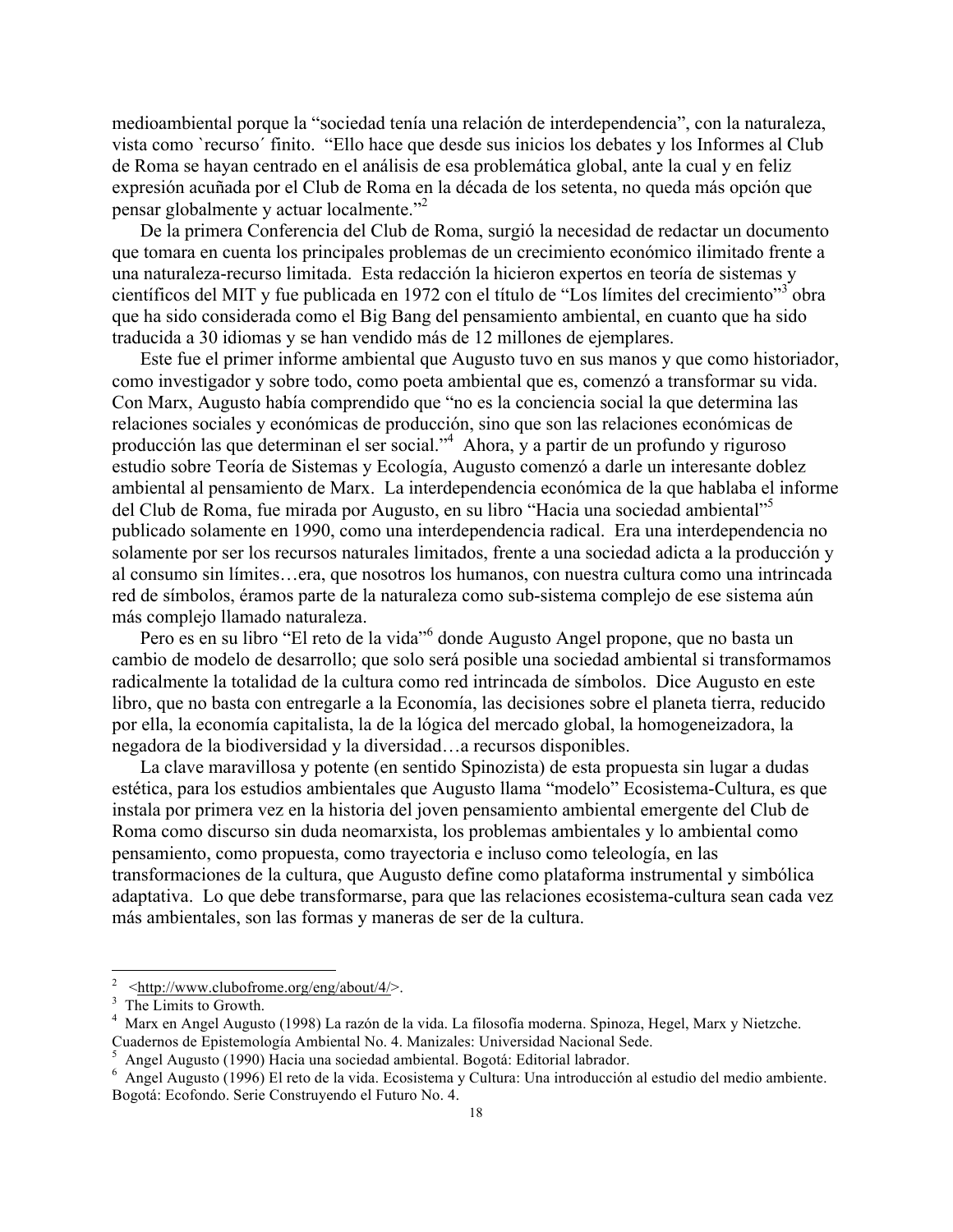Con la propuesta océano ecosistema-cultura, se inicia en Colombia y en América Latina, un pensamiento ambiental alternativo, que en realidad no corresponde únicamente con la preocupación de los países desarrollados, frente a la finitud de los recursos naturales, sino que propone una salida de las lógicas opresoras y reduccionistas de la ciencia, la tecnología e incluso la filosofía moderna. Una transformación profunda de los símbolos de la cultura moderna, que abarca una transformación radical de la economía, de las maneras como se construye el conocimiento, de la escuela como continuadora y sostenedora de un concepto mecanicista de la vida, de la educación, de las prácticas industriales, de la vida cotidiana, del lenguaje, de los mitos e imaginarios…

Mientras que desafortunadamente, el pensamiento emergente del Club de Roma, en el ámbito de conferencias y políticas internacionales, devino, como era de esperarse, en desarrollo sostenible. El acento que inicialmente estaba puesto en la modificación de las prácticas humanas, se fue desplazando progresivamente a las políticas conservacionistas por medio de tecnologías y a la idea de que el medio ambiente era el ecosistema, reduciendo así la naturaleza a mero recurso disponible para un hombre, una sociedad y una cultura egocentrista, discriminatoria, y competitiva. En el ámbito de la reflexión académica, el pensamiento emergente del Club de Roma fue emergiendo lenta, dolorosa y progresivamente, gracias a Augusto Angel en Colombia y a Enrique Leff en México…Estos dos pensadores abrieron caminos diferentes e invitaron a sus discípulos no a seguir necesariamente los caminos abiertos por ellos, sino a abrir nuevos caminos en clave de un pensamiento latinoamericano cuya primera tarea tendría que ser descolonizar-se. Si el pensamiento latinoamericano había sido por casi 500 años, una réplica muchas veces mal hecha, del pensamiento europeo, el pensamiento ambiental latinoamericano no tendría que seguir cánones ni modelos ni paradigmas europeos.

Pero ¿cómo es la propuesta de Augusto Angel? ¿Cómo piensa Augusto la naturaleza? ¿Cómo piensa el ecosistema y cómo la cultura?

En su propuesta hay una tensión profunda entre ecosistema y cultura. Augusto la describe en clave de *A, B* y *C*. <sup>7</sup> *A* sintetiza las relaciones entre la Cultura y el Ecosistema, donde el Ecosistema ofrece a la Cultura una plataforma tecnológica-estética adaptativa que define cómo pueden ser sus procesos de adaptación. *B* expresa las transformaciones que realiza la cultura sobre los ecosistemas, y *C* representa la reacción de los ecosistemas ante las transformaciones adaptativas de la cultura. Esa tensión profunda hasta el momento en que Augusto la está describiendo en su Reto de la Vida, no se diferencia en absoluto, de las relaciones clásicas entre cultura y naturaleza…sin embargo emerge aquí una distinción que abre una fisura importante, que nos ha permitido continuar construyendo un pensamiento estético-ambiental: tanto el ecosistema como la cultura son emergencias de la naturaleza. Ello exige transformar profundamente la idea de *medio ambiente* y de *ambiente*, y de cómo es un problema ambiental y cuál es su lugar…y pensar cuáles son las perspectivas del pensamiento ambiental.

Augusto entra progresivamente en una especie de alejamiento con respecto al desarrollo sostenible, devenir del texto Big Bang, "Los límites del Crecimiento", que redactaran los expertos del MIT, y que se publicara en 1972.

En el *Reto de la Vida*, Augusto se detiene, como poeta que es, tanto en la vida como lo ambiental. Pero ¿cómo es esa vida? Esa vida no es algo terminado, acabado o en pausa. La vida es florecer poético, emergencia permanente de relaciones densas, de flujos físicos, bióticos y simbólicos; la vida es ecológica, es decir, sigue la lógica del *oikós.* Su orden es relacional y la

 <sup>7</sup> Ibid, p. 96.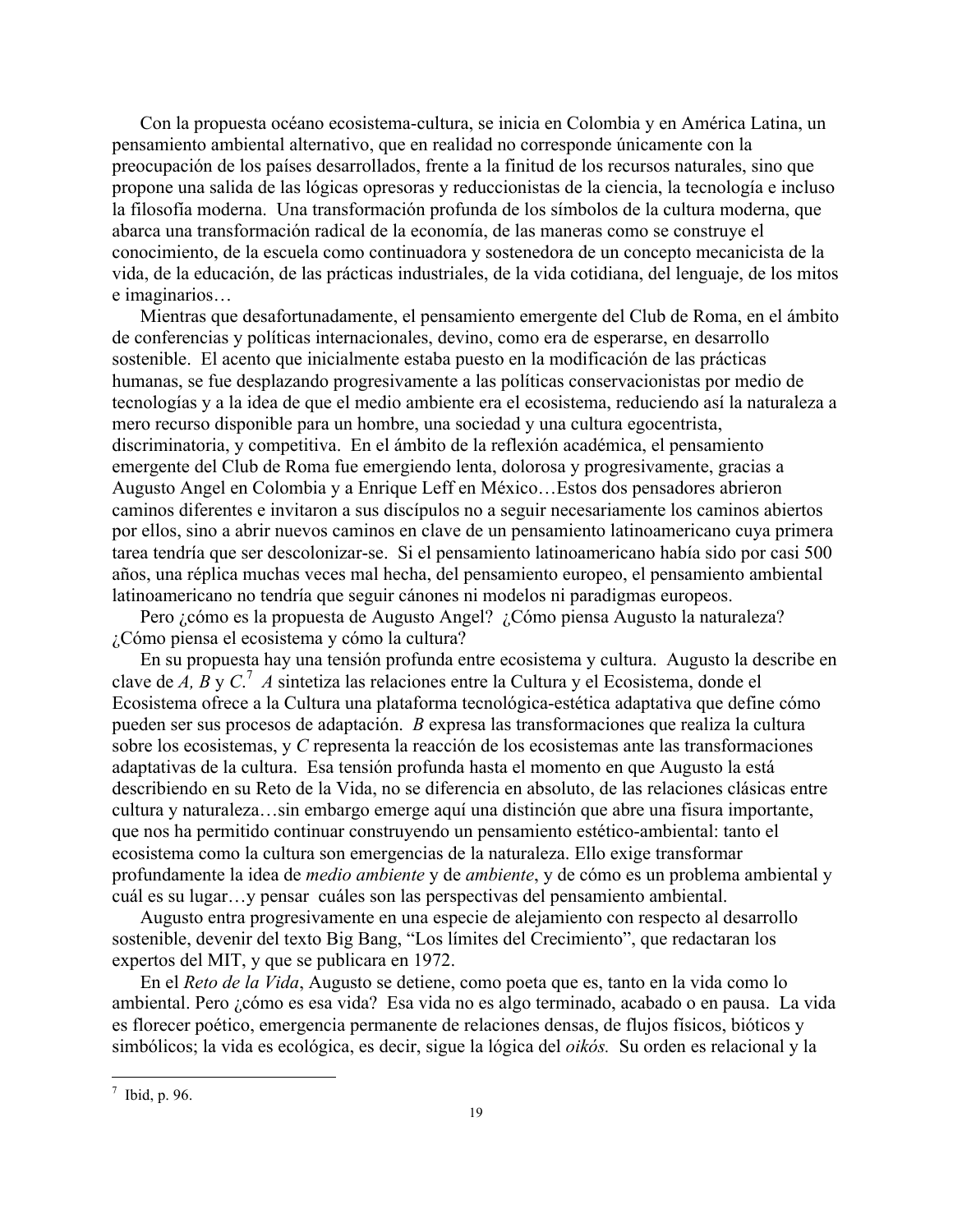única posibilidad de la vida humana, o de cualquier forma de vida, es la trama de la vida. Fuera de ella, de la biodiversidad, es decir, de la vida como diversidad, es imposible la vida, porque ella es bio-diversa. Es, gracias a la biodiversidad, que es posible la vida; pero al mismo tiempo, es gracias a la vida como creadora permanente de sí misma, como sistema autopoiético, que es posible la biodiversidad. Y ¿cómo son esos flujos, esas interconexiones? ¿Cómo se han construido a lo largo de aproximadamente dos mil ochocientos millones de años las casi infinitas maneras de la vida? Se han construido en la diferencia, en la solidaridad, en la cooperación y en la comunicación; no como valores humanos aplicados acá a los sistemas vivos, en una antropologización de lo vivo, que terminaría siendo una reducción; sino como maneras de la vida misma, que mejor, han venido constituyendo una especie de alfabeto y ética ecológica, gracias a las emergencias de procesos donde no hace falta enseñarle a los sistemas vivos que deben ser solidarios: es que la solidaridad es uno de sus hilos más fuertes como nicho.

Dice el maestro Augusto Angel "…los sistemas vivos han cambiado en muchas ocasiones por variaciones bruscas de las condiciones externas…"<sup>8</sup> pero la vida, como intrincada red de relaciones, muchas veces en millones de años, se ha fortalecido, gracias a que ella es comunidad de cooperación. Ello ha permitido que en muchísimas ocasiones los cambios bruscos de las condiciones externas, han impulsado un desplazamiento de las zonas de vida,<sup>9</sup> buscando un nuevo espacio para hacer-se lugar, a partir de la emergencia de relaciones complejas. Entonces la vida es comunidad de relaciones, red de relaciones…

Por ello, según el maestro, las catástrofes ocurridas antes de la emergencia del humano, no son problemas ambientales. Los problemas ambientales, el ambiente, y el pensamiento ambiental, emergen en la tensión (relaciones) entre los humanos y los ecosistemas. Y en este lugar-tejido conceptual, hay algo que hemos considerado fundacional del pensamiento estéticoambiental: las modificaciones que los humanos hacemos de los ecosistemas, son modificaciones que nos hacemos a nosotros mismos, como naturaleza que somos, porque tanto las culturas como los ecosistemas son naturaleza en sus procesos permanentes de creación.

En el libro *Fragilidad Ambiental de la Cultura* (1995)<sup>10</sup> Augusto configura históricamente su planteamiento Ecosistema-Cultura, mostrando que en la mayoría de las ocasiones, el fin de grandes imperios y culturas se ha caracterizado por profundas crisis ambientales: guerras donde una gran población humana ha sido sacrificada, sufrido hambrunas, explotación de seres humanos por seres humanos, relaciones de dominación y vejación entre humanos y entre humanos y ecosistemas. La novedad de este libro, radica en el intento de mostrar que una de las tensiones entre ecosistema – cultura, es la historia. Para Augusto Ángel, la historia no es metafísica, aunque la Modernidad haya querido acentuar la idea de la historia como universal. La historia no es posible por fuera de los espacios, las geografías, las geologías, las tramas de la vida…la historia es ambiental; es uno de los hilos más tensos entre las maneras de habitar la tierra y las tramas de la vida, decimos nosotros.

Sin embargo, la humanidad occidental, heredera del judaísmo, del platonismo y del cristianismo, ha intentado romper con la naturaleza (ecosistémica), para cumplir con las teleologías de la salvación en otro mundo, liberarse de las ataduras del mundo, del pecado, de la culpa, y llegar a la tierra prometida, luego de una errancia donde la culpabilidad ha negado la

<sup>&</sup>lt;sup>8</sup> Ibid, p. 42.<br><sup>9</sup> Cfr: Ibid, p. 43.<br><sup>10</sup> Angel Maya Augusto (1995) La fragilidad ambiental de la cultura. Bogotá Editorial Universidad Nacional – Instituto de Estudios Ambientales IDEA.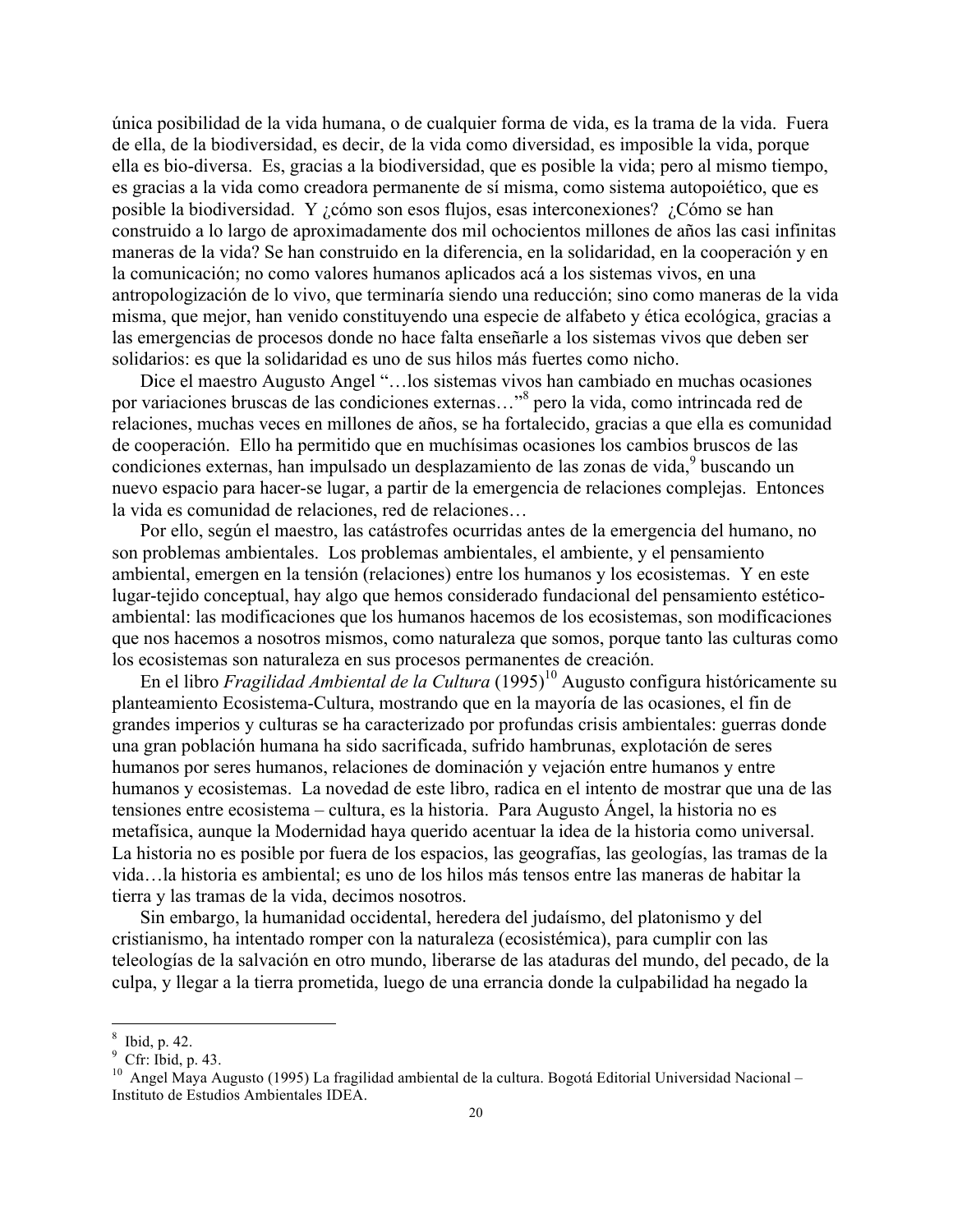posibilidad del disfrute de la vida y del cuerpo. Esa negación del mundo, de ser tierra, de ser naturaleza, ha influido notablemente en el desprecio por lo terreno, por el cuerpo y por la vida, y ha acentuado el carácter metafísico y universal de la historia. Augusto muestra que esta imagen de historia ha vuelto demasiado frágil la cultura moderna, lugar donde el concepto de historia ha sido radicalmente metafísico, porque ella se ha colocado en la sociedad, como devenir de la sociedad, y como sociedad-deviniendo…, y la sociedad es una categoría de la modernidad que se caracteriza por ser universal…algo así como el sujeto trascendental de la sociología.

La *Fragilidad Ambiental de la Cultura*, emerge entonces como una obra del pensamiento estético-ambiental, por cuanto si es en la cultura, -esa emergencia de la naturaleza como proceso adaptativo humano, según Augusto Ángel- donde se construyen, se crean, como vida que somos, las maneras (estética) de relación con los ecosistemas, entre más metafísica sea una cultura, menos posibilidades tiene de ser ambientalmente sustentable. Una cultura escindida de la naturaleza, es una cultura frágil, porque no le interesa comprender la vida en la cual está sumergida y de la cual emerge: paradoja inadmisible proveniente de nuestra "raza taimada, que cree saber la hora" (Hölderlin).

Son *El Enigma de Parménides*<sup>11</sup> y *El retorno de Ícaro*,<sup>12</sup> las obras que abren un camino filosófico al pensamiento ambiental de Augusto Ángel.

*El Enigma de Parménides* (publicado por el Grupo de Pensamiento Ambiental de la Universidad Nacional Sede Manizales, como número XI de la serie "La razón de la vida", en el año 2004) enfatiza que la decisión parmenidiana de los dos mundos va tomando fuerza a medida que avanza la historia filosófica de occidente, hasta llegar a ese momento crucial en el que Descartes funda lo que Augusto llamará de manera inteligente y trágica, "la esquizofrenia cultural de occidente": el mundo de la metafísica se constituye en un mundo estable, que no permite la ambigüedad del fangoso mundo de la *physis*, de la naturaleza, de la sensibilidad. Este es un mundo inestable y cambiante, mientras que el mundo de la metafísica es un mundo de verdades estables. Ese desprecio por el mundo de la *physis*, toma una forma nueva con la idea de objeto en Descartes y Kant. El objeto es conocido por el sujeto, quien gracias a su capacidad para conocer, toma el control y el dominio sobre el objeto, con el fin de ordenar ese mundo caótico. No debemos olvidar, que es precisamente esta la llave de las revoluciones científicas e industrial, de las cuales emerge la problemática ambiental global que estamos viviendo.

*El retorno de Icaro. La razón de la vida. Muerte y vida de la filosofía. Una propuesta ambiental* (publicado en Bogotá, 2002, por PNUMA\_PAL Número 3 con el apoyo del Instituto de Estudios Ambientales IDEA, la Asociación de Corporaciones Autónomas Regionales de Colombia ASOCARS y del PNUD) es la propuesta filosófica ambiental del Maestro Augusto Ángel. En ella, Augusto desarrolla su propia propuesta a partir de cinco temas que han estado presentes, a lo largo de los siglos y a lo ancho de la tierra en la memoria colectiva de los humanos como preguntas, como presencias, como huellas: la Naturaleza, la Vida, el Hombre, la Sociedad y los Dioses. Estos temas han sido desarrollados, dice Augusto, por todas las filosofías, porque son las preguntas fundacionales del pensar mismo. De acuerdo a estas preguntas y a las respuestas emergentes de las diversas culturas, se han forjado interpretaciones, explicaciones, imágenes, mitos y teorías que se han constituido tejido cultural. De este tejido simbólico, depende si una cultura es ambiental o no.

<sup>&</sup>lt;sup>11</sup> Angel Maya, Augusto. 2004. Manizales: Universidad Nacional Sede.<br><sup>12</sup> Angel Maya, Augusto. 2002. Bogotá: PNUMA – PAL, Universidad Nacional Sede Bogotá, ASOCARS, PNUD.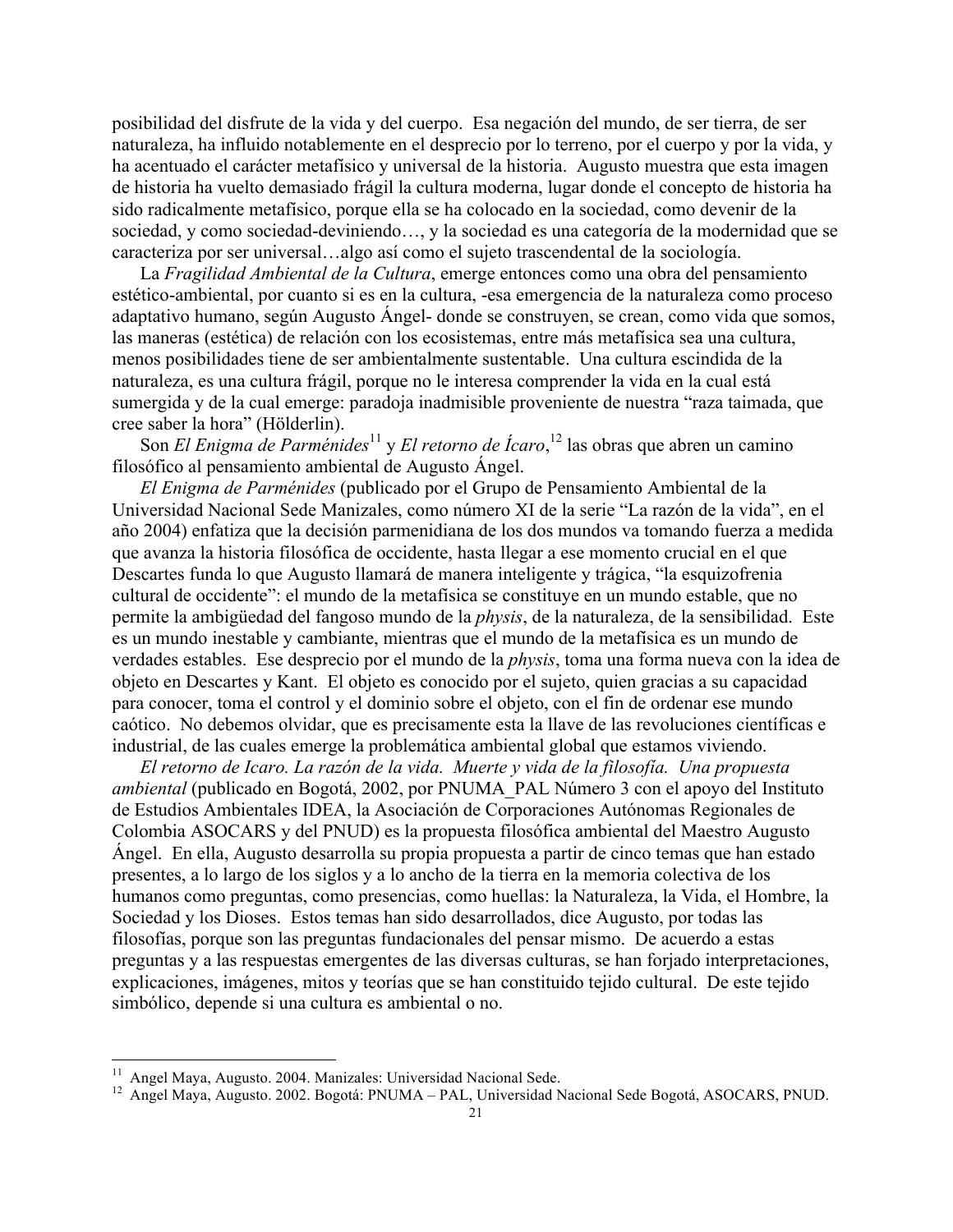Dice Augusto en una entrevista reciente, hecha por miembros del Grupo de Pensamiento Ambiental, con ocasión de los diez años de la Maestría en Medio Ambiente y Desarrollo: "Lo ambiental si quiere permanecer en la Cultura, debe volver al asombro por la naturaleza". Ello significa, asombro por la vida, asombre por el Universo, asombre por un rayo de sol, asombro por nuestra existencia. "La vida, sino florece en poesía, no vale la pena", dice el Maestro en la misma entrevista. Esto es lo estético, y es lo que hace hermosa y diferente la propuesta filosófica ambiental de Augusto Ángel. De ninguna manera hay una negación de la técnica; pero el énfasis, la fuerza de lo estético, es decir, de lo poético, de la vida como labor de arte, de la existencia como tragedia (desde la perspectiva dionisíaca, que Augusto exalta en su obra poética *El mundo de Dyonisios*<sup>13</sup> ), coloca la técnica al servicio de la vida y no la vida al servicio de la técnica, como está sucediendo en la Modernidad científica y tecnológica.

Las cinco preguntas, con un preludio que sería la pregunta por qué es la filosofía, son los hilos que Augusto sigue en *Ícaro*, para mostrar que una filosofía ambiental tendrá que estar por fuera de toda metafísica y de todo fisicalismo. Una filosofía ambiental tendrá que ser una filosofía de la vida como sistema altamente complejo, y como tal tendrá que colocar en crisis todo el edificio e la filosofía occidental, especialmente de la filosofía que durante más de dos mil quinientos años, justificó la separación entre hombre y naturaleza.

El Pensamiento Ambiental (que tiene un lugar histórico de emergencia en el Club de Roma, no porque antes de este evento no hubiera presencias profundamente cuestionantes de las formas humanas modernas de habitar la tierra, sino por la trascendencia política y económica que este evento tuvo) tuvo lugar afectivo, como manera de afectar, como formas de afección, es decir como cultura, y como forma en que la cultura puede transformar esas maneras del habitar humano, en el hermoso, profundo, brillante y poético Pensamiento Ambiental de Augusto Ángel Maya.

#### **Coda inconclusa**

### **Ecosistema-Cultura: emergencias de una Ética Ambiental con resonancia spinozista**

En *El Reto de la Vida*, Augusto Ángel muestra cómo el Ecosistema y la Cultura emergen de la Naturaleza. Este concepto-océano, abre la posibilidad de una descentración y expansión de la ética, a la manera de Baruch Spinoza. Si la libertad para este filósofo español judío sefardita, del siglo XVIII, es expansión del cuerpo, y el cuerpo es naturaleza, la libertad es expansión de la naturaleza-vida y no, como lo plantean Kant y la filosofía de los dos mundos, romper amarras con la naturaleza. La ética ambiental implicará entonces una ruptura con el edificio de los valores metafísicos que tanto sustento le dieron a una sociedad y a una cultura que se creyeron por fuera de la *physis*; ahora, según Spinoza, la ética estará en la naturaleza misma. Por supuesto, no es una naturaleza determinista, sino la cultura como manera de ser de la naturaleza, y cuyo rasgo principal es la ruptura con las leyes de nicho. "El hombre no tiene nicho", dice Augusto en *El Reto de la Vida*. Por ello, el hombre construye una plataforma tecnológica y simbólica: la cultura, para poder adaptarse a los ecosistemas. Según Augusto, el hombre se mueve entre las leyes de la naturaleza y las de la cultura; esa tensión entre *physis* y *polis*, entre ecosistema y cultura, entre mundo de la vida biótico y cuerpos simbólicos, va configurando trama, tejido, donde la urdimbre son las leyes y el tejido, la manera como emerge la vida en esa urdimbre.

 <sup>13</sup> Angel Maya, Augusto. 2005. Manizales: Universidad Nacional Sede Manizales.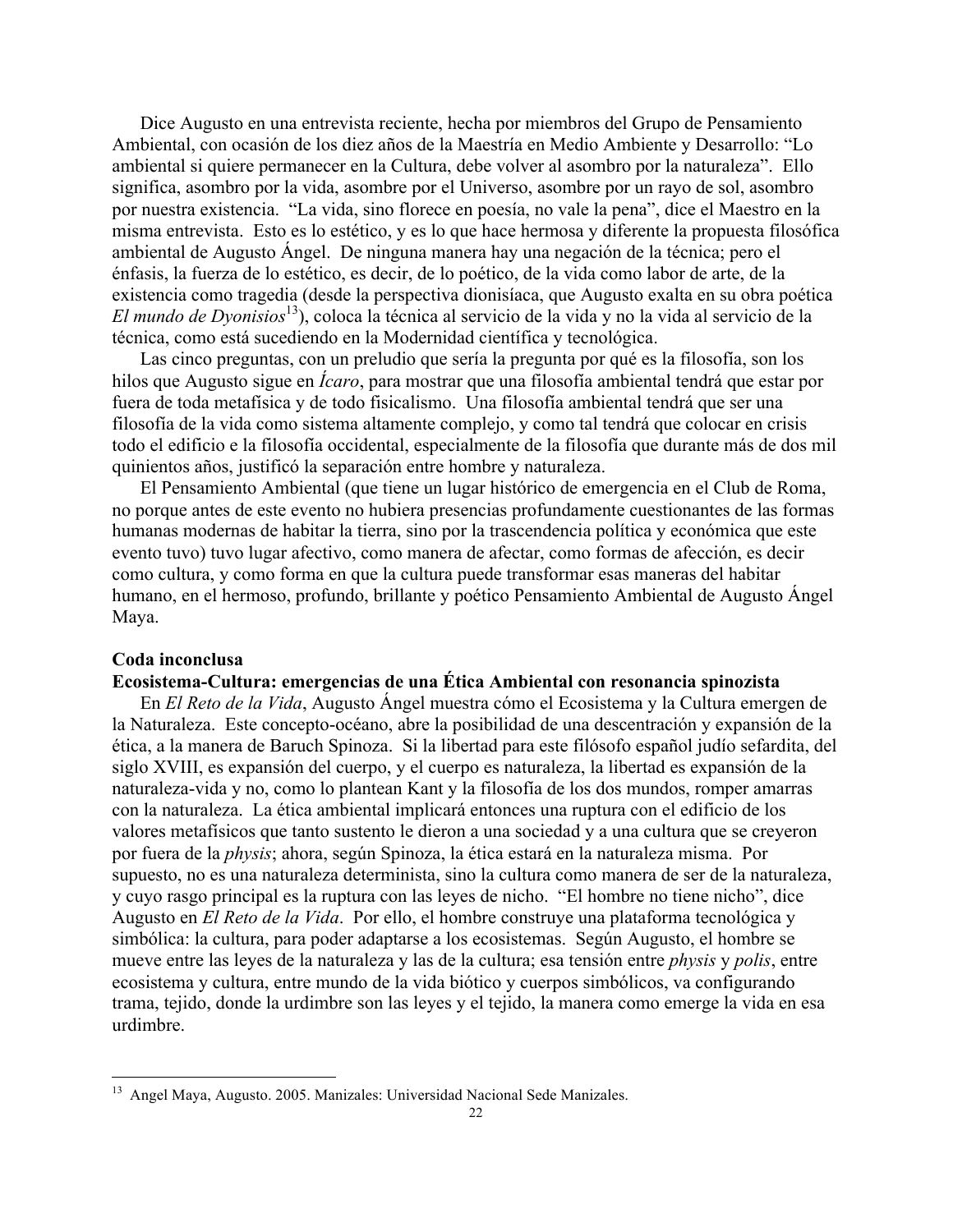La ética ambiental que propone Augusto está ligada a lo estético, es decir, a la creación de esa trama, a la sensibilidad frente a esa trama; a la posibilidad de comprender esa trama de la vida. No es entonces, una ética sostenibilista, donde el valor fundamental, es el "recurso". Es una ética que descentra al hombre, lo baja de su trono imperial: el dominio de la naturaleza gracias a la razón, para colocarlo en la naturaleza, como un hilo más de la trama de la vida.

# **AUGUSTO ANGEL MAYA: Poet-philosopher of Latin American Environmental Thought Ana Patricia Noguera de Echeverri**14\*

# **Prelude in minor tone**

# **Emergences of environmental thought**

Environmental Thought arises from the complex and increasingly icy tensions between nature and modern culture. This emergence began to manifest itself as a discourse on June 15, 16, and 17, 1968 at the first world conference of the Club of Rome. The conference emphasized the future of humanity, and proposed to identify humanity as the number one priority in the scientific and technological development of the world. They proposed making all educative efforts to focus all human activity on favoring the wellbeing of humanity above any other value. To that extent, there was nothing new or distinct from the ideals of Modernity. The tasks put forward at this first conference once again consecrated Man and Humanity as the center and ultimate aim of science, technology and development. But something new began to emerge with great intensity in the Club of Rome's academic discussions on this historical date in 1968: that the wellbeing of humans, or better, the "comfort" (untranslatable word of the typical United States dream and ideal) that middle and upper class North Americans and Europeans were enjoying, was an illusion if unlimited development of one society were to continue. That society was Northern American and European, which was growing economically, technologically and industrially without taking into account the limits of ecosystems.

The concern continued to be for the future of humanity, but from that concern emerged a concern for the environment, which was taking its place in a beautifully tragic way in romanticism and its extraordinary extensions: impressionism, expressionism, and modern art itself. Neither the "environmental" nor the environment (a word specifically used by ecologists since the mid-18<sup>th</sup> century in Europe) were discussed in these aesthetic configurations of European art. Yet the poetry of Hölderlin, the music of Beethoven, the poetry of the Damned Poets such as Rimbaud or Baudelaire, or the painting of Edward Munch already expressed the anxiety, the anguish, the *ennui*, the boredom, and the nausea of existence in a disenchanted world. As Walter Benjamin explained around 1925, that disenchantment was not only produced by the rupture the Enlightenment had made with the gods. Benjamin said that after living the horrors of the first world war—*world* precisely for the high technological development that had been spent on it, since weapons were more efficient as apparatuses for the destruction of life—

<sup>&</sup>lt;sup>14</sup> Tenured and Emeritus Professor at the Universidad Nacional de Colombia Sede Manizales; coordinator of the Grupo del Investigación en Pensamiento Ambiental (Research Group on Environmental Thinking) since 1996, currently accredited by COLCIENCIAS (Science and Technology Program) in "A," a group belonging to the Instituto de Estudios Ambientales (IDEA) (Institute of Environmental Studies) and the Department of Human Sciences at the Universidad Nacional Sede Manizales. Founder and Coordinator of the Web of Environmental Thinking, Colombian, Latin American and European Nodes (1999).

**<sup>\*</sup>** Translated by Charmayne Palomba and Ricardo Rozzi.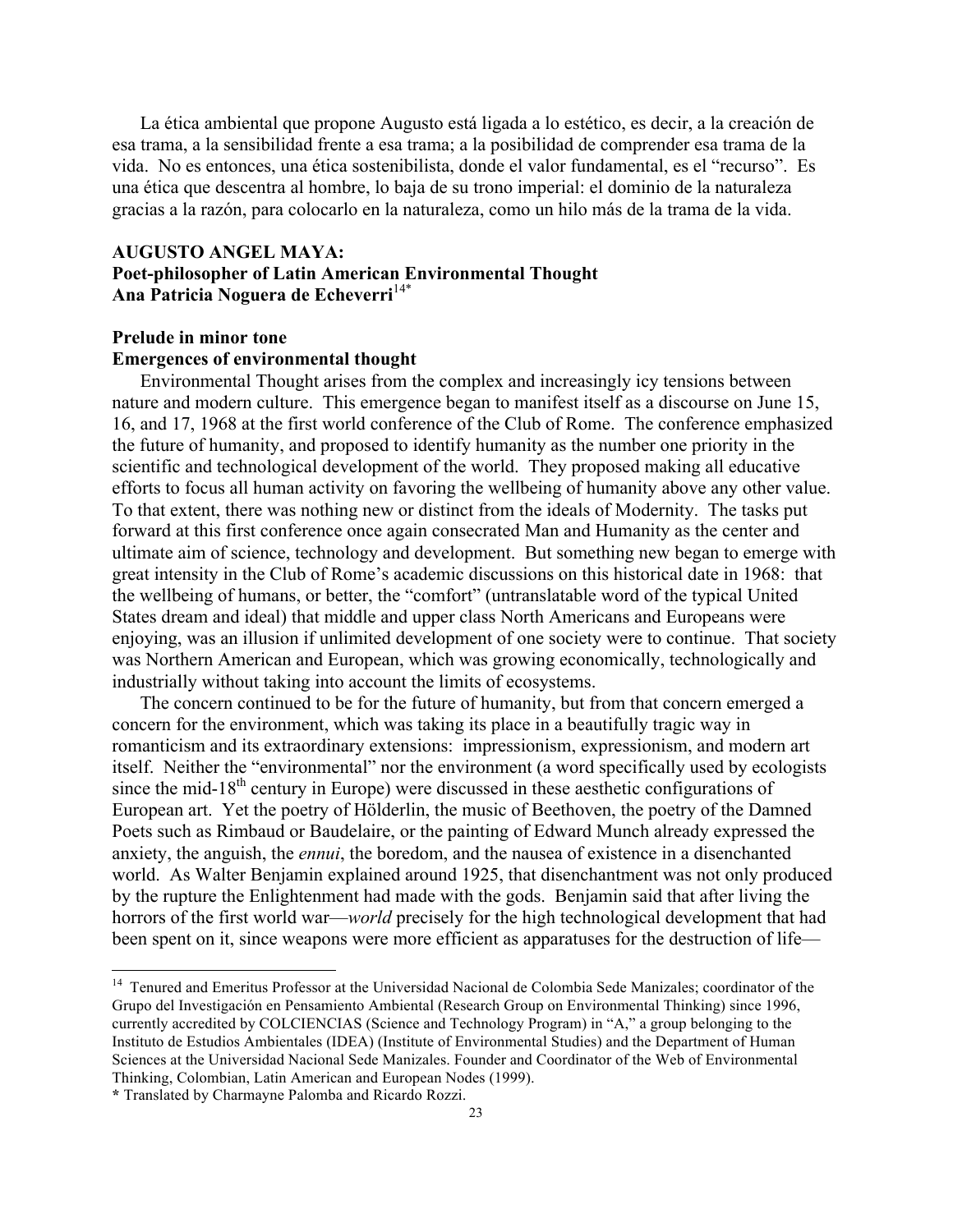that it must not have been the case that man renounced the gods, the holy, the mythical and the enigmatic during the Enlightenment, but that the gods had abandoned men. And in those nearly 200 years of abandonment, the gods observed that men, left to their own devices, had not known what to do with their freedom, and that the only thing that had come of it was the institutionalization of war with the excuse of defending their identity and autonomy.

And another Enlightenment idea—that of Autonomy—held and continues to hold today in neoliberalism, which is again strengthening the most dangerous and terrible wars. It is a great political and cultural power—above all in regard to what has been called the "autonomy of nations." This autonomy has not been possible precisely because in order for modern nations to establish themselves, they must construct borders in a context of inequality, exploitation and power of some nations over others. Or, to put it another way, in the very configuration of the word "nation" in Modernity, there is the necessity of control, Eurocentrism and discrimination. What was a nation for Napoleonic France? What does "nation" mean in the discourse of the United Nations? What is considered a nation and what is not? And what do we say about the cultures that have never been concerned with having constitutions, declarations of rights and duties, citizens? And on the other hand, are there cultures where respect, responsibility, the enjoyment of life and the admiration of nature, for their image of nature, the earth, and other relational values constitute the fabric of their society? If one of the basic definitions of a nation is autonomy—which is achieved with modern democracy and economic, scientific, and technological development—world conferences on the "environment," stemming from the first Club of Rome meeting, have among others the idea that the *model* of development must be changed, but that development itself is fundamental to the construction of man, society, region, and nation. Hence, it is impossible to think outside of Development, to think of alternative trajectories to Development, or to think of communities.

#### **Atonal adagio**

#### **Ecosystem-Culture: ethical-aesthetic potentialities of Environmental Thought**

During the 1970s, trends of European thought resonated with those of Latin American thought that flourished in Colombia with the philosopher, historian and poet Carlos Augusto Angel Maya.

Born in Manizales in 1932, around 1977 this thinker began to investigate the concepts of nature, life, humanity, society, culture and god, delving into their tracks, the footsteps and the presence of these images from the philosophy of Greek Antiquity through today. He did this in order to understand the distressing environmental problem that had become visible to European and Latin American intellectuals thanks to the Club of Rome.

And so was the large scale impact of the fifty eminent academics, artists, scientists, businessmen, industrialists and members of civil society from diverse areas of the earth that were members of the nascent Club of Rome led by Aurelio Peccei and Alexander King. At the historic conference in June of 1968, they declared the existence of a deep global problem, which was no longer only a social problem, but an environmental problem as well, because "society has a relationship of independence" with nature, seen as a finite "resource." "This means that from its inception, the debates and Reports of the Club of Rome have focused on the analysis of that global problem, in response to which the Club of Rome coined this felicitous phrase in the 1970s: the only option that remains is to think globally and act locally."<sup>15</sup>

<sup>&</sup>lt;sup>15</sup> <http://www.clubofrome.org/eng/about/4/>.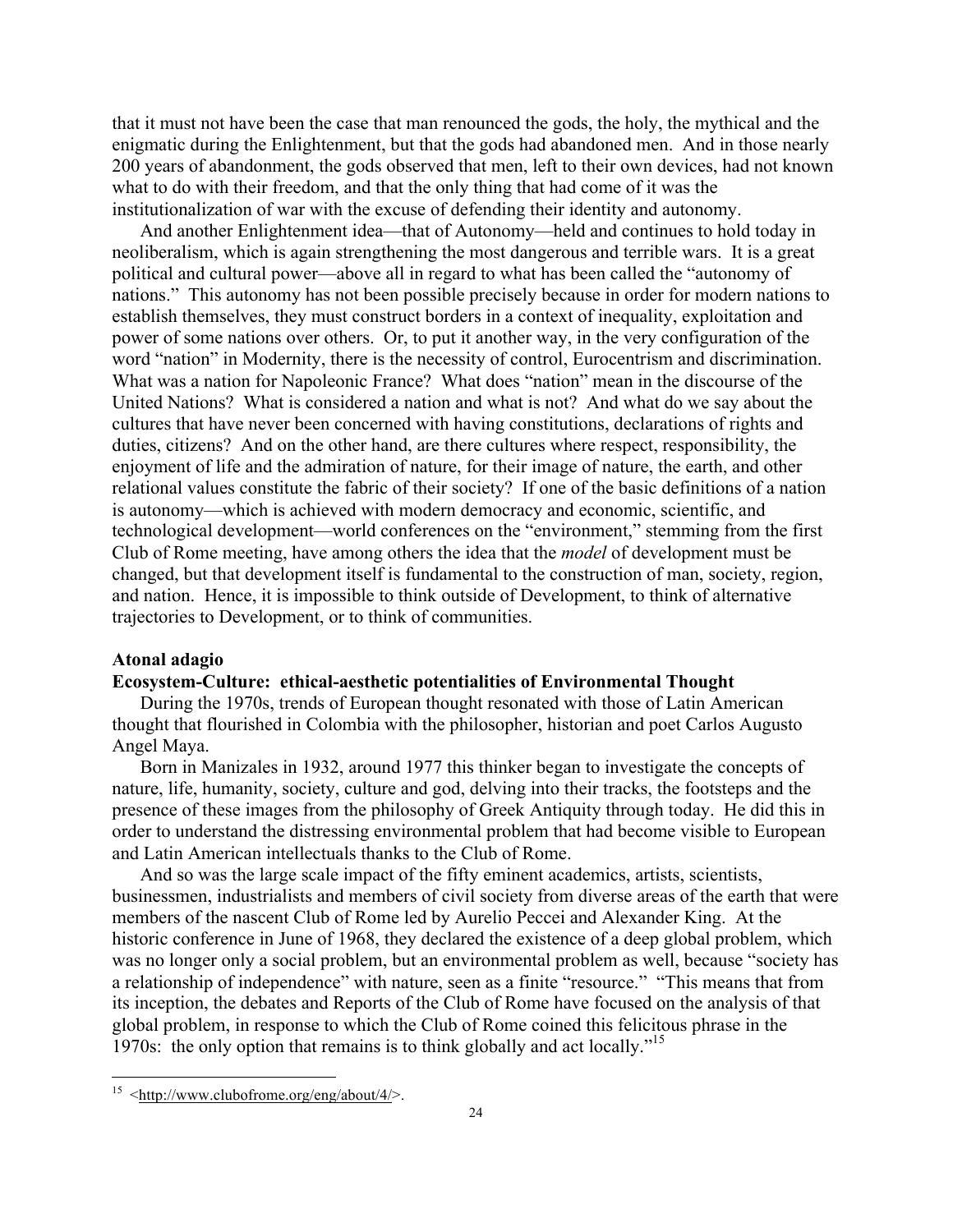From the first Conference of the Club of Rome arose the need to draw up a document that took into account the main problems of an unlimited growing economy faced with a limited nature-resource. Experts on systems theory and scientists from MIT drafted this document, and it was published in 1972 under the title of "The Limits to Growth." This document, which has been considered the Big Bang of environmental thought, has been translated into 30 languages and has sold more than 12 million copies.

That was the first environmental report Augusto had in his hands, and as a historian, a researcher, and above all as the environmental poet that he is, it began to change his life. Like Marx, Augusto understood that "it is not social consciousness that determines the social and economic relations of production; rather, it is economic relations of production that determine social being."<sup>16</sup> Then, starting from a deep and rigorous study of Systems Theory and Ecology, Augusto began to develop an interesting environmental take on Marx's thought. In his book Toward an Environmental Society,<sup>17</sup> published only in 1990, Augusto looked upon the economic interdependence discussed in the Club of Rome report as a radical interdependence. It was an interdependence not only because a society addicted to production and limitless consumption was faced with limited natural resources, but that with our culture as an intricate web of symbols, we humans were part of nature as a complex sub-system of that even more complex system called nature.

But it is in his book *The Challenge of Life*<sup>18</sup> that Augusto Angel suggests that a change in the model of development is not sufficient; an environmental society will only be possible if we radically transform the entirety of culture as an intricate web of symbols. In this book, Augusto says that it is not enough to turn the decisions about planet Earth over to Economy because by doing so economic capitalism, the homogenizer/logic of the global market—the denier of biodiversity and diversity—reduces nature to available resources.

The wonderful and powerful (in the Spinozist sense) key to this undoubtedly aesthetic proposal for environmental studies, which Augusto calls the Ecosystem-Culture "model," is that for the first time in the history of the young environmental thought emerging from the Club of Rome, it places a neo-Marxist discourse that installed environmental problems and the environmental as thought, as a proposal, as a trajectory and even as a teleology in the transformations of culture, which Augusto defines as an adaptive, instrumental, and symbolic platform. What needs to be transformed in order for the ecosystem-culture relations to be increasingly environmental, are the culture's forms and ways of being.

With the "ocean ecosystem-culture" proposal, an alternative system of environmental thought began in Colombia and in Latin America. Actually, it does not only correspond to the concern of developed countries facing the finitude of natural resources, but suggests a departure from the oppressing and reductionist logics of science, technology and even modern philosophy. A profound transformation of the symbols of modern culture, which encompasses a radical transformation of the economy, of the ways of constructing knowledge, of school as a continuer

 <sup>16</sup> Marx in Augusto Angel (1998) *La razón de la vida. La filosofía moderna. Spinoza, Hegel, Marx <sup>y</sup> Nietzche* (*The Reason of Life: Modern Philosophy: Spinoza, Hegel, Marx and Nietzsche*). Cuadernos de Epistemología Ambiental

No. 4. Manizales: Universidad Nacional Sede. <sup>17</sup> Angel, Augusto (1990) *Hacia una sociedad ambiental* (*Toward an Environmental Society*)*.* Bogotá: Editorial labrador.<br><sup>18</sup> Angel, Augusto (1996) *El reto de la vida. Ecosistema y Cultura: Una introducción al estudio del medio ambiente* 

<sup>(</sup>*The Challenge of Life, Ecosystem and Culture: An Introduction to the Study of the Environment*). Bogotá: Ecofondo. Serie Construyendo el Futuro (Series Constructing the Future) No. 4.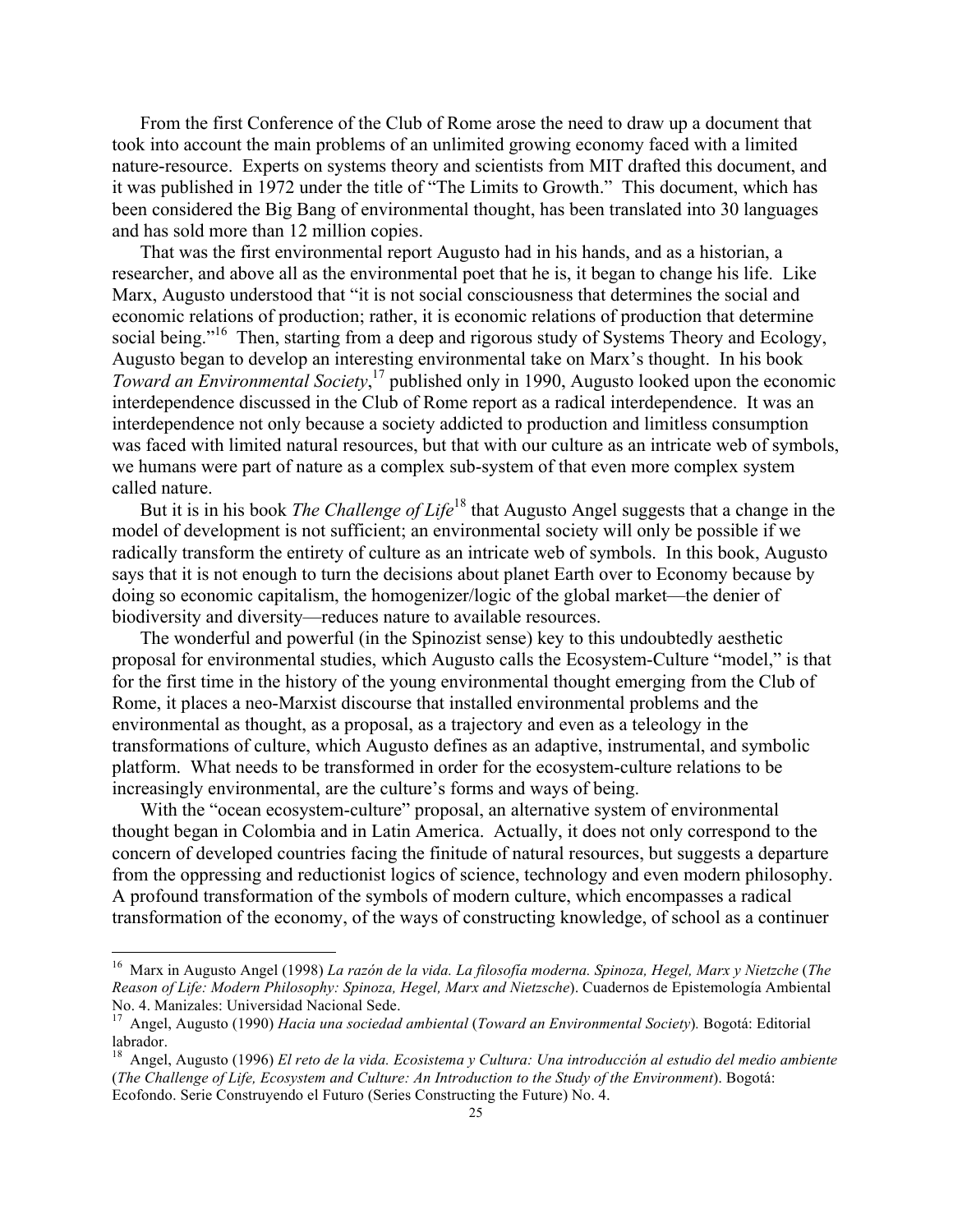and sustainer of a mechanist understanding of life, of education, of industrial practices, of daily life, of language, of myths and mindsets…

In the arena of conferences and international politics, the emerging thought of the Club of Rome, unfortunately turned—as was expected—into sustainable development. The emphasis that was initially placed on the modification of human practices was progressively moved to conservationist politics by means of technologies and the idea that the environment was the ecosystem, thus reducing nature to a mere available resource for an egocentric, discriminatory, and competitive man, society and culture. In the sphere of academic reflection, the thought of the Club of Rome started to emerge slowly and painfully, but progressively thanks to Augusto Angel in Colombia and Enrique Leff in Mexico. These two thinkers opened different paths and invited their disciples not necessarily to follow in the footsteps of the paths they had opened, but to open paths toward Latin American thinking whose primary task would be to decolonize itself. If for almost 500 years Latin American thought had largely been a bad replica of European thought, Latin American environmental thought would not have to follow the European canons, models, or paradigms.

But, what is Augusto Angel's proposal like? How does Augusto think about nature? How does he think about the ecosystem and culture?

There is a profound tension in his proposal between ecosystem and culture. Augusto describes this tension in terms of *A*, *B*, and  $C^{19}$  *A* summarizes the relationships between Culture and Ecosystem, where the Ecosystem offers to culture, as a technological-aesthetic adaptation, how its processes of adaptation can be. *B* expresses the transformations that culture carries out over ecosystems, and *C* represents the reaction of ecosystems in response to the adaptive transformations of culture. Until Augusto is describing it in his *Challenge of Life*, that profound tension does not differ in any way from the classic relationships between culture and nature. But here there emerges a distinction that opens an important breach, which has allowed us to continue building an aesthetic-environmental thought: both the ecosystem and culture are natural emergences. This demands a profound transformation of the idea of *environment*; what an environmental problem is like, what its place is…and what are the projections of environmental thought.

Augusto gradually distances himself with respect to the sustainable development scheme outlined in the Big Bang text, "The Limits of Growth," by experts from MIT, and published in 1972.

In *The Challenge of Life*, Augusto—like the poet that he is—spends a lot of time on life as well as the environment. But what is that life like? That life is not something finished, completed, or on pause. Life is poetic flourishing, constant emergence of dense relationships, of physical, biotic and symbolic flows; life is ecological—that is to say, it follows the logic of *oikós*. Its order is relational and the only possibility for human life, or life of any kind, is the weave of life. Outside of this weave, of biodiversity—that is to say, outside of life as diversity life is impossible, because life *is* bio-diverse. It is thanks to biodiversity that life is possible; but at the same time, it is thanks to life as the lasting creator of itself, as an autopoietic system, that biodiversity is possible. And, what are those flows, those interconnections like? How have the almost infinite number of life forms been created over the course of approximately 2.8 billion years? They have been created on the basis of difference, solidarity, cooperation, and communication; not as human values applied to living systems, in an anthropologization of the

 <sup>19</sup> Ibid, p. <sup>96</sup>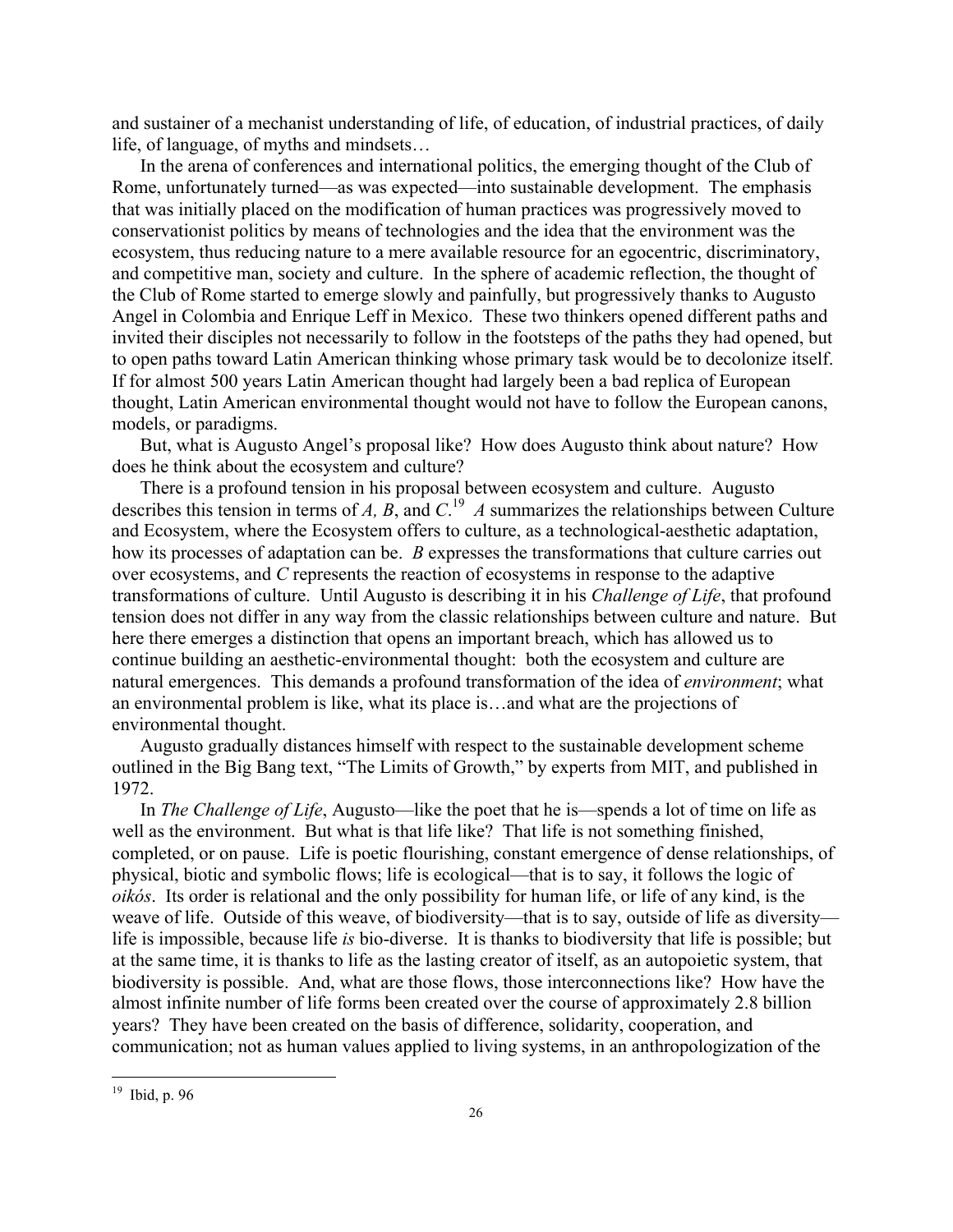living (which ends up being a reduction). Instead, they have emerged as forms of the life itself, which have been building a kind of alphabet of ecological ethics, thanks to the emergences of processes in which living systems do not need to be taught to be solidarious, because solidarity is one of their strongest threads as a niche.

The maestro Augusto Angel says "living systems have changed on many occasions through sudden variations in external conditions<sup>"20</sup> but life, as an intricate web of relationships, has been strengthened many times over millions of years, thanks to the fact that life is a cooperative community. Thus has it been possible that on many occasions sudden changes in external conditions have driven a displacement of life zones, $^{21}$  looking for a new space to build and become a place, starting from the emergence of complex relationships. So life is a community of relationships, a web of relationships…

Thus, according to the maestro, the catastrophes that occurred before the emergence of humans are not environmental problems. Environmental problems, the environment, and environmental thought emerge from the tension (relationships) between humans and ecosystems. And in this conceptual place-web, there is something that we have considered fundamental to aesthetic-environmental thought: that the modifications humans have made to ecosystems are modifications we have made to ourselves, as the nature that we are, because both cultures and ecosystems are nature in their ongoing processes of creation.

In the book *The Environmental Fragility of Culture* (1995),<sup>22</sup> Augusto composes his Ecosystem-Culture concept in historical terms, demonstrating that in most occasions, the end of great empires and cultures has been characterized by profound environmental crises: wars where a large human population has been sacrificed, suffered famines, exploitation of human beings by other human beings, relationships of domination and humiliation amongst human beings and between humans and ecosystems. The novelty of this book stems from its attempt to show that one of the tensions between the ecosystem and culture is history. For Augusto Angel, history is not metaphysical, although Modernity has wanted to emphasize the idea of history as universal. History is impossible outside of spaces, geography, geology, the weaves of life…history is environmental; it is one of the tightest threads between ways of inhabiting the earth and the weaves of life, as we say.

But Western humanity, the heir of Judaism, Platonism, and Christianity, has tried to break away from (ecosystemic) nature, in order to keep with the teleology of salvation in another world. They have tried to free themselves from the ties to the world, to sin, and to guilt, and to return to the promised land, after drifting around where guilt has denied the possibility of enjoyment of life and the body. That denial of the world, of being earth, of being nature, has had a notable influence on the contempt of the earthly, the body and life, and has emphasized the metaphysical and universal character of history. Augusto shows that this image of history has made modern culture too fragile, a place where the concept of history has been radically metaphysical, because it has been focused society, as the unfolding of society, and as societyunfolding…and society is a category of modernity that is characterized by being universal…something like the transcendental subject of sociology.

<sup>20</sup> Ibid, p. 42. <sup>21</sup> Cfr: Ibid, p. 43. <sup>22</sup> Angel Maya, Augusto (1995) *La fragilidad ambiental de la cultura* (*The Environmental Fragility of Culture*). Bogotá: Editorial Universidad Nacional – Instituto de Estudios Ambientales IDEA..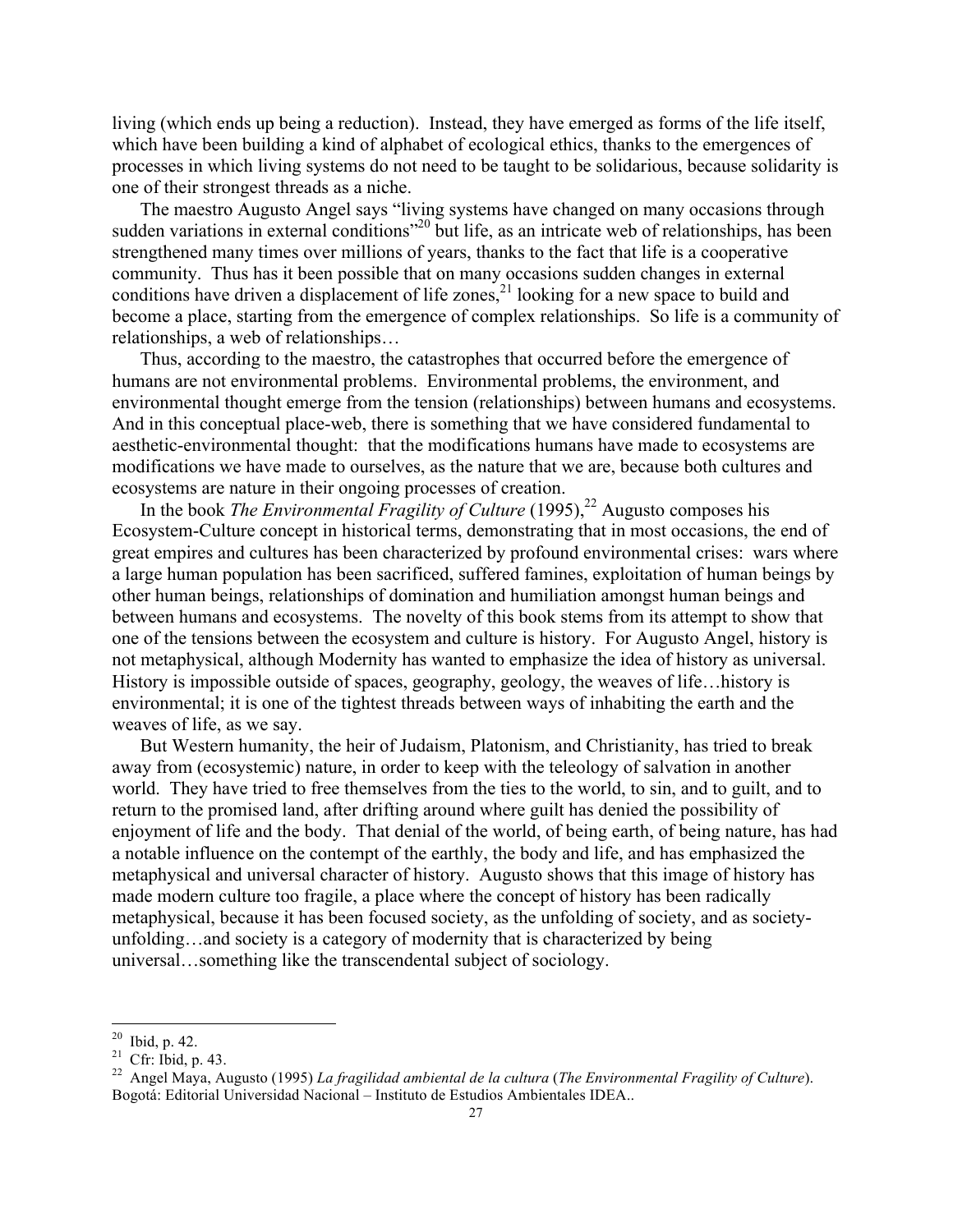*The Environmental Fragility of Culture* emerges then, as a work of aesthetic-environmental thought. According to Augusto Angel, if it is in culture (that emergence of nature as an adaptive human process) where the (aesthetic) ways of relating to ecosystems are constructed and created (as life that we are), then the more metaphysical a culture is, the less possibilities it has for being environmentally sustainable. A culture separated from nature is a fragile culture, because it is not interested in understanding the life in which it is immersed and from which it emerges: an unacceptable paradox rising from our "sly race which thinks it knows what it is doing" (Hölderlin).

*The Enigma of Parmenides*<sup>23</sup> and *The Return of Icarus*<sup>24</sup> are the works that open a philosophical path toward Augusto Angel's environmental thought.

*The Enigma of Parmenides* (published by the Group of Environmental Thought of the Sede Manizales National University as the 11<sup>th</sup> in the *Reason of Life* series in 2004) emphasizes that the Parmenidian decision of two worlds takes hold of Western philosophy up until that crucial moment in which Descartes establishes what Augusto would intelligently and tragically call "the cultural schizophrenia of the West": the world of metaphysics that is constructed in a stable world, which does not allow for the ambiguity of the muddy world of *physis*, of nature, of sensibility. The latter is an unstable and changing world, while the world of metaphysics is one of stable truths. The contempt for the world of *physis* takes on a new form with the idea of the object in Descartes and Kant. The object is known by the subject, who—thanks to his ability to know—takes control and power over the object, with the aim of ordering that chaotic world. We must not forget that it is precisely this that is the key to scientific and industrial revolutions, from which emerges the global environmental problem we are living.

*The Return of Icarus: The Reason of Life: Death and Life of Philosophy: An Environmental Proposal* (published in Bogotá in 2002 by PNUMA PAL Number 3, with the support of the Institute of Environmental Studies IDEA, the Association of Regional Autonomous Corporations of Colombia ASOCARS and PNUD) is the environmental philosophical proposal of Maestro Augusto Angel. It is here that Augusto develops his own proposal, starting from five themes that have been presented—over the centuries and across the earth in the collective memory of humans—as questions, as presences, as footprints: Nature, Life, Man, Society, and Gods. These themes have been developed, Augusto says, by all philosophies because they are fundamental questions of thinking itself. In accordance with these questions and the emerging answers from various cultures, interpretations, explanation, images, myths, and theories have been forged that have made up the cultural fabric. This symbolic weave determines whether or not a culture is environmental.

In a recent interview with members of our Group of Environmental Thought on occasion of ten years of our Master Program in Environment and Development, Augusto says: "If the environmental hopes to remain in Culture, it must return to admiration for nature." This means admiration for life, for the Universe, for a ray of sunlight, for our existence. He continues by saying that "Life, without flourishing in poetry, is not worth it." This is the aesthetic dimension, and it is what makes Augusto Angel's environmental philosophical proposal beautiful and unique. It is in no way a denial of technology, but the emphasis, the strength of the aesthetic that is to say, of the poetic—of life as a work of art, of existence as tragedy (from the Dionysian

<sup>&</sup>lt;sup>23</sup> Angel Maya, Augusto. 2004. Manizales: Universidad Nacional Sede.<br><sup>24</sup> Angel Maya, Augusto. 2002. Bogotá: PNUMA – PAL, Universidad Nacional Sede Bogotá, ASOCARS, PNUD.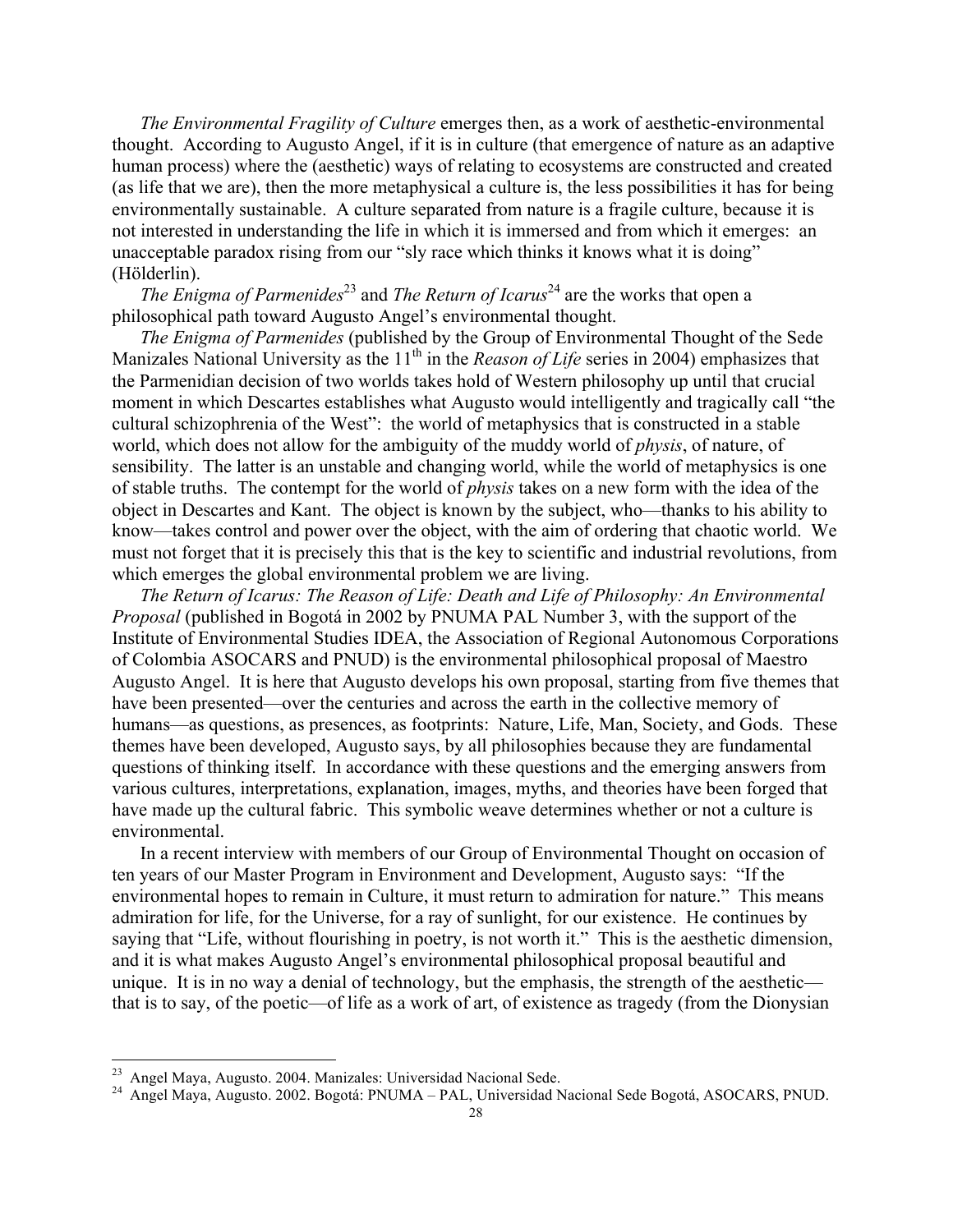perspective, which Augusto promotes in his poetic work *The World of Dionysus*<sup>25</sup>), puts technology at the service of life and not life at the service of technology, as has been the case in scientific and technological Modernity.

The five questions, with a prelude that would question what philosophy is, are the threads that Augusto follows in *Icarus*, in order to show that an environmental philosophy must be outside all metaphysics and all physicalism. An environmental philosophy would have to be a philosophy of life as a highly complex system, and as such it would have to call the entire structure of Western philosophy into question, especially the philosophy that during more than 2,500 years, justified the separation between man and nature.

Environmental Thought (which has a historical place of emergence in the Club of Rome, not because before that event there were no deep questioners of modern humans' ways of inhabiting the earth, but by the political and economic significance that this event had) had affective origin, by means of influencing, as forms of influence—that is to say as culture, and as the way culture can transform those ways of human habitation, in the beautiful, deep, brilliant and poetic Environmental Thought of Augusto Angel Maya.

### **Inconclusive coda**

### **Ecosystem-Culture: emergences of Environmental Ethics with Spinozist Resonance**

In *The Challenge of Life*, Augusto Angel shows how the Ecosystem and Culture emerge from Nature. This immense concept opens the possibility for a decentralization and extension of ethics, in the sense of Baruch Spinoza. If freedom for this 18<sup>th</sup> century Spanish Sephardic Jewish philosopher is the extension of the body, and the body is nature, then freedom is the extension of nature-life, and not, as Kant and the philosophy of two worlds claimed, of breaking ties with nature. Environmental ethics, then, will imply a breaking away from the structure of metaphysical values that gave sustenance to a society and a culture that thought of itself as outside of *physis*; now, according to Spinoza, ethics will be within nature itself. Of course, it is not a deterministic nature, but culture as a way of being nature, whose primary characteristic is the rupture of the laws of the niche. "Man does not have a niche," says Augusto in *The Challenge of Life*. Thus, man constructs the technological and symbolic platform of culture in order to be able to adapt to ecosystems. According to Augusto, man moves between the laws of nature and those of culture; that tension between *physis* and *polis*, between ecosystem and culture, between the biotic world and symbolic bodies, and forms the weave, the fabric, where the plot is the laws and the web, the way life emerges in that plot.

The environmental ethics that Augusto proposes is tied to aesthetics—in other words, to the creation of that weave, to the sensibility facing that weave; to the possibility of understanding that weave of life. It is not, then, an ethics of sustainability, in which the fundamental value is the "resource." It is an ethics that decentralizes man, takes him down from his imperial throne power over nature thanks to reason—and places him in nature, as one more thread in the weave of life.

### **Climate Change at Copenhagen Science Congress:**

Philosophy and ethical concerns, along with social and natural science topics, were represented at various sessions during the recent Copenhagen Science Congress on Climate

 <sup>25</sup> Angel Maya, Augusto. 2005. Manizales: Universidad Nacional Sede Manizales.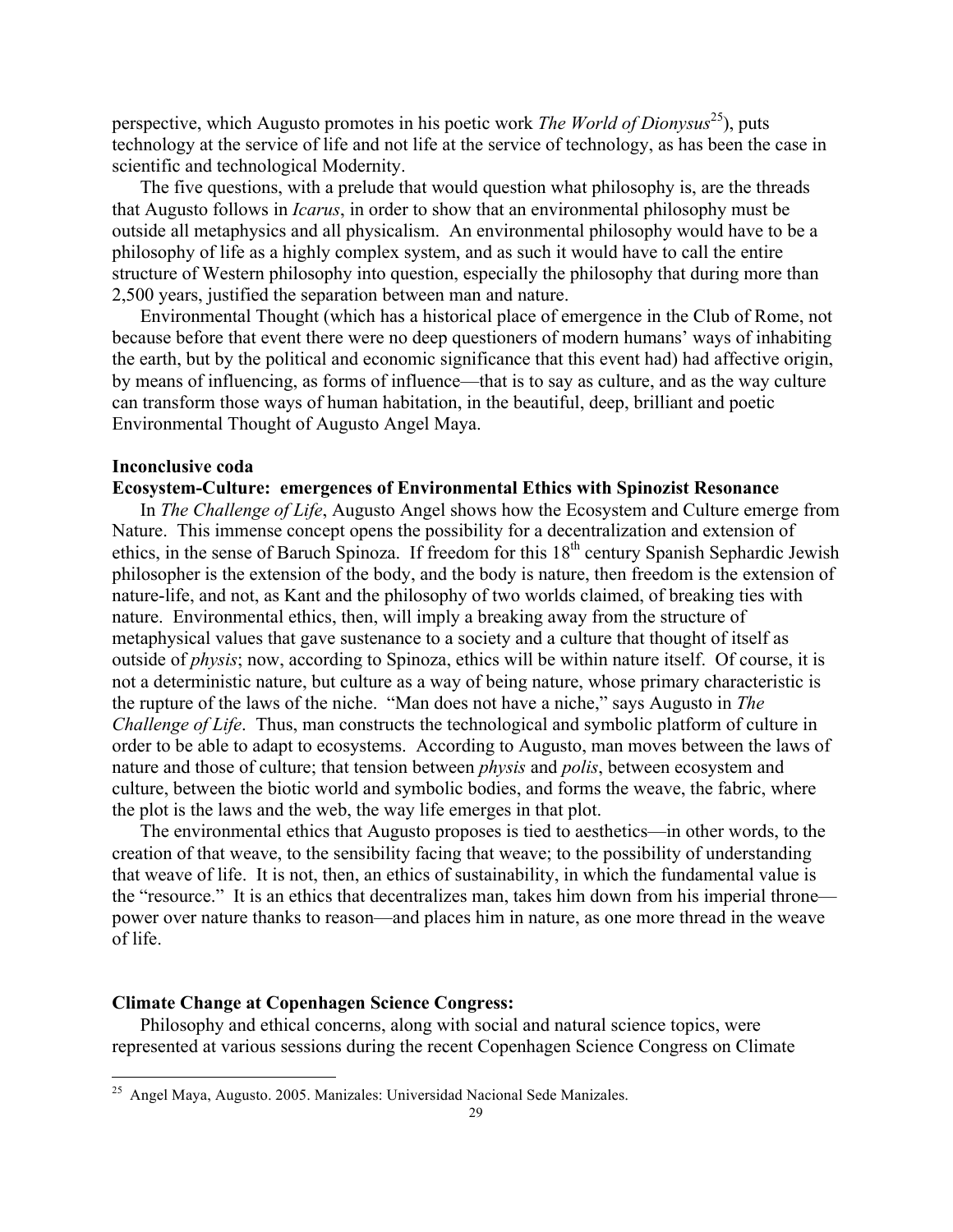Change: Global Risks, Challenges and Decisions, 10-12 March 2009 (see: <http://climatecongress.ku.dk/>).

Philosophy was particularly present in two sessions: "Culture, Values and World Perspectives as Factors in Responding to Climate Change," chaired by Karen O'Brien (University of Oslo) and Thomas Heyd (University of Victoria), and in "Equity between Humans and the Rest of Nature," chaired by Dale Jamieson (New York University) and William Schlesinger (Cary Institute of Ecosystem Studies).

"Culture, Values and World Perspectives as Factors in Responding to Climate Change" featured the paper "Climate change: the ethical dimension" by Robin Attfield (UK), the paper "HJC Brezet on Shedding a new kind of light: dealing with climate change by shifting our most fundamental perspective" by Carien AC de Jonge (Netherlands), the poster "The noosphere in earth system analysis" by Dieter Gerten (Germany), and the poster "A neo-Epicurean approach to a sustainable good life in a world of climate change, among others" by Edward Howlett Spence (Netherlands).

"Equity between Humans and the Rest of Nature" featured the papers "Human happiness friend or foe?" by Mikko Yrjönsuuri (Finland), "Extinction, suffering, and the cruciformity of the cosmos" by Kyle Van Houtan (USA), and "Climate change and biodiversity preservation: a non-anthropocentric perspective" by Anders Melin (Sweden), among others.

Congress participants expressed great urgency in coming to terms with workable mitigation and adaptation measures, and harboured hopes that their discussions would inform the decisionmakers to be brought together at the next COP 15 climate change negotiations.

Many thanks to Thomas Heyd for this update!

# **The Anchorage Declaration**

### **24 April 2009**

From 20-24 April, 2009, Indigenous representatives from the Arctic, North America, Asia, Pacific, Latin America, Africa, Caribbean and Russia met in Anchorage, Alaska for the Indigenous Peoples' Global Summit on Climate Change. We thank the Ahtna and the Dena'ina Athabascan Peoples in whose lands we gathered.

We express our solidarity as Indigenous Peoples living in areas that are the most vulnerable to the impacts and root causes of climate change. We reaffirm the unbreakable and sacred connection between land, air, water, oceans, forests, sea ice, plants, animals and our human communities as the material and spiritual basis for our existence.

We are deeply alarmed by the accelerating climate devastation brought about by unsustainable development. We are experiencing profound and disproportionate adverse impacts on our cultures, human and environmental health, human rights, well-being, traditional livelihoods, food systems and food sovereignty, local infrastructure, economic viability, and our very survival as Indigenous Peoples.

Mother Earth is no longer in a period of climate change, but in climate crisis. We therefore insist on an immediate end to the destruction and desecration of the elements of life.

Through our knowledge, spirituality, sciences, practices, experiences and relationships with our traditional lands, territories, waters, air, forests, oceans, sea ice, other natural resources and all life, Indigenous Peoples have a vital role in defending and healing Mother Earth. The future of Indigenous Peoples lies in the wisdom of our elders, the restoration of the sacred position of women, the youth of today and in the generations of tomorrow.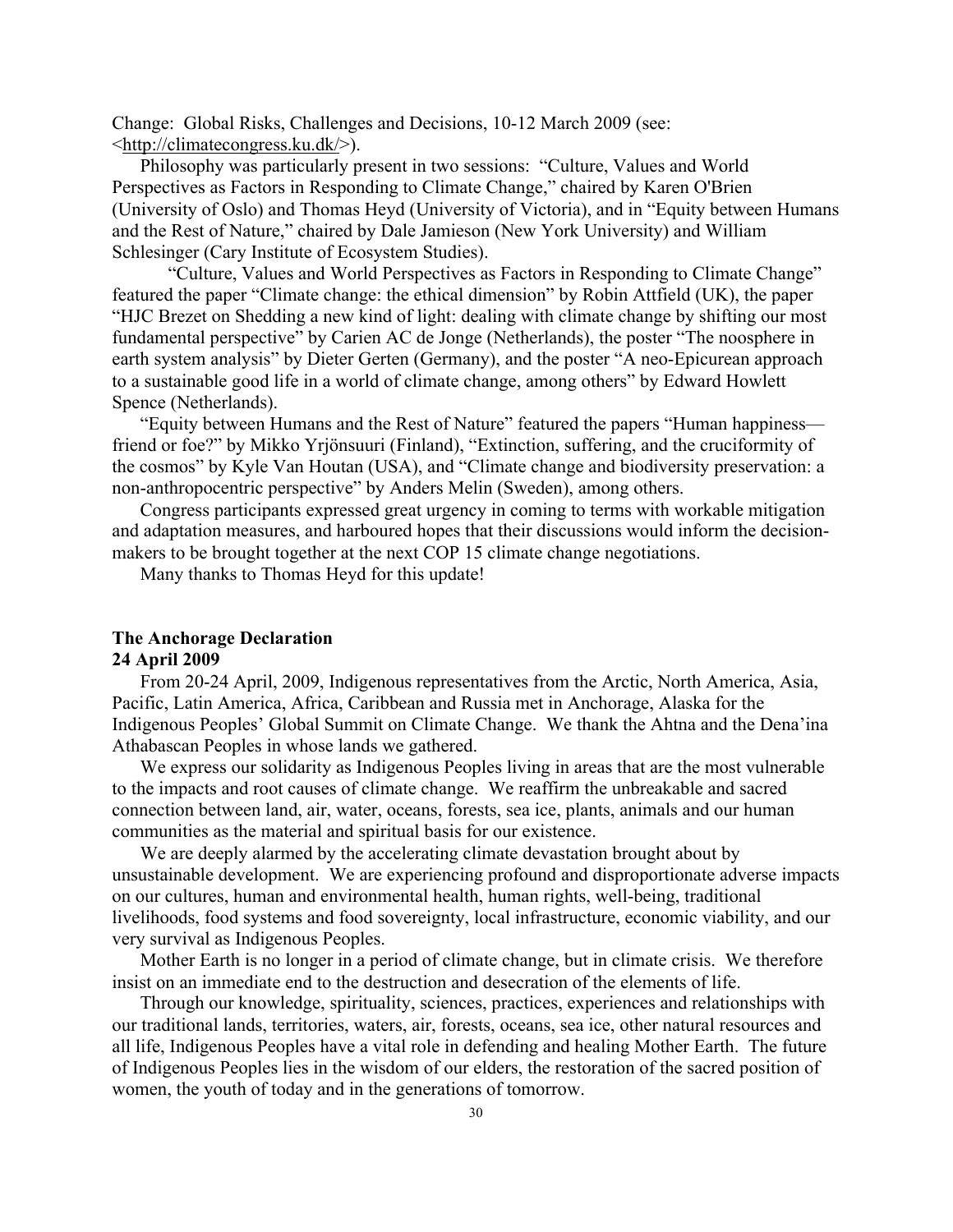We uphold that the inherent and fundamental human rights and status of Indigenous Peoples, affirmed in the United Nations Declaration on the Rights of Indigenous Peoples (UNDRIP), must be fully recognized and respected in all decision-making processes and activities related to climate change. This includes our rights to our lands, territories, environment and natural resources as contained in Articles 25–30 of the UNDRIP. When specific programs and projects affect our lands, territories, environment and natural resources, the right of Self Determination of Indigenous Peoples must be recognized and respected, emphasizing our right to Free, Prior and Informed Consent, including the right to say "no." The United Nations Framework Convention on Climate Change (UNFCCC) agreements and principles must reflect the spirit and the minimum standards contained in UNDRIP.

#### Calls for Action

1. In order to achieve the fundamental objective of the United Nations Framework Convention on Climate Change (UNFCCC), we call upon the fifteenth meeting of the Conference of the Parties to the UNFCCC to support a binding emissions reduction target for developed countries (Annex 1) of at least 45% below 1990 levels by 2020 and at least 95% by 2050. In recognizing the root causes of climate change, participants call upon States to work towards decreasing dependency on fossil fuels. We further call for a just transition to decentralized renewable energy economies, sources and systems owned and controlled by our local communities to achieve energy security and sovereignty.

In addition, the Summit participants agreed to present two options for action which were each supported by one or more of the participating regional caucuses. These were as follows:

- A. We call for the phase out of fossil fuel development and a moratorium on new fossil fuel developments on or near Indigenous lands and territories.
- B. We call for a process that works towards the eventual phase out of fossil fuels, without infringing on the right to development of Indigenous nations.
- 2. We call upon the Parties to the UNFCCC to recognize the importance of our Traditional Knowledge and practices shared by Indigenous Peoples in developing strategies to address climate change. To address climate change we also call on the UNFCCC to recognize the historical and ecological debt of the Annex 1 countries in contributing to greenhouse gas emissions. We call on these countries to pay this historical debt.
- 3. We call on the Intergovernmental Panel on Climate Change (IPCC), the Millennium Ecosystem Assessment, and other relevant institutions to support Indigenous Peoples in carrying out Indigenous Peoples' climate change assessments.
- 4. We call upon the UNFCCC's decision-making bodies to establish formal structures and mechanisms for and with the full and effective participation of Indigenous Peoples. Specifically we recommend that the UNFCCC:
	- a. Organize regular Technical Briefings by Indigenous Peoples on Traditional Knowledge and climate change;
	- b. Recognize and engage the International Indigenous Peoples' Forum on Climate Change and its regional focal points in an advisory role;
	- c. Immediately establish an Indigenous focal point in the secretariat of the UNFCCC;
	- d. Appoint Indigenous Peoples' representatives in UNFCCC funding mechanisms in consultation with Indigenous Peoples;
	- e. Take the necessary measures to ensure the full and effective participation of Indigenous and local communities in formulating, implementing, and monitoring activities, mitigation, and adaptation relating to impacts of climate change.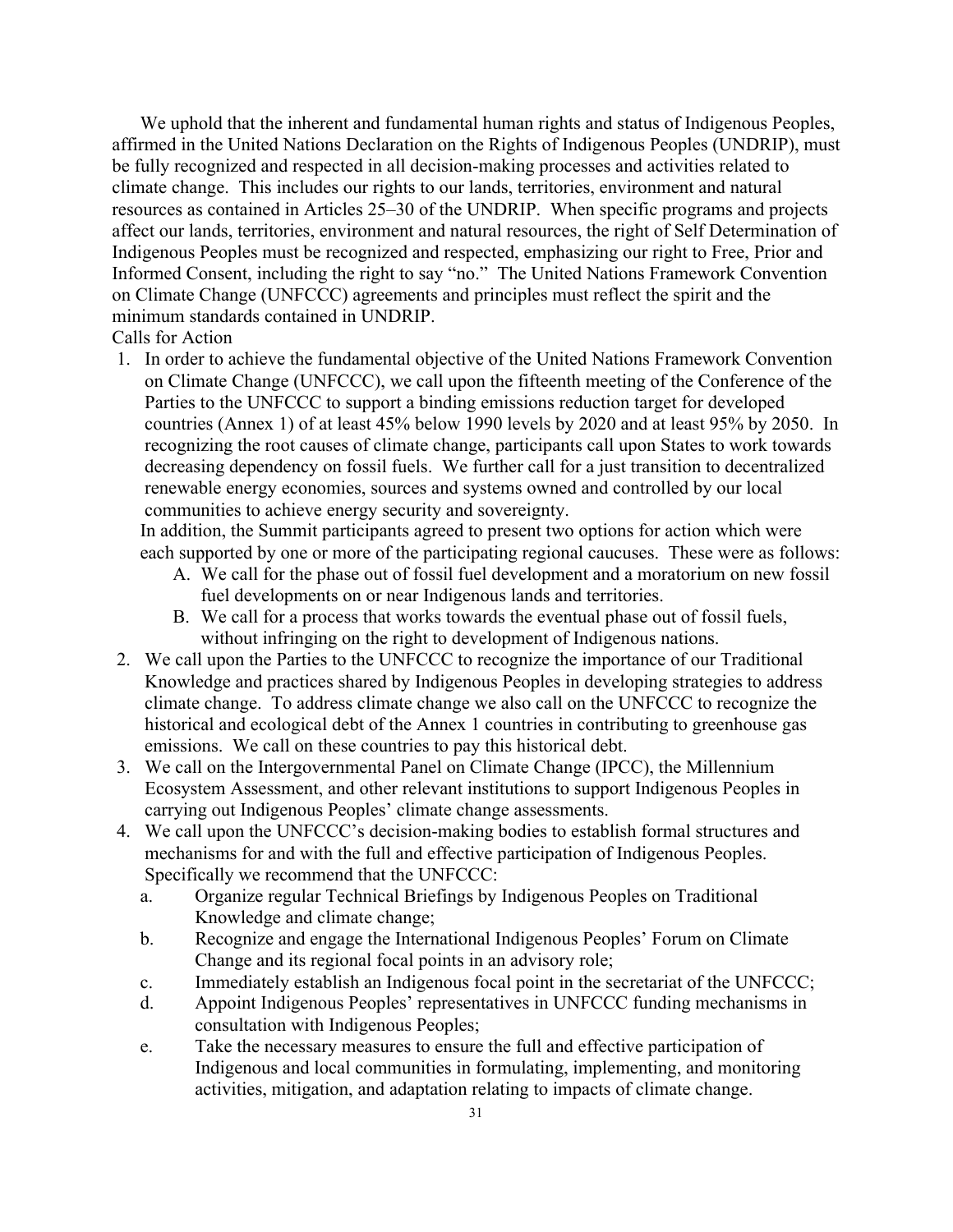- 5. All initiatives under Reducing Emissions from Deforestation and Degradation (REDD) must secure the recognition and implementation of the human rights of Indigenous Peoples, including security of land tenure, ownership, recognition of land title according to traditional ways, uses and customary laws and the multiple benefits of forests for climate, ecosystems, and Peoples before taking any action.
- 6. We challenge States to abandon false solutions to climate change that negatively impact Indigenous Peoples' rights, lands, air, oceans, forests, territories and waters. These include nuclear energy, large-scale dams, geo-engineering techniques, "clean coal." agro-fuels, plantations, and market based mechanisms such as carbon trading, the Clean Development Mechanism, and forest offsets. The human rights of Indigenous Peoples to protect our forests and forest livelihoods must be recognized, respected and ensured.
- 7. We call for adequate and direct funding in developed and developing States and for a fund to be created to enable Indigenous Peoples' full and effective participation in all climate processes, including adaptation, mitigation, monitoring and transfer of appropriate technologies in order to foster our empowerment, capacity-building, and education. We strongly urge relevant United Nations bodies to facilitate and fund the participation, education, and capacity building of Indigenous youth and women to ensure engagement in all international and national processes related to climate change.
- 8. We call on financial institutions to provide risk insurance for Indigenous Peoples to allow them to recover from extreme weather events.
- 9. We call upon all United Nations agencies to address climate change impacts in their strategies and action plans, in particular their impacts on Indigenous Peoples, including the World Health Organization (WHO), United Nations Educational, Scientific and Cultural Organization (UNESCO) and United Nations Permanent Forum on Indigenous Issues (UNPFII). In particular, we call upon all the United Nations Food and Agriculture Organization (FAO) and other relevant United Nations bodies to establish an Indigenous Peoples' working group to address the impacts of climate change on food security and food sovereignty for Indigenous Peoples.
- 10. We call on United Nations Environment Programme (UNEP) to conduct a fast track assessment of short-term drivers of climate change, specifically black carbon, with a view to initiating negotiation of an international agreement to reduce emission of black carbon.
- 11. We call on States to recognize, respect and implement the fundamental human rights of Indigenous Peoples, including the collective rights to traditional ownership, use, access, occupancy and title to traditional lands, air, forests, waters, oceans, sea ice and sacred sites as well as to ensure that the rights affirmed in Treaties are upheld and recognized in land use planning and climate change mitigation strategies. In particular, States must ensure that Indigenous Peoples have the right to mobility and are not forcibly removed or settled away from their traditional lands and territories, and that the rights of Peoples in voluntary isolation are upheld. In the case of climate change migrants, appropriate programs and measures must address their rights, status, conditions, and vulnerabilities.
- 12. We call upon states to return and restore lands, territories, waters, forests, oceans, sea ice and sacred sites that have been taken from Indigenous Peoples, limiting our access to our traditional ways of living, thereby causing us to misuse and expose our lands to activities and conditions that contribute to climate change.
- 13. In order to provide the resources necessary for our collective survival in response to the climate crisis, we declare our communities, waters, air, forests, oceans, sea ice, traditional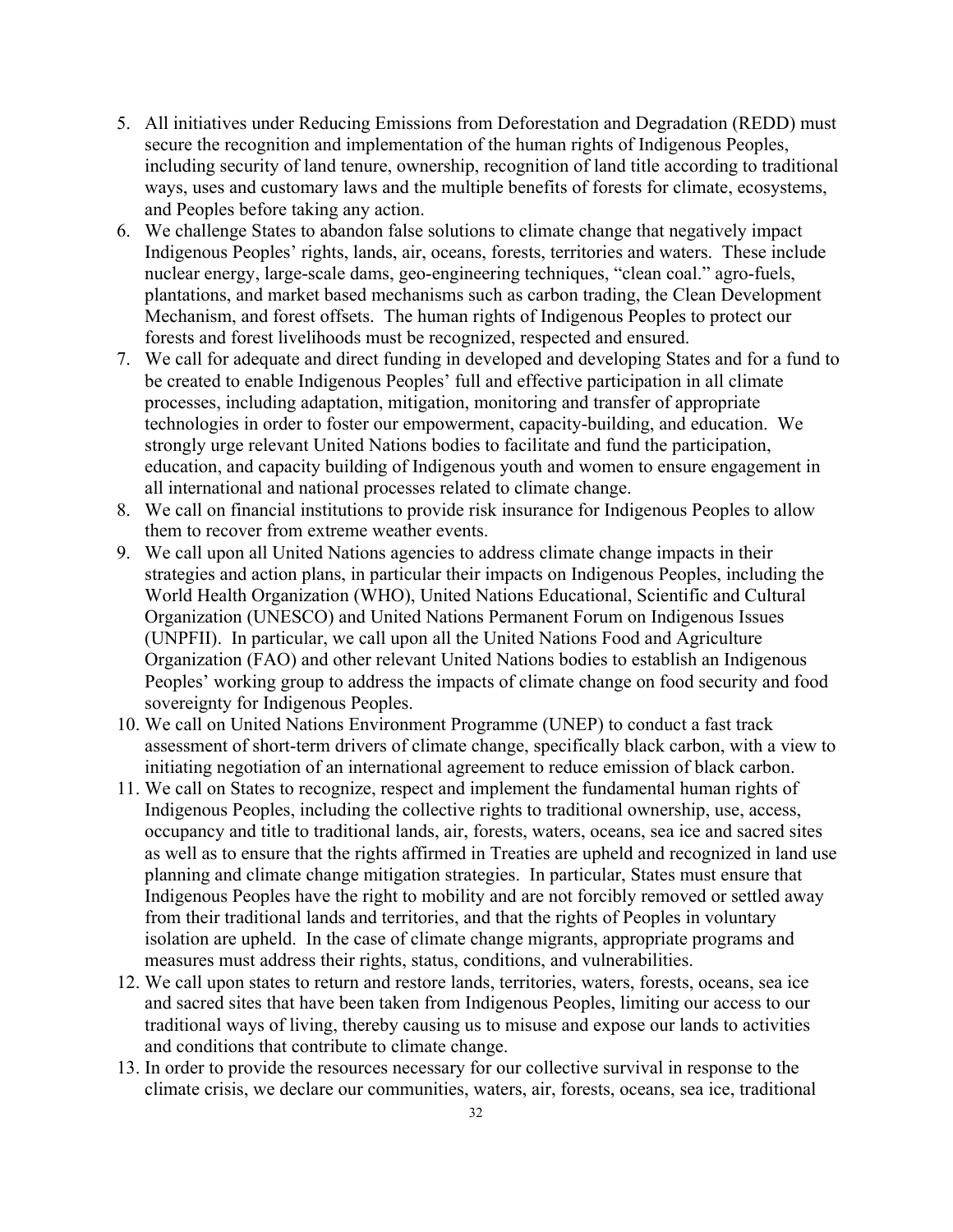lands and territories to be "Food Sovereignty Areas," defined and directed by Indigenous Peoples according to customary laws, free from extractive industries, deforestation and chemical-based industrial food production systems (i.e. contaminants, agro-fuels, genetically modified organisms).

14. We encourage our communities to exchange information while ensuring the protection and recognition of and respect for the intellectual property rights of Indigenous Peoples at the local, national and international levels pertaining to our Traditional Knowledge, innovations, and practices. These include knowledge and use of land, water and sea ice, traditional agriculture, forest management, ancestral seeds, pastoralism, food plants, animals and medicines and are essential in developing climate change adaptation and mitigation strategies, restoring our food sovereignty and food independence, and strengthening our Indigenous families and nations.

We offer to share with humanity our Traditional Knowledge, innovations, and practices relevant to climate change, provided our fundamental rights as intergenerational guardians of this knowledge are fully recognized and respected. We reiterate the urgent need for collective action.

Agreed by consensus of the participants in the Indigenous Peoples' Global Summit on Climate Change, Anchorage Alaska, April 24th 2009

# **CONFERENCES AND CALLS**

**International Academic and Community Conference, "Minding Animals," Civic Precinct, Newcastle, Australia, 13-18 July 2009:** This conference is sponsored by the Animals and Society (Australia) Study Group and the University of Newcastle. The conference will bring together a broad range of academic disciplines and representatives from universities, nongovernment organizations and the community, industry, and government from around the world. Conference delegates will examine the interrelationships between human and nonhuman animals from cultural, historical, geographical, environmental, moral, legal, and political perspectives. The conference will have six major themes and objectives: (1) to reassess the relationship between the animal and environmental movements in light of climate change and other jointlyheld threats and concerns, (2) to examine how humans identify and represent nonhuman animals in art, literature, music, science, the media, and on film, (3) to examine how, throughout history, the objectification of nonhuman animals and nature in science and society, religion, and philosophy, has led to the abuse of nonhuman animals and how this has since been interpreted and evaluated, (4) to examine how the lives of humans and companion and domesticated nonhuman animals are intertwined, and how science and human and veterinary medicine utilize these important connections, (5) to examine how the study of animals and society can better inform both the scientific study of animals and community activism and advocacy, and (6) to examine how science and community activism and advocacy can inform the study of nonhuman animals and society. Speakers include: Carol Adams, Michael Archer, Steve Baker, Marc Bekoff, Donald Broom, J. Baird Callicott, JM Coetzee, Karen Davis, John Drinan, Peter Harrison, Dale Jamieson, Gisela Kaplan, Hilda Kean, Terence Lovat, Dan Lumney, Randy Malamud, Vivek Menon, Clive Phillips, Jill Robinson, Bernard Rollin, Deborah Bird Rose, Margaret Rose, David Rothenberg, Andrew Rowan, James Serpell, Peter Singer, Michael Soulé, Paul Waldau, Linda Williams, Hugh Wirth, Steven Wise, and Jennifer Wolch. For further information, please go to the conference website at: <http://www.mindinganimals.com>. The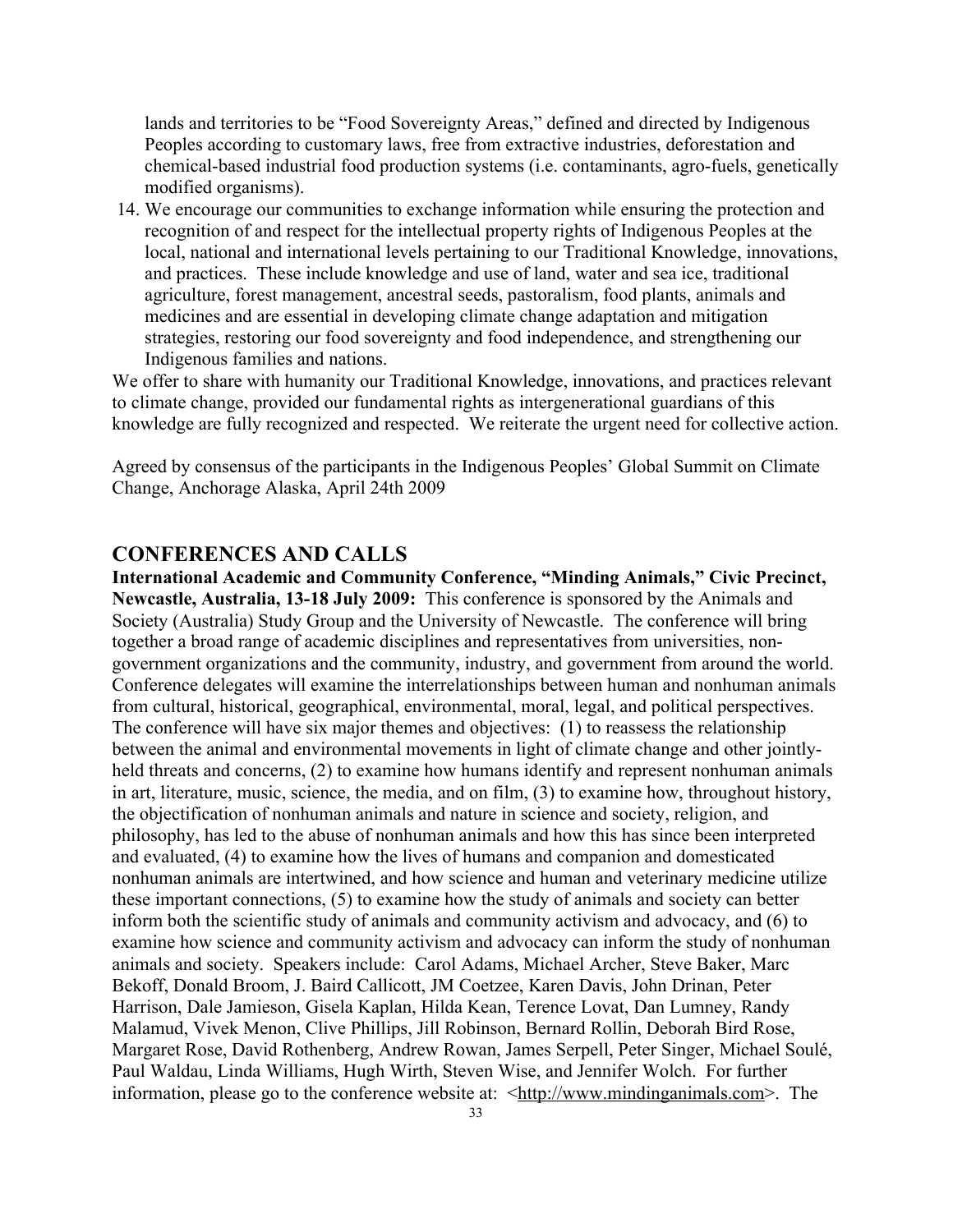conference program is now available:

<http://www.mindinganimals.com/images/stories/Documents/program%20for%20web.pdf>. If you have any queries regarding the conference, please send an email to:  $\leq$ mindinganimals@pco.com.au>. The deadline for paper submissions has passed.

**"Emerging Political Ecologies," 16th Annual Mini-Conference on Critical Geography, University of Georgia, Athens, 23-24 October 2009:** Political ecology has undergone a number of significant transformations since its origination in the early-1970s. In her introduction to 2006 *Reimagining Political Ecology*, Aleta Biersack (pp. 4-5) noted that today's political ecology is distinguished by five theoretical re-orientations: a recognition of discursive productions of "reality," a move away from the nature/culture dualism towards hybridized conceptions of nature, a shift from a solely systems-based or local focuses to an emphasis on dynamic local-global interactions, an engagement with agency and "practice theory," and an analysis of how diverse forms of social inequality affect human-nature relations. As Biersack also wrote of the diverse approaches to political ecology at the millennium, "the turn of any century is a time for taking stock" (p. 5). This session seeks to add to this review, presenting research and engaging with the nascent political ecologies of today and tomorrow. From fields as diverse as health and education to urban planning and waste management, scholars are increasingly examining the nexus between politics, understood broadly, and human/environmental relations. Similarly, analyses are no longer limited to the "third world," but are increasingly turning towards previously unexplored phenomena in "developed" nations. Papers are sought for this session that illuminate these new political ecologies, whether through innovative theoretical and/or methodological approaches. **To be considered for this session, please send your paper abstracts, 250 words maximum, to David Meek at <dmeek@uga.edu> by 26 July 2009.**

**Political Economy of the World-System XXXIVth Annual Conference, "Land Rights in the World-System," Boca Raton and Davie, Florida Atlantic University, 6-8 May 2010:** At the 7th World Social Forum in Nairobi, Kenya, activists from around the world gathered in the interest of global justice. A central theme of this meeting was struggles over land rights, both urban and rural. Joined together under one banner were organizations for urban housing, slum dwellers and farmers rights, and land for pastoralists. Yet in sociology, rural and urban have remained separate sub-disciplines. World-systems thought has approached both urban and rural questions historically and addressed them contemporaneously, yet less often brought urban and rural together in a single meeting. We suggest that the disintegration or at least the large changes in the capitalist world-system requires new ways of thinking about the struggles and demands for land and space and call for papers that qualify under the following sub-themes: (1) Histories of Land Rights and Ownership: How have historical patterns of land acquisition and urbanization in specific world regions contributed to global inequalities? What are some of the significant struggles over land within and between nations or past empires that have current impact or that inform our contemporary condition? How are important features such as race and gender inscribed into the structure of ownership historically and at the macro-economic level? How do indebtedness and land ownership characterize the expansion of the capitalist world-system? (2) Urban Livelihoods in the World-Systems: When and where have impoverished urban populations been able to claim fairer rents and more public space in relation to global economic shifts and how has this relationship operated? In the global South slums are continuing to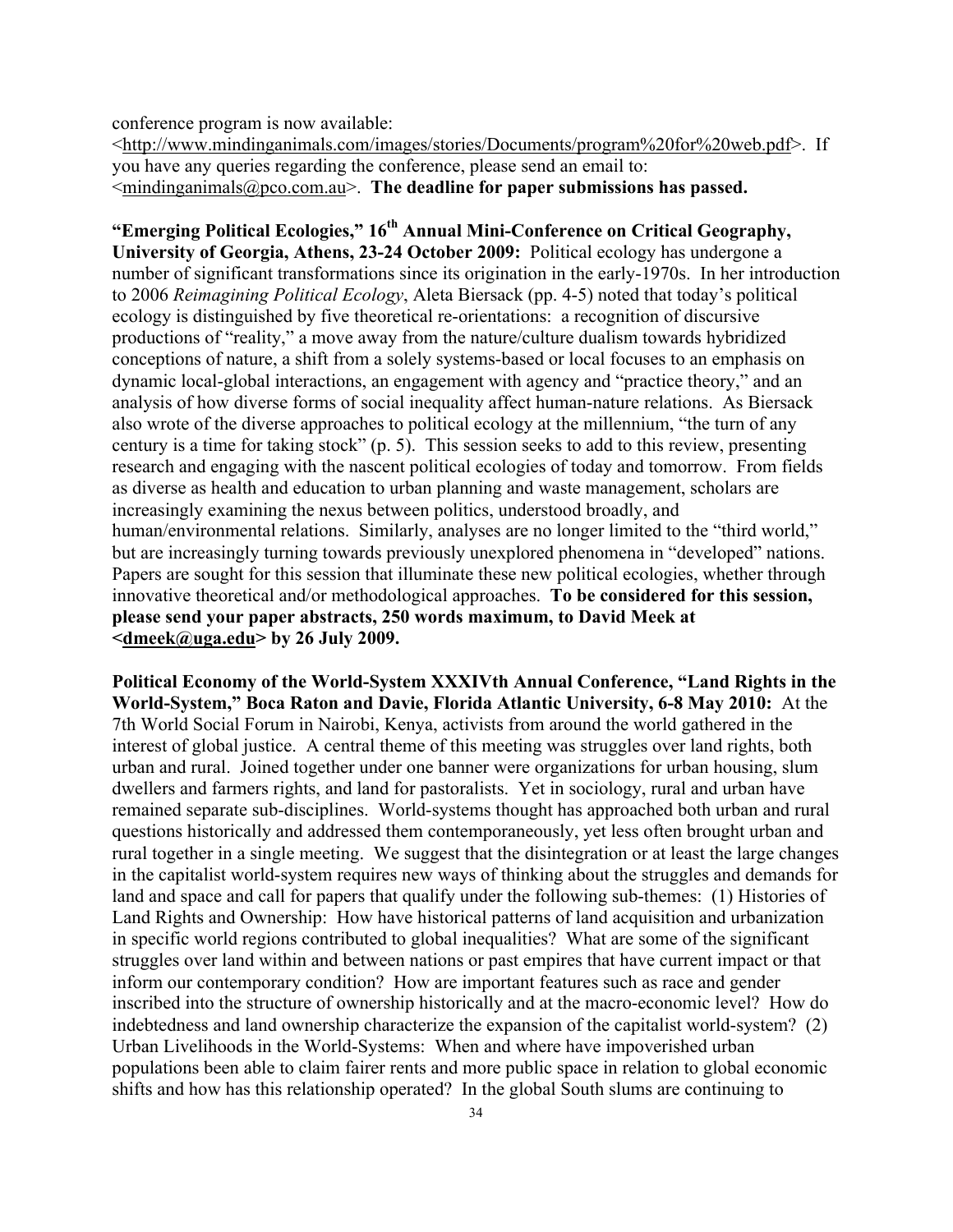expand in size and in number, huge populations that dwell together do not have access to basic resources. How is this an outcome of state-capital relationships, labor, and commodities schemes, or trade routes in the world-system? How and why do urban dwellers depend on informal housing and work locations for survival? Are opportunities for positive change in urbanization and in the direction of gentrification in core cities presented by the recent real estate crises, global patterns of urban migration, and gendered shifts in the labor market? (3) Global Depeasantization and the Food Question: Under developmentalism and especially under neoliberalism, a massive number of people who were involved in agriculture with direct access to the production of their means of subsistence were expropriated and displaced. What were the historical processes involved in various forms of peasantization and depeasantization in the postwar period? What are the social and political implications of the global incorporation of formerly self-sufficient agricultural peoples into market relations? What were the processes involved in global commodification of food and global food regimes and with what social and political consequences? What are the future implications of social movements that claim food sovereignty, water rights, and indigenous rights? What are the possible futures of agrarian movements against depeasantization, displacement and food insecurity? (4) Land Usage in the World-System: Whether it is cash crops, resource extraction, or tourism, intensified land usage has had far reaching negative impacts on both rural and urban populations. To the extent that cash crops and resource extraction have shaped socio-economic relations in the world-system, can the process be altered or reorganized for better environmental use and/or distribution of economic benefit? Many peripheral or semi-peripheral nations dependent on tourism have experienced great changes to their ownership structure and caused population displacement, others have gained some economic benefit from it. What is the systemic impact of tourism, past and present, as a form of land usage in the world-system? **Submissions should include a onepage proposal and full contact information for all authors by 1 December 2009.** Please submit proposals electronically to both Marina Karides at  $\leq m$ karides@fau.edu> and Farshad Araghi at  $\langle$ araghi@fau.edu>. You will be notified by email by 15 February 15 2010 if your paper has been accepted and will receive details on accommodations and location for the conference.

**Global Dialogue 09: Responsibility—Climate Change as Challenge for Intercultural Inquiry Into Values, Aarhus, Denmark, 3-6 November 2009:** This is an international interdisciplinary conference on notions of responsibility across cultures and the conceptual challenges of climate change for moral reasoning and conflict prevention. The conference will have four tracks: philosophy (foundational research), education, journalism, and management. The conference themes are as follows. TRACK 1: Philosophical Track: (Section 1.1) Notions of responsibility across cultures, (Section 1.2) Reasoning about ecological responsibilities, (Section 1.3) Issues of cross-cultural axiology, (Section 1.4) The temporal, spatial, and causal scope of morality, (Section 1.5) Cross-cultural comparisons of the existential meaning of responsibility, and (Section 1.6) Methodological and foundational reflections on the conditions and significance of intercultural dialogue for "global" ethics and value inquiry. TRACK 2: Education Track: (Section 2.1) Cross-cultural comparisons of the role of education, (Section 2.2) Educating for [ecological] responsibility across cultures, (Section 2.3) Education and climate change across cultures, (Section 2.4) Climate change and intercultural education, (Section 2.5) Responsibility and Intercultural Education, and (Section 2.6) Intercultural Philosophy of Education. TRACK 3: Journalism Track: (Section 3.1) News criteria pertaining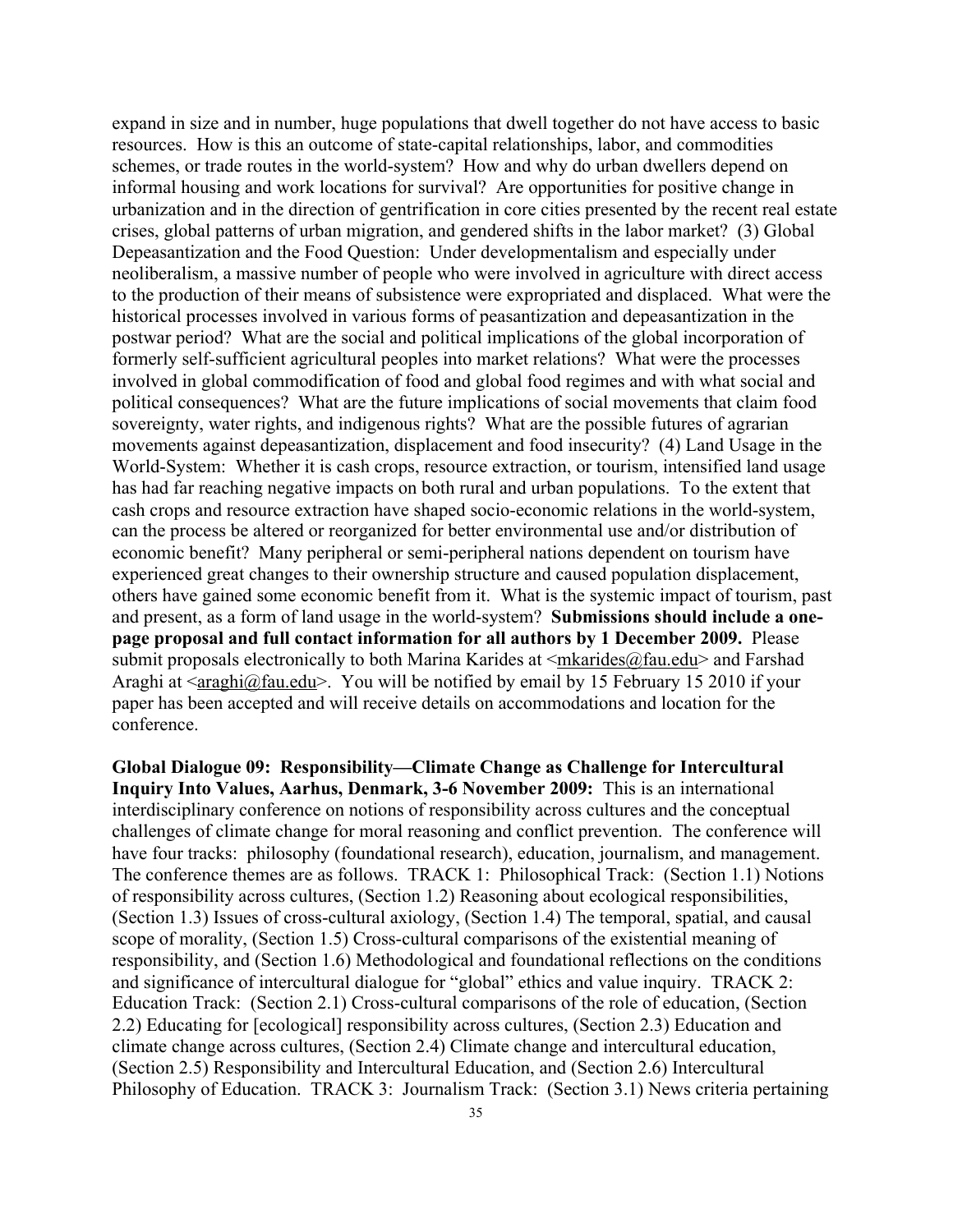to climate change, (Section 3.2) The concept of environmental journalism, (Section 3.3) Local, regional and global publics and the role of journalism for intercultural dialogue, (Section 3.4) Journalism on climate change and its relation to scientific knowledge, (Section 3.5) Journalism on climate change and its relation to market-driven innovation, and (Section 3.6) Ethical questions for journalism. TRACK 4: Business Track: (Section 4.1) Intercultural interaction and management: Humanistic approaches and perspectives, (Section 4.2) Philosophy and management, (Section 4.3) The role of ecological responsibility within corporate responsibility, and (Section 4.4) Idea and practical reality of corporate responsibility pertaining to climate change. **The deadline for abstracts/proposals is 31 May 2009.** Full papers (5000-8000 words) are preferred. Proceedings will be available at the event. For enquiries, please email: <filjb@hum.au.dk>. Web address: <http://www.globaldialogueconference.org>. This event is sponsored by the University of Aarhus

**Conference on Applications of Social Network Analysis (ASNA), Panel on "Environmental Networks," University of Zurich & ETH Zurich, Switzerland, 27-28 August, 2009:**  Network concepts and approaches have recently attracted increasing interest in many scholarly fields that deal with environmental problems and try to find possible solutions. The various approaches encompass the study of ecological processes as well as associated fields such as economics, law, psychology, sociology, communication studies, and political science. This panel seeks to examine the application of network concepts and network analysis in the various disciplines that study human-environmental interactions mainly from a social science perspective. How, for example, is a network approach beneficial to better understand interactions between individuals, groups, or the whole society on the one hand and the natural environment on the other? What factors explain the formation of relevant networks among individuals or collective actors involved in decisions and processes related to the natural environment? And in what way do network variables affect the outcome of these decisions and processes that are of significant importance for environmental issues and concerns, e.g., in opinion formation, information processing, individual and collective behavior, or the formation of environmental regimes and their effectiveness? We invite contributions which facilitate a better understanding of the application and potential benefits of the concepts and techniques of Social Network Analysis (SNA) to study human-environmental interactions. In particular, but not exclusively, we encourage contributions to focus on one of the following aspects: (1) conceptual and theoretical papers that discuss a network approach to a particular environmental problem from the perspective of their specialized discipline, (2) applications of concepts and techniques from SNA to the study of empirical networks with significant environmental implications, and (3) contributions that analyze the effects of networks and network variables on individual or collective behavior with regard to environmental issues. **Please submit your paper proposal (maximum 300 words) to**  $\frac{\sin 6a}{\sin 2a}$  **or directly to <christian.hirschi@env.ethz.ch> by 15 June 2009.** You will be notified about the acceptance of your submission by 30 June. Full papers will be due 15 August 2009. For further details, visit the conference website at: <www.asna.ch>.

**IVth International Plessner Conference, "Artificial by Nature: Philosophy of Life and the Life Sciences and Helmuth Plessner's Philosophical Anthropology, Erasmus University, Rotterdam, The Netherlands, 16-18 September 2009:** Helmuth Plessner (1892-1985) is one of the founders of twentieth-century philosophical anthropology. His book *Die Stufen des Organischen und der Mensch. Einleitung in die philosophische Anthropologie* [*The Stages of the*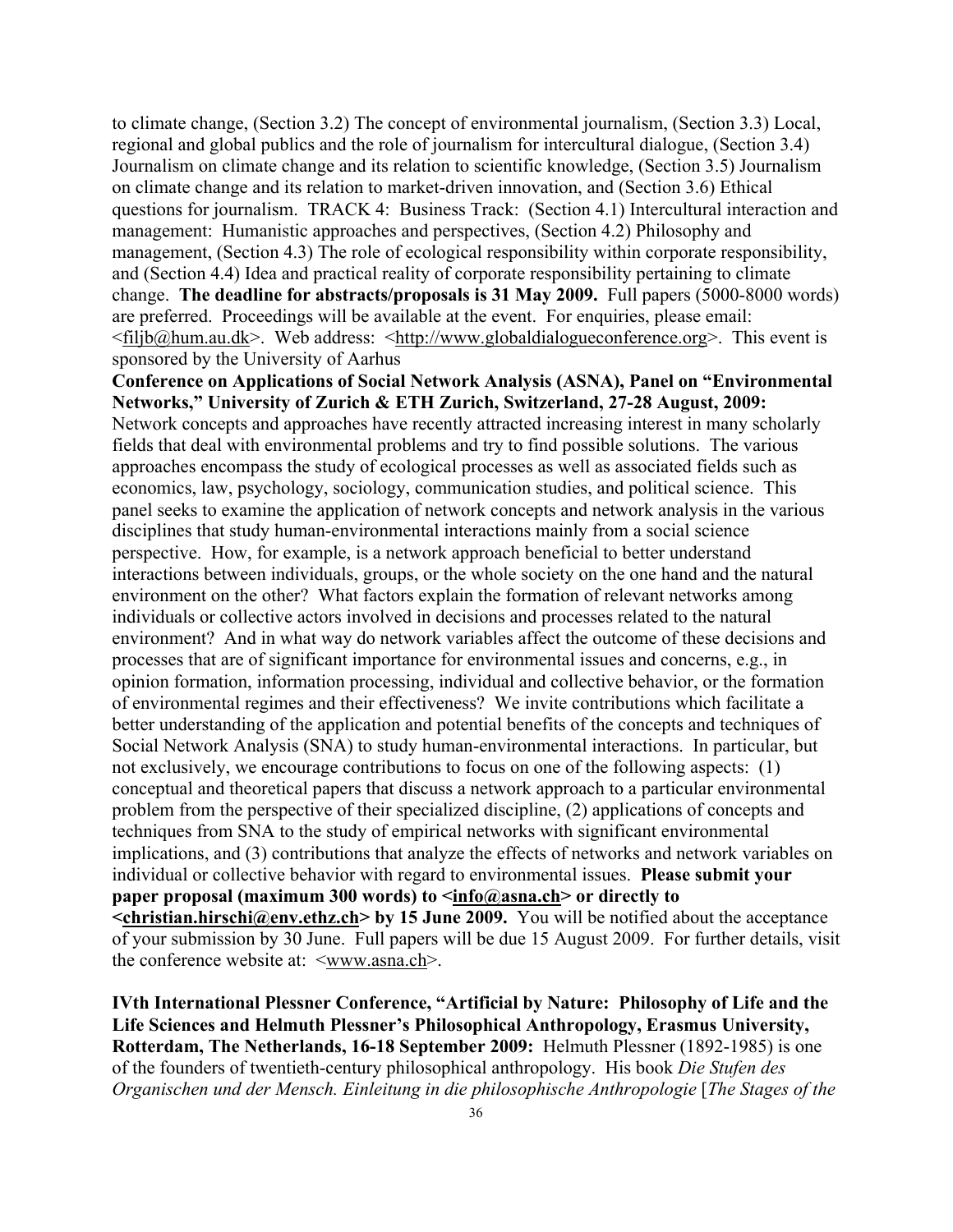*Organic and Man. Introduction to Philosophical Anthropology*], first published in 1928, inspired several generations of philosophers and life scientists. Here 'life sciences' is understood in a broad sense, as encompassing all those endeavours within sciences and humanities in which human life and its expressions are investigated from an anthropological perspective. This perspective is also a typical stream of thought of continental European philosophy. Since the 1960s the work of Helmuth Plessner was also increasingly received in the Anglo-Saxon scientific scene even though Plessner's philosophical and sociological works only started appearing in English translation in the early 1970s. At present a renewed interest in (the contemporary relevance of) Plessner's philosophy can be witnessed. In part this renewed interest is related to a more general revival of phenomenology within philosophy and to the emergence of phenomenology as an important perspective for the life sciences (in the aforementioned broad sense), which has resulted, for example, in renewed appreciation of Merleau-Ponty by philosophers in the Anglo-Saxon tradition. But in addition to this development, Plessner's philosophical anthropology turns out to have a specific relevance for some of the key issues in contemporary research within the life sciences and humanities. This 'Plessner Renaissance' is not only apparent in a growing number of publications but also finds its expression in the foundation, in 1999, of the international Helmuth Plesser Association, in the three International Plessner Conferences that have been organized until now (Freiburg, 2000, Krakow, 2003, Florence, 2006), and in the growing number of M.A. and Ph.D. theses devoted to various aspects of Plessner's work. The IVth International Plessner Congress, entitled "Artificial by Nature," that will be organized in cooperation with the Helmuth Plessener Gesellschaft, aims at a fundamental exploration of the relevance of Plessner's philosophical anthropology for the philosophy of (organic and artificial) life and (the philosophy of) the life sciences and technologies today. It is the aim of the organizers to bring together a carefully selected group consisting of both philosophers and philosophically oriented life scientists (in the aforementioned broad sense) into an interdisciplinary discussion, which is explicitly not confined to Plessner experts, but rather extended to those interested in the philosophical issues of life sciences Helmuth Plessner has worked on. To facilitate the international interdisciplinary exchange English will be the conference language, and several prominent scholars also from the English speaking world whose work shows affinity with Plessner's anthropology are invited. The conference will be, just like the preceding ones, a small but fine, in depth, three-day event. It is no coincidence that this conference takes place in the Netherlands. As Plessner lived and worked in The Netherlands for almost two decades, several of his Dutch students—Jan Sperna Weiland, Jan Glastra van Loon (†2001), and Lolle Nauta (†2006), to mention just a few—played a prominent role in the study and application of Plessner's philosophical anthropology. Glastra van Loon and Nauta also contributed to the present revival of Plessner's philosophy. The Helmuth Plessner Archives are also located in the Netherlands. In the last decade a new generation of scholars that study and apply Plessner's philosophical legacy in their work has entered the international stage and have created a bridge between the continental and Anglo-Saxon world. In the last decade also Merleau-Ponty's existential phenomenology, which relates to Plessner's philosophical anthropology in various ways, has received increasing attention amongst philosophers and the life scientists in their search for a more fruitful alternative for the increasingly criticized empiricist-rationalist paradigm, and makes it worthwhile to explore the relationships between these bodies of thought. The central question for this Plessner Conference is whether Plessner's philosophical anthropology is relevant for contemporary developments in the philosophy of (organic and artificial) life and (the philosophy of) the life sciences and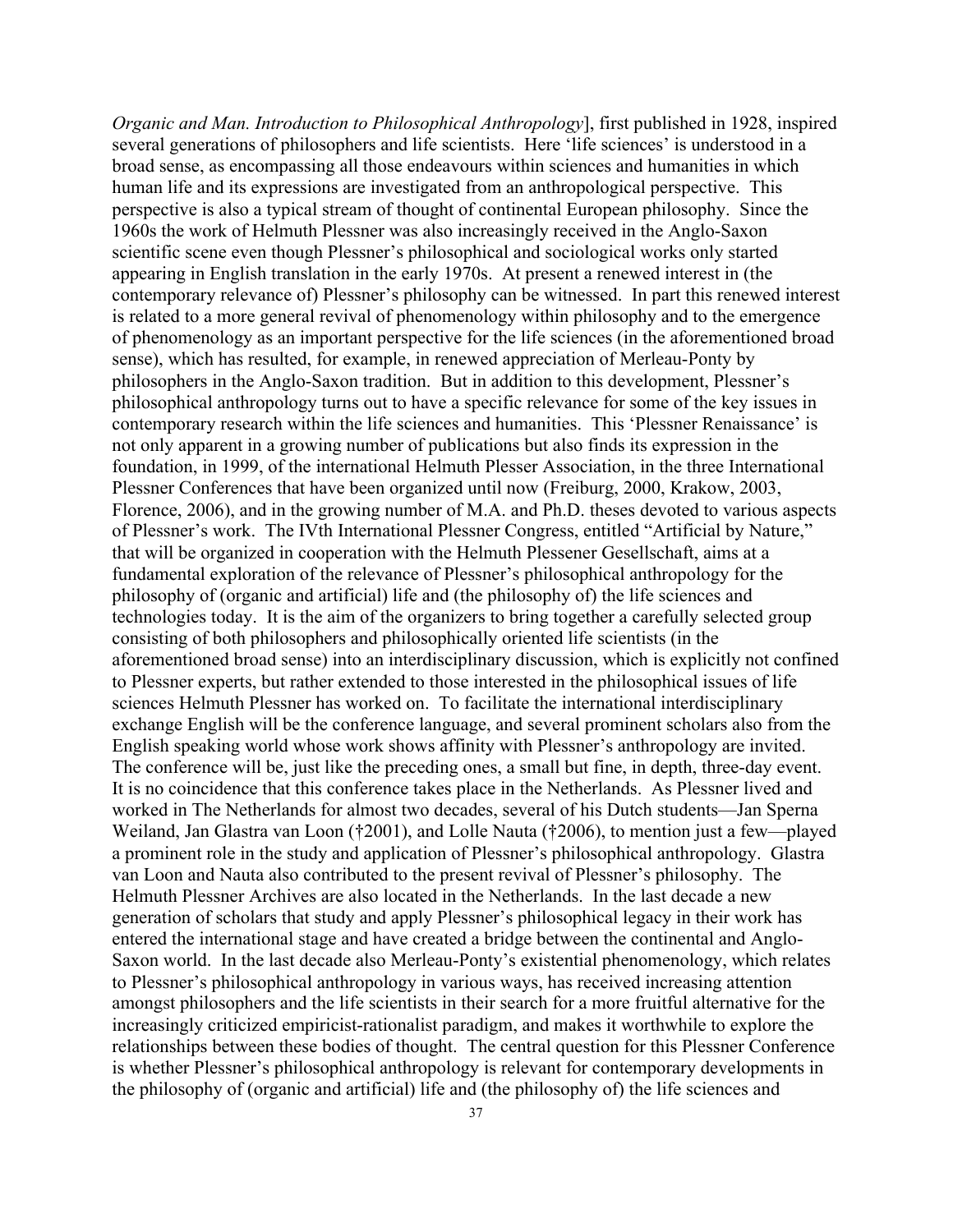technologies today, and if so, in what way and to what extent. Since the domain covered by this question is rather wide, the conference will focus on five specific themes. Plessner's philosophical anthropology will provide the conceptual framework that will connect the questions under examination with regard to the five themes. Plessner, educated as a biologist and philosopher, defines life in terms of the notion of boundary. In his biophilosophy, he explains how the cell becomes animate through its membrane within an inanimate environment. Only when a living organism takes up a relation to its boundary does it become open (in its own characteristic way) to what lies outside and to what lies inside. Only then does it allow its environment to appear in it, and allow itself to appear in its environment. Taking his bearings from this biophilosophy in *Die Stufen des Organischen und der Mensch* (1928), Plessner establishes the foundation of his philosophical anthropology, moving from plants through animals to man. He defines human beings as that kind of living being that is centrally positioned in its direct embodied and unreflected relationship with the environment, and, at the same time, as that kind of living being that is located outside of this boundary and is, thus, open to the world—what Plessner calls being eccentrically positioned. From such an eccentric position, humans must establish artificial boundaries and embody them. Because of eccentric positionality, human beings are artificial by nature. Plessner verifies the thesis of eccentric positionality in the areas of philosophy, society, history, politics, language, art and music and in the expressivity of the human body. Eccentric positionality does not imply the reproduction of the classical Cartesian dualism with is separation of bodily existence and human consciousness. On the contrary, it is an essential consequence of Plessner's theory that these are two sides of the same coin. The divide between body and mind, so common in modern philosophy, has to be overcome, if existence: man is his body (as living body) and has his body (as physical object). Human life is constituted by continuously having to find a settlement with respect to these two aspects. The human being is both structured as centred and eccentred. This view is partly reiterated by Maurice Merleau-Ponty, in his *Phénoménologie de la perception* (1945). In this book human existence is explained in terms of man being a 'body-subject' which in all its movements and expressions is attuned to its world, or, using an expression by Merleau-Ponty himself, man can only have a directedness to the world insofar as his body exists towards the tasks and opportunities in the world in which he lives. (See further: <http://socgeo.ruhosting.nl/plessner>). Against this framework of Plessner's philosophical

anthropology, the conference will focus on the following five related, and partly overlapping themes, each of which is connected with different philosophical sub-disciplines and different life sciences: (1) evolution and human life: philosophical anthropology, philosophy of biology, (2) embodied cognition: philosophy of mind, philosophy of cognitive sciences and neuroscience, (3) bio-ethics: medical anthropology, ethics, medical science, (4) living culture: philosophy of culture, aesthetics, cultural sciences, and (5) beyond man: protheses, cyborgs and artificial life: philosophy of technology, AI and AL, and robotics. The conference will consist of five plenary sessions, each of which will be devoted to one of the five themes. In each session four papers will be presented, leaving a substantial amount of time for discussion. In addition to the plenary sessions a series of parallel sessions and a series of master classes will be organized, in which other scholars or Ph.D./master students, respectively, will present their research or work in progress (related to one of the five conference themes). Each parallel session or master class is chaired and supervised by one or more invited speakers. Besides the invited speakers up to 125 other scholars and Ph.D./master students can attend the conference. The conference will take place at the conference centre of the Erasmus University (see also: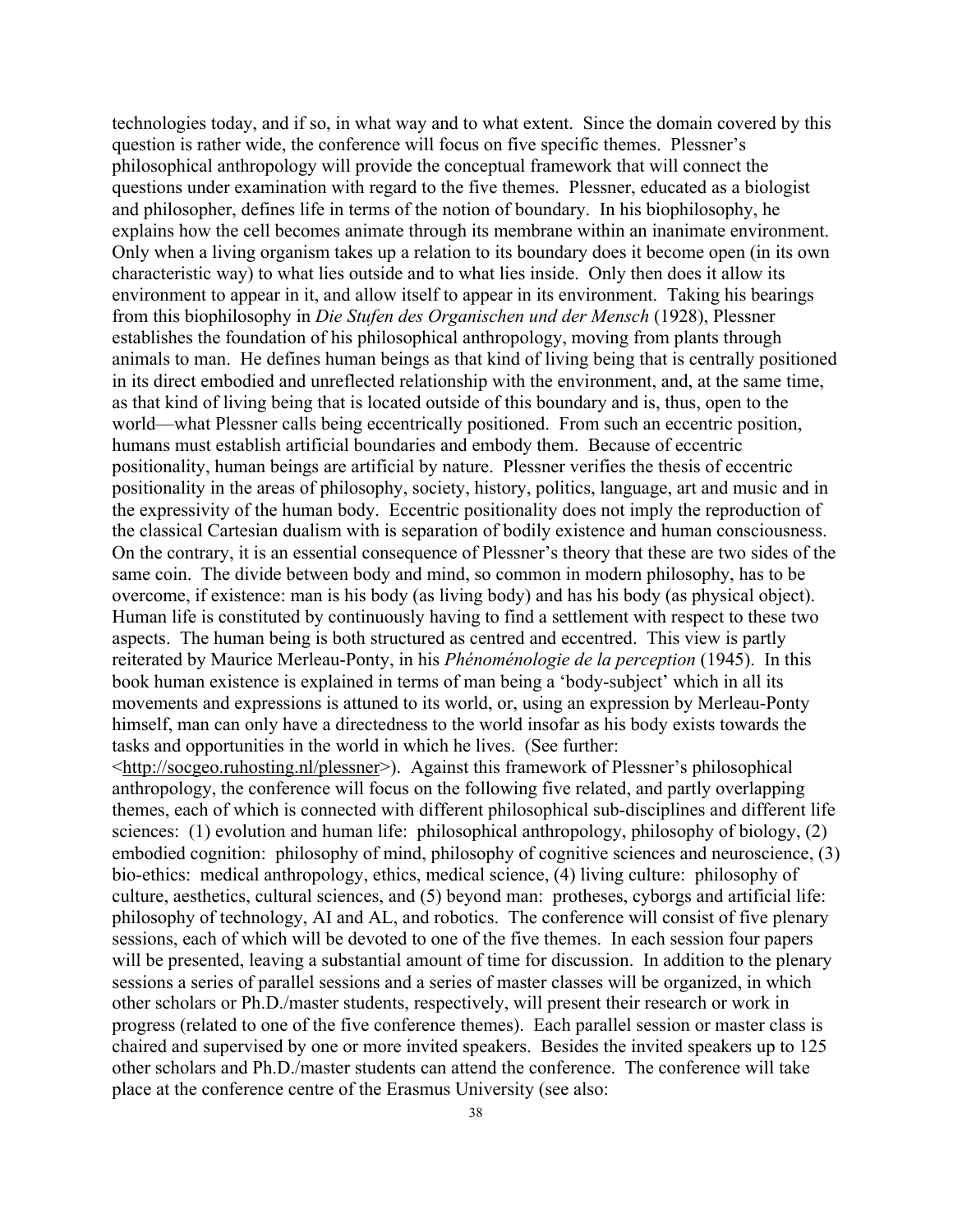$\langle$ www.eur.nl/english/facilities/erasmus expo\_and\_congress\_centre/ $\geq$ ). For further information, visit: <http://socgeo.ruhosting.nl/plessner>. **The deadline for paper submissions has passed.**

**2009 Amsterdam Conference on the Human Dimensions of Global Environmental Change, "Earth Systems Governance: People, Places, and the Planet," The Netherlands, 2-4 December 2009:** This conference will be the ninth event in the series of annual European Conferences on the Human Dimensions of Global Environmental Change, begun in Berlin in 2001. This year's conference will also be the global launch event of the Earth System Governance Project, a new ten-year research programme under the auspices of the International Human Dimensions Programme on Global Environmental Change (IHDP). The conference is hosted jointly by the Institute for Environmental Studies at the Vrije Universiteit Amsterdam and the Netherlands Research School for Socio-economic and Natural Sciences of the Environment (SENSE), in co-operation with their partner institutions: the European Cooperation in Science and Technology (COST) Action on Transformation of Global Environmental Governance, GLOGOV.ORG—The Global Governance Project, the Institute for Global Environmental Strategies (Japan), the Netherlands Environmental Assessment Agency, the Royal Netherlands Academy of Arts and Sciences, the Stockholm Resilience Centre, and the Tokyo Institute of Technology. The Earth System Governance Project seeks to analyse the interrelated and increasingly integrated system of formal and informal rules, rule-making systems, and actornetworks at all levels of human society (from local to global) that are set up to steer societies towards preventing, mitigating, and adapting to global and local environmental change and earth system transformation. The notion of earth system governance describes an emerging social phenomenon—expressed in hundreds of international regimes, bureaucracies, national agencies, activists groups and expert networks—that engages numerous actors, institutions and networks at local and global levels. At the same time, earth system governance is a demanding and vital subject of research in the social sciences, which we hope will be reflected in lively discussions at the 2009 Amsterdam Conference. The Earth System Governance Project also reflects recent developments within the Earth System Science Partnership, which unites the World Climate Research Programme, the International Biosphere-Geosphere Programme, the DIVERSITAS programme, and the IHDP. The mission statement of the Earth System Science Partnership calls upon social scientists to develop "strategies for earth system management." Yet what such strategies might be, and how such strategies are to be developed, remains poorly understood in the social sciences. The challenge of earth system governance raises numerous theoretical, methodological and empirical questions, many of which are elaborated upon in detail in the new Science and Implementation Plan of the IHDP Earth System Governance Project (<earthsystemgovernance.org>). The 2009 Amsterdam Conference is organised around the five core analytical problems identified in this science plan and one further theme: (1) Architectures of Earth System Governance, (2) Agency in Earth System Governance, (3) Adaptiveness of Earth System Governance, (4) Accountability and Legitimacy in Earth System Governance, (5) Allocation and Access in Earth System Governance, and (6) Theoretical and Methodological Foundations of Earth System Governance. More information is available at the conference website at:  $\langle$ www.ac2009.earthsystemgovernance.org>. More information on the IHDP Earth System Governance Project, including its new Science and Implementation Plan for download, can be found at: <www.earthsystemgovernance.org>. **The deadline for paper submissions has passed.**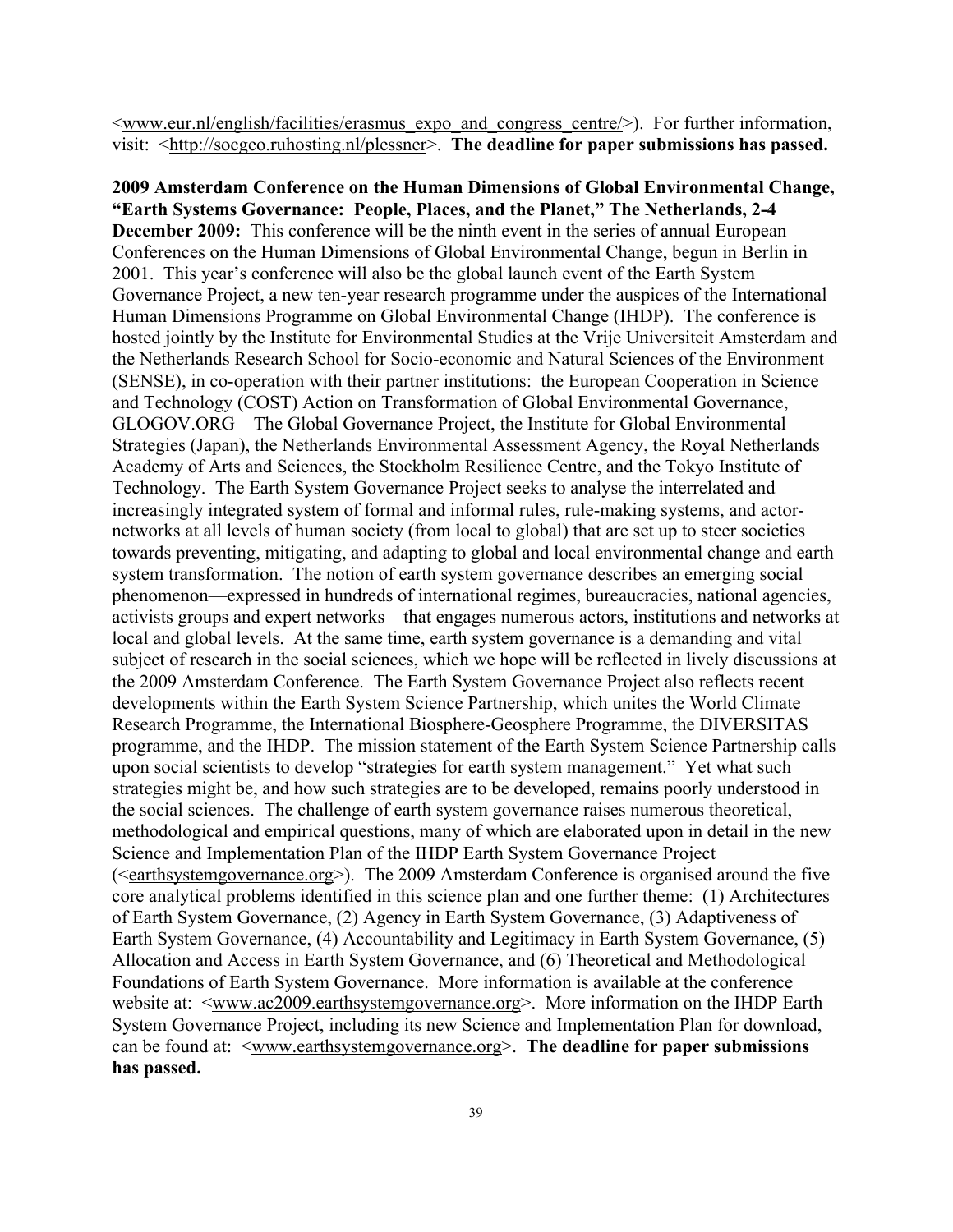**Association for Environmental Studies and Sciences (AESS) Conference, University of Wisconsin, Madison, 8-11 October 2009:** The purpose of AESS is to serve the faculty, students and staff of the more than 1,000 interdisciplinary environmental programs in North America and around the world. We seek to strengthen teaching, research and service in environmental studies and sciences, and to improve communication across boundaries that too often divide the traditional academic disciplines—the physical, biological, and social sciences, and the humanities—that need to be brought to bear in understanding and dealing with environmental problems and solutions. The National Council for Science and the Environment is helping to organize AESS as part of an effort to advance environmental research and education. This will be the first official conference of AESS and the inaugural meeting of the Association's members from across North America and, perhaps, beyond. Making connections is the conference goal: professional connections, disciplinary connections, connections between theory and practice, and connections between complex adaptive natural systems and even more complex human social systems. By attempting to integrate relevant issues of environmental science, management, policy, ethics, and other knowledge domains into their scholarly work and learning, participants at the Madison meeting will be encouraged to address the interdisciplinary challenge at a personal level. Their presentations and discussions will help in synthesizing information and emerging ideas that are likely to shape the future of environmental research and teaching. This is an opportunity to expand the purview of environmental scholarship in ways that build intellectual community, while promoting individual advancement in the profession. In addition to the more conventional components of a professional conference, the Madison meeting will allow plenty of time for free-ranging discussion, workshops, field trips, and multimedia presentations. It will also promote exchanges with the Society of Environmental Journalists, whose members will be meeting next door, during the same period. For further information about the conference, please visit the conference website at  $\lt$ http://www.aess.info/content.aspx?page\_id=22&club\_id=939971&module\_id=56217> or contact the AESS Secretary William Freudenburg at: <freudenburg@es.ucsb.edu>. **The deadline for paper submissions has passed.**

**Call for Papers, "Food, Culture and the Environment: Communicating About What We Eat," Special Issue of** *Environmental Communication: A Journal of Nature and Culture* **Vol. 4, no. 2 (2010):** Every day, humans literally eat the world. Our most intimate, daily contact with the natural world comes in the form of the food we eat and the liquids we drink. The environmental, political, and social implications of our food choices ripple across the planet, shaping ecosystems, our bodies, and the actual genetic structure of plants and animals. In recent years, discourses have emerged that renew our attention to food as a site of cultural struggle where language, power, and politics influence what we eat and how we eat it. Labels such as "natural," "organic," "free-range," and "cruelty-free" direct our attention back to the food production process, reconnecting us to the environmental and industrial systems that produce and distribute our food. From the "slow food" movement to concepts such as the locavore, food miles, low-carbon diet, edible schoolyard, and community supported agriculture, food is attaining new levels of public awareness in-part through new discursive formations. Global grassroots activists and authors such as Michael Pollan, Marion Nestle, Carlo Petrini, Wendell Berry, and Vandana Shiva have been unpacking the political and cultural dimensions of our food choices, serving up a buffet of issues and debates in need of scholarly attention. We invite researchers worldwide who are working in the topic area of food and culture to submit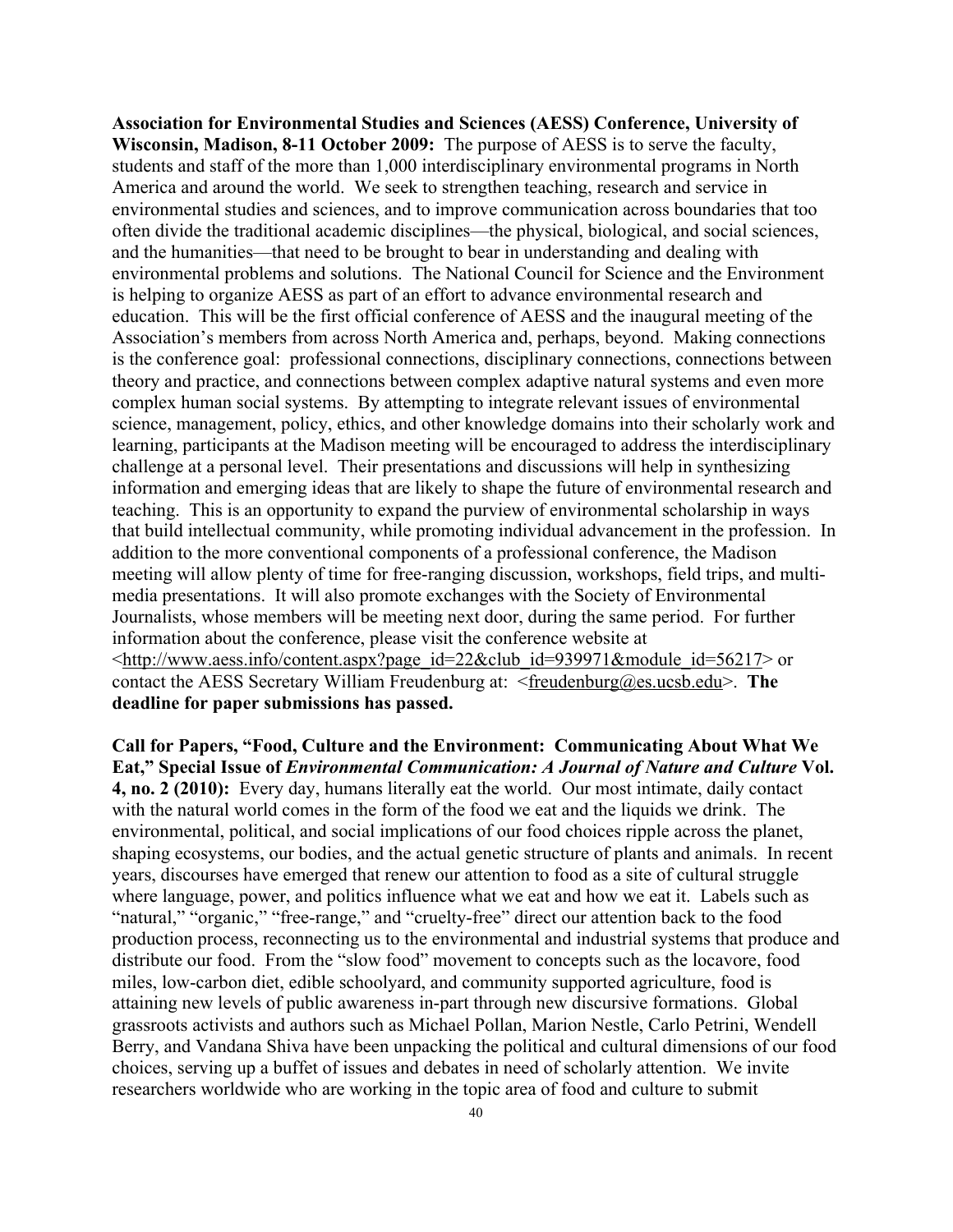manuscripts that analyze the meanings of food in the discourses of the media, commercial culture, social movements, and public policy. How is language used to reveal and/or elide food production processes? What are the popular images of food, how are they produced, and what do they tell us about our farms, our diets, and our politics? How is food being used to advance environmental agendas? What do food labels tell us about the food we eat? What are the social justice components of our food, and how are these connected to environmental justice? How are grassroots movements responding to corporate food production and distribution? These are examples of the questions that may be addressed in this special issue of *Environmental Communication*. We seek manuscripts that analyze language, media representations, historical contexts, material and economic conditions, institutional settings, political initiatives, practices of resistance, and/or the theoretical significance of discursive formations surrounding food. All methodologies are appreciated and welcomed. Essays will be selected to be academically sound, intellectually innovative, and conceptually relevant to communication about food. Manuscripts should be formatted in Microsoft Word in a PC-compatible version (Mac users, please utilize the most current versions of Word and end your file names in ".doc") and submitted electronically as attachments. Email messages to which manuscripts are attached should contain all authors' name and affiliations. They should indicate a corresponding author, and include name, affiliation, email address, postal address, and voice and fax telephone numbers for that person. Manuscripts should include an abstract of 150 words or less, including a list of five suggested key words. Manuscripts should be prepared in 12-point font, should be double-spaced throughout, and should not exceed 8,000 words including references. The journal adheres to APA Style. Manuscripts must not be under review elsewhere or have appeared in any other published form. Upon notification of acceptance, authors must assign copyright to Taylor and Francis and provide copyright clearance for any copyrighted material. For further details on manuscript submission, please refer to the 'Instructions for authors' on the journal's website. The journal is published in English, and manuscripts must be submitted in English. Please see the journal website <http://www.tandf.co.uk/journals/titles/17524032.asp> for manuscript guidelines. **Manuscripts should be emailed to <aopel@fsu.edu> by 31 August 2009.**

**Call for Papers, "Community-Based Natural Resource Management: Designing the Next Generation of Models, Special Issue of** *Environmental Conservation***:** Community-based natural resource management (CBNRM) has been a pervasive paradigm in conservation circles for three decades. Despite many potentially attractive attributes it has been extensively critiqued from both ecological and sociological perspectives with respect to both theory and practice. Nonetheless, many successful examples exist, although against a back drop of a greater number that seemingly has not. Is this because of poor implementation or rather a generally flawed model in the first place? If the criteria and conditions for success are so onerous that relatively few projects or situations are likely to qualify, what then is the value of the model in the first place? The question thus becomes, is it time to abandon CBNRM as an outdated and impossible ideal for conservation in a changing world, or learn from the past theory and practice to develop a new generation of flexible, responsive and implementable CBNRM models? If the latter, what are likely to be the attributes of such a model? Submitted papers may address, but are not limited to, the following subjects (reporting on or reviewing case studies where appropriate): (1) Review of CBNRM—past, present, and future, (2) Are the goals of community development and natural resource conservation truly compatible?, (3) The role of local or traditional ecological knowledge in advancing CBNRM, (4) Unveiling the conservation benefits of CBNRM, (5)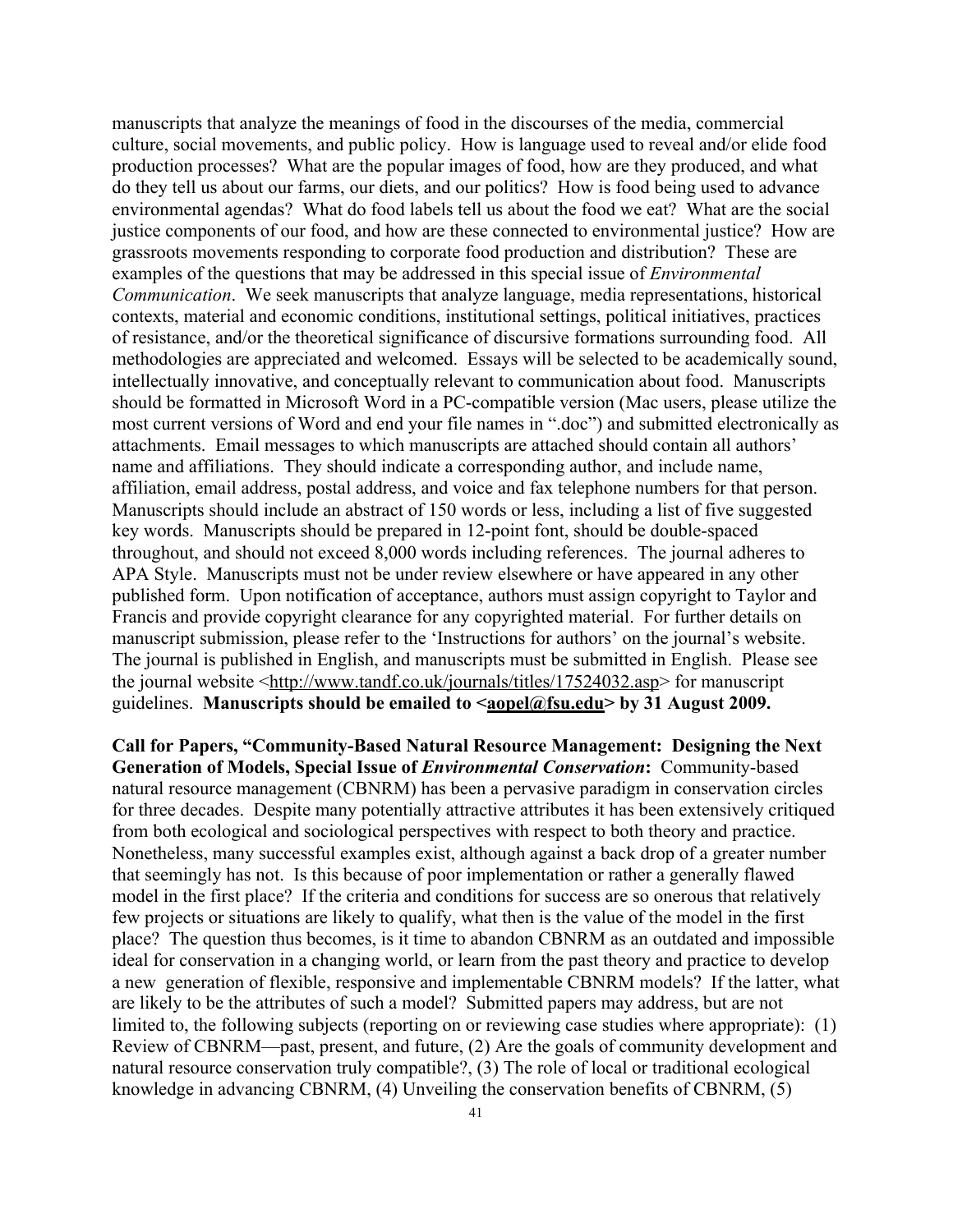Dealing with spatial and temporal complexities in CBNRM formulation and implementation, (6) Is CBNRM conserving the community or conserving natural resources?, (7) Designing CBNRM models to accommodate multiple and contrasting community actors, (8) The future face of CBNRM, (9) One size does not fit all: how to build in flexibility and adaptability in CBNRM, (10) Is Intra-community CBNRM the future?, (11) When is a community ready for CBNRM?, and (12) Despite the local focus, an enabling macro context is the foundation for successful CBNRM. The Managing Editor of *Environmental Conservation* is Charlie Shackleton (Rhodes University, South Africa). Only original and unpublished high-quality research papers are considered, and manuscripts must be in English. Instructions for Authors can be found at: <http://journals.cambridge.org/action/displayMoreInfo?jid=ENC&type=ifc>, and papers must be submitted via the journal web submission route: <http://mc.manuscriptcentral.com/envcon>. You must provide a cover letter to indicate that the submission is for this issue on CBNRM. If this is not supplied, or if insufficient papers are accepted for a particular theme, they will be published by the journal as regular submissions. All papers will be submitted to a rigorous peerreview process, and the mere fact that they are part of a themed issue (solicited or not) does not guarantee acceptance. **The manuscript submission deadline is 1 September 2009.** Publication of themed issue will occur around May 2010.

**Call for Authors, Green Series on Green Health, SAGE Publications:** We are inviting academic editorial contributors to the Green Series, a new electronic reference series for academic and public libraries addressing all aspects of environmental issues, including alternative energies, sustainability, politics, agriculture, and many other subjects that will comprise a 12-title set. Each title has approximately 150 articles (much like encyclopedia articles) on major themes, ranging from 1,000 to 4,000 words. **We are starting the assignment process for articles for Volume 9: Green Health with a submission deadline of 3 August 2009.** This comprehensive project will be published in stages by SAGE eReference and will be marketed to academic and public libraries as a digital, online product available to students via the library's electronic services. The Series Editor is Paul Robbins (University of Arizona), and the General Editor for Volume 9 is Oladele Ogunseitan (University of California, Irvine). Both editors will be reviewing each submission to the project. If you are interested in contributing to this cutting-edge reference, it can be a notable publication addition to your curriculum vitae/resume and broaden your publishing credits. SAGE Publications offers an honorarium ranging from SAGE book credits for smaller articles up to free access to the online product for contributions totaling 10,000 words or more. If you would like to contribute to building a truly outstanding reference with the Green Series, please contact author manager Ellen Ingber, Goldson Media, at: <green@golsonmedia.com>. Please provide a brief summary of your academic/publishing credentials in environmental issues.

**Call for Papers, "Educators and the Environment: World Lessons for a Sustainable World," Special 2010 Issue of** *Comparative Education Review***:** How can children learn to envision and become citizens of a common world, and how can they learn to work across frontiers to avert environmental disaster? What do we know about the ways that schools and other institutions build ecological responsibility both for their local and world communities? In years past, environmental disasters, from Japan's catastrophe in Minamata to those in Bhopal, India, Ukraine's Chernobyl, and Pennsylvania's Three Mile Island, were seen as national problems with national solutions. But educators today recognize that ozone depletion, global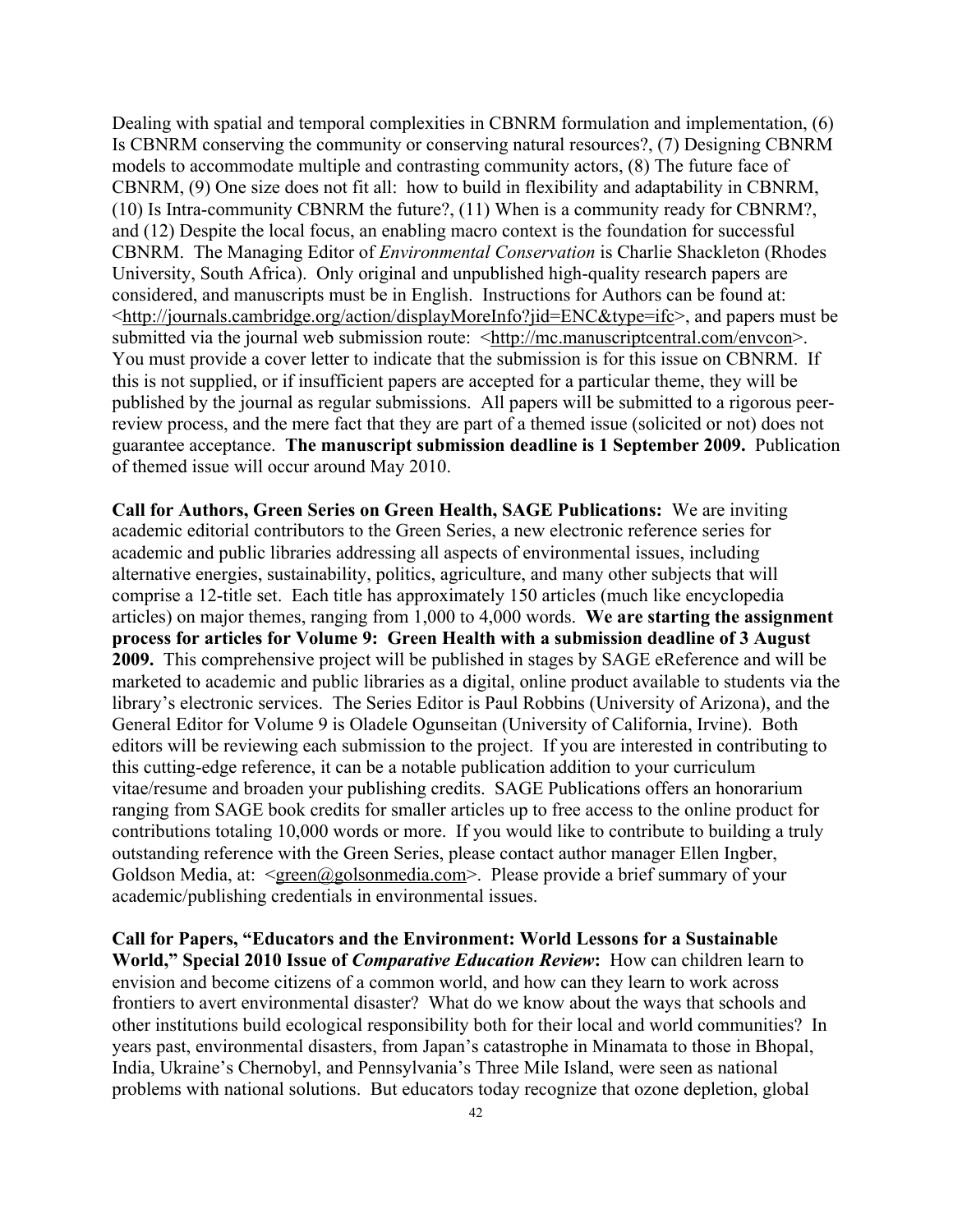warming, and CO2 emissions are global problems, demanding global solutions and stewardship. This recognition has led environmental educator to redefine 'citizenship' and what it means to be a member of a global ecological community. Policy makers, institutions, and educators are now responding to this challenge and helping to raise general awareness of the need for environmental action. What lessons can be drawn from their experiences? The aim of this special issue of *Comparative Education Review* is to present on-going research while also stimulating new understandings of environmental education worldwide. We seek critical assessments of existing model programs and policy initiatives in environmental education and education for sustainable development at the school, local community, national, and international levels. We invite contributors to present findings from original investigations, to share what is known about the development, implementation, and results of environmental education programs and policies, and to analyze the national and transnational political and economic forces impeding their implementation. The editors recognize the environment as an ethical, political, technical, sociological and aesthetic opportunity and challenge. *Comparative Education Review* therefore welcomes submissions from diverse perspectives, including political theory, law, environmental sociology, and green school architecture and planning. We anticipate that the special issue will appear in August or November 2010. **Although there is no absolute deadline for submission, manuscripts will be considered starting in June 2009.** Submissions will be peer-reviewed, just as articles for regular issues are evaluated. For instructions to contributors, and information on how to upload an article to the CER using the Editorial Manager system, see the "For Authors" tab of our webpage: <http://www.journals.uchicago.edu/toc/cer/current>. Authors may also request help from the managing editors John Collins and Sarah Fuller (<cer@psu.edu>) or from Associate Editor Heidi Ross (<haross@indiana.edu>).

**Call for Papers,** *New Solutions: A Journal of Environmental and Occupational Health Policy***, Special Issue on School Health and Environment:** The editorial board of *New Solutions* is planning a special issue devoted to school health and environment. The shift of focus in the economies of many industrialized nations from manufacturing to services has brought with it some measure of attention to the health and safety problems of workers in the service industries. The rise of community environmental groups and concerns about environmental justice have also posed questions about the hazards (and greening) of key community institutions, like hospitals and sometimes, schools. Schools are central to the life of every community. Yet the school environment and its effects on teachers, staff, and children have not been adequately addressed. For instance, since the late 1980s there has been federal legislation in the United States concerned with managing asbestos problems in public schools yet there has not been a peer-reviewed evaluation of the efficacy of such legislation since 1991. There has been increasing attention to school safety issues and bullying in recent years but psycho-social stress in schools is not a priority research area. In Massachusetts, environmental criteria now are being employed to evaluate the desirability of a state subsidy for the new construction or major renovation of schools, but there has been little discussion of the serious deterioration of the physical plant for education. We believe that inadequate attention has been paid to school environments and important issues concerning the siting of schools, indoor air quality, the safety of school drinking water, the efficacy of restrictions on pesticide use, and now the problem of toxic cleaners. Further, teachers are more likely to be union members than workers in many other service and manufacturing industries. We believe that the politics and economics of the education environment have not been thoroughly discussed in the occupational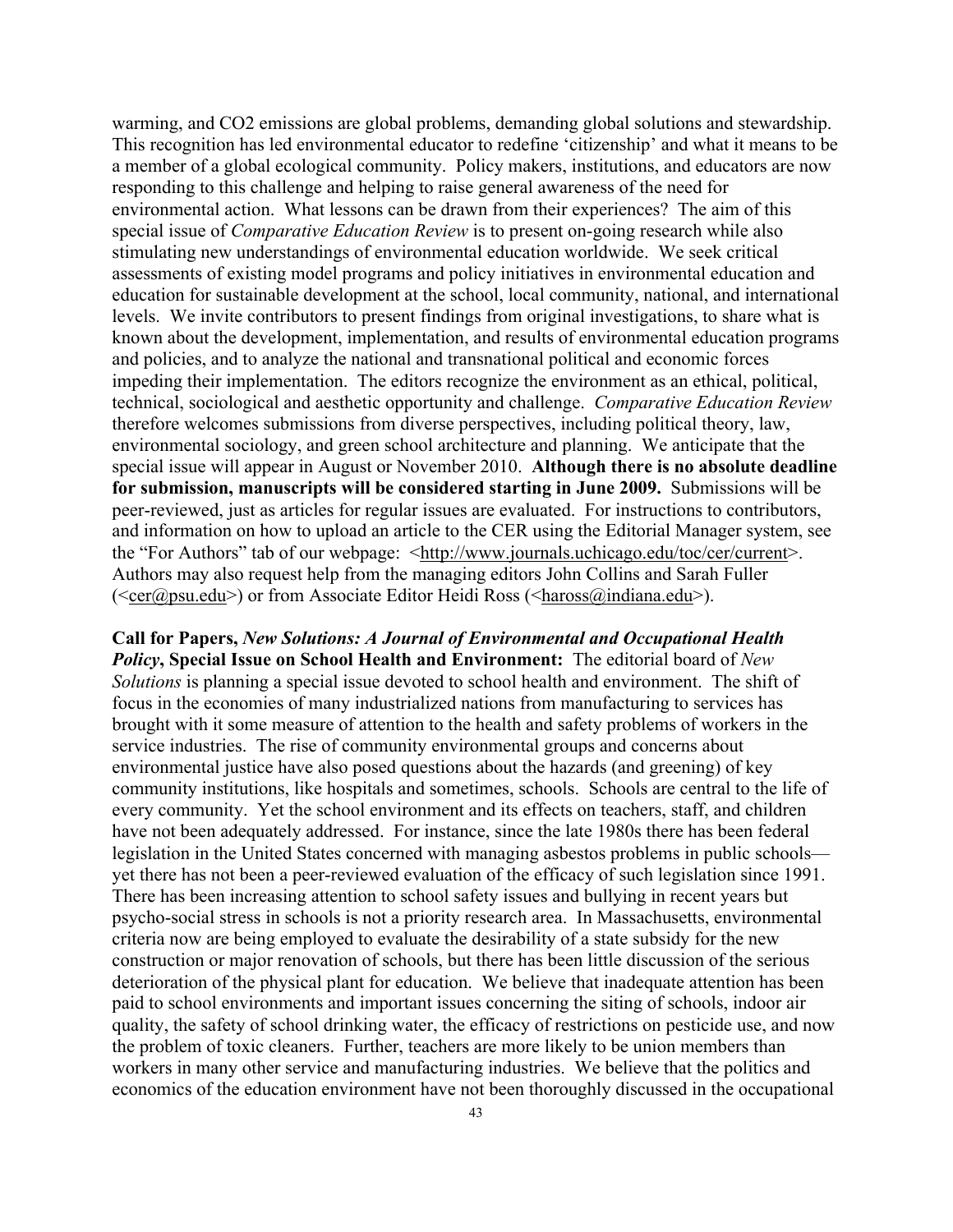and environmental health policy literature. We welcome submission of papers concerning any of the above topics, or more generally with evaluating existing laws and regulations, including the USEPA exercise in voluntary self-regulation, "Tools for Schools." This issue of *New Solutions* will be published in collaboration with the Boston University Superfund Basic Research Program's Outreach Core, funded by the National Institute of Environmental Health Sciences. Additional sponsorship is welcome. Send inquiries to Charles Levenstein at  $\langle$ chuck lev@comcast.net> or Madeleine Scammell at  $\langle$ mls@bu.edu>. Send submissions to: <http://www.newsolutionsjournal.com/>. Register as an author and see instructions to authors. The word limit is 9,000 words. **The deadline for submission of papers is 1 August 2009.**

**Call for Papers,** *Water, Cultural Diversity & Global Climate Change: Emerging Trends, Sustainable Futures?***, UNESCO-IHP Water and Cultural Diversity Initiative:** This new book represents an explicit effort to examine the complex role water plays as a force in sustaining, maintaining, and—in its enclosure, commodification, and degradation—threatening the viability of culturally diverse peoples. The contributors to the book argue that water is a fundamental human need, a human right, and a core sustaining element in biodiversity and cultural diversity. **People who work in this area of water issues, especially those who have recently given papers on the topic and are able to meet a 1 July 2009 initial manuscript submission deadline, should consider submitting a contribution proposal for a chapterlength essay or case-specific vignette (400-900 words).** The goal is to produce a work that is international and interdisciplinary, with insights from a broad array of experiences and perspectives. The editor seeks essays and case-specific contribution proposals that illustrate: (1) "water cultures" and the culture of water, (2) how traditional ways of life are threatened due to the loss of water resources, and, how traditional knowledge might contribute towards future water security, (3) how water resource development and management has undermined the viability of culturally diverse groups, and how water resource management can strengthen biocultural diversity, (4) culture as a factor in water scarcity, pollution, and vulnerability to environmental health problems, (5) the cumulative effect large dams and water diversions have/will have on regional or global sustainability of biocultural diversity, and (6) strategic recommendations for incorporating sociocultural perspectives into water resource management systems, addressing rights and entitlements to water, and stewardship principles and responsibilities. If you are interested, email Barbara Rose Johnston (Senior Research Fellow, Center for Political Ecology, Santa Cruz, California) at:

 $\leq$ bjohnston@igc.org>. The UNESCO-IHP water and cultural diversity mission statement, concept paper reports, and policy brief on mainstreaming cultural diversity in water resources management can be accessed at:

<http://typo38.unesco.org/en/themes/ihp-water-society/water-and-cultural-diversity.html>.

# **PROGRAMS, INSTITUTES, CLASSES, AND GRADUATE AND POSTGRADUATE OPPORTUNITIES**

**Fulbright Scholar Program for United States Faculty and Professionals for 2010-2011: From March to 1 August 2009, US faculty and professionals are invited to apply for Fulbright scholar grants at: <www.cies.org>.** You can also send a request for materials to: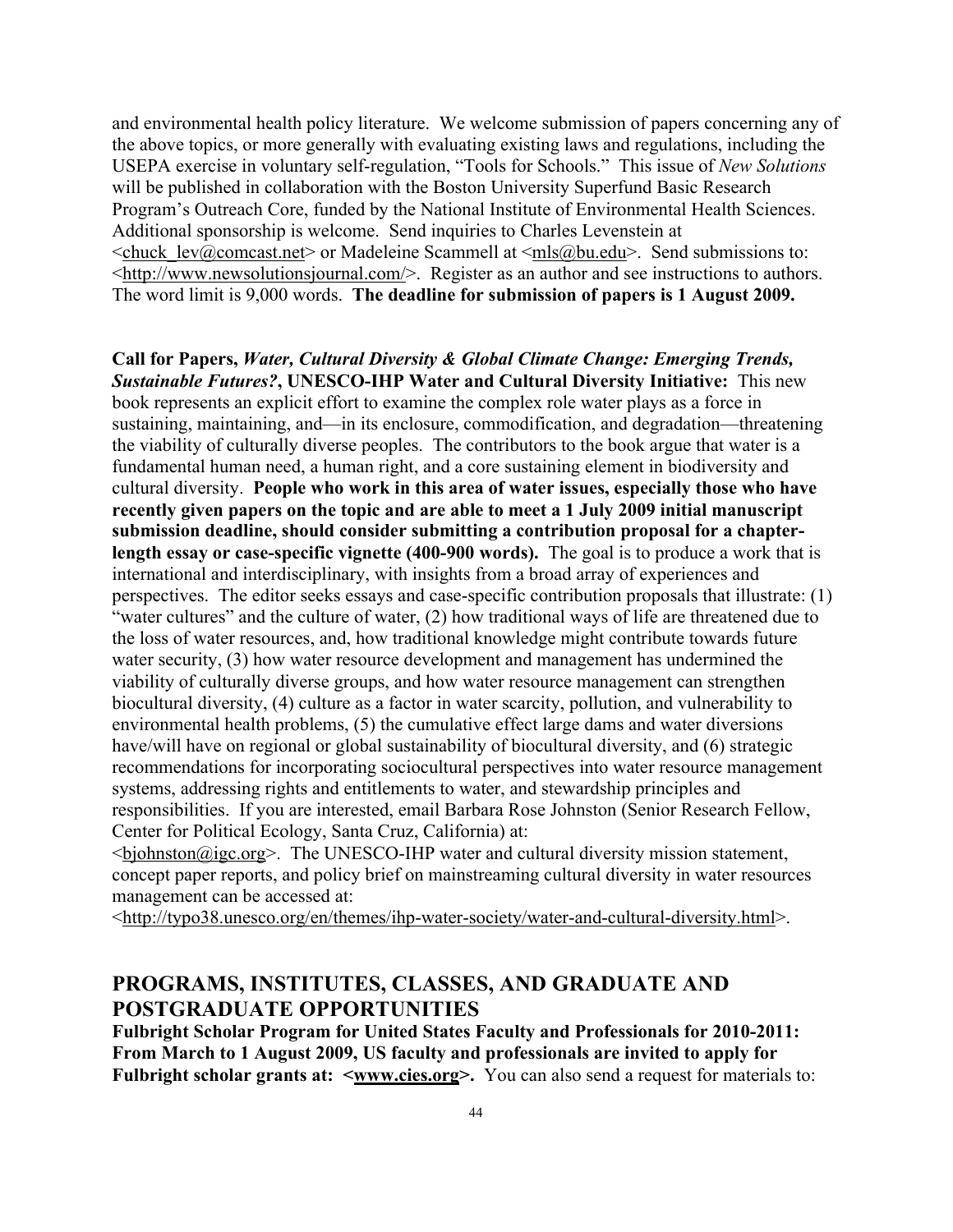$\le$ scholars@cies.iie.org >. Complimentary subscriptions are also available for "The Global" Citizen," the Fulbright Scholar Program's new, monthly e-newsletter; sign up at: <www.cies.org>. The Fulbright Scholar Program offers 69 grants in lecturing, research, or combined lecturing/research awards in environmental science, including 4 Fulbright Distinguished Chairs, the African Regional Research Program, and the Middle East and North Africa Regional Research Program. Even better, faculty and professionals in environmental science also can apply for one of the 144 "All Discipline" awards open to all fields. What does Fulbright offer in environmental science? Here are a few of the awards for 2010-2011: (1) Argentina-Uruguay Joint Award in Environmental Sciences – Award #0503, (2) Botswana – Award #0047 – sustainable energy development, energy management, (3) Estonia – Award #0243 – energy, construction management, grassland science, and management, (4) Guinea – Award #0071 – forestry management, (5) Panama – Award #0554 – renewable energy, and (6) Philippines – Award #0171 – agriculture and fisheries management, waste management, natural resource management. The application deadline is August 1, 2009. US citizenship is required. The Fulbright Program, sponsored by the US Department of State's Bureau of Educational and Cultural Affairs, is the US government's flagship international exchange program and is supported by the people of the United States and partner countries around the world. Since 1946, the Fulbright Program has provided more than 286,000 participants from over 155 countries with the opportunity to study, teach, and conduct research to exchange ideas and contribute to finding solutions to shared international concerns. For more information, visit: <http://fulbright.state.gov/>.

#### **New Environmental Track, Master's Program in Bioethics: Life, Health, and**

**Environment, Center for Bioethics, New York University:** New York University's Master's Program in Bioethics examines value issues in both health and environment with special attention to their mutual relevance and illumination. Students may choose to follow a health track or an environment track, but in both cases they will receive training in a broader Bioethics whose theories and applications encompass life in all its forms. Based in the Graduate School of Arts and Science, the Program draws on courses and faculty in Philosophy, Environmental Studies, Law, Sociology, Anthropology, Medicine, Global Health, and Public Policy. The Environment Track of the Bioethics M.A. emphasizes interdisciplinary study of ethical issues surrounding the environment including climate change ethics, distribution of resources, and environmental policy. The program offers comprehensive training in the foundations of bioethics while giving students and professionals in environment-related fields the flexibility to focus on in-depth study in their area of interest through a wide array of electives with faculty from across the University. During their electives, students will explore questions such as: (1) What matters morally and why? (2) What kinds of ethical issues, including compensation, adaptation, and mitigation, arise due to climate change? (3) How are corporate responsibility and environmental injustice related? (4) What are the environmental health consequences of war? (5) What special moral considerations arise with non-human animals? (6) How does culture influence our understanding of "nature" and the environment? Students can also choose to complete a practicum with an environmental organization in the community. The experience will allow them to deepen their understanding of bioethics by exploring ethical issues as realized and experienced in the field. For example, students may choose to: (a) intern with groups setting policy targets for New York City's air pollution and greenhouse gas emissions, and (b) intern with environmental justice groups, observing how environmental topics are prioritized,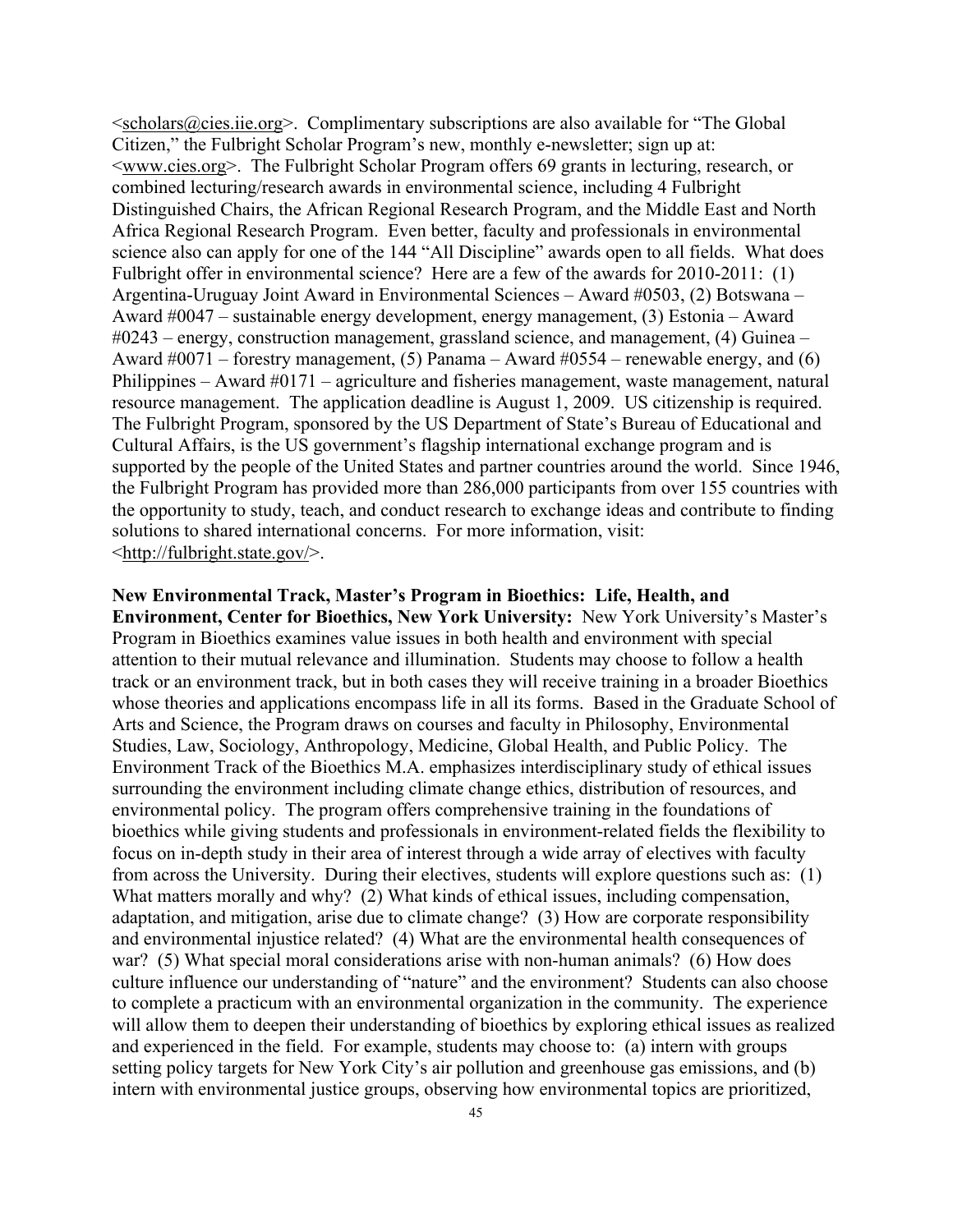framed, and responded to. For more information about the NYU Bioethics Program, please visit: <http://bioethics.as.nyu.edu/page/graduate>.

**2010 Eric Wolf Prize:** The Political Ecology Society (PESO) announces the 2010 Eric Wolf Prize for the best article-length paper based on dissertation research. We seek papers based in substantive field research that make an innovative contribution to Political Ecology. To be eligible for the competition, scholars must be ABD or have received their Ph.D. within the two years prior to publication of this announcement. A cash prize of \$500 accompanies the award, which will be presented at the Annual Meeting of the Society for Applied Anthropology. The paper will be published in the *Journal of Political Ecology*. The preferred format for papers is electronic, but CDs and paper will also be accepted. Please use the style guidelines provided on the *Journal of Political Ecology* webpage at: <http://jpe.library.arizona.edu/>. Electronic copies should be sent to  $\langle \text{walk}(a)$  anth.ucsb.edu $\rangle$ , and paper and CD copies should be sent to: Casey Walsh, Department of Anthropology, University of California at Santa Barbara, HSSB Room 2001, Santa Barbara, CA, 93106-3210. **The deadline for submission is 15 August 2009.**

#### **WEBSITES OF INTEREST AND WEBSITE RESOURCES**

**ClimateEthics: <http://www.cimateethics.org>** A new blog on the ethical dimensions of climate change has been called by Time Magazine and CNN one of the 15 best environmental blogs in the United States on any environmental issue and the only one expressly devoted to ethical issues. The blog <climaterthics.org> focuses on ethical issues entailed by issues enfolding in climate change policy and development to encourage ethical reflection on these issues. Therefore one important purpose of ClimateEthics is to help make ethical reflection directly relevant to policy makers. Those interested in the ethical dimensions of climate change can subscribe to new posts by registering on the ClimateEthics website.

#### **God and Global Warming: Scientists' and Evangelicals' Common Voice:**

**<http://chge.med.harvard.edu/programs/unite>** This lecture video is from a symposium at Harvard University Medical School on 21 February 2009. It features Eric Chivian (Director of Harvard's Center for Health and the Global Environment) and Richard Cizek (former vicepresident for governmental affairs at the National Association of Evangelicals).

**Political Ecology Society (PESO) Email List:** If you would like to be included on this email list, email Josiah McC. Heyman (University of Texas at El Paso) at:  $\leq$ imheyman@utep.edu>. The list does not have a lot of traffic. It is used to circulate announcements of PESO's annual meeting, calls for papers and sessions therein, announcements of the Eric Wolf paper prize, and similar matters.

**Twitter Environmental Politics Blog Sites:** Garnering considerable buzz in the world of politics as of late, the micro-blogging tool twitter <http://mashable.com/2009/03/16/twittergrowth-rate-versus-facebook/ $>$  is growing at an astonishing 1,382 percent—adding 7 million new accounts in February alone—and showing little sign of slowing down. Although politicians themselves may be relative newcomers in the world of communicating in 140-character or less, those who write about and study politics aren't. And that goes for those who favor environmental politics, too. The following is a list of eco-political twitters: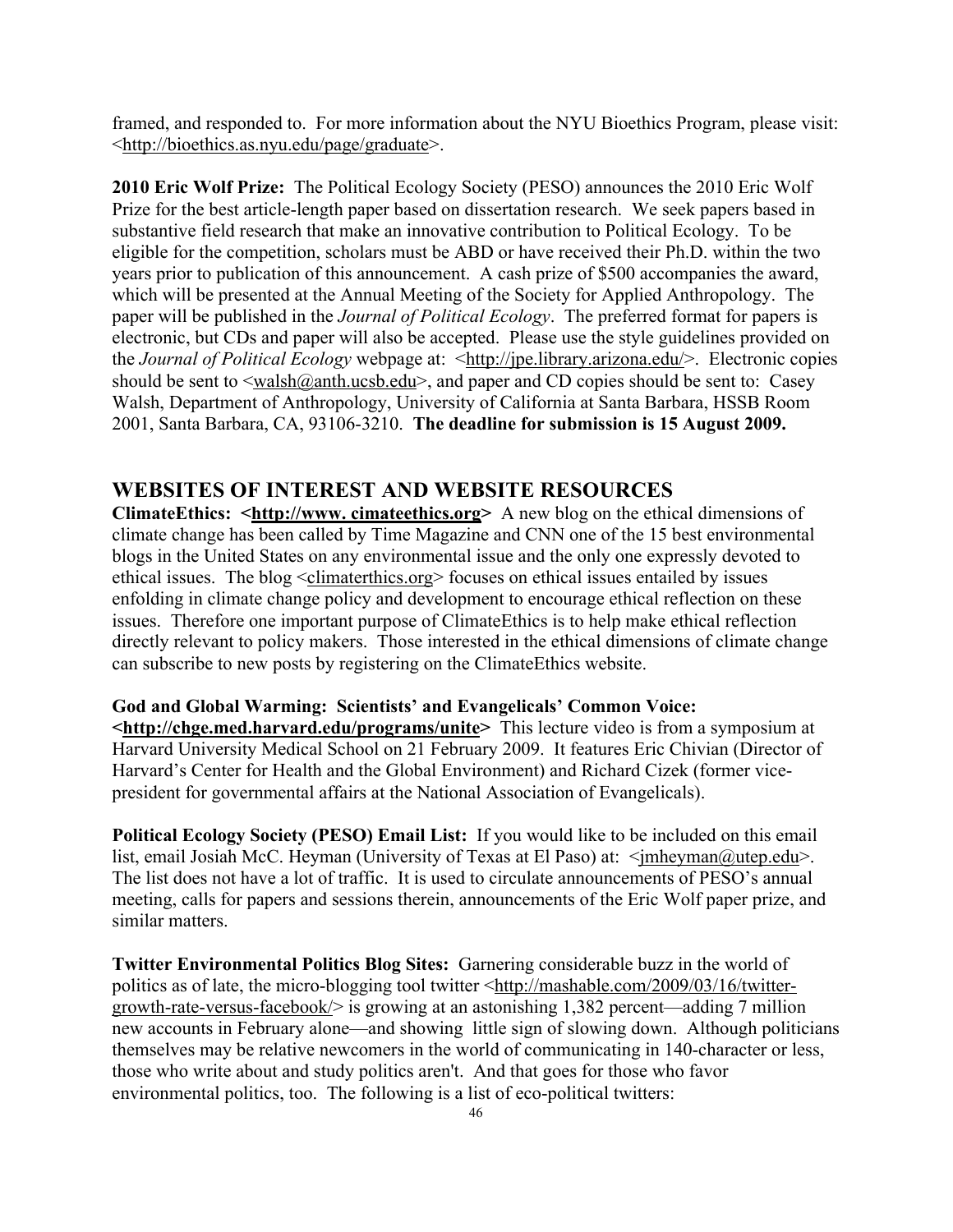@emilygertz <http://twitter.com/ejgertz> The lead blogger at change.org's Stop <http://globalwarming.change.org/> Global Warming blog, Emily Gertz's work is all over the interwebs, including powerhouses like WorldChanging, Scientific American, and Grist.

 $@$ forestpolicy <http://twitter.com/ForestPolicy> Deane Rimerman keeps the Forest  $\leq$ http://forestpolicyresearch.org/2009/03/> Policy Research website updated with news and commentary about, you guessed it, forest policy.

@ghoberg <http://twitter.com/ghoberg> George Hoberg is an environmental/natural policy resources professor.

@greenskeptic <http://twitter.com/greenskeptic> Blogging the new green economy as The Green Skeptic <http://www.greenskeptic.blogspot.com/> since 2004, Scott Anderson lends his expertise on cleantech and social-entrepreneurial ventures.

@grist <http://twitter.com/grist> More than just a twitterfeed, the folks at Grist.org  $\langle \text{http://grist.org/} \rangle$  have developed a mix of links and conversational tweets on their twitterstream. While the content at Grist is not entirely politics, the content at Gristmill <http://gristmill.grist.org/> pretty much is.

 $@k$ grandia <http://twitter.com/kgrandia> Kevin Grandia is the Managing Editor of DeSmogBlog <http://www.desmogblog.com/> and also Director of New Media for Hoggan and Associates in Vancouver, Canada.

@revkin <http://twitter.com/revkin> Andrew Revkin is a long time science writer for the *New York Times* and leads their Dot Earth <http://dotearth.blogs.nytimes.com/> blog in addition to his print duties. His tweets often offer little snippets of what he is currently writing/researching (thus giving his followers a taste of what they can expect in tomorrow's *Times*).

@sheagunther <http://twitter.com/sheagunther> Green Options <http://greenoptions.com/> cofounder and mainstay on the green blogosphere, Shea Gunther is now blogging at Mother Nature News <http://www.mnn.com/>.

@sustainablog <http://twitter.com/sustainablog> Jeff Mcintre-Strasburg has been blogging at sustainablog <http://sustainablog.org/> since 2003, which is right around the time Guttenberg invented the blog. Mcintre-Strasburg is co-founder and former Senior Editor at Green Options.

 $\omega$  /a]  $\gamma$  aleE360 <http://twitter.com/YaleE360> With some of the most respected thinkers and doers in science and the environment, the YaleE360 <http://e360.yale.edu/> website hit the ground running with thought-provoking environmental journalism.

## **RECENT ENVIRONMENTAL FILMS**

*The Age of Stupid***:** This is a new movie from Director Franny Armstrong (*McLibel*) and producer John Battsek (*One Day in September*). Pete Postlethwaite stars as a man living alone in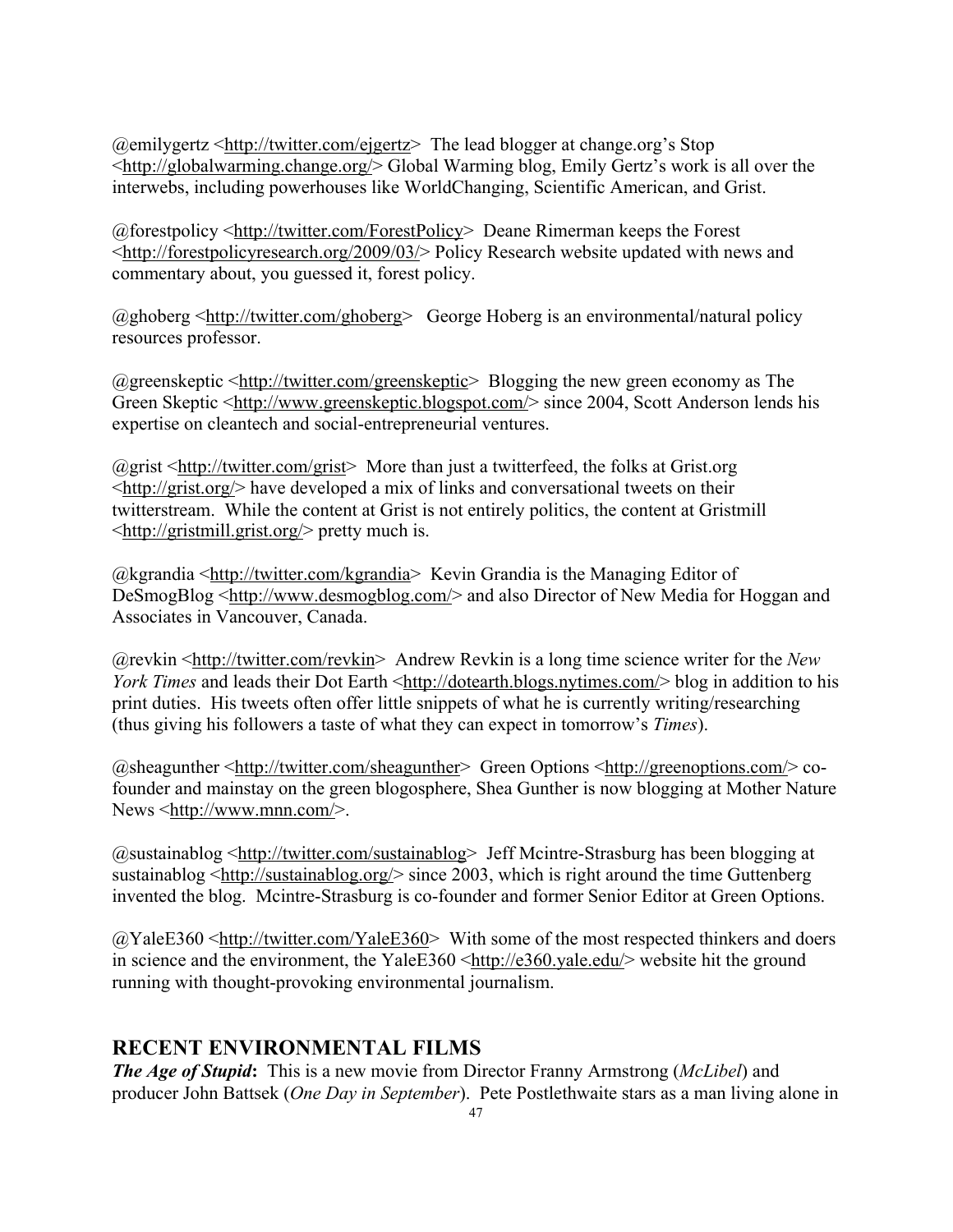the devastated future world of 2055, looking at old footage from 2008 and asking why we didn't stop climate change when we had the chance. It was released in the United Kingdom on 20 March 2009 and will be released in Australia, India, and the United States. For more information, visit the movie's website at: <http://www.ageofstupid.net/>.

*Flow: For Love of Water***:** Directed by Irena Salina (Water Project, USA, 2008), 93 minutes. Water will increasingly become a major political and economic flash point in the 21<sup>st</sup> century. This film focuses on the global trend in privatization of water treatment and delivery systems, and it explores affordable access to clean water and ownership of water rights in India, South Africa, Bolivia, and the United States. Many rural solutions can be low-tech and local, putting control of water directly in the hands of people who use it. For more information, visit: <http://www.flowthefilm.com>.

*Gimme Green***:** Directed by Isaac Brown and Eric Flagg, Directors (Jellyfish Smack, USA, 2006), 27 minutes. The American lawn requires much water and often carcinogenic chemicals. This film explores the pros—mainly aesthetic—and cons—mainly work, pesticides, and water use—of having a well-maintained lawn. For more information, visit: <http://gimmegreen.com/home.htm>.

*Scarred Lands and Wounded Lives: The Environmental Footprint of War***:** Directed by Alice Day and Lincoln Day (Video Takes, USA, 2008), 60 minutes. This film explores the long-term damage to the planet that has resulted from military conflicts and activities. Cluster-bombs from the Vietnam War are still killing children and hindering efforts to restore agriculture. There is possible toxic seepage from more than 4,000 ships sunk near South Pacific reefs during World War II. There is war-related deforestation in Afghanistan and Vietnam. There is contamination by radioactive wastes associated with nuclear weapons in many parts of the world. Ecosystems have only limited abilities to survive the damages caused by military actions. What could be done for environmental conservation with the funds devoted to military endeavors? For more information, visit: <http://www.scarredlandsfilm.org/page.asp?content\_id=13691>.

## **RECENT ENVIRONMENTAL PHILOSOPHY BOOKS AND ARTICLES IN NON-ENVIRONMENTAL PHILOSOPHY JOURNALS**

—Arntzen, Sven, and Emily Brady, eds. *Humans in the Land: The Ethics and Aesthetics of the Cultural Landscape*. Oslo: Oslo Academic Press, 2008. Contents include: (1) "Introduction: Environmental Philosophy and Cultural Landscape" by Sven Arntzen and Emily Brady, (2) "Wilderness, Cultivation and Appropriation" by John O'Neill, (3) "The Complex Cultural Landscape: Humans and the Land, Preservation and Change" by Sven Arntzen, (4) "A True Landscape Democracy" by Finn Arler, (5) "Caring for the Land: Wainwright, the English Lakes and an Ethic of Care" by Clare Palmer, (6) "Relating Humans and Nature Through Agricultural Landscapes" by Emily Brady, (7) "Aesthetic and Other Values in the Rural Landscape" by John Benson, (8) "Agriculture and the Worlds of Nature" by Pauline von Bonsdorff, (9) "Wandering in a Landscape" by Kaia Lehari, (10) "Mountain Majesties Above Fruited Plains: Culture, Nature, and Rocky Mountain Aesthetics" by Holmes Rolston III, and (11) "Cultural Construction of National Landscapes and Its Consequences: Cases of Japan and the United States" by Yuriko Saito.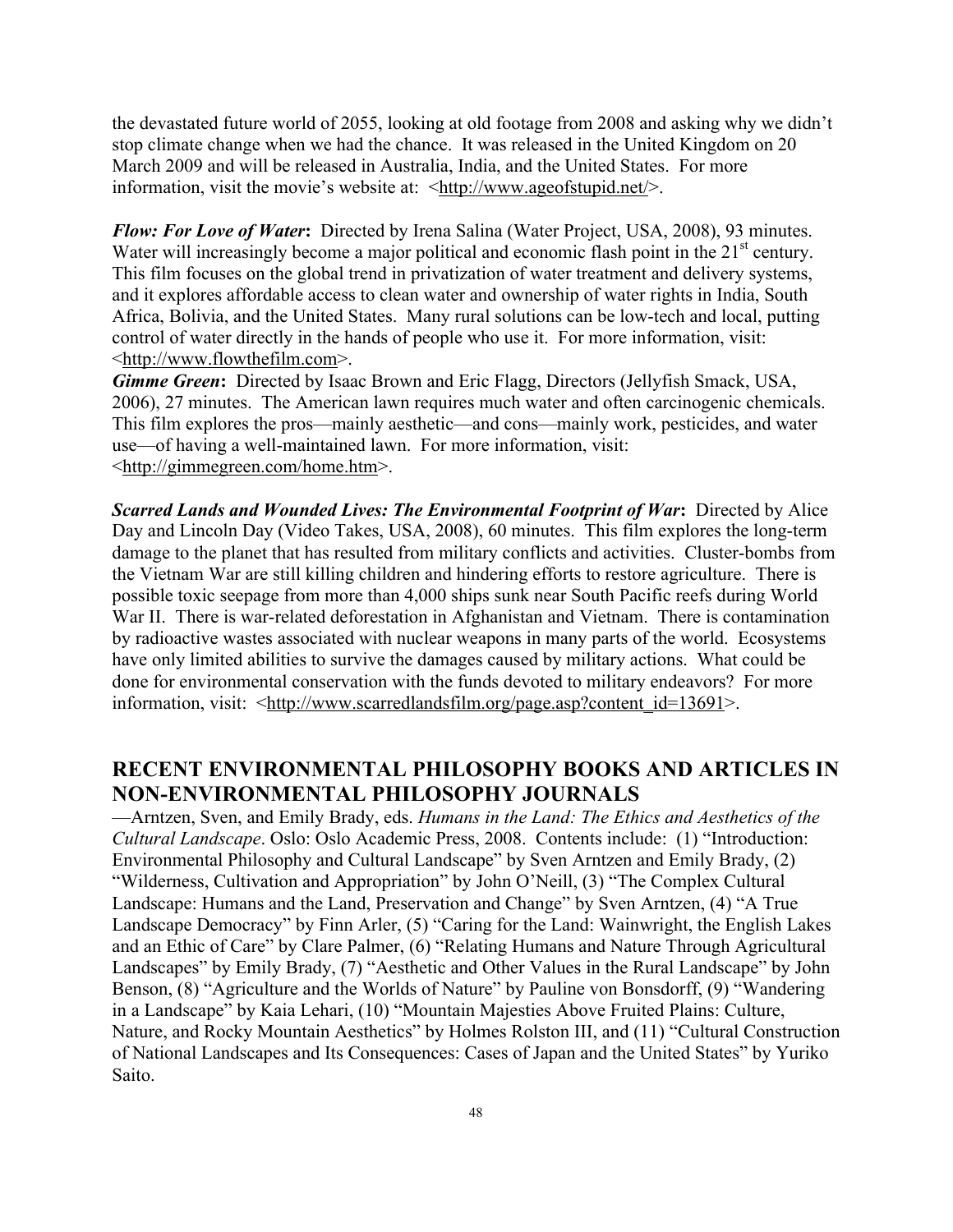—Bartkowski, Frances. *Kissing Cousins: A New Kinship Bestiary*. New York: Columbia University Press, 2008. Bartkowski explores narratives of kinship between humans and animals. Traditional kinship arrangements have now been challenged with advances in reproductive technologies, the mapping of the genomes, and the study of primates, destabilizing these arrangements and moving us into the bestiary—the realm in which we allegorize the place of humans and other species that challenges the "natural" order of the world. This leads us to rethink our notions of empathy and ethics, leading to a new framework for negotiating connections and conflicts between species.

—Bekoff, Marc, and Jessica Pierce, *Wild Justice*. Chicago: University of Chicago Press, 2009. Some nonhumans animals have empathy, compassion, and a sense of justice. Animal morality is behaving in accord with the code of communal operating instructions that bonds a group safely together, the social glue of survival. Using many illustrative cases from animal behavior, Bekoff and Pierce argue that these moral behaviors are evidence of a kind of evolutionary continuity between humans and other species. They claim that we need more research into animal morality, and in the meantime we ought to respect the capability of other species.

—Benzoni, Francisco. *Ecological Ethics and the Human Soul: Aquinas, Whitehead, and Metaphysics of Value.* Notre Dame, IN: University of Notre Dame Press, 2007. Benzoni addresses the pervasive and destructive view that there is a moral gulf between human beings and other creatures. Thomas Aquinas, whose metaphysics entails such a moral gulf, holds that human beings are ultimately separate from nature. In contrast, Alfred North Whitehead maintains that human beings are continuous with the rest of nature. These different metaphysical systems demand different ethical stances toward creation. Benzoni analyzes and challenges Thomas' understanding of the human soul, Thomas' primary justification for the moral separation, arguing that it is finally philosophically untenable. Benzoni finds promising the alternative metaphysics of Whitehead, for whom human beings are a part of nature—even if the highest part; all creatures have a degree of subjectivity and creativity, and thus all have intrinsic value and moral worth, independent of subjective human valuation. Further, though there is difference, there is no moral gulf between God and the world. God is truly affected by the experience of creatures. If this vision of moral worth is articulated with sufficient force and clarity, Benzoni argues that it could help heal the human relation to our planet.

—Calarco, Matthew. *Zoographies: The Question of the Animal from Heidegger to Derrida*. New York: Columbia University Press, 2008. Drawing from the work of Heidegger, Levinas, Agamben, and Derrida, Calarco argues that humans and animals are best viewed as part of an ontological whole. Calarco claims that the anthropocentrism of the Continental philosophical tradition should be abandoned and that we should look for new ways of thinking about and living with animals.

—Castricano, Jodey, ed. *Animal Subjects: An Ethical Reader in a Posthuman World*. Waterloo, ON (Canada): Wilfed Laurier University Press, 2008. Contents include: (1) "Introduction: Animal Subjects in a Posthuman World" by Jodey Castricano, (2) "Chicken" by Donna Haraway, (3) "Selfish Genes, Sociobiology and Animal Respect" by Rod Preece, (4) "Anatomy as Speech Act: Vesalius, Descartes, Rembrandt or, The Question of 'the animal' in the Early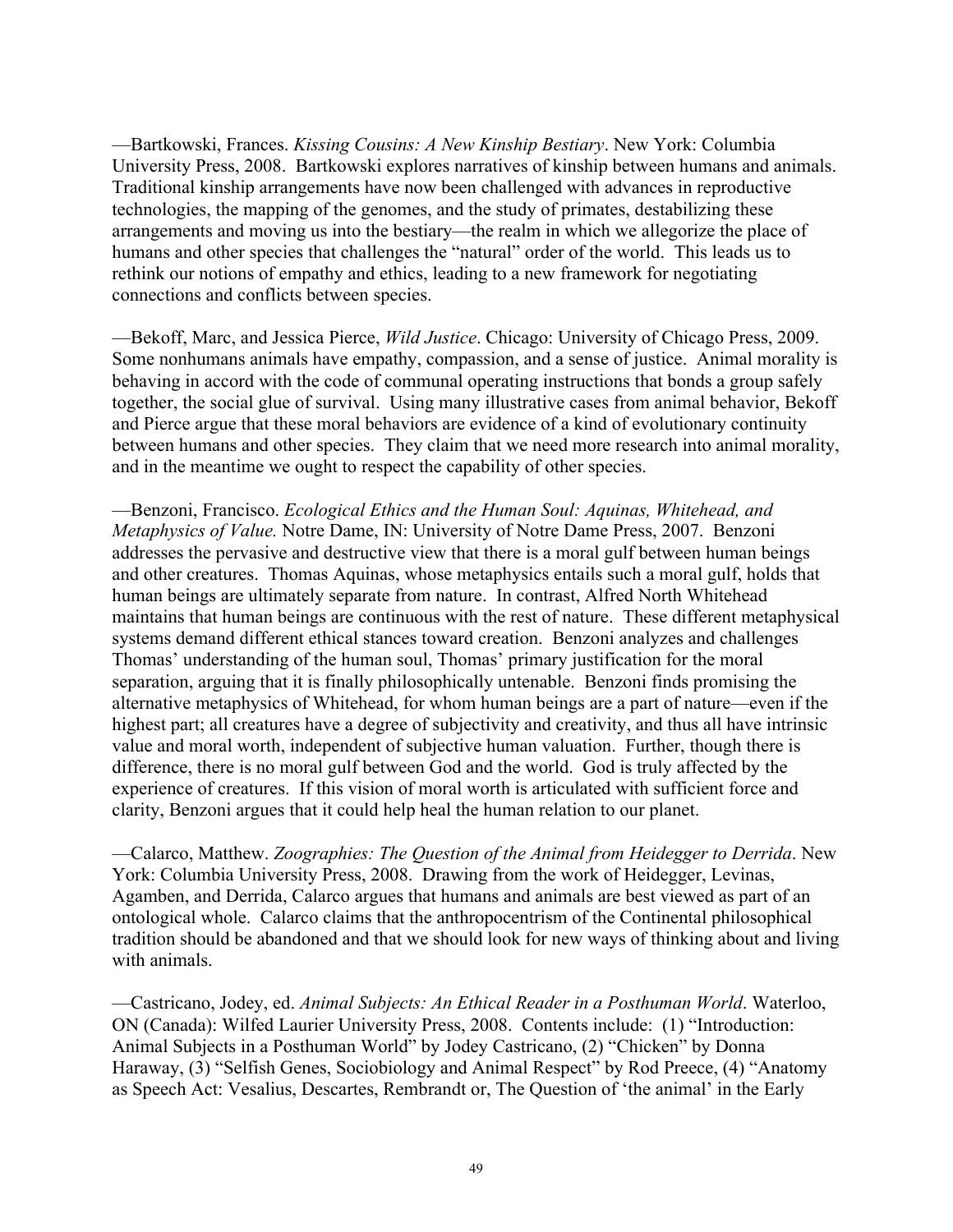Modern Anatomy Lesson" by Dawne McCance, (5) "A Missed Opportunity: Humanism, Antihumanism and the Animal Question" by Paola Cavalieri, (6) "Thinking Other-Wise: Cognitive Science, Deconstruction and the (Non)Speaking (Non)Human Animal Subject" by Cary Wolfe, (7) "Animals in Moral Space" by Michael Allen Fox and Lesley McLean, (8) "Electric Sheep and the New Argument from Nature" by Angus Taylor, (9) "Monsters: The Case of Marineland" by John Sorenson, (10) "'I sympathize in their pains and pleasures': Women and Animals in Mary Wollstonecraft" by Barbara K. Seeber, (11) "Animals as Persons" by David Sztybel, (12) "Power and Irony: One Tortured Cat and Many Twisted Angles to Our Moral Schizophrenia about Animals" by Lesli Bisgould, (13) "Blame and Shame? How Can We Reduce Unproductive Animal Experimentation?" by Anne Innis Dagg, and (14) "On Animal Immortality: An Argument for the Possibility of Animal Immortality in Light of the History of Philosophy" by Johanna Tito.

—Cavalieri, Paola, with Matthew Calarco, John M. Coetzee, Harlan B. Miller, and Cary Wolfe. *The Death of the Animal: A Dialogue*. New York: Columbia University Press, 2009. This book is a dialogue between five people. Contents include: (1) "The Death of the Animal: A Dialogue on Perfectionism" by Paola Cavalieri, (2) "Humanist and Posthumanist Antispeciesism" by Cary Wolfe, (3) "No Escape" by Harlan B. Miller, (4) "Toward an Agnostic Animal Ethics" by Matthew Calarco, (5) "Comments on Paola Cavalieri, 'A Dialogue on Perfectionism'" by John M. Coetzee, (6) "Notes on Issues Raised by Matthew Calarco" by John M. Coetzee, (7) "Pushing Things Forward" by Paola Cavalieri, (8) "Distracting Difficulties" by Harlan B. Miller, (9) "On Appetite, the Right to Life, and Rational Ethics" by John M. Coetzee, (10) "'On a Certain Blindness in Human Beings'" by Cary Wolfe, and (11) "Between Life and Rights" by Matthew Calarco.

—Cavell, Stanley, Cora Diamond, John McDowell, Ian Hacking, and Cary Wolfe. *Philosophy and Animal Life*. New York: Columbia University Press, 2008. Contents include: (1) "Introduction: Exposures" by Cary Wolfe, (2) "The Difficulty of Reality and the Difficulty of Philosophy" by Cora Diamond, (3) "Companionable Thinking" by Stanley Cavell, (4) "Comment on Stanley Cavell's 'Companionable Thinking'" by John McDowell, and (5) "Conclusion: Deflections" by Ian Hacking.

—Crocker, David A. *Ethics of Global Development: Agency, Capability, and Deliberative Democracy*. Cambridge: Cambridge University Press, 2008. Crocker first examines the role ethics plays in development studies, policy-making, and practice. After arguing that Amartya Sen's new emphasis on robust ideals of human agency and democracy is superior to Sen's earlier emphasis on capabilities and functionings and to Martha Nussbaum's capabilities approach, Crocker builds on Sen's later work and applies it to consumerism, globalization, and hunger. Crocker champions more inclusive and deliberative democratic institutions to overcome the five scourges of environmental degradation, inequality, poverty, tyranny, and violence.

—Erkkilä, Antti, Reijo E. Heinonen, Gerhard Oesten, Paavo Pelkonen, Olli Saastamoinen, and Mark Richman, eds. *European Forests and Beyond, an Ethical Discourse*. Faculty of Forestry, University of Joensuu, Finland, 2005. This is a themed issue of *Silva Carelica* Volume 49 (2005), and includes talks from the symposium "European Forests in an Ethical Discourse" held in Berlin on 18-19 January 2005. All articles are in English. Contents include: (1) "Sustainable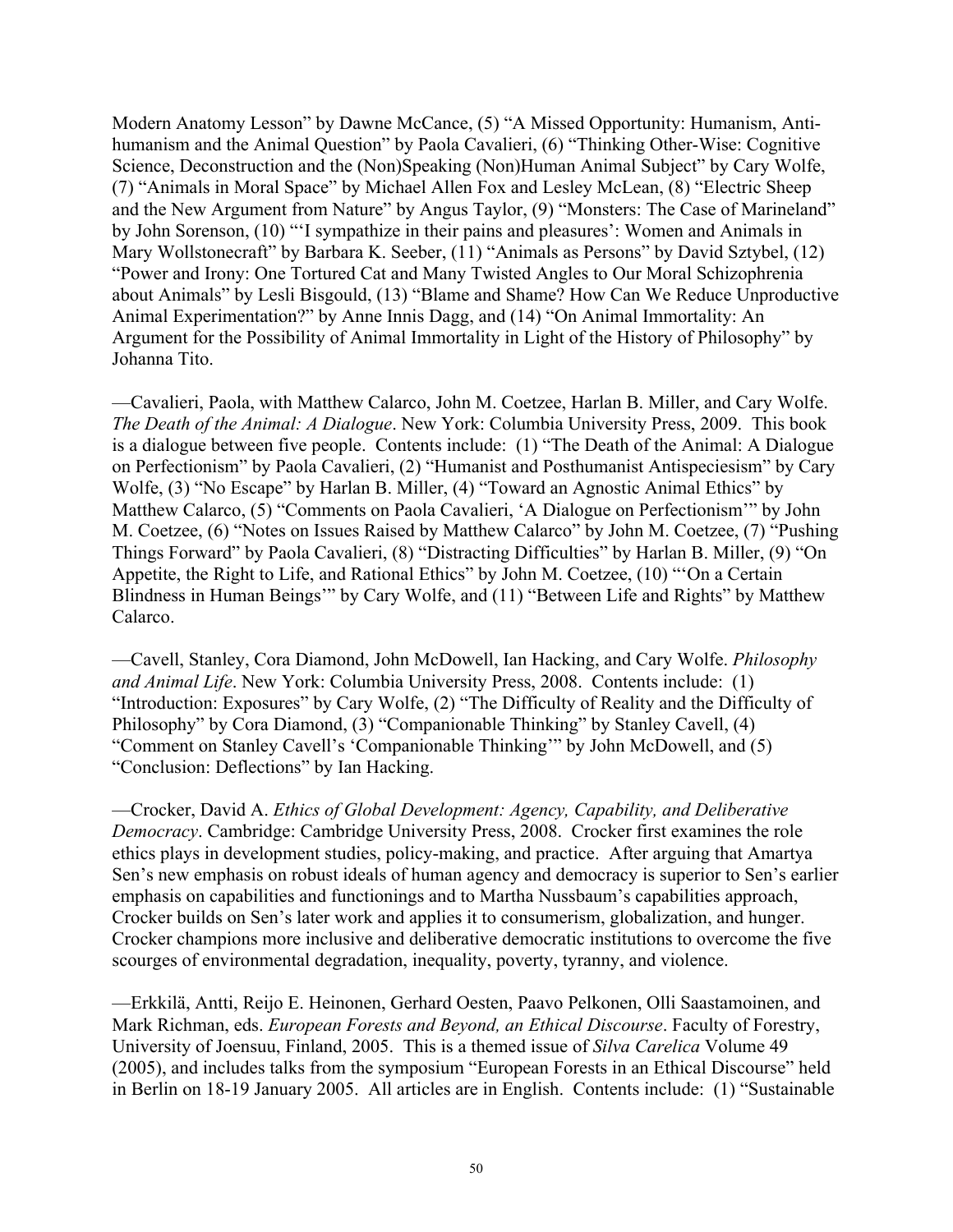forests, global responsibility, and the Earth Charter" by Robin Attfield, (2) "Concluding Remarks: Identity, accountability, and governance" by John Ashton, (3) "Multiple ethics for multidimensional sustainability in forestry?" by Olli Saastamoinen, (4) "Towards more sustainable forestry? The ethics of close-to-nature forestry" by Christian Gamborg and J. Bo Larsen, (5) "Forestry ethics in practice: The current forest policy dialogue in Germany" by Gerhard Oesten, (6) "Trends in Dutch research on worldviews and values regarding forests" by Cathrien de Pater, (7) "Developing multipatch environmental ethics: The paradigm of flux and the challenge of a patch dynamic world" by Peter S. White and Anke Jentsch, (8) "The management of value conflicts in forestry" by Simo Kyllänen, (9) "If there were intrinsic values in the forest, could we see them?" by Seppo Sajama (with particular attention to Holmes Rolston's III account of intrinsic value), (10) "Ideology and ethics: Can we prescribe institutional change?" by Achim Schluter, (11) "The power of intuition: Fundamentals of landscape aesthetics and their significance for nature and forest ethics" by Renate Burger-Arndt, (12) "Environmental philosophies, conflicts, and spirituality" by Reijo E. Heinonen, (13) "Sustainable forestry: An etymological search for equitable development" by Paolo Vicentini, (14) "Sacred groves in Morocco: A society's conservation of nature for spiritual reasons" by Heike Culmsee, Ulrich Deil, and Mohamed Berriane, (15) "Inter-relationship between the forest owning tribes and the plainsmen in Northeast India: The evolution of ethics" by Promode Kant, (16) "Teaching environmental ethics: From theory to practice" by Tadeusz Kuczynski and Alicja Kuczynska, (17) "Revolution or evolution: Law, ethics, and the definition of sustainable forest management in the European Union" by Feja Lesniewska, (18) "Turning international conventions into national action: Applying the 'ecosystem approach' to forest management" by Dirk Frankenhauser and Ulrich Matthes, (19) "Illegal logging and corporate social responsibility: The Italian experience" by Davide Pettenella and Gianluca Santi, (20) "Living off the forest: Sustainable forestry livelihoods in Northwest Russia (SUSFOLI)" by Uuve Sodor, Marja Jarvelii, and Mikhail Tarasov, (21) "Erosion of the rule of law in timber production in Sub-Sahara Africa: A case from the Tanzanian forest sector" by Hildebrand E. Shavo, (22) "Ethics and culture in the forestry profession: Emergent changes in Romania" by Anna Lawrence and Alina Szabo, and (23) "Reverence and responsibility in forest ethics: Inserting the meaning of life back into the culture of possession" by Duncan Macqueen.

—Foss, Jeffrey E. *Beyond Environmentalism: A Philosophy of Nature*. Hoboken, NJ: Wiley, 2009. Beginning with an examination of the philosophical and scientific inconsistencies of popular environmentalism, Foss provides the basis for more reasoned, scientific, and productive debates. He provides a methodological discussion of topics such as our moral responsibility to the environment, the rise and fall of scientific proof, kinship among species, the value of freedom, and nature in religion, romance, and human values.

—Francione, Gary L. *Animals as Persons: Essays on the Abolition of Animal Exploitation*. New York: Columbia University Press, 2008. Francione presents a radical theory of animal rights. He argues that we cannot morally justify using animals under *any* circumstances and that *all* sentient beings—and not just ones who have more sophisticated cognitive abilities—have rights. His theory of animal rights is one of the most stringent in the field of animal ethics, as it goes beyond what most other animal philosophers are willing to grant.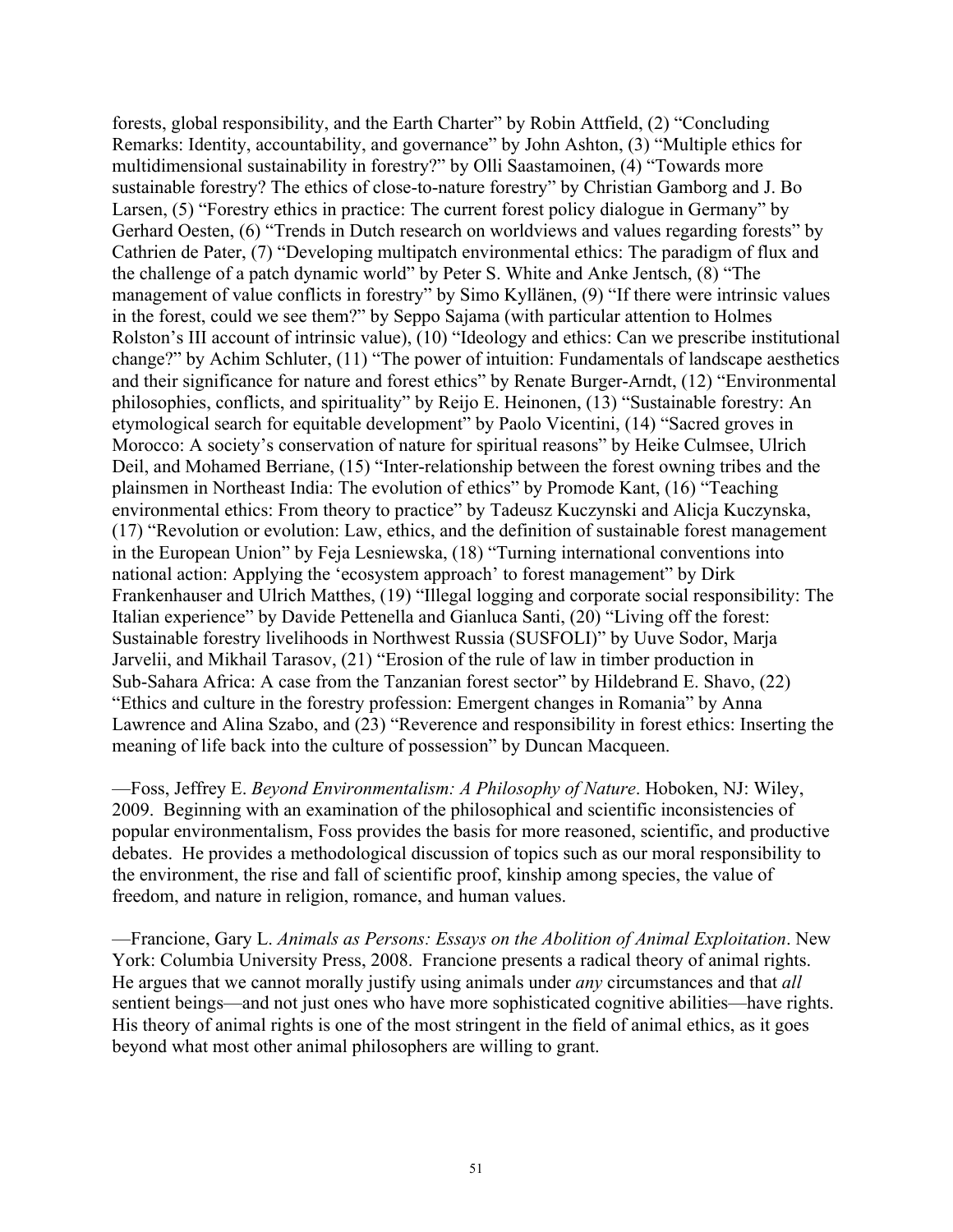—Haynes, Richard P. *Animal Welfare: Competing Conceptions and Their Ethical Implications*. New York: Springer 2008. Haynes discusses and critiques the "animal welfare science community" (AWSC) at length. This includes scientists and philosophers who claim to give an account of animal welfare that supposedly is more objective than animal liberationists. The AWSC argues for only limited reform in the human use of animals. From the standpoint of animal liberationists, the AWSC makes the false assumption that there are ethically acceptable ways to conduct harmful and lethal animal experimentation and to raise and slaughter animals for food. Haynes explores these competing conceptions of the AWSC and animal liberationists.

—Ito, Mimei. "Seeing Animals, Speaking of Nature: Visual Culture and the Question of the Animal." *Theory, Culture and Society* Volume 25, no. 4 (2008): 119-37. Abstract from the article: "This article analyses the use of images in the discourse of animal ethics in an attempt to see how visual cultural studies can contribute to the debate in environmental philosophy. Drawing on Derrida's critique of the utilitarian theory of animal liberation and Mitchell's analysis of iconoclasm in visual culture theories, the article argues that an iconoclastic strategy of visual representation in the discourse of animal ethics undermines the very objective of such an ethical theory. Two case studies—Peter Singer's animal liberation and J.B. Callicott's land ethic—illustrate an implacable tendency to essentialize the visual and animal identity."

—Kover, T.R. "The Beastly Familiarity of Wild Alterity: Debating the 'Nature' of Our Fascination with Wildness." *Ethical Perspectives: Journal of the European Ethics Network* Volume 14, no. 4 (2007): 431-56. Abstract from the article: "This article discusses the 'nature' of our contemporary fascination with wildness, in light of the popular documentary *Grizzly Man*. Taking as its central point of departure the film's central protagonist Timothy Tredwell's fascination with wild grizzlies and director Werner Herzog's condemnation of it as gross anthropomorphism, this paper will explore the context and basis of our contemporary fascination with wildness in terms of the current debate raging within environmental philosophy between the social constructivist or postmodern position as exemplified by Martin Drenthen and the feral humanist position as articulated by Paul Shepard. The former argues that this fascination with wildness is reflective of certain historical and cultural trends within contemporary Western society, while the latter argues that it is reflective of our primordial human heritage.

—Kraut, Richard. *What Is God and Why: The Ethics of Well-Being*. Cambridge, MA: Harvard University Press, 2007. What causes humans to flourish? Observing that we can sensibly talk about what is good for plants and animals no less than what is good for people, Kraut advocates a general principle that applies to the entire world of living things: what is good for complex organisms consists in the maturation and exercise of their natural powers.

—Lawlor, Leonard. *This Is Not Sufficient: An Essay on Animality and Human Nature in Derrida*. New York: Columbia University Press, 2007. Derrida believed that humans and animals did not form a continuous species but also could not be substantially separated. His claim that all living beings are weak and therefore capable of suffering refuted the notion that humans and animals possessed autonomy and contradicted the assumption that they both possessed the trait of machinery. Lawlor reconstructs Derrida's views on animals, and Lawlor argues that humans are too weak to keep animals from entering our sphere but not strong enough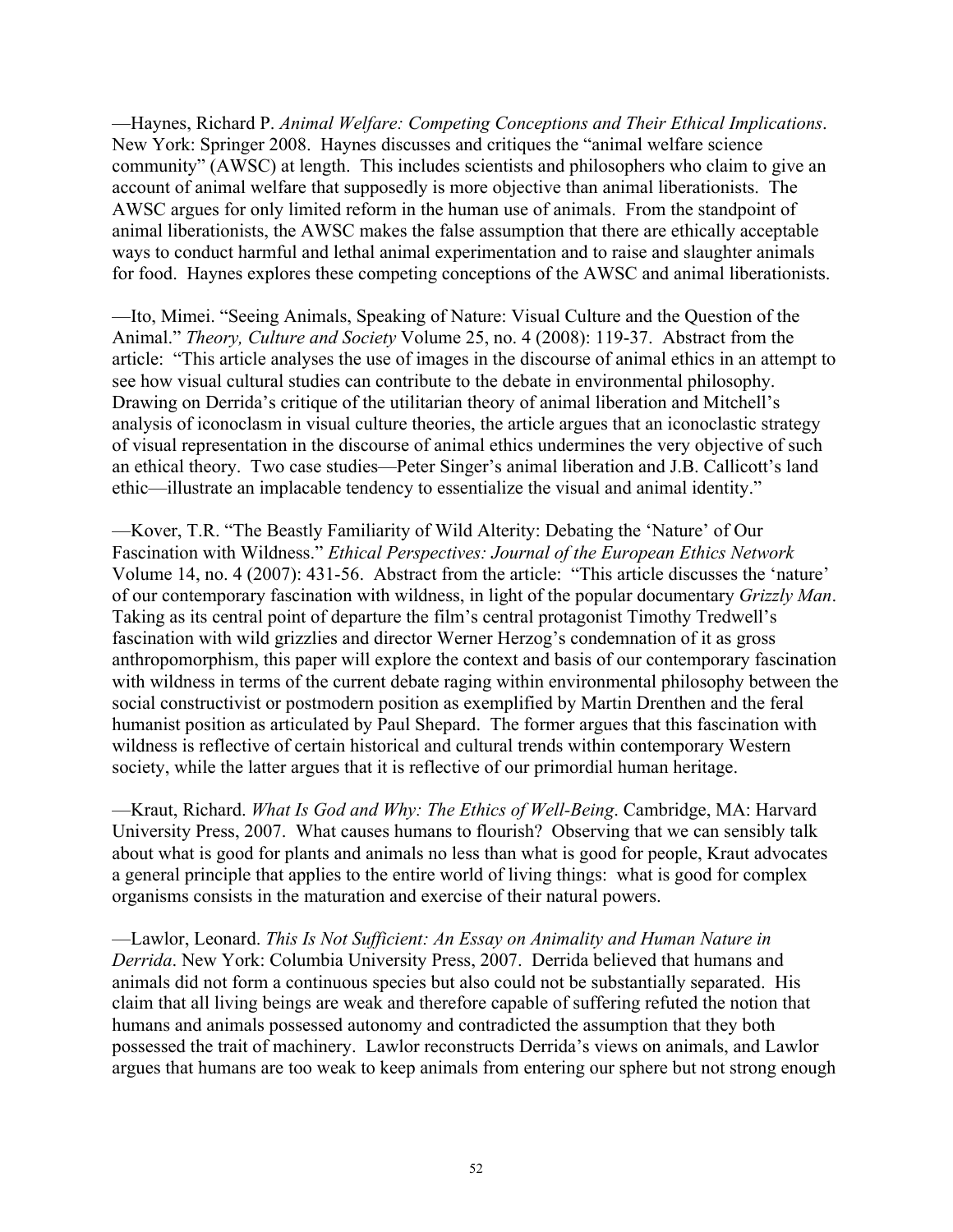to keep ourselves separate from animals. This leads us to a kind of unconditional hospitality we can have toward animals.

—Minteer, Ben A., ed. *Nature in Common? Environmental Ethics and the Contested Foundations of Environmental Policy*. Philadelphia: Temple University Press, 2009. Contents include: (1) "Unity among Environmentalists? Debating the Values-Policy Link in Environmental Ethics" by Ben A. Minteer, (2) "Contextualism and Norton's Convergence Hypothesis" by Brian K. Steverson, (3) "Convergence and Contextualism: Some Clarifications and a Reply to Steverson" by Bryan G. Norton, (4) "Why Norton's Approach Is Insufficient for Environmental Ethics" by Laura Westra, (5) "Convergence in Environmental Values: An Empirical and Conceptual Defense" by Ben A. Minteer and Robert E. Manning, (6) "The Relevance of Environmental Ethical Theories for Policy Making" by Mikael Stenmark, (7) "Converging versus Reconstituting Environmental Ethics" by Holmes Rolston III, (8) "Environmental Ethics and Future Generations" by Douglas MacLean, (9) "The Convergence Hypothesis Falsified: Implicit Intrinsic Value, Operational Rights, and De Facto Standing in the Endangered Species Act" by J. Baird Callicott, (10) "Convergence in an Agrarian Key" by Paul B. Thompson, (11) "Convergence and Ecological Restoration: A Counterexample" by Eric Katz, (12) "Does a Public Environmental Philosophy Need a Convergence Hypothesis?" by Andrew Light, (13) "The Importance of Creating an Applied Environmental Ethics: Lessons Learned from Climate Change" by Donald A. Brown, (14) "Who Is Converging with Whom? An Open Letter to Professor Bryan Norton from a Policy Wonk" by Daniel Sarewitz, (15) "Convergence and Divergence: The Convergence Hypothesis Twenty Years Later" by Bryan G. Norton.

—Nelson, Michael P, and J. Baird Callicott, eds. *The Wilderness Debate Rages On: Continuing the Great New Wilderness Debate*. Athens: University of Georgia Press, 2008. This is the sequel to Callicott's and Nelson's previous anthology *The Great New Wilderness Debate* (1998). Contents include: (1) "Introduction: The Growth of Wilderness Seeds" by Michael P. Nelson and J. Baird Callicott, (2) "Animal Life as an Asset of National Parks" by Joseph Grinnell and Tracy I. Storer, (3) "The Need for a More Serious Effort to Rescue a Few Fragments of Vanishing Nature" by Francis B. Sumner, (4) "Importance of Natural Conditions in National Parks" by Barrington Moore, (5) "The Importance of Preserving Wilderness Conditions" by Charles C. Adams, (6) "Problem of Geographic Origin" by George M. Wright, Joseph S. Dixon, and Ben H. Thompson, (7) "Big Game of Our National Parks" by George M. Wright, (8) "The Preservation of Natural Biotic Communities" by Victor E. Shelford, (9) "Conservation versus Preservation" by Victor E. Shelford, (10) "Wilderness as a Land Laboratory" by Aldo Leopold, (11) "Science, Recreation, and Leopold's Quest for a Durable Scale" by Julianne Lutz Warren, (12) "The Value of Wilderness to Science" by Stephen H. Spurr, (13) "From Woodcraft to 'Leave no Trace': Wilderness, Consumerism, and Environmentalism in Twentieth-Century America" by James Morton Turner, (14) "Wilderness Preservation Argument 31: The Psychotherapy at a Distance Argument" by Mark Jenkins, (15) "Imaging Nature and Erasing Class and Race: Carleton Watkin, John Muir, and the Construction of Wilderness" by Kevin DeLuca and Anne Demo, (16) "Jackfish Pete: Pete LaPrarie's Story" by Lynn Maria Laitala, (17) "Wilderness Preservation and Biodiversity Conservation: Keeping Divergent Goals Distinct" by Sahortra Sarkar, (18) "Cross-Cultural Confusion: Application of World Heritage Concepts in Scenic and Historic Interest Areas in China" by Feng Han, (19) "Recycled Rain Forest Myths" by Antonio Carlos Diegues, (20) "A Willing Benefactor: An Essay on Wilderness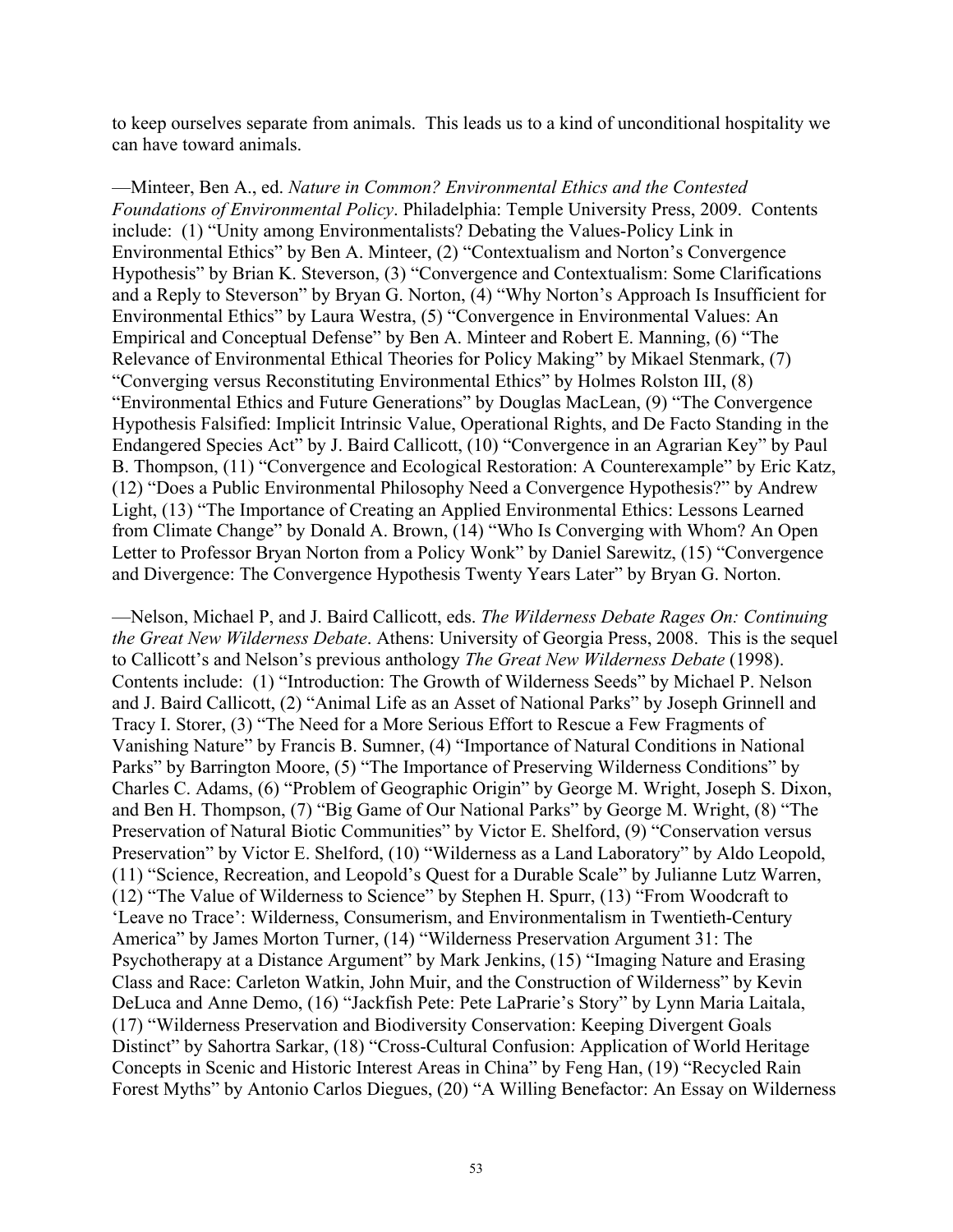in Nilotic and Bantu Culture" by G.W. Burnett, Regine Joulié-Küttner, and Kamuyu Wa Kang'ethe, (21) "What is Africa to Me? Wilderness in Black Thought, 1860—1930" by Kimberly K. Smith, (22) "African-American Wildland Memories" by Cassandra Y. Johnson and J.M. Bowker, (23) "Is Nature Real?" by Gary Snyder, (24) "Contemporary Criticisms of the Received Wilderness Idea" by J. Baird Callicott, (25) "The Real Wilderness Idea" by Dave Foreman, (26) "Changing Human Relationships with Nature: Making and Remaking Wilderness Science" by Jill M. Belsky, (27) "The Not-So-Great Wilderness Debate…Continued" by David W. Orr, (28) "On Wilderness and People: A View from Mount Marcy" by Wayne Ouderkirk, (29) "Something Wild? Deleuze and Guattari, Wilderness, and Purity" by Jonathan Maskit, (30) "Wild: Rhythm of the Appearing and Disappearing" by Irene J. Klaver, (31) "Against the Social Construction of Nature and Wilderness" by Eileen Crist, (32) "Wilderness, Cultivation and Appropriation" by John O'Neill, (33) "Conservation Biologists Challenge Traditional Nature Protection Organizations" by Michael McCloskey, (34) "Wilderness" by Marilynne Robinson, (35) "The Implication of the 'Shifting Paradigm' in Ecology for Paradigm Shifts in the Philosophy of Conservation" by J. Baird Callicott, (36) "Hell, No. Of Course Not. But…" by Wendell Berry, (37) "Wilderness as a Sabbath for the Land" by Scott Russell Sanders, (38) "Distinguishing Experiential and Physical Conceptions of Wilderness" by John A. Vucetich and Michael P. Nelson, (39) "The Riddle of the Apostle Islands: How Do You Manage a Wilderness Full of Human Stories?" by William Cronon, (40) "Letting Nature Run Wild in the National Parks" by Rolf O. Peterson, (41) "Ecological Theory and Values in the Determination of Conservation Goals: Examples from Temperate Regions of Germany, United States of America, and Chile" by Kurt Jax and Ricardo Rozzi, and (42) "Wilderness as Witness (Cape Perpetua)" by Kathleen Dean Moore.

—Pevnick, Ryan, Philip Cafaro, and Mathias Risse. "An Exchange: The Morality of Immigration." *Ethics & International Affairs* Volume 22, no. 3 (2008): 241-59.

—Preston, Christopher J. *Saving Creation: Nature and Faith in the Life of Holmes Rolston, III*. San Antonio, TX: Trinity University Press, 2009. Preston documents the evolution of Rolston's theology of nature and concern for saving creation from Rolston's childhood in the Shenandoah Valley of Virginia through his four decades at Colorado State University, where Rolston gained an international reputation as the "father of environmental ethics." The biography starts with Rolston being dismissed as pastor of a southwest Virginia church for being "too wild," and ends with Rolston giving the Gifford Lectures at Edinburgh and receiving the Templeton Prize in Religion from Prince Philip in Buckingham Palace.

—Reynolds, Martin, Chris Blackmore, and Mark J. Smith, eds. *The Environmental Responsibility Reader*. London: Zed Books, 2009. Contents include: (1) "Introduction to environmental responsibility" by Martin Reynolds, (2) "Silent spring" by Rachael Carson, (3) "The land ethic" by Aldo Leopold, (4) "On values and obligations to the environment" by Luke Martell, (5) "Environmental ethics" by Martin Reynolds, (6) "The consequentialist side of environmental ethics" by Daniel Holbrook, (7) "Deontological environmental ethics" by Robert Elliot, (8) "The virtues of ecological citizenship" by James Connelly, (9) "Toward an ecological conversation" by Stephen Talbott, (10) "Contemporary environmental ethics" by Andrew Light, (11) "The two-culture problem: ecological restoration and the integration of knowledge" by Eric Higgs, (12) "The framing paradox" by Ronald Moore, (13) "Systems thinking for environmental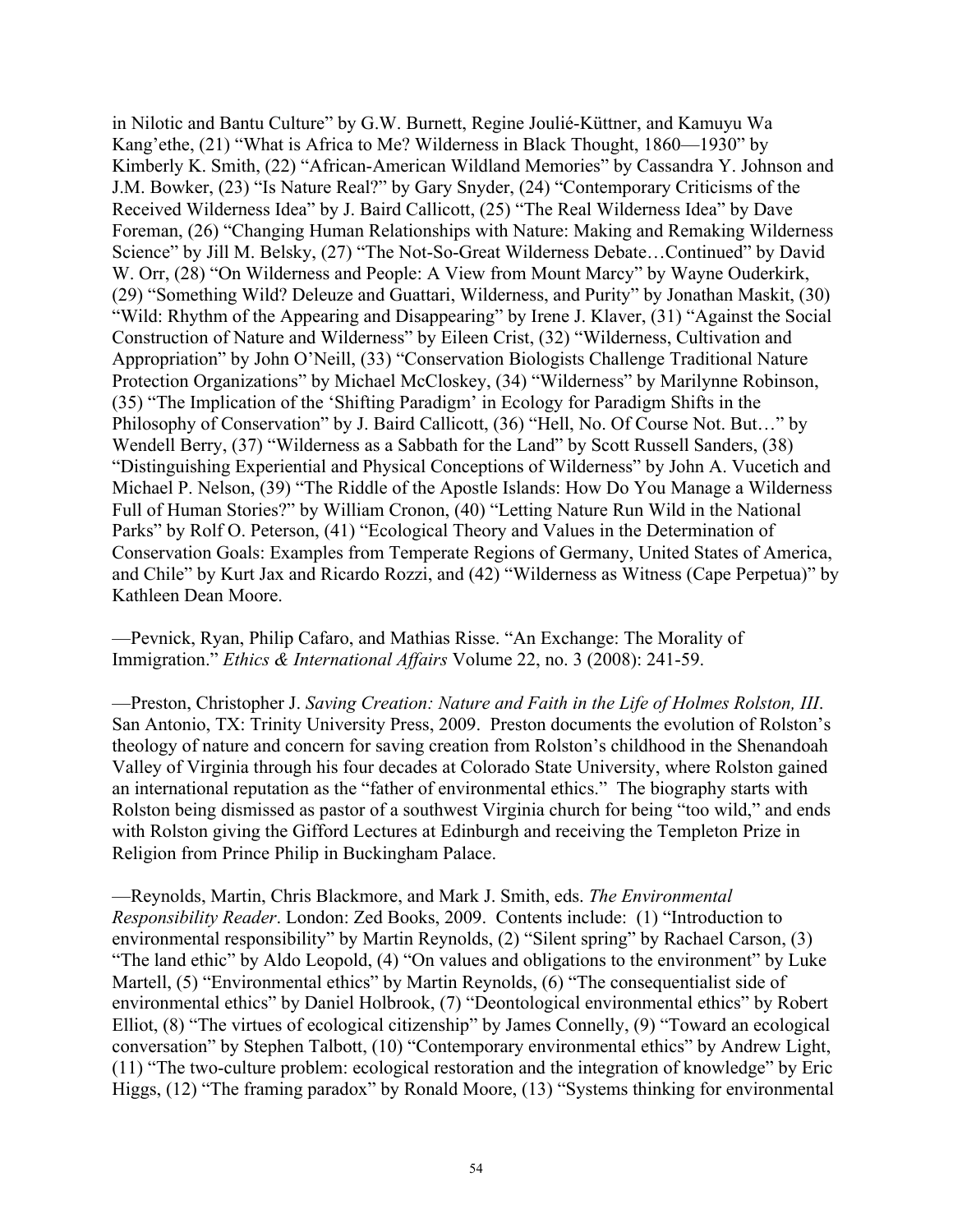responsibility" selections by Fritjof Capra and Werner Ulrich, (14) "Environmental pragmatism, ecocentrism and deliberative democracy" by Robyn Eckersley, (15) "Knowledge, justice and democracy" by Shiv Visvanathan, (16) "Autonomous yet responsible?" by Geoffrey Vickers, (17) "Individualization: plant a tree, buy a bike, save the world?" by Michael Maniates, (18) "Obligations to future generations" by Martin P. Golding, (19) "The tragedy of the commons" by Garrett Hardin, (20) "The struggle to govern the commons" by Thomas Dietz, Elinor Ostrom, and Paul Stern, (21) "The big debate: reform or revolution?" by Jonathon Porritt and Claire Fauset, (22) "Social learning and environmental responsibility" by Chris Blackmore, (23) "Uncertainty, environmental policy and social learning" by Robin Grove-White, (24) "Environmental justice in the United States and South Africa" by Joan Martinez-Alier, (25) "Ecological citizenship" by Andrew Dobson, (26) "Just sustainability in practice" by Julian Agyeman, (27) "Justice, governance and sustainability: some perspectives on environmental citizenship from North America and Europe" by Julian Agyeman and Bob Evans, (28) "The project of feminist ecological citizenship" by Sherilyn Macgregor, (29) "Shopping for sustainability: can sustainable consumption promote ecological citizenship?" by Gill Seyfang, (30) "Buddhist virtues and environmental responsibility in Thailand" by Mark J. Smith and Piya Pangsapa, (31) "Corporate environmental responsibility and citizenship" by Mark J. Smith and Piya Pangsapa, (32) "Strategic thinking and the practices of ecological citizenship: bringing together the ties that bind and bond" by Mark J. Smith and Piya Pangsapa, and (33) "Epilogue" by Martin Reynolds, Chris Blackmore, and Mark J. Smith.

—Rolston, Holmes, III. "The Future of Environmental Ethics." *Teaching Ethics* Volume 8, no. 1 (2007): 1-27. Environmental ethics has a future as long as there are moral agents on Earth with values at stake in their environment. Somewhat ironically, just when humans, with their increasing industry and development, seemed further and further from nature, having more power to manage it, just when humans were more and more rebuilding their environments with their super technologies, the natural world emerged as a focus of ethical concern. The environment is on the world agenda, and also on the ethical frontier, for the foreseeable future.

—Sandøe, Peter, and Stine B. Christiansen. *Ethics of Animal Use*. Hoboken, NJ: Wiley-Blackwell, 2008. Without defending any one position, Sandøe and Christiansen provide an introduction to ethical issues raised by the human use of animals. The book is specifically designed for students of animal and veterinary science.

––Singer, Peter. *Animal Liberation: The Definitive Classic of the Animal Movement*. New York: HarperCollins Publishers, 2009. This is the new fourth edition of Singer's classic book *Animal Liberation* that was first published in 1975.

—Staples, Winthrop R. *For a Species Moral Right to Exist: The Imperative of an Adequate Environmental Ethics*. M.A. Thesis, Colorado State University, 2009. The worsening environmental crisis and the anticipated mass extinction of the world's species require developing an environmental ethics more capable of restraining destructive human actions. Political and business leaders manufacture ever more human need morally to justify, and enable ecosystem liquidation for profit, discouraging stabilizing or reducing human population and consumption. Moral rights enable human survival by protecting less powerful members of communities by restraining more powerful members, and this benefits both individuals and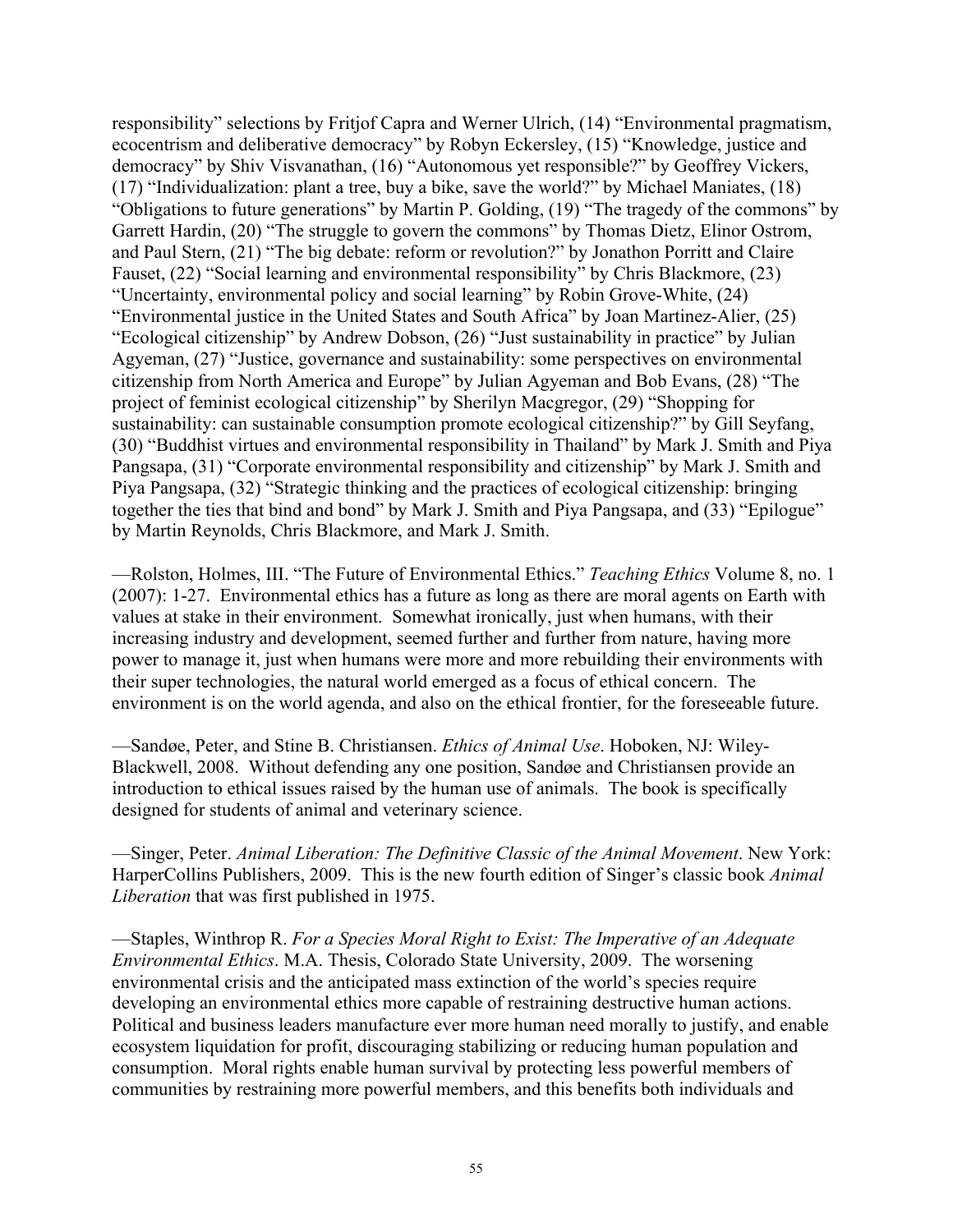whole communities. Such concepts of moral rights need to evolve to protect species in jeopardy. This vital step in human social evolution must build on the recognition that all species have immense intrinsic value, and that like humanity, all species are ongoing entities, superindividuals that have an interest in surviving. All species lineages are morally considerable, and environmentalists should support the species biotic right to exist, as asserted by Aldo Leopold. I propose that this right is equivalent to a right of nonhuman species to the majority use of a minimum of 50% of every major ecotype on Earth, which would ensure the survival of approximately 85% of all species. Similarly, because intimate contact and dialectic with nature is necessary for the survival and flourishing of humanity, common people have a moral right to the abundant access to nonhuman comrades made possible by this 50% allocation. The hoped for demographic transition will not happen quickly enough to avert mass extinction, if the current assumption, that it is moral to develop the most of Earth's remaining productive natural ecosystems to support 3-6 billion additional humans, is allowed to stand. Vague predictions of ecosystem and species recovery after a future bottleneck event do not explain why, in a moral universe where human interests trump all others, profit-making developed habitat would be turned over to nonhumans. The objection that the human right against poverty overrides the moral right of species to exist fails. World leaders can eliminate most poverty by ending authoritarianism, corruption and the denial of education and basic human rights. Allowing ongoing ecosystem liquidation to reduce poverty retards this progress. Human societies have the ability and moral obligation to the larger biotic community and future human generations to restrain human population growth and consumption that cause species extinction and ever more poverty. The destruction of another species by moral agents could only be justified by reason of species self-defense, and with the exception of a threat of human extinction posed by a highly contagious lethal disease organism, no such justification is plausible. Staples is a wildlife biologist who became concerned with species extinctions and complete an M.A. in environmental ethics to develop this environmental ethic.

—Steiner, Gary. *Animals and the Moral Community: Mental Life, Moral Status, and Kinship*. New York: Columbia University Press, 2008. Exploring the positions of people such as Davidson, Dennett, Gadamer, Hauser, Heidegger, and Searle, Steiner argues that ethologists and philosophers in both the analytic and continental traditions have failed to give an adequate explanation of animal behavior. Rejecting the traditional assumption that lack of formal rationality confers an inferior moral status on animals, Steiner offers an associativist view of animal cognition in which animals grasp and adapt to environments without employing intentionality or concepts. Rejecting the standard assumption of liberal individualism in which humans have no obligations of justice toward animals, Steiner champions a "cosmic holism" that attributes a moral status to animals that is equivalent to that of humans.

—Thompson, Paul B. "Agrarian Philosophy and Ecological Ethics." *Science and Engineering Ethics* Volume 14, no. 4 (2008): 527-44. Abstract from the article: "Mainstream environmental ethics grew out of an approach to value that was rooted in a particular conception of rationality and rational choice. As weaknesses in this approach have become more evident*,* environmental philosophers have experimented with both virtue ethics and with pragmatism as alternative starting points for developing a more truly ecological orientation to environmental philosophy. However, it is possible to see both virtue ethics and pragmatism as emerging from older philosophical traditions that are here characterized as 'agrarian'. Agrarian philosophy *s*tresses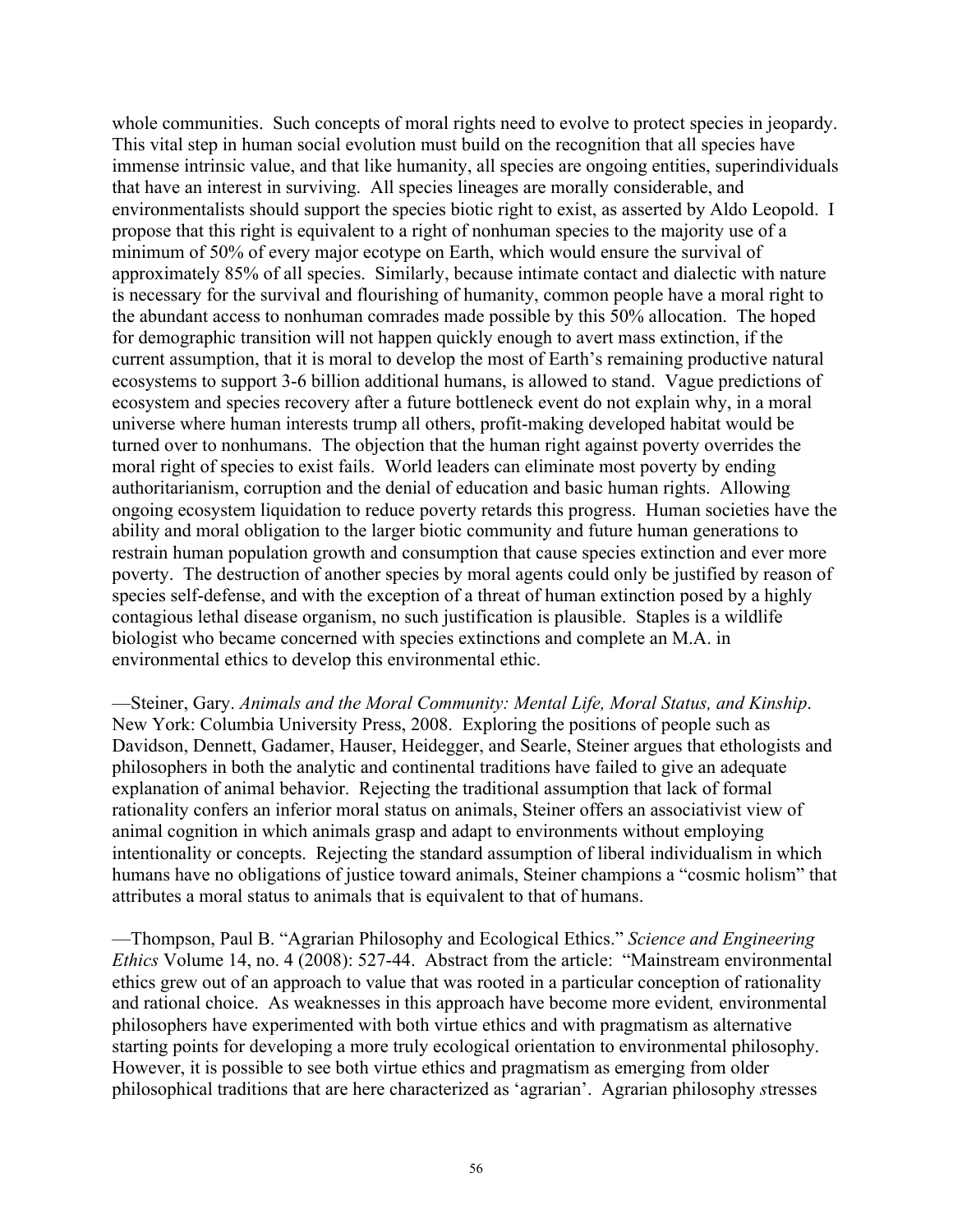the role of nature, soil and climate in the formation of moral character as well as social and political institutions. As such, reaching back to the agrarian tradition may provide a way to move forward with both virtue oriented themes as well as pragmatist themes in developing ecological ethics."

—Wells, Ronald A., ed. *Discerning a Moral Environmental Ethics. The Maryville Symposium: Conversations on Faith and the Liberal Arts*, Volume 2. This is from an annual symposium held at Maryville College, Tennessee. This symposium was held 26-27 September 2008. Contents include: (1) "Caring for Nature: From Respect to Reverence" by Holmes Rolston III (Colorado State University), (2) "Response to Rolston" by Drew Crain (Maryville College), (3) "Response to Rolston" by D. Brian Austin (Carson-Newman College), (4) "Shalom and the Character of Earthkeeping" by Steven Bouma-Prediger (Hope College), (5) "Response to Bouma-Prediger" by Errol G. Rohr (King College), (6) "Response to Bouma-Prediger" by Ben Cash (Maryville College), (7) "Catholic Social Teaching and Environmental Justice: Faithful Stewards of God's Creation" by Cecilia Calvo (Environmental Justice Program of the United States Conference of Catholic Bishops), (8) "Creation and Evangelical Churches" by Rusty Pritchard (Evangelical Environmental Network), (9) "Response to Calvo and Pritchard" by Margaret Parks Cowan (Maryville College), (10) "The Greening of Warren Wilson College: The Little College that Could" by John P. Casey (Warren Wilson College), (11) "The Greening of a Curriculum (at Maryville College)" by Mark O'Gorman (Maryville College), and (12) "Love, Respect, and Reverence and the Environment" by Thomas D. Kennedy (Berry College).

—*Worldviews: Environment, Culture, Religion* Volume 8, nos. 2/3 (2004). The topic of this special issue is "Teaching Environmental Ethics." Contents include: (1) "Introduction to *Worldviews: Environment, Culture, Religion* Special Issue on Teaching Environmental Ethics" by Clare Palmer (pp. 151-61), (2) "Transforming the 'Market-Model University': Environmental Philosophy, Citizenship and the Recovery of the Humanities" by Dane Scott (pp. 162-84), (3) "Environmental Education and Metaethics" by Owen Goldin (pp. 185-97), (4) "Can You Teach Environmental Philosophy Without Being an Environmentalist?" by Kevin De LaPlante (pp. 198-212), (5) "Reducing Pessimism's Sway in the Environmental Ethics Classroom" by James W. Sheppard (pp. 213-26), (6) "Why Teach Environmental Ethics? Because We Already Do" by Raymond Benton Jr. and Christine S. Benton (pp. 227-42), (7) "A Pragmatic, Co-operative Approach to Teaching Environmental Ethics" by Daniel F. Shapiro and David Takacs (pp. 243- 66), (8) "A Being of Value: Educating for Environmental Advocacy" by Lisa Newton (pp. 267- 79), (9) "Walking the Talk: Philosophy of Conservation on the Isle of Rum" by Emily Brady, Alan Holland, and Kate Rawles (pp. 280-97), (10) "From Delight to Wisdom: Thirty Years of Teaching Environmental Ethics at Cornell" by Richard A. Baer Jr., James A. Tantillo, Gregory E. Hitzhusen, Karl E. Johnson, and James R. Skillen (pp. 298-322), (11) "Teaching Environmental Ethics: Non-indigenous Species as a Study of Human Relationships to Nature" by Dorothy Boorse (pp. 323-35), (12) "Environmental Ethics from an Interdisciplinary Perspective: The Marquette Experience" by Jame Schaefer (pp. 336-52), (13) "Teaching the Land Ethic" by Michael P. Nelson (pp. 353-65), (14) "Place and Personal Commitment in Teaching Environmental Ethics" by Philip Cafaro (pp. 366-76), (15) "Earth 101" by Roger S. Gottlieb (pp. 377-93), and (16) "Teaching Environmental Ethics to Non-specialist Students" by Hugh Mason (pp. 394-400).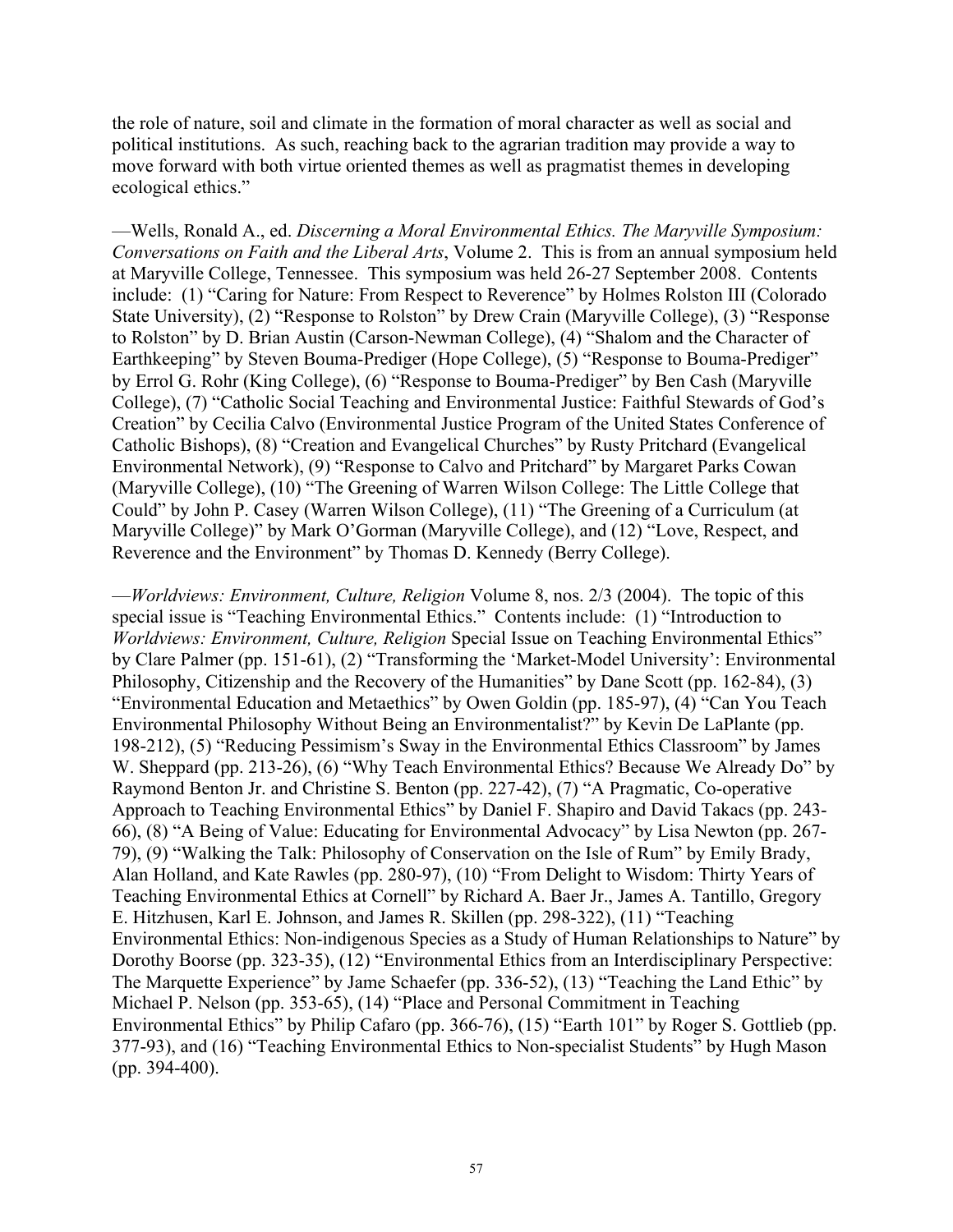## **RECENT ARTICLES IN ENVIRONMENTAL PHILOSOPHY JOURNALS** *Environmental Ethics*

*Environmental Ethics* (EE) is an interdisciplinary journal dedicated to the philosophical aspects of environmental problems. EE is intended as a forum for diverse interests and attitudes, and seeks to bring together the nonprofessional environmental philosophy tradition with the professional interest in the subject. EE is published by Environmental Philosophy, Inc. and the University of North Texas; the academic sponsor is Colorado State University. This journal came into existence in 1979 and is published four times a year. Home website:

<http://www.cep.unt.edu/enethics.html>.

Volume 21, no. 1 (Spring 2009):

- 1. From the Editor: "Preserving the Moon" by Eugene C. Hargrove (pp. 3-4).
- 2. "The Environmental Argument for Reducing Immigration into the United States" by Philip Cafaro and Winthrop Staples III (pp. 5-30).
- 3. "Social History, Religion, and Technology: An Interdisciplinary Investigation into Lynn White, Jr.s' 'Roots'" by Robin Attfield (pp. 31-50).
- 4. "Free Trade and the Environment" by Nicole Hassoun (pp. 51-66).
- 5. "The Ethics of 'Following Nature' in Forestry: Academic Forest Scientists and Rolston's Environmental Ethics" by Nicole Klenk (pp. 67-84).
- 6. Book Reviews:
	- a. Michael Lewis' (ed.) *American Wilderness: A New History* (2007) reviewed by John Opie.
	- b. John O'Neill's, Alan Holland's, and Andrew Light's *Environmental Values* (2008) reviewed by Frank W. Derringh.
	- c. Ronald Moore's *Natural Beauty: A Theory of Aesthetics beyond the Arts* (2007) reviewed by Glenn Parsons.
	- d. Peter F. Cannavò's *The Working Landscape: Founding, Preservation, and the Politics of Place* (2007) reviewed by Mick Smith.
	- e. Gregory Caicco's (ed.) *Architecture, Ethics and the Personhood of Place* (2007) reviewed by Tom Spector.
	- f. Nik Heynen's, James McCarthy's, Scott Prudham's, and Paul Robbins' (eds.) *Neoliberal Environments: False Promises and Unnatural Consequences* (2007) reviewed by Steve Vanderheiden.
	- g. Nancie Erhard's *Moral Habitat: Ethos and Agency for the Sake of Earth* (2007) reviewed by Susan J. Armstrong.
- 7. Comment: "The Significance of Al Gore's Purported Hypocrisy" by Scott Aiken (pp. 111-12).

#### *Environmental Philosophy*

*Environmental Philosophy* (EP) is the official journal of the International Association for Environmental Philosophy (IAEP). The journal features peer-reviewed articles, discussion papers, and book reviews for persons working and thinking within the field of "environmental philosophy." The journal welcomes diverse philosophical approaches to environmental issues, including those inspired by the many schools of Continental philosophy, studies in the history of philosophy, indigenous and non-Western philosophy, and the traditions of American and Anglo-American philosophy. EP strives to provide a forum that is accessible to all those working in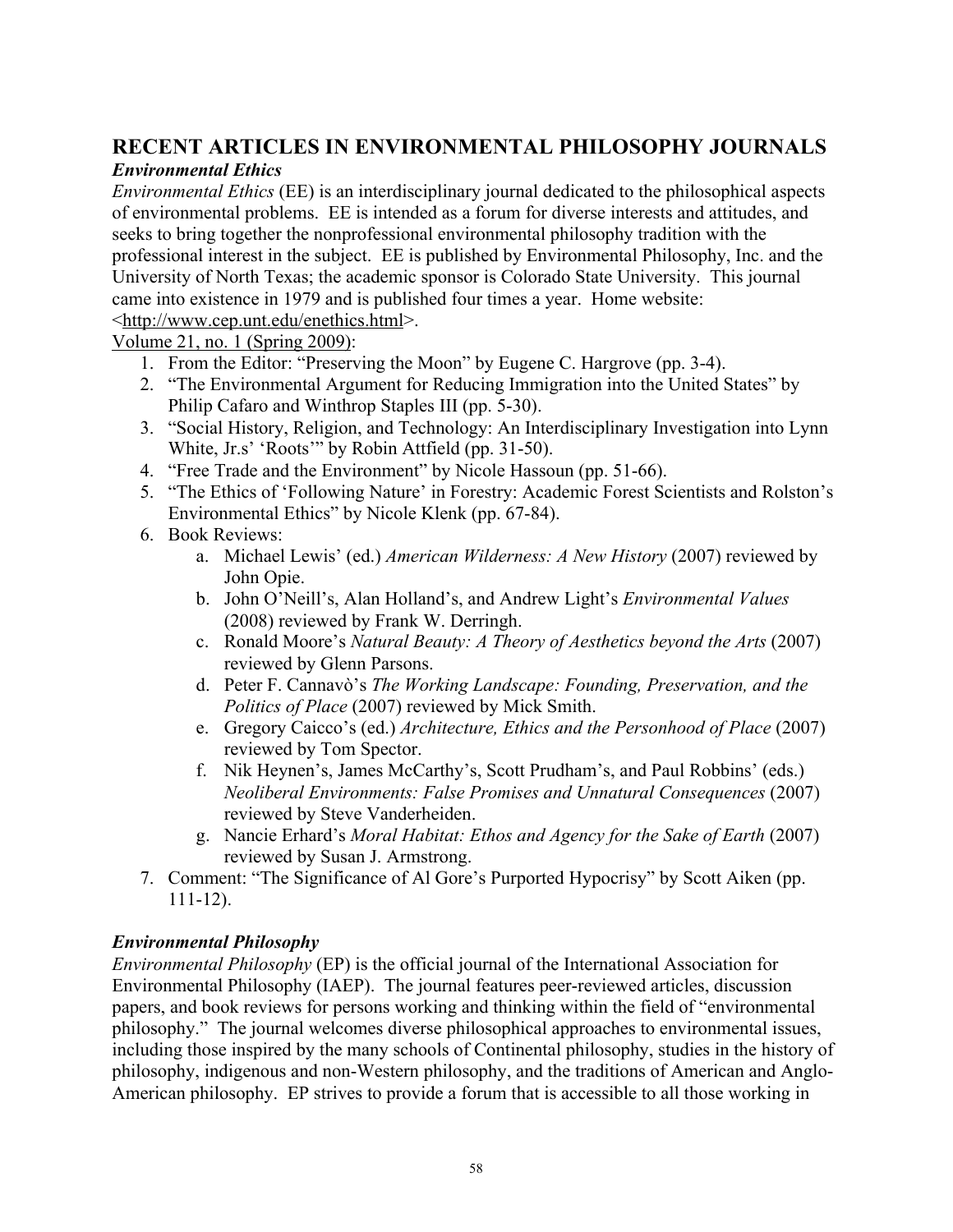this broad field, while recognizing the interdisciplinary nature of this conversation. EP is sponsored by IAEP, and the Department of Philosophy and Environmental Studies Program at the University of Oregon. This journal came into existence in 2004 and is published twice a year. Home website: <http://ephilosophy.uoregon.edu/index.html>.

Volume 5, no. 2 (Fall 2008):

- 1. Editorial Preface by James Hatley (pp. v-x).
- 2. "The Art of Poetry" (poem) by Anthony Lioi (pp. 1).
- 3. "Staying True to Trees: A Specific Look at Anthropocentrism and Non-Anthropocentrism" by Christian Diehm (pp. 3-16).
- 4. "The Naming of Things" by Joan Maloof (pp. 17-20).
- 5. "A World of Difference: The Lure of Plants in Gary Paul Nabhan" by Janet Fiskio (pp. 21-34).
- 6. "Lessons Learned from Yellowjackets" by Laura Geuy Akers (pp. 35-46).
- 7. "The Shaman Spiderthrasher Relates the Legend of Massagu, the Mosquito Hero"(poem) by Patrica Monaghan (pp. 47-49).
- 8. "Judas Work: Four Modes of Sorrow" by Deborah Bird Rose (pp. 51-66).
- 9. "No one likes" (poem) by Lisa Kemmerer (p. 67).
- 10. "The World of Wolves: Lessons about the Sacredness of the Surround, Belonging, the Silent Dialogue of Interdependence and Death, and Speciocide" by Glen Mazis (pp. 69- 91).
- 11. "Salmon Suite" (poems) by Judith Roche (pp. 93-97).
- 12. "Intimacy without Proximity: Encountering Grizzlies as a Companion Species" by Jacob Metcalf (pp. 99-128).
- 13. "When the Whale Responds: Narrating the Ethical Subject in Farley Mowat's *A Whale for the Killing*" by Cheryl Lousley (pp. 129-47).
- 14. "In the Eye of the Crow" (poem) by Daniela Elza (pp. 149-53).
- 15. Book Reviews:
	- a. Matthew Calarco's *Zoographies: The Question of the Animal from Heidegger to Derrida* (2008) reviewed by Timothy M. Costelloe.
	- b. Pierre Hadot's *The Veil of Isis: An Essay on the History of the Idea of Nature* (2006) reviewed by Scott Samuelson.
	- c. Donna Haraway's *When Species Meet* (2008) reviewed by Jason Wirth.
	- d. David Kolb's *Sprawling Places* (2008) reviewed by Kirsten Jacobson.
	- e. Joel Kovel's *The Enemy of Nature: The End of Capitalism or the End of the World?* (2007) reviewed by Keith Peterson.
	- f. Glen A. Mazis' *Humans, Animals, Machines: Blurring Boundaries* (2008) reviewed by Jami Weinstein.
	- g. Ronald L. Sandler's *Character and Environment: A Virtue-Oriented Approach to Environmental Ethics* (2007) reviewed by Robert Chapman.

# *Environmental Values*

*Environmental Values* (EV) brings together contributions from philosophy, economics, politics, sociology, geography, anthropology, ecology, and other disciplines, which relate to the present and future environment of human beings and other species. In doing so it aims to clarify the relationship between practical policy issues and more fundamental underlying principles or assumptions. EV is published by the White Horse Press. This journal came into existence in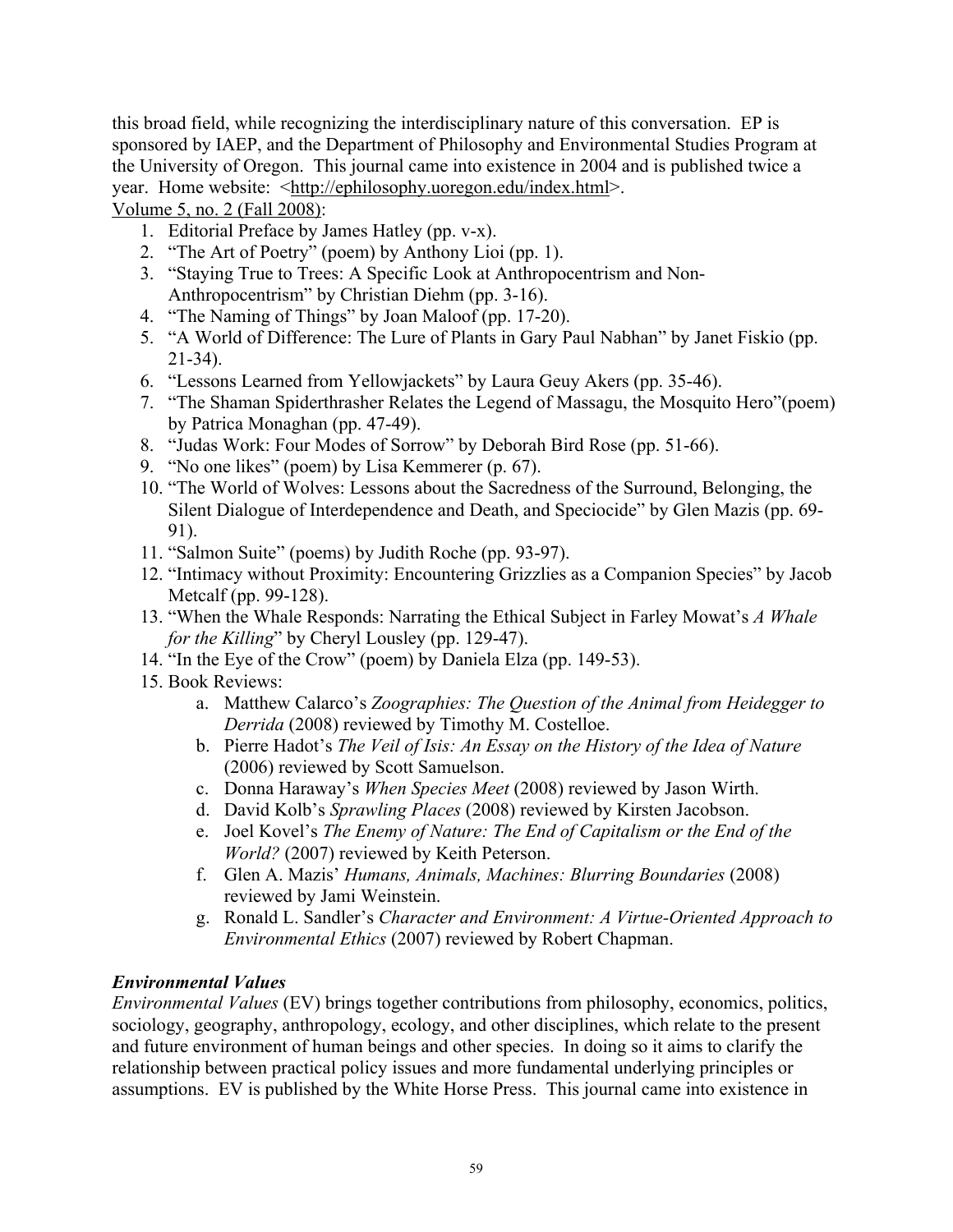1992 and is published four times a year. Home website:

<http://www.erica.demon.co.uk/EV.html>.

Volume 18, no. 1 (February 2009):

- 1. Editorial: "Animal Relations" by Emily Brady (pp. 1-4).
- 2. "The Moral Worth of Creatures: Neo-Classical Metaphysics and the Value Theories of Rolston and Callicott" by Francisco Benzoni (pp. 5-32).
- 3. "Phenomenology and the Problem of Animal Minds" by Simon James (pp. 33-49).
- 4. "The Argument from Marginal Cases and the Slippery Slope Objection" by Julia K. Tanner (pp. 51-66).
- 5. "Hunting as a Moral Good" by Lawrence Cahoone (pp. 67-89).
- 6. "Reflexive Water Management in Arid Regions: The Case of Iran" by Mohammed Reza Balali, Josef Keulartz, and Michiel Korthals (pp. 91-112).
- 7. Book Reviews:
	- a. Brian Baxtor's *A Darwinian Worldview: Sociobiology, Environmental Ethics and the Work of Edward O. Wilson* (2007) reviewed by Brian Garvey.
	- b. Jodey Castricano's (ed.) *Animal Subjects: An Ethical Reader in a Posthuman World* (2008) reviewed by Elisa Aaltola.

Volume 18, no. 2 (May 2009):

- 1. Editorial: "Turning Up the Heat on Climate Change: Are Transition Towns an Answer?" by Isis Brook (pp. 125-28).
- 2. "A Critical Assessment of Public Consultations on GMOs in the European Union" by Marko Ahteensuu and Helena Siipi (pp. 129-52).
- 3. "Evaluating the 'Ethical Matrix' as a Radioactive Waste Management Deliberative Decision-Support Tool" by Matthew Cotton (pp. 153-76).
- 4. "Environmental Policy with Integrity: A Lesson from the Discursive Dilemma" by Kenneth Shockley (pp. 177-99).
- 5. "The Value of Health in the Writings of H.D. Thoreau" by Antonio Casado da Rocha (pp. 201-15).
- 6. "Darwinian Humanism and the End of Nature" by Robert Kirkman (pp. 217-36).
- 7. Book Reviews:
	- a. Mostafa K. Tolba's *Global Environmental Diplomacy Negotiating Environmental Agreements for the World 1973-1992* (2008) reviewed by Bernd Hackmann.
	- b. Arjen Hoekstra's and Ashok Chapagain's *Globalization of Water: Sharing the Planet's Freshwater Resources* (2007) reviewed by Tapio S. Katko.
	- c. Naren Prasad's (ed.) *Social Policies and Private Sector Participation in Water Supply* (2008) reviewed by Lena Partzsch and Rafael Ziegler.
	- d. Noel G. Charlton's *Understanding Gregory Bateson: Mind, Beauty, and the Sacred Earth* (2008) reviewed by Arnold Berleant and Elizabeth Sikes.
	- e. Marti Kheel's *Nature Ethics: An Ecofeminist Perspective* (2007) reviewed by Julie Cook Lucas.

# *Ethics and the Environment*

*Ethics and the Environment* is an interdisciplinary forum for theoretical and practical articles, discussions, reviews, comments, and book reviews in the broad area encompassed by environmental ethics. The journal focuses on conceptual approaches in ethical theory and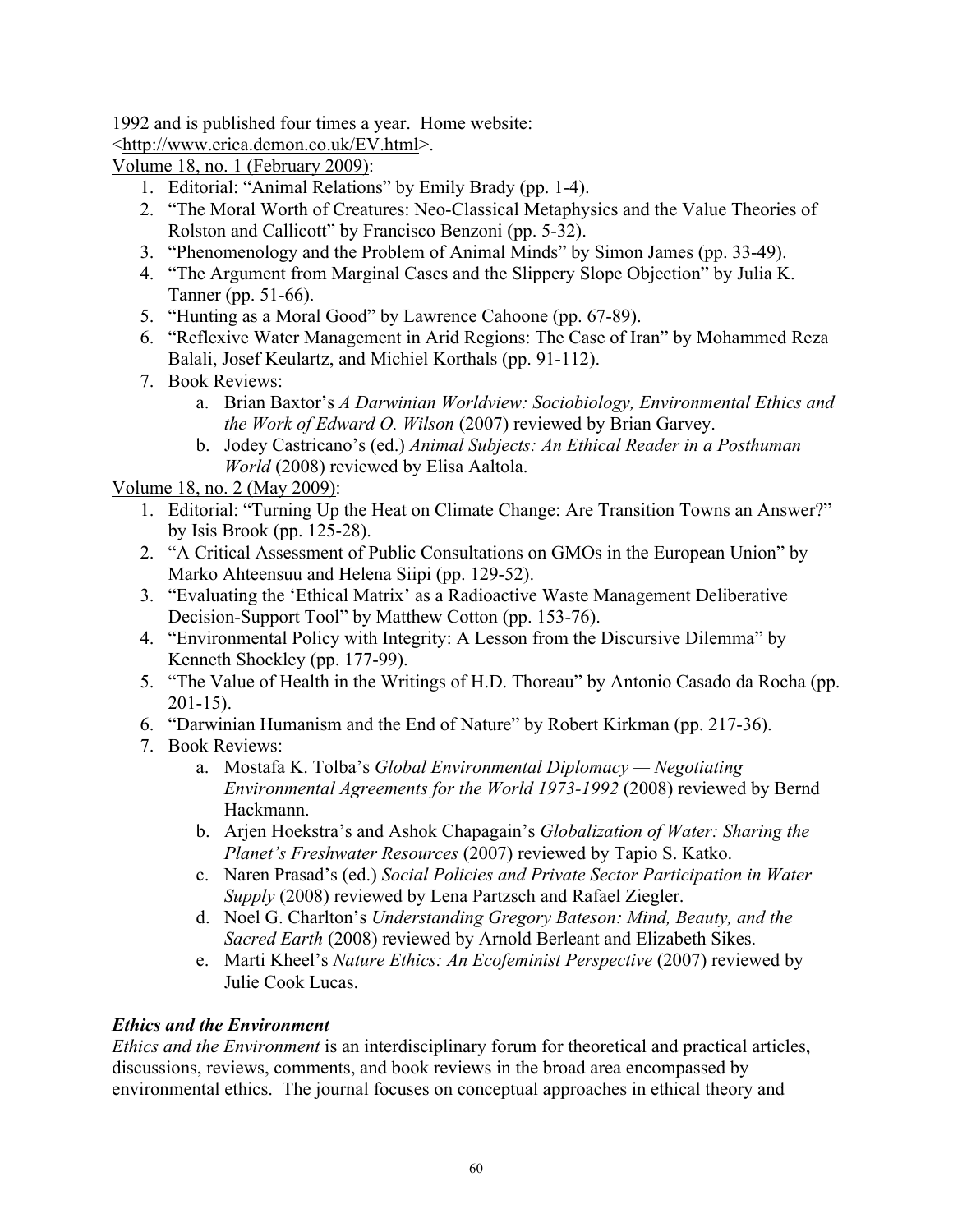ecological philosophy, including deep ecology and ecological feminism, as they pertain to environmental issues such as environmental education and management, ecological economics, and ecosystem health. The journal is supported by the Center for Humanities and Arts, the Philosophy Department, and the Environmental Ethics Certificate Program at the University of Georgia. This journal came into existence in 1996 and is published twice a year. Home website: <http://www.phil.uga.edu/eande/index.htm>.

### Volume 14, no. 1 (Spring 2009):

- 1. "A Natural Law Based Environmental Ethic" by Scott A. Davison (pp. 1-13).
- 2. "Animals, Predators, the Right to Life, and the Duty to Save Lives" by Aaron Simmons (pp. 15-27).
- 3. "Restoring Human-Centeredness to Environmental Conscience: The Ecocentrist's Dilemma, the Role of Hetersexualized Anthropomorphizing, and the Significance of Language to Ecological Feminism" by Wendy Lynne Lee (pp. 29-51).
- 4. "A Motivational Turn for Environmental Ethics" by Carol Booth (pp. 53-78).
- 5. "Responsibility for the End of Nature: Or, How I Learned to Stop Worrying and Love Global Warming" by Allen Thompson (pp. 79-99).
- 6. "Trusting in the 'Efficacy of Beauty': A Kalocentric Approach to Moral Philosophy" by Brian G. Henning (pp. 101-28).
- 7. "A Man and a Dog in a Lifeboat: Self-Sacrifice, Animals, and the Limits of Ethical Theory" by Cathryn Bailey (pp. 129-48).

## *Journal of Agricultural and Environmental Ethics*

*Journal of Agricultural and Environmental Ethics* (JAEE) presents articles on ethical issues confronting agriculture, food production, and environmental concerns. The goal of this journal is to create a forum for discussion of moral issues arising from actual or projected social policies in regard to a wide range of questions. Among these are ethical questions concerning the responsibilities of agricultural producers, the assessment of technological changes affecting farm populations, the utilization of farmland and other resources, the deployment of intensive agriculture, the modification of ecosystems, animal welfare, the professional responsibilities of agrologists, veterinarians, or food scientists, the use of biotechnology, the safety, availability, and affordability of food. JAEE publishes scientific articles that are relevant to ethical issues, as well as philosophical papers and brief discussion pieces. JAEE is published by Springer Netherlands. The journal came into existence in 1988 and is now published six times a year. Home website: <http://www.springer.com/philosophy/ethics/journal/10806>.

Volume 22, no. 1 (February 2009):

- 1. Editorial by Richard P. Haynes (pp. 1-2).
- 2. "Ethical Responsibilities Towards Dogs: An Inquiry into the Dog-Human Relationship" by Kristien Hens (pp. 3-14).
- 3. "The Ethics and Politics of Animal Welfare in New Zealand: Broiler Chicken Production as a Case Study" by Michael C. Morris (pp. 15-30).
- 4. "Choosing a Food Future: Differentiating Among Alternative Food Options" by Jeffrey R. Follett (pp. 31-51).
- 5. "Constrained Choice and Ethical Dilemmas in Land Management: Environmental Quality and Food Safety in California Agriculture" by Diana Stuart (pp. 53-71).
- 6. "Moving Beyond Strawmen and Artificial Dichotomies: Adaptive Management When an Endangered Species Uses an Invasive One" by Daniel Simberloff (pp. 73-80).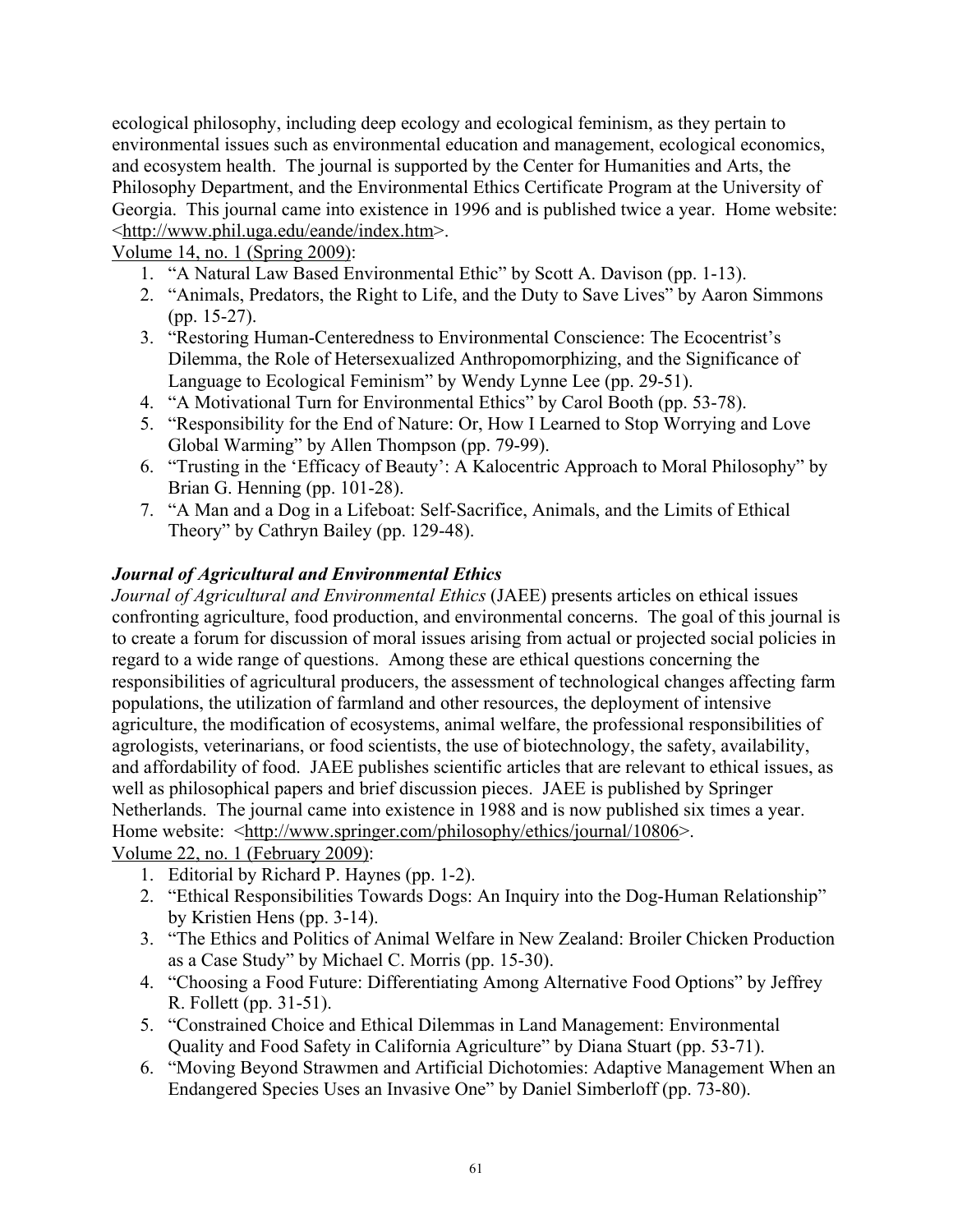- 7. "Environmental Harm: Political not Biological" by Mark Sagoff (pp. 81-88).
- 8. Book Reviews:
	- a. Christopher J. Preston's and Wayne Ouderkirk's (eds.) *Nature, Value, Duty: Life on Earth with Holmes Rolston, III* (2007) reviewed by Hicham-Stephane Afeissa.
	- b. Jozef Keulartz's, Michiel Korthals', Maartje Schermer's, and Tsjalling Swierstra's (eds.) *Pragmatist Ethics for a Technological Culture* (2002) reviewed by Elizabeth Mauritz.
	- c. Marcel Mazoyer's and Lawrence Roudart's *A History of World Agriculture from the Neolithic Age to the Current Crisis* (2006) reviewed by Paul B. Thompson.

Volume 22, no. 2 (April 2009):

- 1. From the editor by Richard P. Haynes (pp. 107-08).
- 2. "Moral Responsibility for Environmental Problems—Individual or Institutional?" by Jessica Nihlén Fahlquist (pp. 109-24).
- 3. "The US' Food and Drug Administration, Normativity of Risk Assessment, GMOs, and American Democracy" by Zahra Meghani (pp. 125-39).
- 4. "Meeting Consumer Concerns for Food Safety in South Korea: The Importance of Food Safety and Ethics in a Globalizing Market" by Renee B. Kim (pp. 141-52).
- 5. "Intensive Livestock Farming: Global Trends, Increased Environmental Concerns, and Ethical Solutions" by Ramona Christina Ilea (pp. 153-67).
- 6. "Beneath the Straw: In Defense of Participatory Adaptive Management" by J.M. Evans, A.C. Wilkie, and J. Burkhardt (pp. 169-80).
- 7. "The Future of Food" by Whitney Sanford (pp. 181-90).
- 8. Book Review:
	- a. Bill Vitek's and Wes Jackson's (eds.) *The Virtues of Ignorance: Complexity, Sustainability, and the Limits of Knowledge* (2008) reviewed by Richard P. Haynes.

## Volume 22, no. 3 (June 2009):

- 1. "Organic Agriculture's Approach towards Sustainability; Its Relationship with the Agro-Industrial Complex, A Case Study in Central Macedonia, Greece" by Thodoris Dantsis, Angeliki Loumou, and Christina Giourga (pp. 197-216).
- 2. "Exponential Growth, Animal Welfare, Environmental and Food Safety Impact: The Case of China's Livestock Production" by Peter J. Li (pp. 217-40).
- 3. "A Pluralist Expressivist Critique of the Pet Trade" by Kimberly K. Smith (pp. 241-56).
- 4. "Latina Feminist Metaphysics and Genetically Engineered Foods" by Lisa A. Bergin (pp.  $257 - 71$ ).
- 5. "Ethnographies of Taste: Cooking, Cuisine, and Cultural Literacy" by Samuel Snyder (pp. 272-83).
- 6. Book Reviews:
	- a. Richard P. Haynes' *Animal Welfare: Competing Conceptions and Their Ethical Implications* (2008) reviewed by David Hoch.
	- b. Peter Sandøe's and Stine B. Christiansen's *Ethics of Animal Use* (2008) reviewed by Gregory S. McElwain.
- 7. From the Editor by Richard P. Haynes (pp. 295-97).

#### *Ethics, Place & Environment*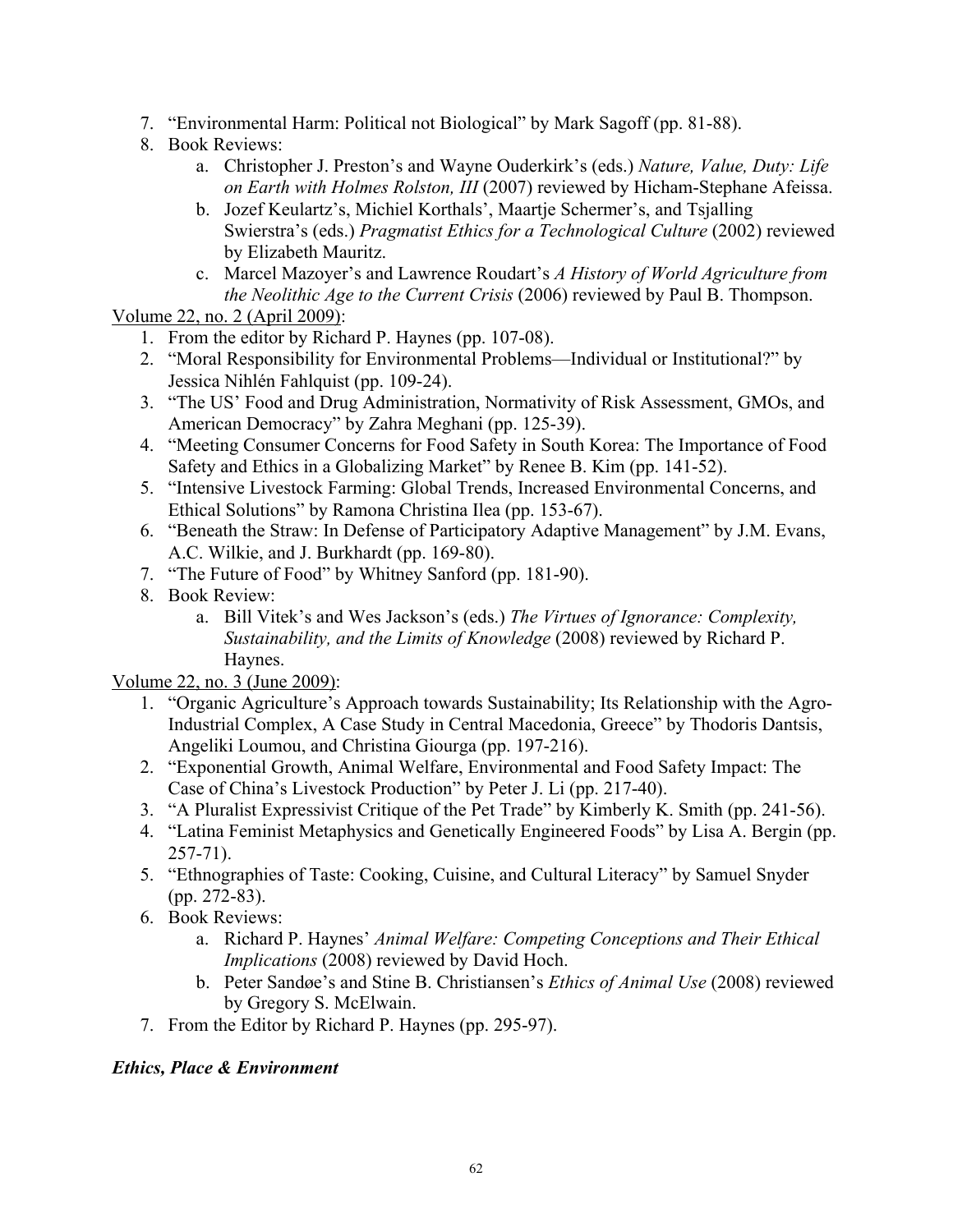*Ethics, Place & Environment* (EPE) is a journal of philosophy and geography that offers scholarly articles, reviews, critical exchanges, and short reflections on all aspects of geographical and environmental ethics. The journal aims to publish philosophical work on the environment human and natural, built and wild—as well as meditations on the nature of space and place. While the scope of EPE includes environmental philosophy and cultural geography, it is not limited to these fields. Past authors have been concerned with a wide range of subjects, such as applied environmental ethics, animal rights, justice in urban society, development ethics, cartography, and cultural values relevant to environmental concerns. The journal also welcomes theoretical analyses of practical applications of environmental, urban, and regional policies, as well as concrete proposals for grounding our spatial policies in more robust normative foundations. EPE is published by Routledge. The journal *Philosophy & Geography* came into existence in 1996, merged as *Ethics, Place & Environment* in 2005, and is published three times a year. Home website:

<http://www.informaworld.com/smpp/title~content=t713417006~db=all>.

Editor's Note: Because EPE has a one-year block on the ISEE Newsletter Editor's access to this journal, the contents listed below are one year behind the contents of the other five journals listed above.

Volume 11, no 1 (March 2008):

- 1. "Mr. Walzer's Neighborhood: The Need for Geographic Particularity in Distributive Ethics" by Eric O. Jacobsen (pp. 1-16).
- 2. "Failures of Imagination: Stuck and Out of Luck in the American Metropolis" by Robert Kirkman (pp. 17-32).
- 3. "Biogeography and Evolutionary Emotivism" by Brian K. Steverson (pp. 33-48).
- 4. "Ecological Thinking, Advocacy, and Privilege" by Peta Bowden (pp. 49-56).
- 5. "Thinking Ecologically about Bison" by Carla Fehr (pp. 56-65).
- 6. "Comments on Lorraine Code's Ecological Thinking: The Politics of Epistemic Location" by Charles W. Mills (pp. 65-75).
- 7. "Rereading Ecological Thinking" by Lorraine Code (pp. 76-90).
- 8. "Spaced Out and Down By Law: Geography, Politics, and the Ethics of Homelessness" by Michael P. Levine (pp. 91-105).
- 9. "Spaced Out and Down By Law: A Response" by Don Mitchell (pp. 106-11).
- 10. "Reply to Don Mitchell" by Michael P. Levine (pp. 111-12).

# **OTHER RECENT ARTICLES AND BOOKS**

—Agyeman, Julian, Peter Cole, Randolph Haluza De-Lay, and Pat O'Riley, eds. *Speaking for Ourselves: Environmental Justice in Canada*. Vancouver: University of British Columbia Press, 2009. Contents include: (1) "Introduction: Speaking for Ourselves, Speaking Together: Environmental Justice in Canada" by Randolph Haluza-DeLay, Pat O'Riley, Peter Cole, and Julian Agyeman, (2) "Honouring Our Relations: An Anishnaabe Perspective on Environmental Justice" by Deborah McGregor, (3) "Reclaiming Ktaqamkuk: Land and Mi'kmaq Identity in Newfoundland" by Bonita Lawrence, (4) "Why Is There No Environmental Justice in Toronto? Or Is There?" by Roger Keil, Melissa Ollevier, and Erica Tsang, (5) "Invisible Sisters: Women and Environmental Justice in Canada" by Barbara Rahder, (6) "The Political Economy of Environmental Inequality: The Social Distribution of Risk as an Environmental Injustice" by S. Harris Ali, (7) "These Are Lubicon Lands: A First Nation Forced to Step into the Regulatory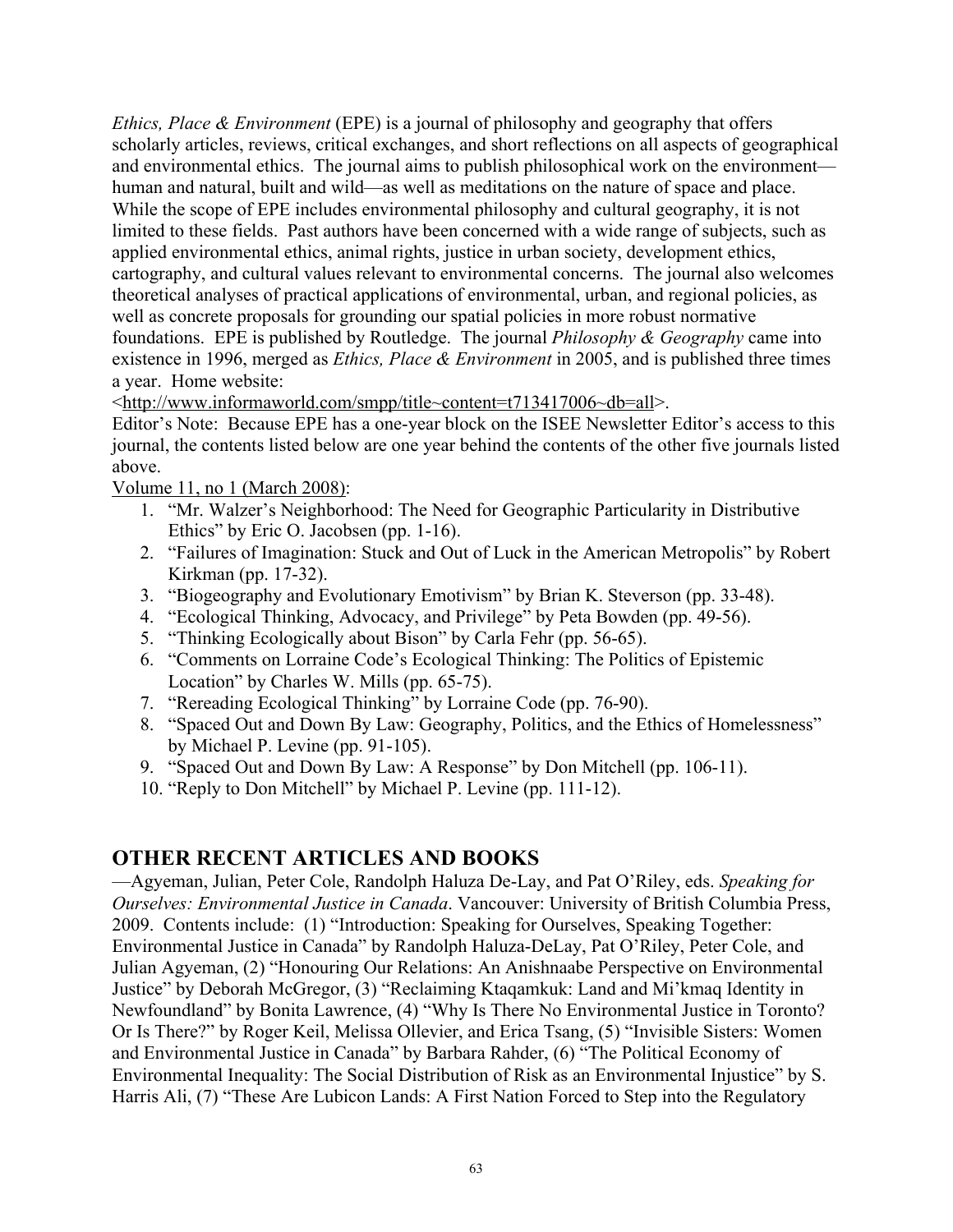Gap" by Chief Bernard Ominayak with Kevin Thomas, (8) "Population Health, Environmental Justice, and the Distribution of Diseases: Ideas and Practices from Canada" by John Eyles, (9) "Environmental Injustice in the Canadian Far North: Persistent Organic Pollutants and Arctic Climate Impacts" by Sarah Fleisher Trainor, Anna Godduhn, Lawrence K. Duffy, F. Stuart Chapin III, David C. Natcher, Gary Kofi nas, and Henry P. Huntington, (10) "Environmental Justice and Community-Based Ecosystem Management" by Maureen G. Reed, (11) "Framing Environmental Inequity in Canada: A Content Analysis of Daily Print News Media" by Leith Deacon and Jamie Baxter, (12) "Environmental Justice as a Politics in Place: An Analysis of Five Canadian Environmental Groups' Approaches to Agro-Food Issues" by Lorelei L. Handon, (13) "Rethinking 'Green' Multicultural Strategies" by Beenash Jafri, and (14) "Coyote and Raven Talk about Environmental Justice" by Pat O'Riley and Peter Cole.

—Audubon Society (technical report). *Birds and Climate Change*. Greg Butcher, report coordinator. Sixty percent of North American species of birds significantly have shifted their ranges north, with an undeniable link to climate change. Climate change has affected the vast majority of birds in North America. The report is available online at: <http://www.audubon.org/bird/bacc/techreport.html>.

—Bailey, Liberty Hyde, and Norman Wirzba. *The Holy Earth: Toward a New Environmental Ethic*. Mineola, NY: Dover Publications, 2009. This is a reissue of Bailey's classic 1915 work. Bailey—the so-called father of American horticulture—combined reflections on Earth's intrinsic divinity with new scientific principles of horticulture; his work influenced early environmental protection programs in the United States and helped inspire the environmental movement.

—Berger, Cynthia. "They've Got Personality." *National Wildlife* Volume 47, no 2 (2009): 31- 37. Long considered unscientific, studies of the dispositions of individual animals are multiplying, yielding some fascinating—and sometimes practical—results. But debate continues on whether these individual idiosyncrasies—in cranes, octopi, hyenas, bluebirds, foxes, and even spiders—ought to be called differences in personality, or whether that term (related to "persons") should be reserved for humans.

—Black, Richard. "A Safe Climate Means No to Coal." *BBC News*. 29 April 2009. Black reports on a study led by Myles Allen at Oxford University. About three-quarters of the world's fossil fuel reserves must be left unused if society is to avoid dangerous climate change, scientists warn. More than 100 nations support the goal of keeping temperature rise below  $2^{\circ}$ C. But the scientists say that without major curbs on fossil fuel use,  $2^{\circ}$  will probably be reached by 2050. They say politicians should focus on limiting humanity's total output of  $CO<sub>2</sub>$  rather than setting a "safe" level for annual emissions of the atmosphere, not just the emission rate in any given year. Available online at: <http://news.bbc.co.uk/2/hi/science/nature/8023072.stm>.

—Bonzo, Matthew J., and Michael R. Stevens. *Wendell Berry and the Cultivation of Life: A Reader's Guide*. Wheaton, IL: Brazos Press, 2009. Bonzo and Stevens discuss spiritual and cultural themes across the decades of Wendell Berry's writings. Berry offers comfort and challenge to classic conservatives and postmodernists alike. The Christian church as a community is called to sink roots into a particular place and to find abundant life within finite boundaries.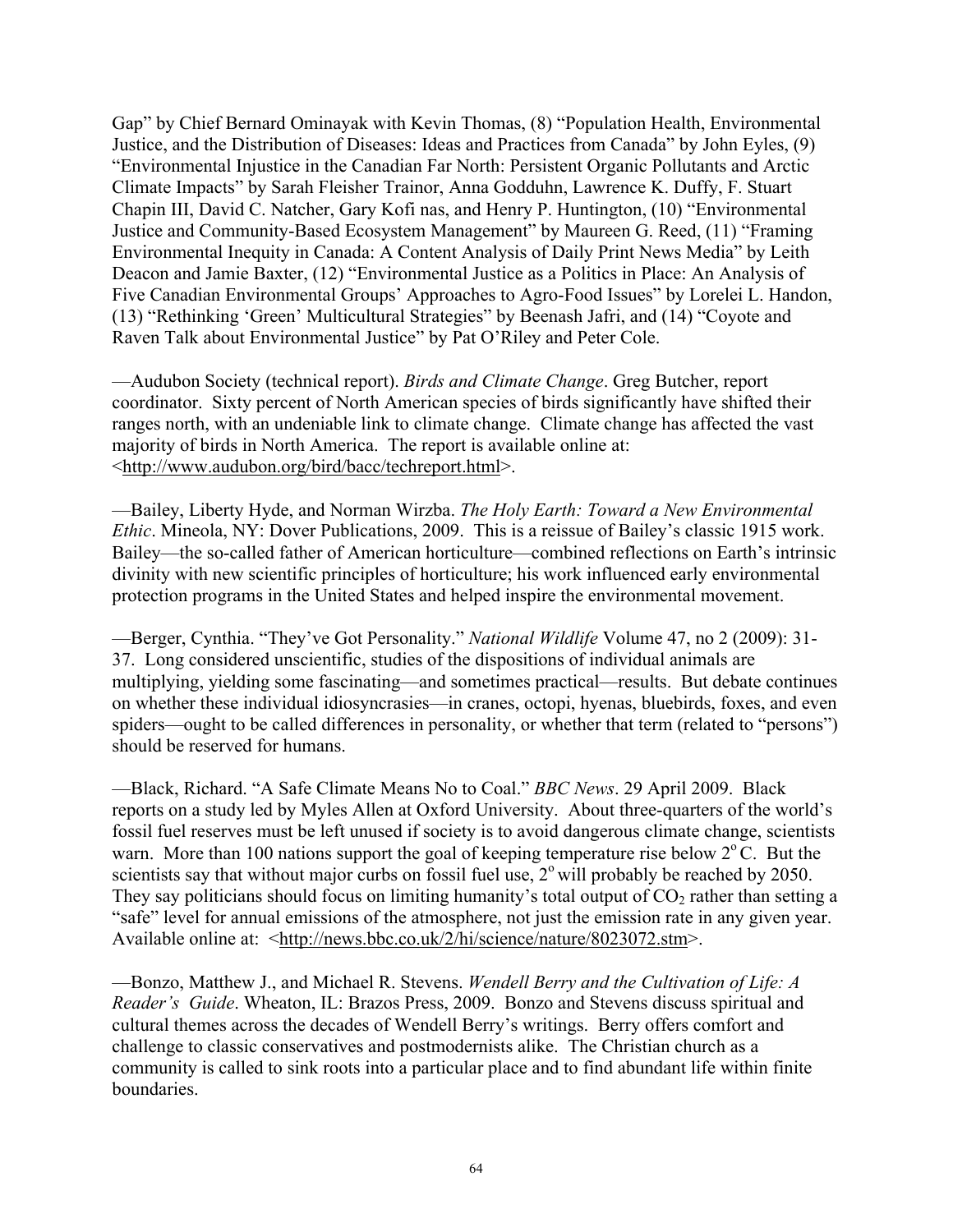—Borras, Saturnino M. Jr., Marc Edelman, and Cristóbal Kay, eds. *Transnational Agrarian Movements Confronting Globalization*. Hoboken, NJ: Wiley, 2008. Contents include: (1) "Transnational Agrarian Movements: Origins and Politics, Campaigns and Impact" by Saturnino M. Borras Jr., Marc Edelman, and Cristóbal Kay, (2) "Peasants Make Their Own History, But Not Just as They Please . . ." by Philip McMichael, (3) "Transnational Organizing in Agrarian Central America: Histories, Challenges, Prospects" by Marc Edelman, (4) "La Vía Campesina and its Global Campaign for Agrarian Reform" by Saturnino M. Borras Jr., (5) "'Late Mobilization': Transnational Peasant Networks and Grassroots Organizing in Brazil and South Africa" by Brenda Baletti, Tamara M. Johnson, and Wendy Wolford, (6) "Mobilizing Against GM Crops in India, South Africa and Brazil" by Ian Scoones, (7) "Trade and Biotechnology in Latin America: Democratization, Contestation and the Politics of Mobilization" by Peter Newell, (8) "Claiming the Grounds for Reform: Agrarian and Environmental Movements in Indonesia" by Nancy Lee Peluso, Suraya Afiff, and Noer Fauzi Rachman, (9) "Whose Rules Rule? Contested Projects to Certify 'Local Production for Distant Consumers'" by Harriet Friedmann and Amber Mcnair, (10) "Migrant Organization and Hometown Impacts in Rural Mexico" by Jonathan Fox and Xochitl Bada, (11) "From Covert to Overt: Everyday Peasant Politics in China and the Implications for Transnational Agrarian Movements" by Kathy Le Mons Walker, and (12) "Where There Is No Movement: Local Resistance and the Potential for Solidarity" by Kevin Malseed.

—Boyer, Dennis. *Listen to the Land: Conservation Conversations*. Madison: University of Wisconsin Press, 2009. Boyer creates a communal conversation by asking nearly fifty farmers, fishers, foragers, loggers, nature lovers, railroaders, seed savers, and tribal activists "How do I interact with the Earth?"

—Bullard, Robert D., and Beverly Wright, eds. *Race, Place, and Environmental Justice After Hurricane Katrina: Struggles to Reclaim, Rebuild, Revitalize New Orleans and the Gulf Coast*. Boulder, CO: Westview Press, 2009. Contents include: (1) "Introduction" by Robert D. Bullard and Beverly Wright, (2) "Race, Place, and the Environment in Post-Katrina New Orleans" by Robert D. Bullard and Beverly Wright, (3) "The Overlooked Significance of Place in Law and Policy: Lessons from Hurricane Katrina" by Debra Lyn Bassett, (4) "Transportation Matters: Stranded on the Side of the Road Before and After Disasters Strike" by Robert D. Bullard, Glenn S. Johnson, and Angel O. Torres, (5) "Katrina and the Condition of Black New Orleans: The Struggle for Justice, Equity, and Democracy" by Mtangulizi Sanyika, (6) "Contaminants in the Air and Soil in New Orleans After the Flood: Opportunities and Limitations for Community Empowerment" by Rachel Godsil, Albert Huang, and Gina Solomon, (7) "Investing in Human Capital and Healthy Rebuilding in the Aftermath of Hurricane Katrina" by Sheila J. Webb, (8) "Making the Case for Community-Based Laboratories: A New Strategy for Environmental Justice" by Earthea Nance, (9) "Post-Katrina Profiteering: The New Big Easy" by Rita J. King, (10) "Rebuilding Lives Post-Katrina: Choices and Challenges in New Orleans's Economic Development" by Robert K. Whelan and Denise Strong, (11) "The Color of Opportunity and the Future of New Orleans: Planning, Rebuilding, and Social Inclusion After Hurricane Katrina" by Mafruza Khan, (12) "Housing Recovery in the Ninth Ward: Disparities in Policy, Process, and Prospects" by Lisa K. Bates and Rebekah A. Green, (13) "Unnatural Disaster: Social Impacts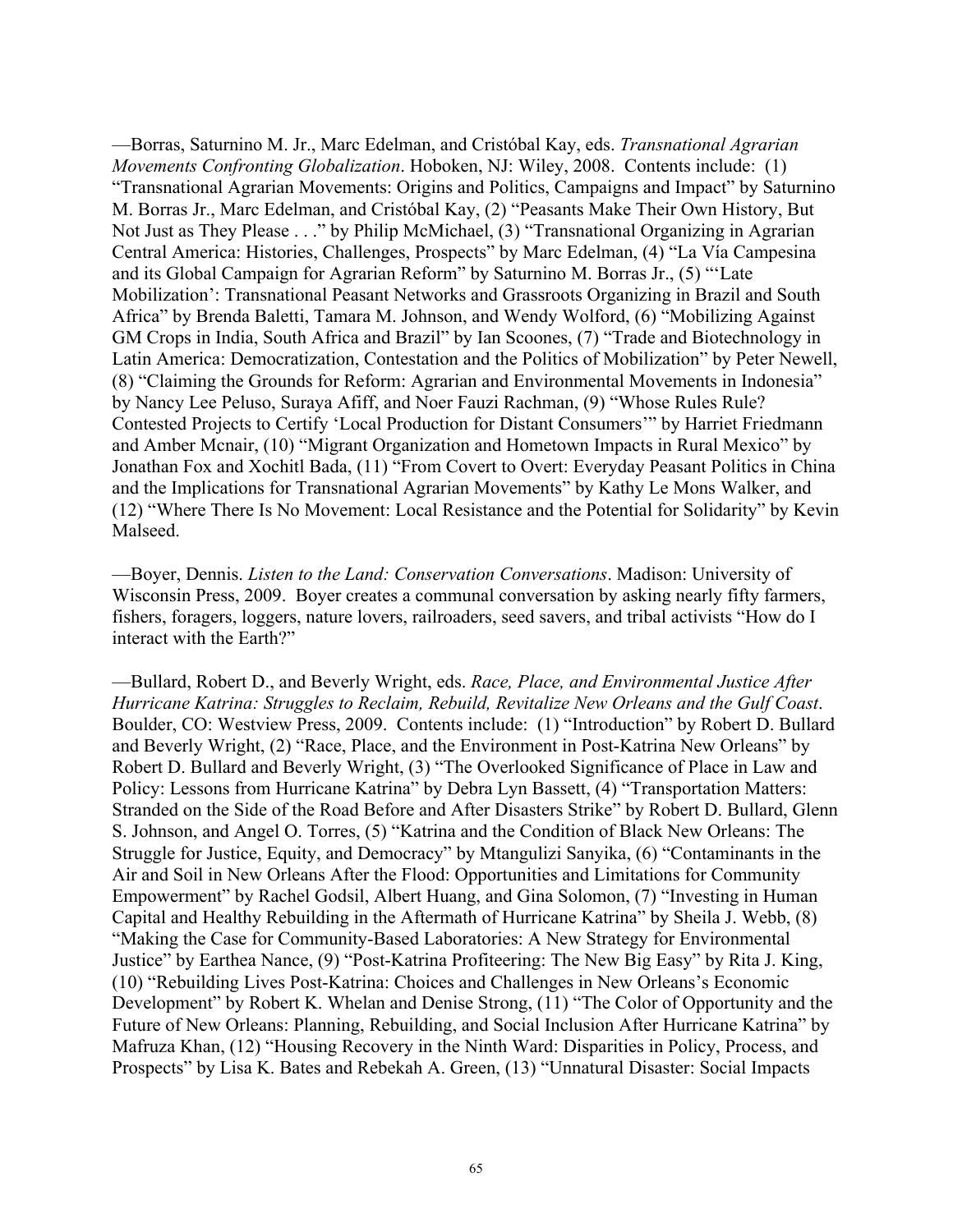and Policy Choices After Katrina" by John R. Logan, and (14) "Afterword: Looking Back to Move Forward" by Beverly Wright and Robert D. Bullard.

—Clubb, Oliver. *Global Warming Solutions: A Concerned Citizen's Guide to Climate Protection*. The entire book can be downloaded for free as a pdf at: <http://gwsolutionsbook.com/>.

—Corcoran, Peter Blaze, ed. *A Voice for Earth: American Writers Respond to the Earth Charter*. Athens: University of Georgia Press, 2008. Contents include: (1) "Foreword: The Rights of Nature" by Homero Aridjis, (2) "Foreword: Taking the Globe to Our Bosom" by Terry Tempest Williams, (3) "Introduction" by A. James Wohlpart and Peter Blaze Corcoran, (4) "Crafting Principles for the Earth Charter" by Steven C. Rockefeller, (5) "The Earth Charter," (6) "Owning the Imperatives: A Poem for the Earth Charter" by Alison Hawthorne Deming, (7) "Learning to See the Stars: The Earth Charter as a Compass for the New Century" by Mary Evelyn Tucker, (8) "Remembering the Ancient Path: The Original Instructions and the Earth Charter" by Chief Jake Swamp, (9) "Lake Conestee" by John Lane, (10) "Restoration: A Plan" by Rick Bass, (11) "Wilderness as a Sabbath for the Land" by Scott Russell Sanders, (12) "Who" by Robert Michael Pyle, (13) "Broad Water, Distant Land" by Stuart Ching, (14) "Possibility Begins Here" by Lauret Savoy, (15) "Hope for Democracy" by Janisse Ray, (16) "The Ethic of Care" by Leonardo Boff, translated by Philip Berryman, and (17) "Afterword" by Kamla Chowdhry.

—Crate, Susan A., and Mark Nuttall, eds. *Anthropology and Climate Change: From Encounters to Actions*. Walnut Creek, CA: Left Coast Press, 2008. Contents include: (1) "Introduction: Anthropology and Climate Change" by Susan A. Crate and Mark Nuttall, (2) "Human Agency, Climate Change and Culture: An Archaeological Perspective" by Fekri A. Hassan, (3) "Climate and Weather Discourse in Anthropology: From Determinism to Uncertain Futures" by Nicole Peterson and Kenneth Broad, (4) "Fielding Climate Change: The Role of Anthropology" by Carla Roncoli, Todd Crane, and Ben Orlove, (5) "Disasters and Diasporas: Global Climate Change and Population Displacement in the 21st Century" by Anthony Oliver-Smith, (6) "Climate Change and Melting Andean Glaciers: Indigenous and Anthropological Knowledge merge in Restoring Water Sources" by Inge Bolin, (7) "Salmon Nation: A Nez Perce Policy in Spite of Global Climate Change" by Benedict J. Colombi, (8) "Gone the Bull of Winter?" by Susan A. Crate, (9) "Storm Warnings: The Role of Anthropology in Adapting to Sea-Level Rise in Southwestern Bangladesh" by Timothy Finan, (10) "Opal Waters, Rising Seas: Climate Impacts on Indigenous Australians" by Donna Green, (11) "Sea Ice: The Socio-cultural Dimensions of a Melting Environment" by Anne Henshaw, (12) "From Local to Global: Perceptions of Environmental Change Among Kalahari San" by Robert K. Hitchcock, (13) "Climate Change and El Niños in the West Central Highlands of Papua New Guinea: Indigenous Perceptions and Responses to Environmental Change and Deforestation" by Jerry Jacka, (14) "Sea Change: Anthropology and Climate Change in Tuvalu, South Pacific" by Heather Lazrus, (15) "Talking and Not Talking about Climate Change in Northwestern Alaska" by Elizabeth Marino and Peter Schweitzer, (16) "Moral Certitude and the Anthropologist's Outrage (pace Rosaldo)" by Sarah Strauss, (17) "Shifting the University: Faculty Engagement and Curriculum Change" by Peggy F. Barlett and Benjamin Stewart, (18) "Global Climate Change: Car Culture & Emissions" by Lenora Bohren, (19) "Terms of Engagement: An Arctic Perspective on the Narratives and Politics of Global Climate Change" by Noel D. Broadbent and Patrik Lantto, (20)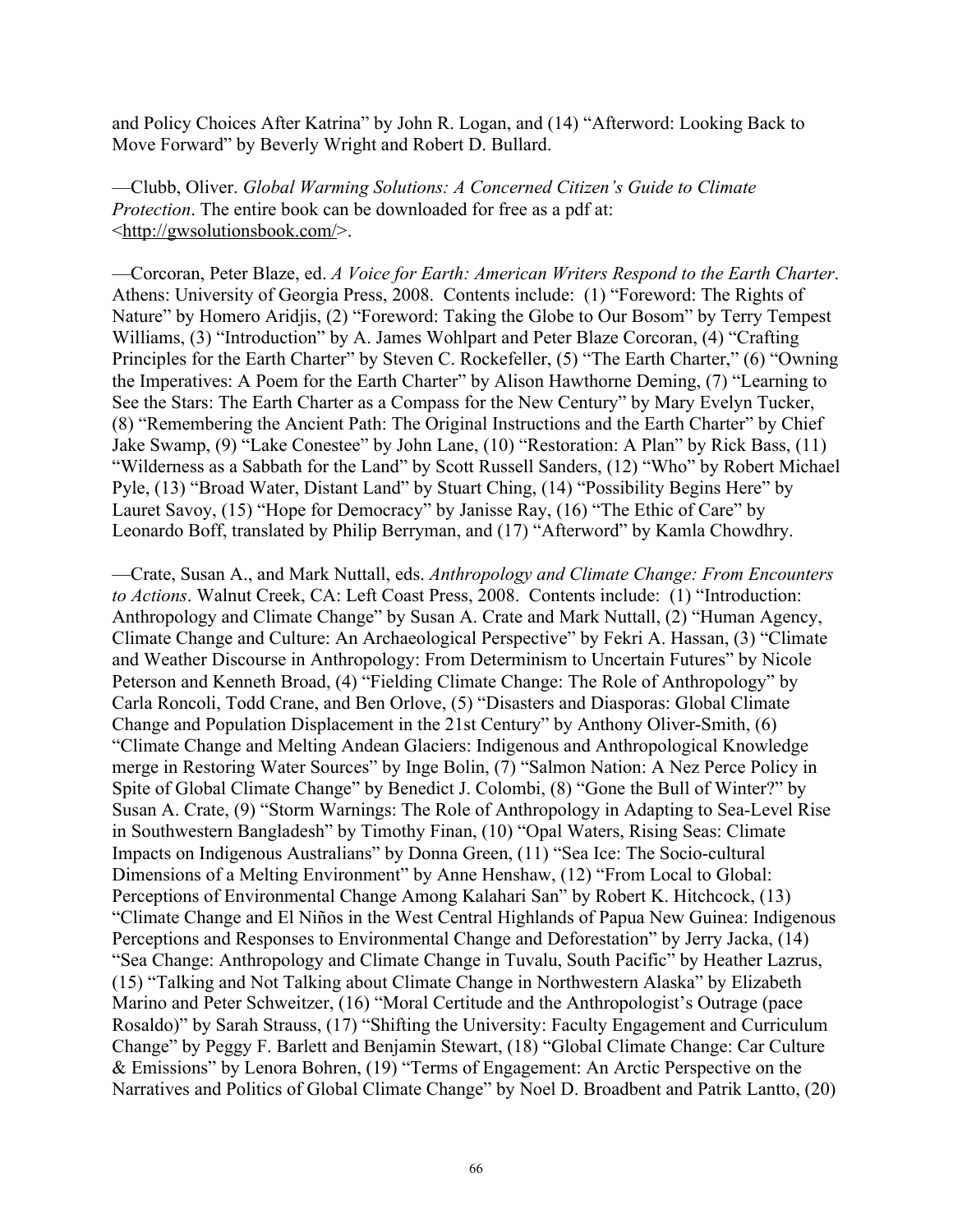"The Efforts of One Gulf Coast Community to Deal with the Challenges of Climate Change" by Gregory V. Button and Kristina Peterson, (21) "Global Change Policymaking from Inside the Beltway: Engaging Anthropology" by Shirley J. Fiske, (22) "Living In a World of Movement: Human Resilience to Environmental Instability in Greenland" by Mark Nuttall, (23) "Global Responsibilities, Local Realities: Negotiating the Cultural Dimensions" by P.J. Puntenney, (24) "Anthropology and Climate Change: The Exhibition Thin Ice—Inuit Traditions within a Changing Environment" by A. Nicole Stuckenberger, (25) "Consuming Ourselves to Death" by Richard Wilk, and (26) "Epilogue: Throwing up our hands or rolling up our sleeves" by Susan A. Crate and Mark Nuttall.

—Crompton, Tom. *Weathercocks and Signposts: The Environment Movement at a Crossroads*. World Wildlife Fund (UK) Report, April 2008. This report is focused on values in relation to the environmental movement. The report critically reassesses current approaches to motivating environmentally-friendly behaviour change. Current behaviour-change strategies are increasingly built upon analogy with product marketing campaigns. They often take as given the sovereignty of consumer choice, and the perceived need to preserve current lifestyles intact. This report constructs a case for a radically different approach. It presents evidence that any adequate strategy for tackling environmental challenges will demand engagement with the values that underlie the decisions we make and, indeed, with our sense of who we are. The report challenges current individualistic and materialist values. The report can be downloaded at: <http://www.valuingnature.org/downloads/>.

—Cubie, Doreen. "Everglades Invasion." *National Wildlife* Volume 47, no. 2 (2009): 24-30. Tens of thousands of Burmese pythons (up to twenty feet long), Nile monitor lizards, and African sacred ibis (actually a stork) are preying upon native and endangered wood stork hatchlings. The Everglades are in jeopardy from invasive species, largely released or escaped as pets, though the invasive ibis did escape from the Miamo Metrozoo as a result of Hurricane Andrew.

—Davis, Ellen F. *Scripture, Culture, and Agriculture: An Agrarian Reading of the Bible*. Cambridge: Cambridge University Press, 2009. Davis examines the ethics and theology of land use by using critical biblical exegesis. She shows that that to disregard the environment, food production, and treatment of animals in scripture is to miss reflection upon essential aspects of life in the presence of God.

—Drengson, Alan, and Duncan Taylor, eds., *Wild Foresting: Practising Nature's Wisdom*. Gabriola Island, BC: New Society Publishers, 2009. Contents include: (1) "Foreword: Life on Our Planet Is In Trouble — What Will YOU Do?" by Georg and Brenda Feuerstein, (2) "Introduction: Wild Foresting — A Vision Emerges" by Alan Drengson and Duncan M. Taylor, (3) Poem "Autumn Secret" by Carolina Read, (4) "Values Deep in the Woods" by Holmes Rolston III, (5) "The Place and the Story" by Ralph Metzner, (6) "Forests and Sacred Groves" by Sarah Laird, (7) "Enrichment Forestry at Windhorse Farm" by Jim Drescher, (8) "Ecoforestry — Doing the Right Things" by Ray Travers, (9) "Ecological Principles for Responsible Forest Use" by Alan Wittbecker, (10) "A Tree is a Quintessential Plant" by Chris Maser, (11) "Salmon Nutrients, Nitrogen Isotopes and Coastal Forests" by Tom Reimchen, (12) "Life with Carnivores in the Great Bear Rainforest — Notes from an Autumn Diary" by Chris Genovali, (13) "Why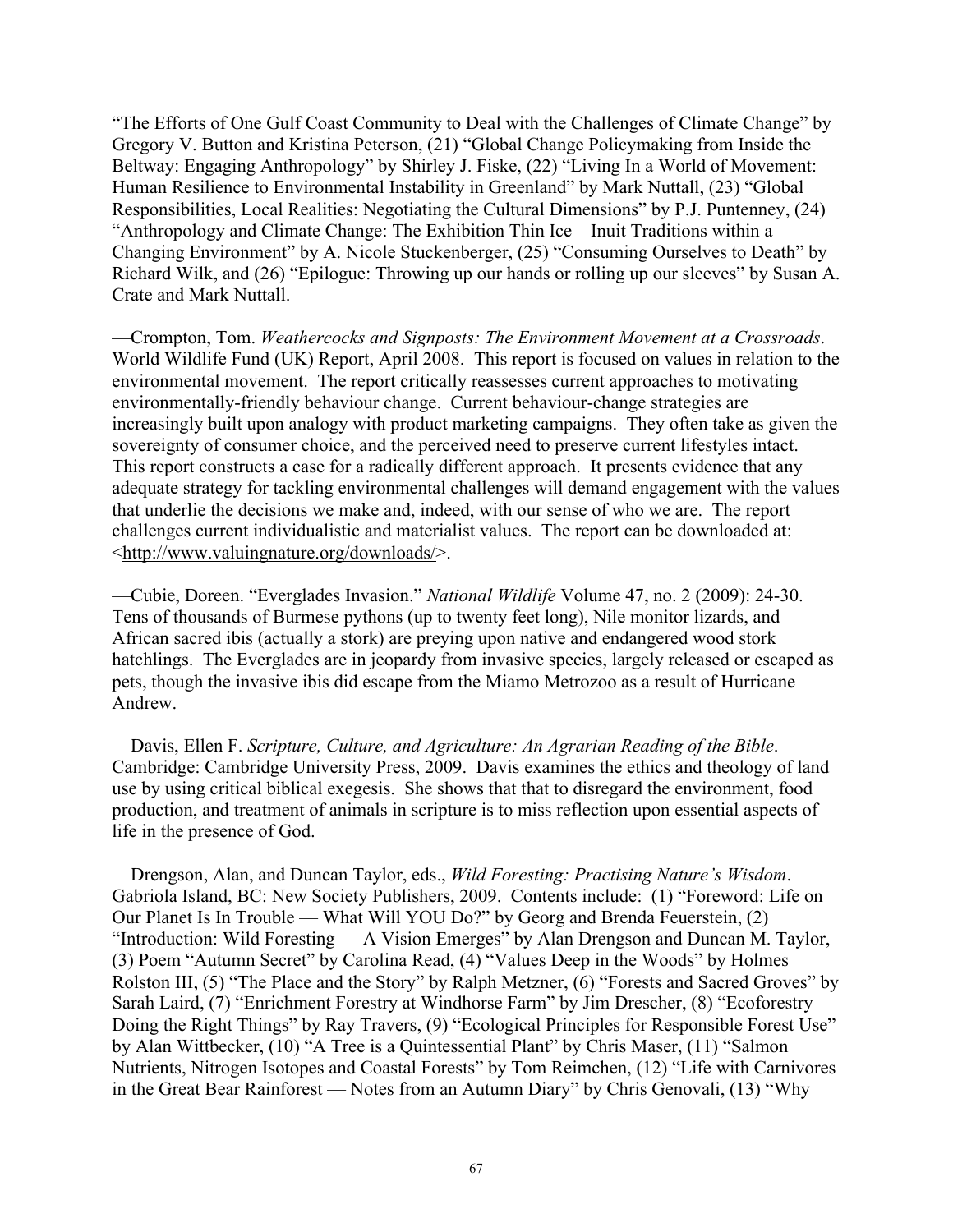Preserve Wild Forests?" by George Wuerthner, (14) "Buddhism and Global Warming" by Bill Devall, (15) "Lessons from the Old Growth — Merv Wilkinson and Wildwood Forest" by Jay Rastogi, (16) "Renewing our Forest Culture — The Art and Practice of Natural Forests" by Iliff Simey, (17) "Restoring a Forest — A Remedy for Our Ills" by Nitya Harris, (18) "The Vision of Trees For Life" by Alan Watson Featherstone, (19) "Learning from Trees" by Wangari Maathai, (20) "Gaviotas — Lessons from a Global Classroom" by Doug Skeates, (21) "A Letter from Victoria" by Brenda R. Beckwith, (22) "The Future of Ecoforestry in Western Australia" by Robert Hay, (23) "Eco Tipping Points — How a Vicious Cycle Can Become Virtuous" by Amanda Suutari and Gerald Marten, (24) "A First Nations Perspective on Ecosystem Management" by Richard Atleo, (25) "The Culture of Forests — Haida Traditional Knowledge and Forestry in the 21st Century" by Nancy J. Turner and Barbara Wilson (Kii'iljuus), (26) "Plant Teachers as a Source of Healing in the Peruvian Amazon" by Gonzalo Brito and Claire Sieber, (27) "Tree Meditation Meets Shamanism" by Alan Drengson, (28) "Wild Humans" by David Martin, (29) Poem: "Kingley Vale" by Carolina Read, (30) "Nowadays We Idolize Nature or Fear It" by Richard Louv, (31) "The Powerful Link Between Conserving Land and Preserving Health" by Howard Frumkin and Richard Louv, (32) "Creating a New Land Movement with Children" by Peter Forbes, (33) "Fairies, Forests and Childhood Education" by Briony Penn, (34) "Beyond Ecophobia" by David Sobel, (35) "The Longest Journey and Role of an Enlightened Witness" by Alice Miller, (36) "Access to Free Nature" by Arne Naess, (37) "Ecointelligence and Hope" by Norah Trace, (38) "Students Becoming Teachers through Place-Based Education" by Alan Drengson, (39) "Earth's Greatest Crisis" by Guy Dauncey, (40) "The Future of British Columbia Forests Requires Resilience Management" by Richard J. Hebda, (41) "Aboriginal Forests, Innu Culture and New Sustainable Economics" by Tom Green, (42) "Creating Institutions of Care — The Case for Democratic Forest Trusts" by Gus diZerega, (43) "Transforming Ourselves, Renewing the Earth" by Duncan M. Taylor and Graeme M. Taylor, (44) "Shifting Direction to Local Interdependence" by Helena Norberg-Hodge, and (45) "Afterword: Where We Are Going" by Wes Jackson.

—Ebbesson, Jonas, and Phoebe Okowa, eds. *Environmental Law and Justice in Context*. Cambridge: Cambridge University Press, 2009. Contents include: (1) "Introduction: dimensions of justice in environmental law" by Jonas Ebbesson, (2) "The second cycle of ecological urgency: an environmental justice perspective" by Richard Falk, (3) "Describing the elephant: international justice and environmental law" by Dinah Shelton, (4) "Law, justice and rights: some implications of a global perspective" by William Twining, (5) "Gender and environmental law and justice: thoughts on sustainable masculinities" by Hanne Petersen, (6) "Participatory rights in natural resources management: the role of communities in South Africa" by Jona Razzaque, (7) "Public participation and the challenges of environmental justice in China" by Qun Du, (8) "Environmental justice thought courts in countries in economic transition" by Stephen Stec, (9) "Environmental justice through environmental courts? Lessons learned from the Swedish experience" by Jan Darpö, (10) "Environmental justice in the European Court of Justice" by Ludwig Krämer, (11) "Environmental justice through international complaint procedures? Comparing the Aarhus Convention and the North American Agreement on Environmental Cooperation" by Malgosia Fitzmaurice, (12) "Environmental justice in situations of armed conflict" by Phoebe Okowa, (13) "Sovereignty and environmental justice in international law" by André Nollkaemper, (14) "Piercing the state veil in pursuit of environmental justice" by Jonas Ebbesson, (15) "Competing narratives of justice in North-South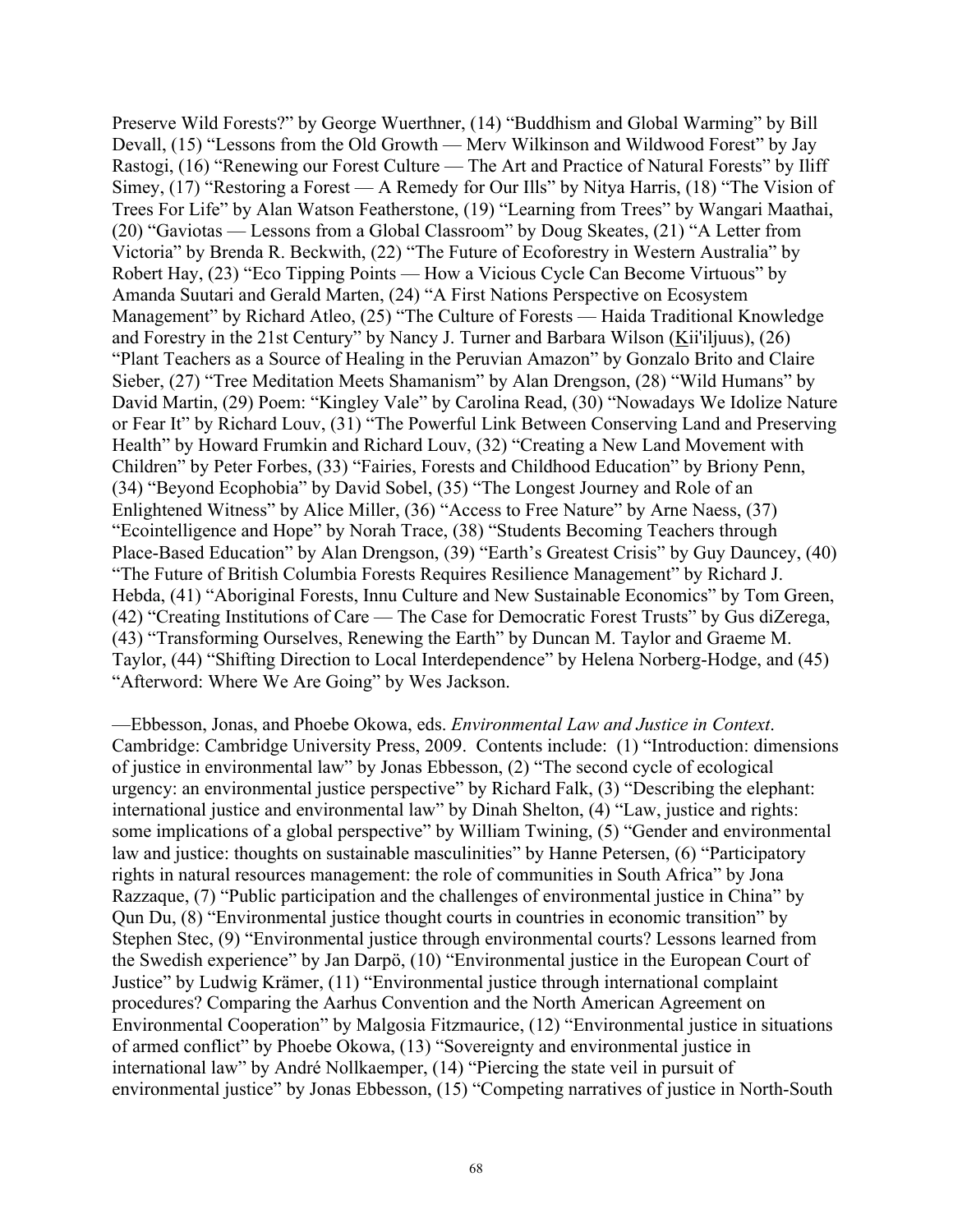environmental relations: the case of ozone layer depletion" by Karin Mickelson, (16) "Climate change, global environmental justice and international environmental law" by Jutta Brunnée, (17) "Justice in global environmental negotiations: the case of desertification" by Bo Kjellén, (18) "Distributive justice and procedural fairness in global water law" by Ellen Hey, (19) "Environmental justice in the use, knowledge and exploitation of genetic resources" by Philippe Cullet, (20) "Law, gender and environmental resources: women's access to environmental justice in East Africa" by Patricia Kameri-Mbote, (21) "The polluter pays principle: dilemmas of justice in national and international contexts" by Hans Christian Bugge, (22) "Corporate activities and environmental justice: perspectives on Sierra Leone's mining" by Priscilla Schwartz, and (23) "Environmental justice and international trade law" by Nicolas De Sadeleer.

—Fosket, Jennifer, and Laura Mamo. *Living Green: Communities that Sustain*. Gabriola Island, BC (Canada): New Society Publishers, 2009. Fosket and Mamo—two environmental sociologists—interview developers, architects, and residents and explores cases of communities that explicitly integrate human and social factors into design and planning. The authors discuss how community is central to sustainable living, how to pursue mainstream housing options to live green, and how communities can integrate green building components with social justice politics such as poverty, racism, and urban alienation.

—Gaard, Greta. "Toward and Ecopedagogy of Children's Environmental Literature." *Green Theory & Praxis: The Journal of Ecopedagogy* Vol. 4, no. 2 (2008): 11-24. Gaard discusses children's environmental literature from the intersecting standpoints of animal studies, ecofeminist literary criticism, and environmental literature. She establishes three central questions for children's environmental literature and six boundary conditions for an ecopedagogy of children's environmental literature.

—Gallagher, Kevin P., ed. *Handbook on Trade and the Environment*. Cheltenham, UK: Edward Elgar Publishing, 2008. Contents include: (1) "Introduction: International Trade and the Environment" by Kevin P. Gallagher, (2) "Pre-empting NIS Introductions: Targeting Policy" by Christopher Costello, Chad Lawley, and Carol McAusland, (3) "International Trade and Global Shipping" by James J. Corbett and James J. Winebrake, (4) "The Environmental Kuznets Curve" by James Van Alstine and Eric Neumayer, (5) "The Pollution Haven Hypothesis" by Brian R. Copeland, (6) "Trade, Natural Resources and Developing Countries" by Edward B. Barbier, (7) "Foreign Direct Investment and Sustainable Industrial Development" by Lyuba Zarsky, (8) "Globalization and the Environment: Convergence or Divergence?" by James K. Boyce, (9) "The Relation Between International Trade and Water Resources Management" by A.Y. Hoekstra, (10) "The Environmental Costs of Mexico–USA Maize Trade Under NAFTA" by Timothy A. Wise, (11) "The Impact of Open Trade and Investment Regimes on Environmental Outcomes in East Asia's Capitalist Developmental States" by Michael T. Rock and David Angel, (12) "Foreign Direct Investment and Clean Technology Leapfrogging in China" by Kelly Sims Gallagher, (13) "Global Mechanisms for Greening TNCs: Inching Towards Corporate Accountability?" by Jennifer Clapp, (14) "Civil Society Participation in Trade Policy-making in Latin America: The Case of the Environmental Movement" by Peter Newell, (15) "Trade Conflict Over Genetically Modified Organisms" by Thomas Bernauer and Philipp Aerni, (16) "The Politics of Trade and Environment in the European Union" by Henrik Selin and Stacy D. VanDeveer, (17) "Environmental Politics and Global Shipping Trade: Club Goods as a Solution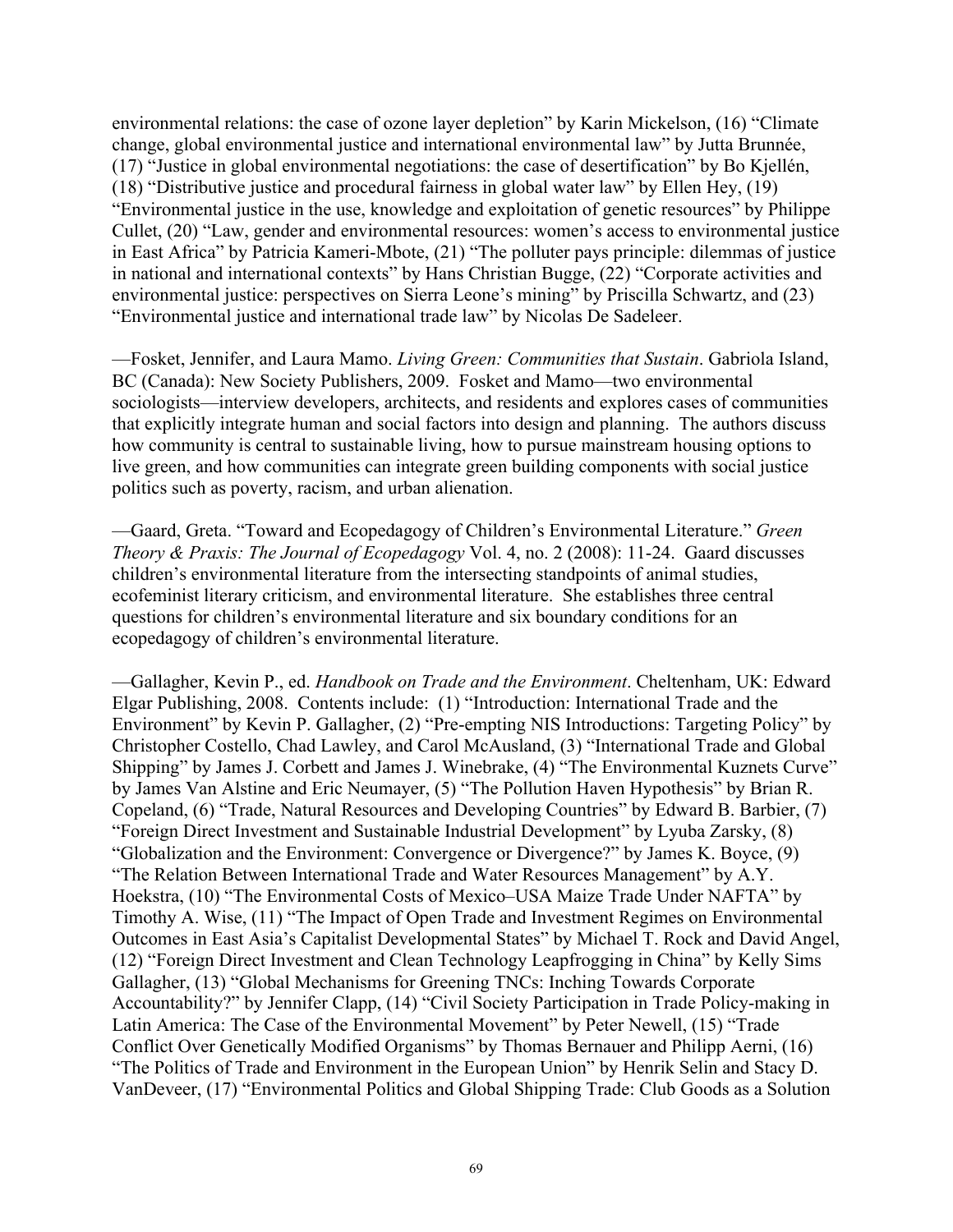to Common-Pool Resource Problems" by Elizabeth R. DeSombre, (18) "Fair Trade, Gender and the Environment In Africa" by Laura T. Raynolds and Jennifer A. Keahey, (19) "The Global Waste Trade and Environmental Justice Struggles" by David Naguib Pellow, (20) "An Introduction to the Trade and Environment Debate" by Steve Charnovitz, (21) "The WTO, Services and the Environment" by Robert K. Stumberg, (22) "Biodiversity, Intellectual Property Rights Regime, and Indigenous Knowledge System at the WTO: Revisiting the Unresolved Issues" by Sachin Chaturvedi, (23) "Investor Rights and Sustainable Development" by Chris Tollefson and W.A.W. Neilson, (24) "Does Environmental Policy Affect Trade? The Case of EU Chemicals Policy" by Frank Ackerman, (25) "Environmental Regulation, Globalization and Innovation" by Nicholas A. Ashford, (26) "Trade and Environment Policy-Making in the Arab Region" by Carol Chouchani Cherfane, (27) "Trade and Environment Institutions" by J. Samuel Barkin, and (28) "Redesigning the World's Trading System for Environmentally Sustainable Development" by Alejandro Nadal.

––Gedicks, Al. *Dirty Gold: Indigenous Alliances to End Global Resource Colonialism*. Cambridge, MA: South End Press, 2009. Gedicks shows how the indigenous peoples have energized peasant and other non-indigenous community movements to use human rights and transnational solidarity networks to challenge environmental racism and resource colonialism.

—Gobush, Kathleen, Ben Kerr, and Sam Wasser. "Genetic Relatedness and Disrupted Social Structure in a Poached Population of African Elephants." *Molecular Ecology* Volume 18, no. 4 (2009): 722-34. Twenty years after stopping poaching in Tanzania's Mikumi National Park, although a thousand elephants remain, social structures remain disrupted. Normally, old females—matriarchs—guide groups of female relatives. But many families lost their matriarchs and older females, leaving younger ones adrift. Today these females are alone and often calfless, despite being in their reproductive prime. Researchers find very high stress hormone levels. Cynthia Moss of the Amboseli Trust for Elephants in Nairobi, Kenya, says: "The more we know about their sensitivity to loss and disruptions, the more we have to consider the ethics of what we do to them," such as culling and translocations."

—Grazer, Walter. *Catholics Going Green: A Small Group Guide for Living and Learning Environmental Justice*. Notre Dame, IN: Ave Maria Press, 2009. This resource book examines environmental justice themes through the lens of scripture and Catholic social teaching.

—Harrison, Rob, Terry Newholm, and Deirdre Shaw, eds. *The Ethical Consumer*. Thousand Oaks, CA: SAGE Publications, 2005. Contents include: (1) "Introduction: Defining the Ethical Consumer" by Rob Harrison, Terry Newholm, and Deirdre Shaw, (2) "Philosophy and Ethical Consumption" by Clive Barnett, Philip Cafaro, and Terry Newholm, (3) "The Consumer as Economic Voter" by Roger A. Dickinson and Mary L. Carsky, (4) "A Brief History of Consumer Activism" by Tim Lang and Yiannis Gabriel, (5) "Pressure Groups, Campaigns and Consumers" by Rob Harrison, (6) "Informing Ethical Consumers" by Hannah Berry and Morven McEachern, (7) "The Effectiveness of Ethical Consumer Behaviour" by Scott Clouder and Rob Harrison, (8) "Case Studying Ethical Consumers' Projects and Strategies" by Terry Newholm, (9) "Using Existential-Phenomenological Interviewing to Explore Meanings of Consumption" by Hélène Cherrier, (10) "Modeling Consumer Decision Making in Fair Trade" by Deirdre Shaw, (11) "Identifying and Profiling Apparel Label Users" by Marsha A. Dickson, (12) "Focus Groups on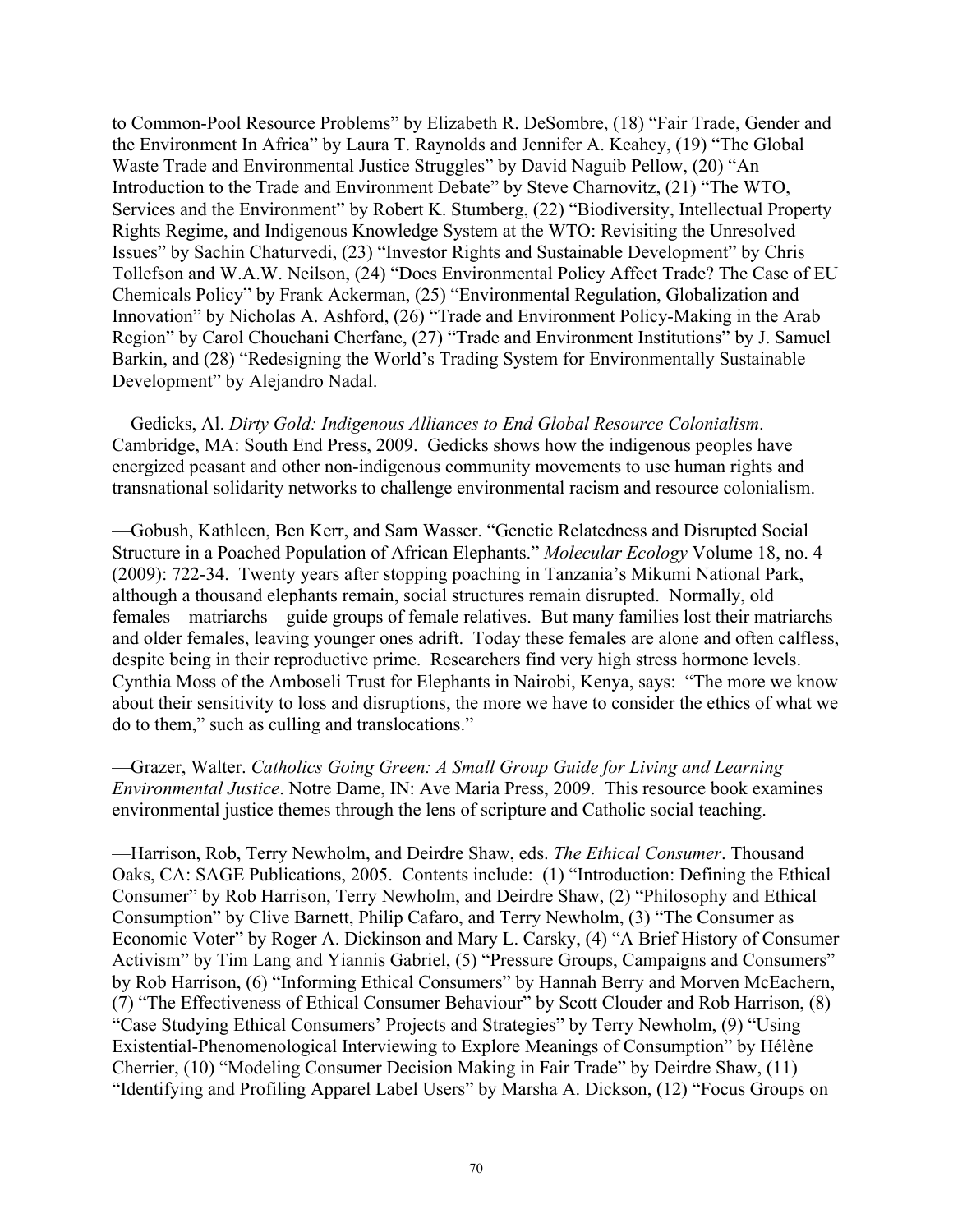Consumers' Ethical Beliefs" by Barry Clavin and Alex Lewis, (13) "Surveying Ethical and Environmental Attitudes" by Robert Worcester and Jenny Dawkins, (14) "Corporate Disclosure and Auditing" by Carol A. Adams and Ambika Zutshi, and (15) "Meeting the Ethical Gaze: Challenges for Orienting to the Ethical Market" by Andrew Crane.

—Hulme, Philip E., Petr Pyšek, Wolfgang Nentwig, and Montserrat Vilà. "Will Threat of Biological Invasions Unite the European Union?" *Science* Volume 324, no. 5923 (3 April 2009): 40-41. New data on the extent of biological invasions in Europe pose major regulatory and political challenges to European institutions. Europe is now home to over 11,000 alien species, many of them quite disruptive to both native ecosystems and to agriculture. The cost to fight these aliens is over 10 billion Euros per year, even on crude estimates.

—International Council for Science, United Nations Educational, Scientific and Cultural Organization, and United Nations University. *Ecosystem Change and Human Well-being: Research and Monitoring Priorities Based on the Findings of the Millennium Ecosystem Assessment*. Paris: International Council for Science, 2008. Available as a pdf online at: <http://www.icsu.org/2\_resourcecentre/Resource.php4?rub=8&id=304>.

—Jensen, Derrick, and Aric McBay. *What We Leave Behind*. New York: Seven Stories Press, 2009. Jensen and McBay argue that unless we change the ways we create and dispose of human waste, humans will not survive.

––Joubert, Leonie. *Boiling Point: People in a Changing Climate*. Johannesburg: Wits University Press, 2009. In this sequel to her earlier book *Scorched: South Africa's Changing Climate*  (2007), Joubert continues her conversations with people in South Africa about the changing climate.

—Koenig-Bricker, Woodeene. *Ten Commandments for the Environment: Pope Benedict XVI Speaks Out for Creation and Justice*. Notre Dame, IN: Ave Maria Press, 2009. Koenig-Bricker brings together Pope Benedicts's key statements about environmental justice and offers commentary to examine the *Ten Commandments for the Environment*—recently released by the Pontifical Council for Justice and Peace.

—Ladd, Brian. *Autophobia: Love and Hate in the Automobile Age*. Chicago: University of Chicago Press, 2008. Ladd's book is a history of emotions people have felt for the automobile. As he explains why people love automobiles so much, he develops a critique of the injuries and deaths to humans and nonhumans caused by automobiles.

—Lausche, Barbara J. *Weaving a Web of Environmental Law*. Berlin: Erich Schmidt Verlag, 2008. Lausche traces the development of environmental law, especially under the auspices of the Environmental Law Programme of the International Union for the Conservation of Nature and Natural Resources, the International Council of Environmental Law, and other national and international agencies and organizations.

—Leichenko, Robin M, and Karen L. O'Brien. *Environmental Change and Globalization: Double Exposures*. Oxford: Oxford University Press, 2008. Leichenko and O'Brien develop a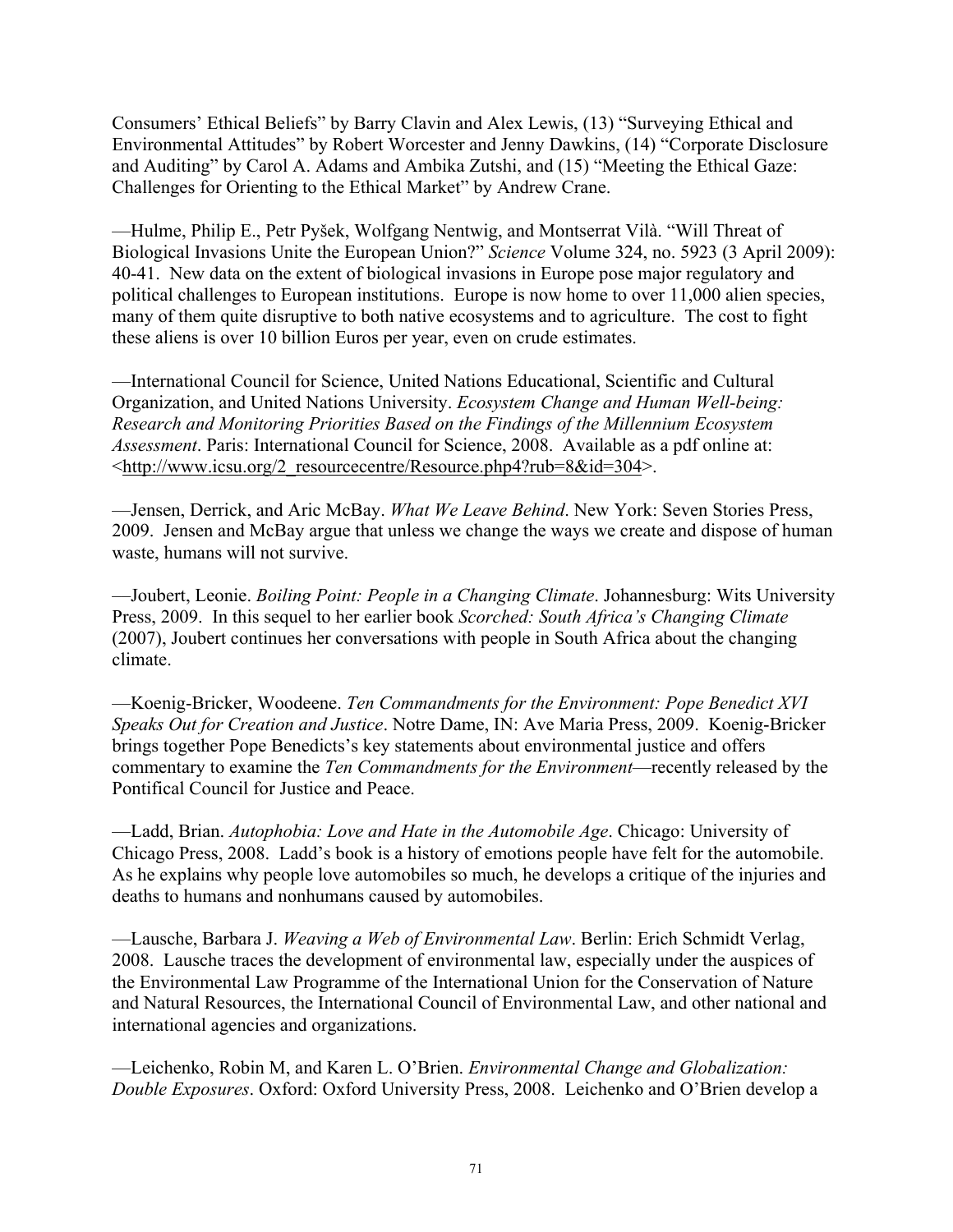conceptual framework for examining the relationship between climate change and globalization—the "double exposures." Using case studies such as the melting of Arctic sea ice, recurring droughts in India, and Hurricane Katrina, the authors show how broader human security issues such as unsustainable rates of development, growing inequalities, and growing vulnerabilities are connected to the double exposures of environmental change and globalization.

—Martin, Bruce, Alan Bright, Philip Cafaro, Robin Mittelstaedt, and Brett Bruyere. "Cultivating Environmental Virtue Among 7th & 8th Graders in an Expeditionary Learning Outward Bound School. *Journal of Experiential Education* Volume 30, no. 3 (2008): 294-98. This study attempted to assess the development of environmental virtue in  $7<sup>th</sup>$  and  $8<sup>th</sup>$  grade students in an Expeditionary Learning Outward Bound school. The purpose of this study was twofold. First, the researchers were interested in introducing a virtue ethics perspective into their teaching of environmental ethics. Second, the researchers were interested in contributing to the validation of basic theoretical assumptions on which the practice of outdoor education is based, specifically the assumption that adventure education can be used to help develop virtue in children as well as the assumption that experiential education is an effective means for doing so. Addressing these assumptions in terms of environmental virtue is fitting, because this concept represents a synthesis of concerns in outdoor environmental education's concern with developing environmental ethics in children and adventure education's concern with developing virtue in children.

—Martin, Bruce, Alan Bright, Philip Cafaro, Robin Mittelstaedt, and Brett Bruyere. "Assessing the Development of Environmental Virtue in 7th and 8th Graders in an Expeditionary Learning Outward Bound School." *Journal of Experiential Education* Volume 31, no. 3 (2009): 341-58. This study attempted to assess the development of environmental virtue in  $7<sup>th</sup>$  and  $8<sup>th</sup>$  grade students in an Expeditionary Learning Outward Bound (ELOB) school using an instrument developed for this study: the Children's Environmental Virtue Scale (CEVS). Data for this study were obtained by administering the CEVS survey (pretest and post-test) to students in an ELOB school ( $n = 45$ ) that included a 10-week expeditionary learning unit.

—McCormick, Sabrina. *Mobilizing Science: Movements, Participation, and the Remaking of Knowledge*. Philadelphia: Temple University Press, 2009. Using case studies such as the antidam movement in Brazil and the environmental breast cancer prevention movement in the United States, McCormick explores the rise of a new kind of social movement that attempts to empower lay people who are often marginalized through the use of scientific research. Although activists in this new social movement often use innovative scientific tools that result in surprising findings, the movement often fails due to superficial participatory institutions and tightly-knit corporate/government relationships.

—McDonald-Madden, Eve, Ascelin Gordon, Brendan A. Wintle, Susan Walker, Hedley Grantham, Silvia Carvalho, Madeleine Bottrill, Liana Joseph, Rocio Ponce, Romola Stewart, and Hugh P. Possingham. "'True' Conservation Progress." *Science* Volume 323, no. 5910 (2 January 2009): 43-44. Typical estimates of success in conservation, such as size of the area protected, are unreliable estimates. These authors propose a performance evaluation metric, an equation with multiple factors—which they term a conservation balance sheet—that is more reliable. Their metric usually shows lower success than the typical estimates.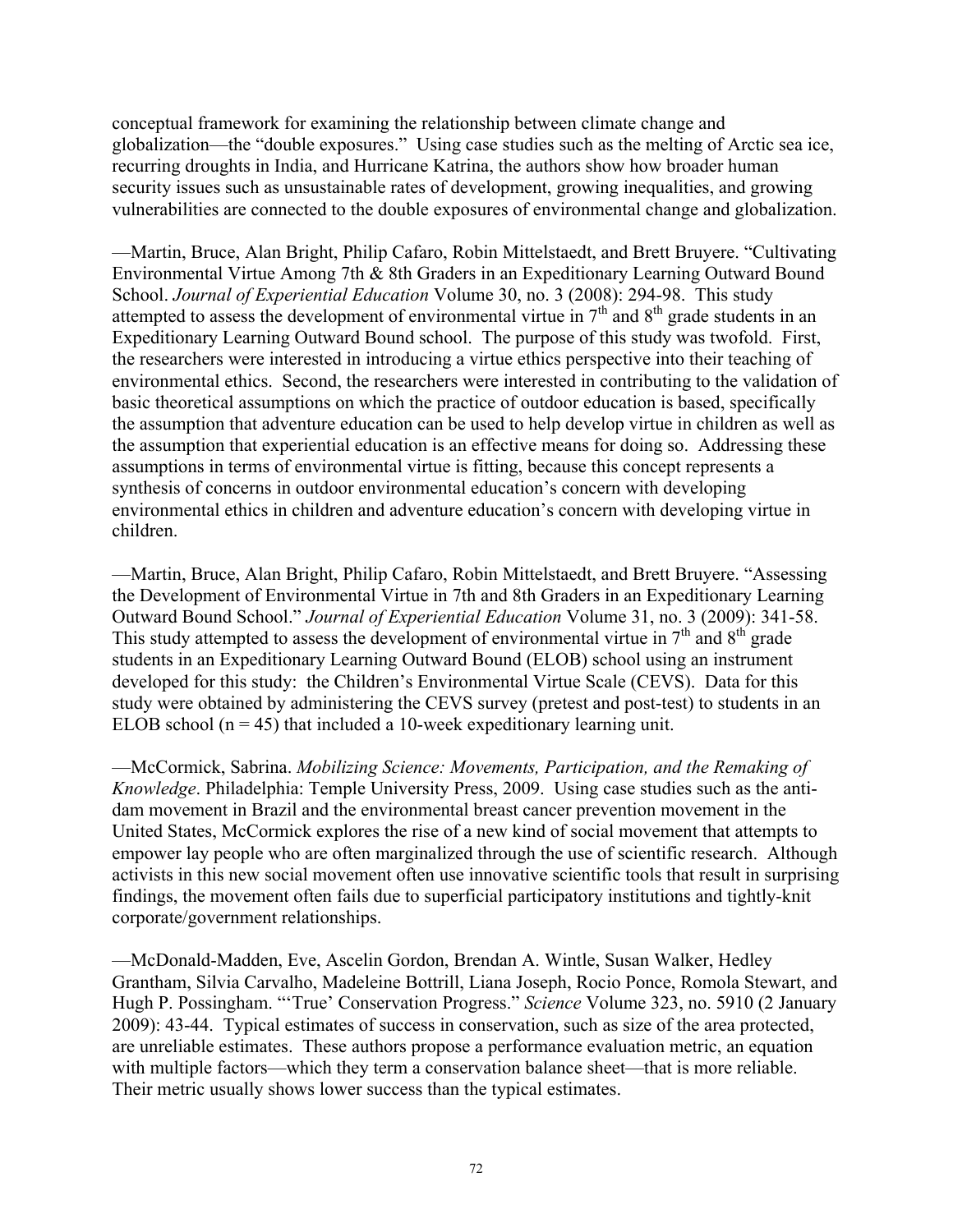—Mcmichael, Philip A. "Contemporary Contradictions of the Global Development Project: geopolitics, global ecology and the 'development climate'." *Third World Quarterly* Vol. 30, no. 1 (2009): 247-62. Mcmichael examines the global development project in terms of the interrelationships of climate, energy, and food crises. He argues that official development that advocates green market solutions recycles the problem as a solution, when in fact the real problem stems from an unsustainable global "metabolic rift" and a global ecology discourse that reinforce international power relations through monetary valuation that deepens the North's ecological debt.

—Mosher, David E., Beth E. Lochman, Michael D. Greenberg, Tiffany Nichols, Brian Rosen, and Henry H. Willis. *Green Warriors: Army Environmental Considerations for Contingency Operations from Planning Through Post-Conflict*. Santa Monica, CA: RAND Corporation, 2008.

—O'Connor, Mark and William Lines. *Overloading Australia: How governments dither and deny on population*. Sydney: Envirobook, 2008. O'Connor and Lines argue for restraining Australia's population growth. They also dissect much of what has been said about immigration in Australia. The book can be ordered by sending AU\$20 (includes postage within Australia) to Mark O'Connor, 8 Banjine Street, O'Connor, ACT2601, Australia. O-Connor can be contacted via email at:  $\langle \text{mark}(a) \text{Australian poet.com} \rangle$ .

—Patel, Raj. *Stuffed and Starved: The Hidden Battle for the World Food System*. Brooklyn: Melville House Publishing, 2008. Patel examines the ironic world food system characterized by an epidemic of obesity in the global North and starvation in the global South. He critiques the system of world food production, distribution, and sales and ultimately argues for replacing agribusiness subsidies and corporate farming with ecological, local, seasonal, and sustainable systems.

—Salleh, Ariel, ed. *Eco-Sufficiency & Global Justice: Women Write Political Ecology*. London: Pluto Press, 2009. Contents include: (1) "Ecological Debt: Embodied Debt" by Ariel Salleh, (2) Extract: Veronika Bennholdt Thomsen and Maria Mies from *The Subsistence Perspective*, (3) "The Devaluation of Women's Labour" by Silvia Federici, (4) "Who is the 'He' of He Who Decides in Economic Discourse?" by Ewa Charkiewicz, (5) "The Diversity Matrix: Relationship and Complexity" by Susan Hawthorne, (6) Extract: Carolyn Merchant from *Earthcare*, (7) "Development for Some is Violence for Others" by Nalini Nayak, (8) "Nuclearised Bodies and Militarised Space" by Zohl de Ishtar, (9) "Women and Deliberative Water Management" by Andrea Moraes and Ellie Perkins, (10) Extract: Hilkka Pietila from "Ontological Presuppositions," (11) "Mainstreaming Trade and Millennium Development Goals?" by Gig Francisco and Peggy Antrobus, (12) "Policy and the Measure of Woman" by Marilyn Waring, (13) "Feminist Ecological Economics in Theory and Practice" by Sabine U. O'Hara, (14) Extract: Teresa Brennan from *Exhausting Modernity*, (15) "Who Pays for Kyoto Protocol? Selling Oxygen and Selling Sex" by Ana Isla, (16) "How Global Warming is Gendered" by Meike Spitzner, (17) "Women and the Abuja Declaration for Energy Sovereignty" by Leigh Brownhill and Terisa E. Turner, (18) Extract: Vandana Shiva from *Earth Democracy*, (19) "Ecofeminist Political Economy and the Politics of Money" by Mary Mellor, (20) "Saving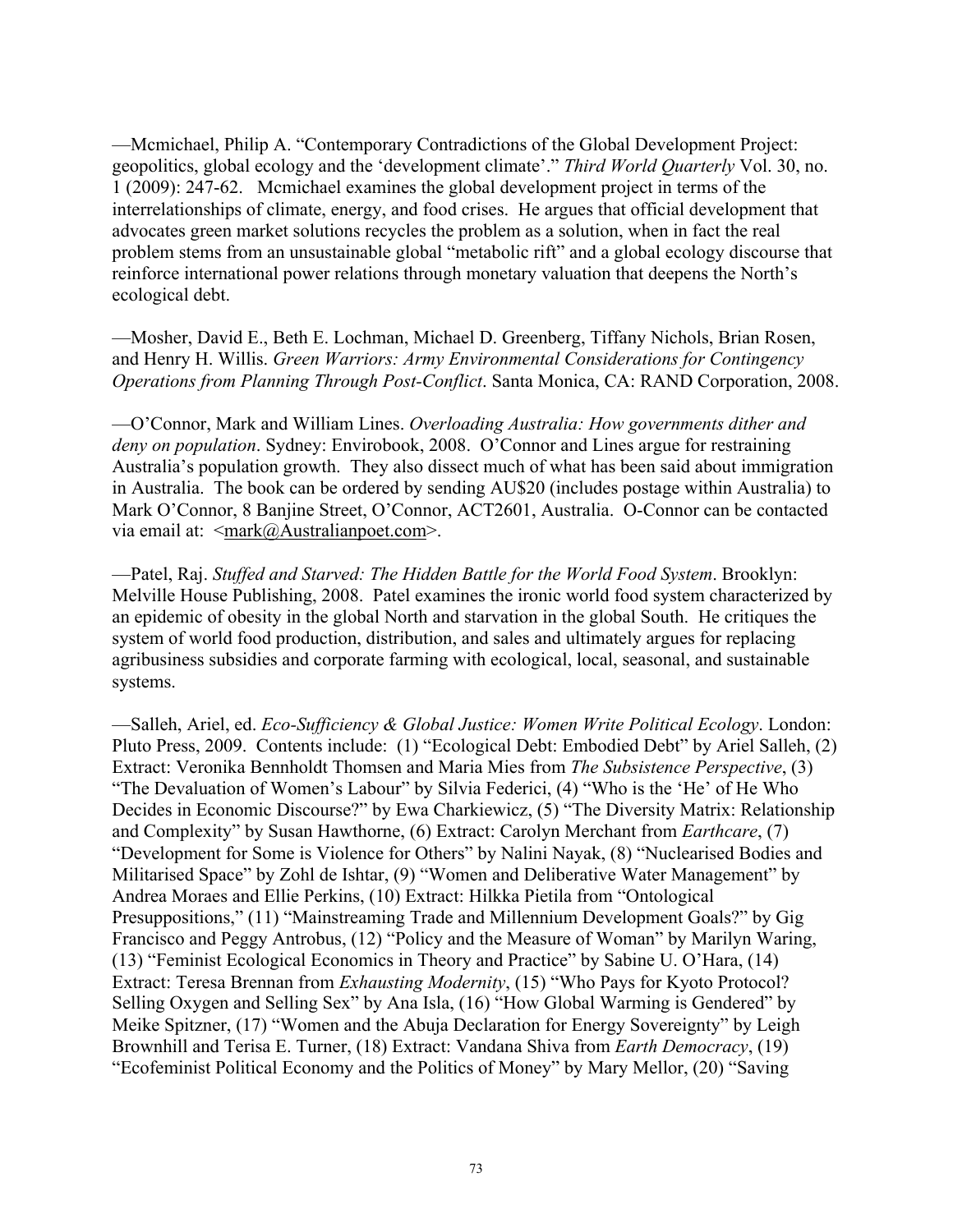Women: Saving the Commons" by Leo Podlashuc, and (21) "From Eco-Sufficiency to Global Justice" by Ariel Salleh.

—Schell, L.M., M.T. Smith, and A. Bilsborough, eds. *Urban ecology and health in the Third World* (Society for the Study of Human Biology, Symposium 32). Cambridge, Cambridge University Press, 2009. Contents include: (1) "Human biological approaches to the study of Third World urbanism" by L.M. Schell, M.T. Smith, and A. Bilsborough, (2) "Social and cultural influences in the risk cardiovascular disease in urban Brazil" by W.W. Dressler, J.E. Dos Santos, and F.E. Viteri, (3) "The urban disadvantage in the developing world and the physical and mental growth of children" by F.E. Johnston, (4) "Differences in endocrine status associated with urban-rural patterns of growth and maturation in Bundi (Gende-speaking) adolescents of Papua, New Guinea" by B. Zemel, C. Worthman, and C. Jenkins, (5) "Nutritionally vulnerable households in the urban slum economy: a case study from Khulna, Bangladesh" by J. Pryer, (6) "Urban-rural differences in growth an diarrhoeal morbidity of Filipino infants" by L.S. Adair, J. Vanderslice, and N. Zohoori, (7) "Child health and growth in urban South Africa" by N. Cameron, (8) "From countryside to town in Morocco: ecology, culture and public health" by E. Crognier, (9) Urban-rural population research: a town like Alice" by E. Beck, (10) "Selection for rural-to-urban migrants in Guatemala" by H. Kaplowitz, R. Martorell, and P.L. Engle, (11) "Health and nutrition in Mixtec Indians: factors influencing the decision to migrate to urban centres" by P. Lefevre-Witier, E. Katz, C. Cerrano, and L.A. Vargas, (12) "Urban health and ecology in Bunia, N.E. Zaire, with special reference to the physical development of children" by J. Ghesquiere, E. Nkiama, R. Wellens, and P. Dulieu, (13) "Food for thought: meeting a basic need for low-income urban residents" by D. Drakakis-Smith, (14) "Immunological parameters in northeast Arnhem and Land Aborigines: consequences of changing settlement patterns and lifestyles" by G. Flannery and N. White, (15) "Amerindians and the price of modernisation" by K.M. Weiss, A.V. Buchanan, R. Valdez, J.H, Moore, and J. Campbell, (16) "Sex ratio determinants in Indian populations: studies at national, state and district levels" by A.H. Bittles, W.M. Mason, D.N. Singarayer, S. Shreeniwas, and M. Spinar, (17) "Polarisation and depolarization in Africa" by J.I. Clarke, and (18) "Urbanisation in the Third World: health policy implications" by T. Harpham.

—*Slavic Review* Vol. 68, no. 1 (2009). This topic of this special issue is "Nature, Culture, and Power." Contents include: (1) "From Nature as Proxy to Nature as Actor" by Zsuzsa Gille, (2) "Who Holds the Axe? Violence and Peasants in Nineteenth-Century Russian Depictions of the Forest" by Jane Costlow, (3) "Everyday Environmentalism: The Practice, Politics, and Nature of Subsidiary Farming in Stalin's Lithuania" by Diana Mincyte, (4) "The Formation of Tunka National Park: Revitalization and Autonomy in Late Socialism" by Katherine Metzo, and (5) "The Complicity of Trees: The Socionatural Field of/for Tree Theft in Bulgaria" by Chad Staddon.

—Steffen, W., A. Sanderson, P.D. Tyson, J. Jäger, P.A. Matson, B. Moore III, F. Oldfield, K. Richardson, H.J. Schellnhuber, B.L. Turner II, and R.J. Wasson. *Global Change and the Earth System: A Planet Under Pressure*. Berlin: Springer, 2004. This book documents the work of thousands of scientists associated with the International Geosphere-Biosphere Programme who examine the profound transformation of the Earth's environment due to human impacts.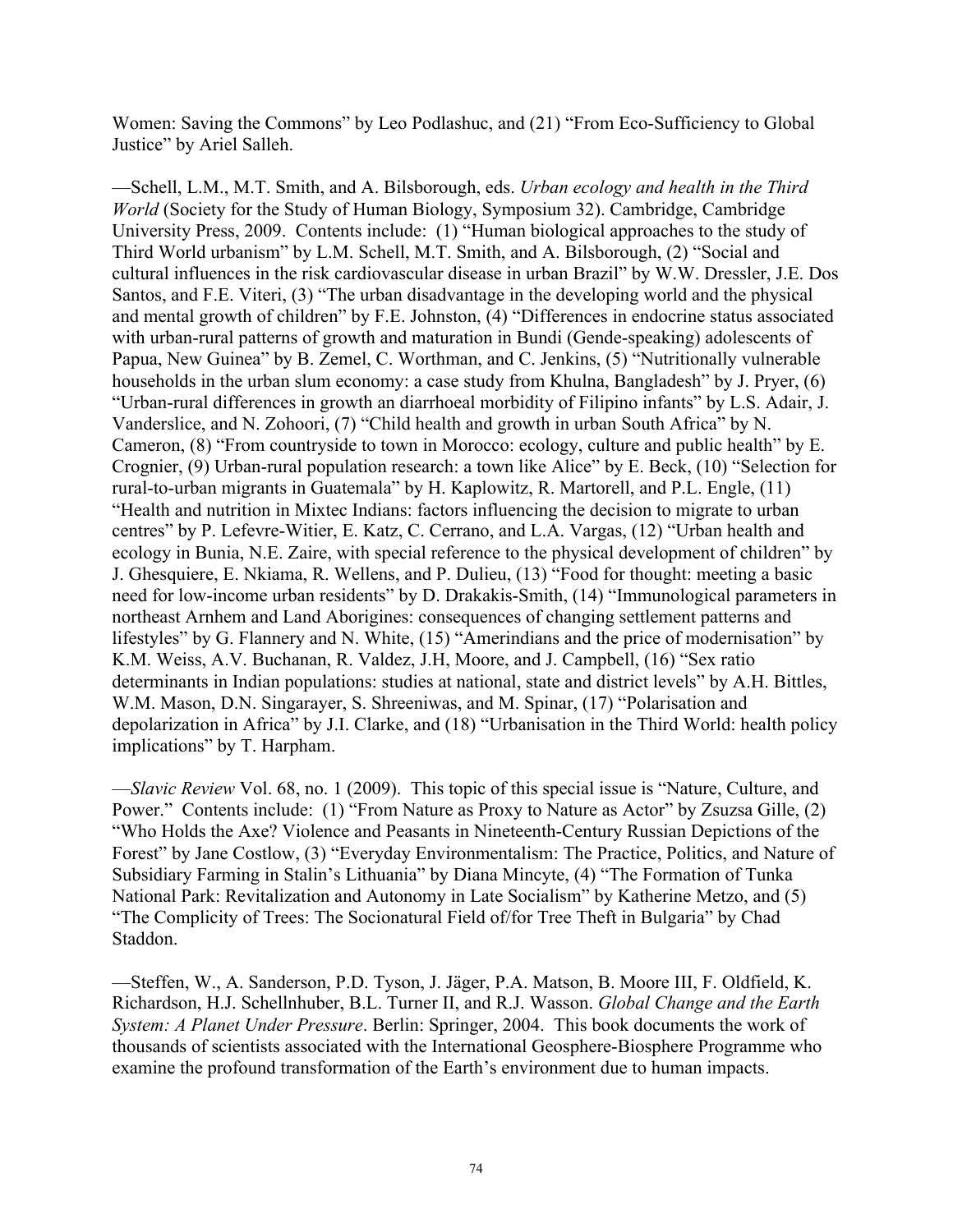—Stokstad, Erik. "Debate Continues Over Rainforest Fate—With a Climate Twist." *Science* Volume 323, no. 5913 (23 January 2009): 448. Most conservation biologists expect a tragic loss of rainforests (5-10% of old growth forest surviving, up to 75% species loss). Two papers in 2006 by Joseph Wright of the Smithsonian Tropic Research Institute and Helene Muller-Landau of the University of Minnesota are much more optimistic, arguing that a trend toward urbanization will mean fewer people living in forests and that abandoned farms will regrow and provide a refuge for tropical species (with only 16-35% species extinction). The papers have provoked fierce rebuttal. Both sides agree that global warming could change everything.

—Swearer, Donald K., ed. *Ecology and the Environment: Perspectives from the Humanities.*  Cambridge, MA: Center for the Study of World Religions, Harvard University, 2009 (distributed by Harvard University Press). Contents include: (1) "Introduction" by Donald K. Swearer, (2) "Literature as Environmental(ist) Thought Experiment" by Lawrence Buell, (3) "Nature, Liberty, and Equality" by Donald Worster, (4) "Touching the Depths of Things: Cultivating Nature in East Asia" by Mary Evelyn Tucker, (5) "Interiority Regained: Integral Ecology and Environmental Ethics" by Michael E. Zimmerman, (6) "From the Ground Up: Dark Green Religion and the Environmental Future" by Bran Taylor, and (7) "Cultural Readings of the 'Natural' World" by Michael Jackson.

—Szasz, Andrew. *Shopping Our Way to Safety: How We Changed from Protecting the Environment to Protecting Ourselves*. Minneapolis: University of Minnesota Press, 2007. Szasz examines the new phenomenon of Americans buying products such as bottled water and water filters, organic food, green household cleaners and personal hygiene products, and other such products. Many consumers claim to buy these kinds of products to help protect the environment, but Szasz claims that these fatalistic, individual responses to collective environmental threats are an inverted form of quarantine that shuts the healthy individual in and the threatening world out. Szasz critiques the effectiveness of these kinds of products and argues that the unforeseen political consequences of this are that consumers feel less urgency to actually do something to fix environmental hazards, and real security can only be achieved if consumers give up on the illusion of individual solutions and instead work together on substantive reform.

—Trentelman, Carla Koons. "Place Attachment and Community Attachment: A Primer Grounded in the Lived Experience of a Community Sociologist." *Society and Natural Resources* Vol. 22, no. 3 (2009): 191-210. Trentelman develops a primer on community sociology and place literature, including descriptions of different strands of place scholarship.

—Trosper, Ronald. *Resilience, Reciprocity and Ecological Economics: Northwest Coast Sustainability*. London: Routledge, 2009. Trosper examines how a group of indigenous societies on the Northwest Coast of North America managed to live sustainably within their ecosystems for over two thousand years.

—Vayda, Andrew. *Explaining Human Actions and Environmental Changes*. Lanham, MD: AltaMira Press, 2009. Vayda uses causal histories of events to look at explanations of human and environmental interactions. Using his analysis of methodological trends, he argues against the postmodern preoccupation with discourse and its indifference to questions of methodology and evidence, and he entertains a research agenda for the future of ecological anthropology.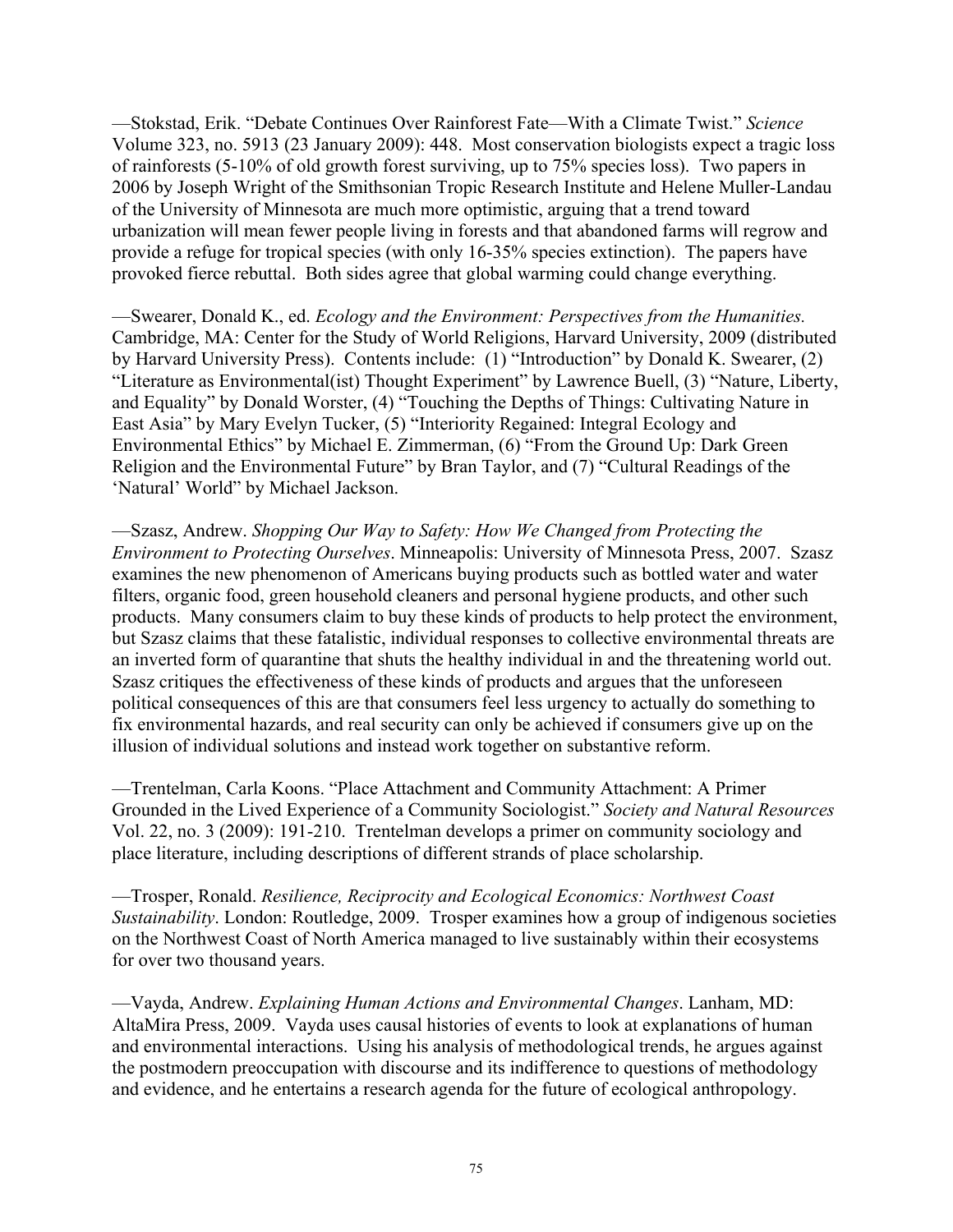—Wellock, Thomas R. *Preserving the Nation: The Conservation and Environmental Movements 1870-2000*. Wheeling, IL: Harlan Davidson, 2007. Wellock explores three related movements in the United States: (1) the conservation movement for the efficient management of natural resources for production, (2) the preservation movement to protect scenic and wilderness areas, and (3) the urban environmental movement that sought reform to mitigate and control industrial pollution and urban decay.

—White, Damian F., and Chris Wilbert, eds. *Technonatures: Environments, Technologies, Spaces, and Places in the Twenty-first Century*. Waterloo, ON (Candada): Wilfred Laurier University Press, 2009. Contents include: (1) "Introduction: Inhabiting Technonatural Space/Times" by Damian F. White and Chris Wilbert, (2) "Governing Global Environmental Flows: Ecological Modernization in Technonatural Time/Spaces" by Peter Oosterveer, (3) "Circulations and Metabolisms: (Hybrid) Natures and (Cyborgs) Cities" by Erik Swyngedouw, (4) "Cellphone-in-the-Countryside: On Some of the Ironic Spatialities of Technonatures" by Mike Michael, (5) "Living Cities: Towards a Politics of Conviviality" by Steve Hinchcliffe and Sarah Whatmore, (6) "Boundaries and Border Wars: DES, Technology, and Environmental Justice" by Julie Sze, (7) "Critical Mass: How Built Bodies Can Help Forge Environmental Futures" by Fletcher Linder, (8) "Living Betwwen Nature and Technology: The Suburban Constitution of Environmentalism in Australia" by Aidan Davison, (9) "The Property Boundaries/Boundary Properties in Technonatural Studies: 'Inventing the Future'" by Timothy W. Luke, (10) "Fluid Architectures: Ecologies of Hybrid Urbanism" by Simon Guy, and (11) "A Post-industrial Green Economy: The New Productive Forces and the Crisis of the Academic Left" by Brian Milani.

—Wimberley, Edward T. *Nested Ecology: The Place of Humans in the Ecological Hierarchy*. Baltimore: Johns Hopkins University Press, 2009. A practical ecological ethic must focus on human decision making within the context of larger social and environmental systems, like a set of nested mixing bowls. We need a complete re-conceptualization of the human place in the ecological hierarchy. This includes extending the concept of ecology to spirituality and the ecology of the unknown.

## **ISEE OFFICERS**

President: Clare Palmer Address: Department of Philosophy, Washington University, One Brookings Drive, Campus Box 1073, St Louis, MO 63130, USA Office Phone: 314-935-7148 Fax: 314-935-7349 Email: <cpalmer@ascc2.artsci.wustl.edu>

Vice President: Emily Brady Address: Institute of Geography, School of GeoSciences, University of Edinburgh, Drummond Street, Edinburgh EH8 9XP, UK Office Phone: +44 (0) 131-650-9137 Fax: +44 (0) 131-650-2524 Email:  $\leq$ emily.brady@ed.ac.uk>

Secretary and ISEE Newsletter Editor: Mark Woods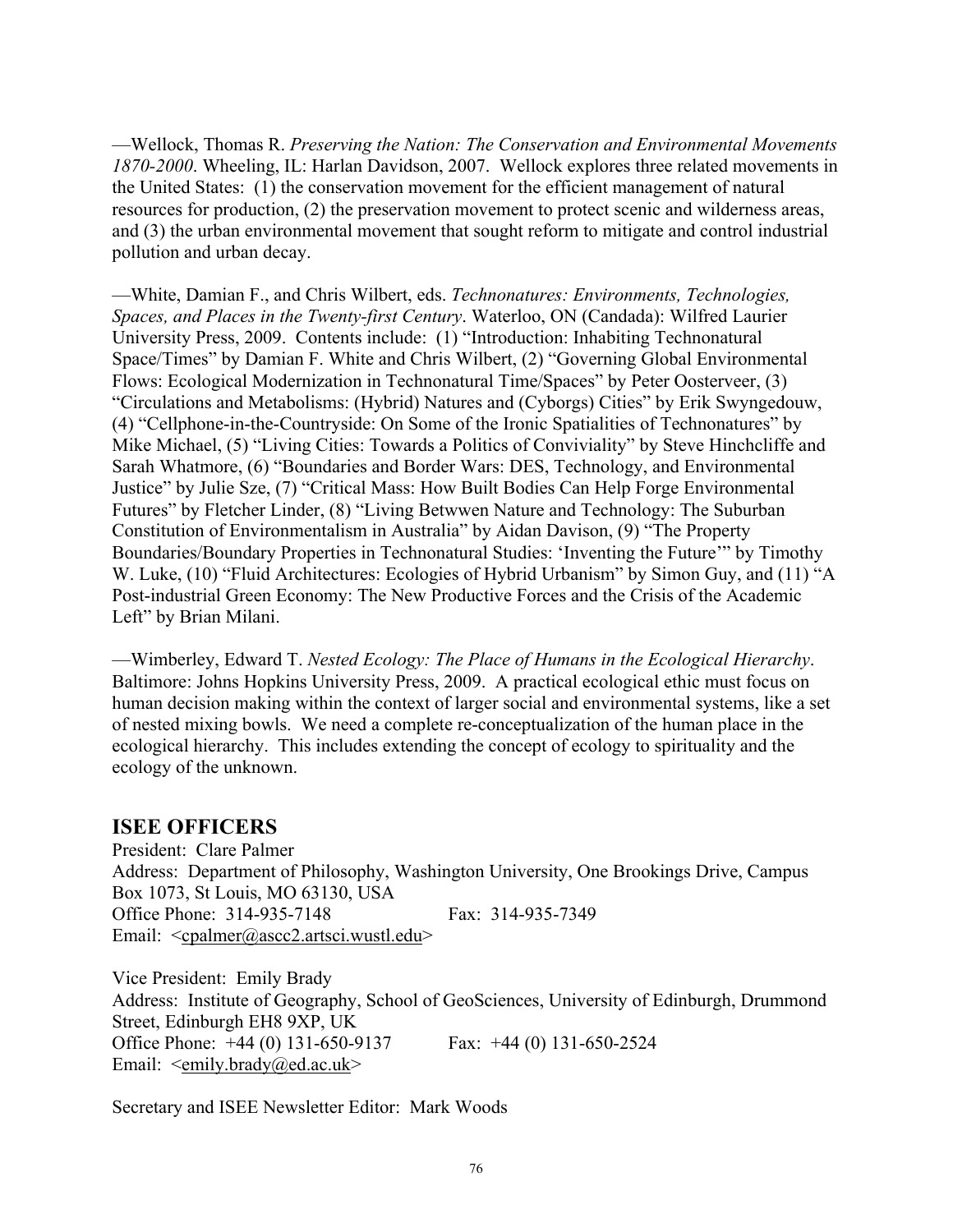Address: Department of Philosophy, University of San Diego, 5998 Alcalá Park, San Diego, CA 92110, USA Office Phone: 619260-6865 Fax: 619-260-7950 Email:  $\langle mwoods@sandiego.edu\rangle$ 

Treasurer: Lisa Newton Address: Director, Program in Environmental Studies, Fairfield University, Fairfield, Connecticut 06824, USA Office Phone: 203-254-4128 Email: <lhnewton@mail.fairfield.edu>

Editor in Chief of *Environmental Ethics*: Eugene Hargrove Address: Department of Philosophy and Religious Studies, The University of North Texas, P.O. Box 310980, Denton, TX 76203-0980, USA Office Phone: 940-565-2266 Fax: 940-565-4448 Email:  $\langle \text{hargrove}(a \rangle$ unt.edu>

ISEE Nominations Committee: Chair, Christopher Preston, University of Montana: <christopher.preston@mso.umt.edu> Robin Attfield, Cardiff University:  $\leq \text{attfieldr}(\partial_{\text{c}} \text{cardiff}.ac.uk$ Jen Everett, DePauw University:  $\leq$ jennifereverett@depauw.edu> Ned Hettinger, College of Charleston: <hettingern@cofc.edu>

## **ISEE REGIONAL REPRESENTATIVES**

We continue to update and expand our regional representation. Here is the current list. If you are a member of ISEE in a country not on this list, please contact Clare Palmer at  $\leq$ cpalmer@artsci.wustl.edu> if you are interested in representing ISEE.

- **Africa:**
	- o **South Africa:** Johan P. Hattingh, Department of Philosophy, University of Stellenbosch, 7600 Stellenbosch, South Africa. Hattingh heads the Unit for Environmental Ethics at Stellenbosch. Office Phone: 27 (country code) 21 (city code) 808-2058. Secretary Phone: 808-2418. Home Phone: 887-9025. Fax: 886-4343. Email:  $\langle \text{iph2}\rightangle$ @akad.sun.ac.za>.
- **Australia:**
	- o William Grey, Room E338, Department of Philosophy, University of Queensland, 4067, Queensland 4072 Australia. Email: <wgrey@mailbox.uq.edu.au>.
- **Asia:**
	- o **China:** Yang Tongjing, Institute of Philosophy, Chinese Academy of Social Sciences, Beijing, 100732, China. Email: <yangtong12@sina.com>.
	- o **Pakistan and South Asia:** Nasir Azam Sahibzada, Founder Member, Independent Trust for Education (ITE), T-28 Sahibzada House, Zeryab Colony, Peshawar City (NWFP), Pakistan. Postal Code. 25000. Phone: (92) (91) 2040877). Cell Phone: 0334- 9081801. Email:  $\langle$ sahibzan@unhcr.org and  $\langle$ nasirazam@hotmail.com >.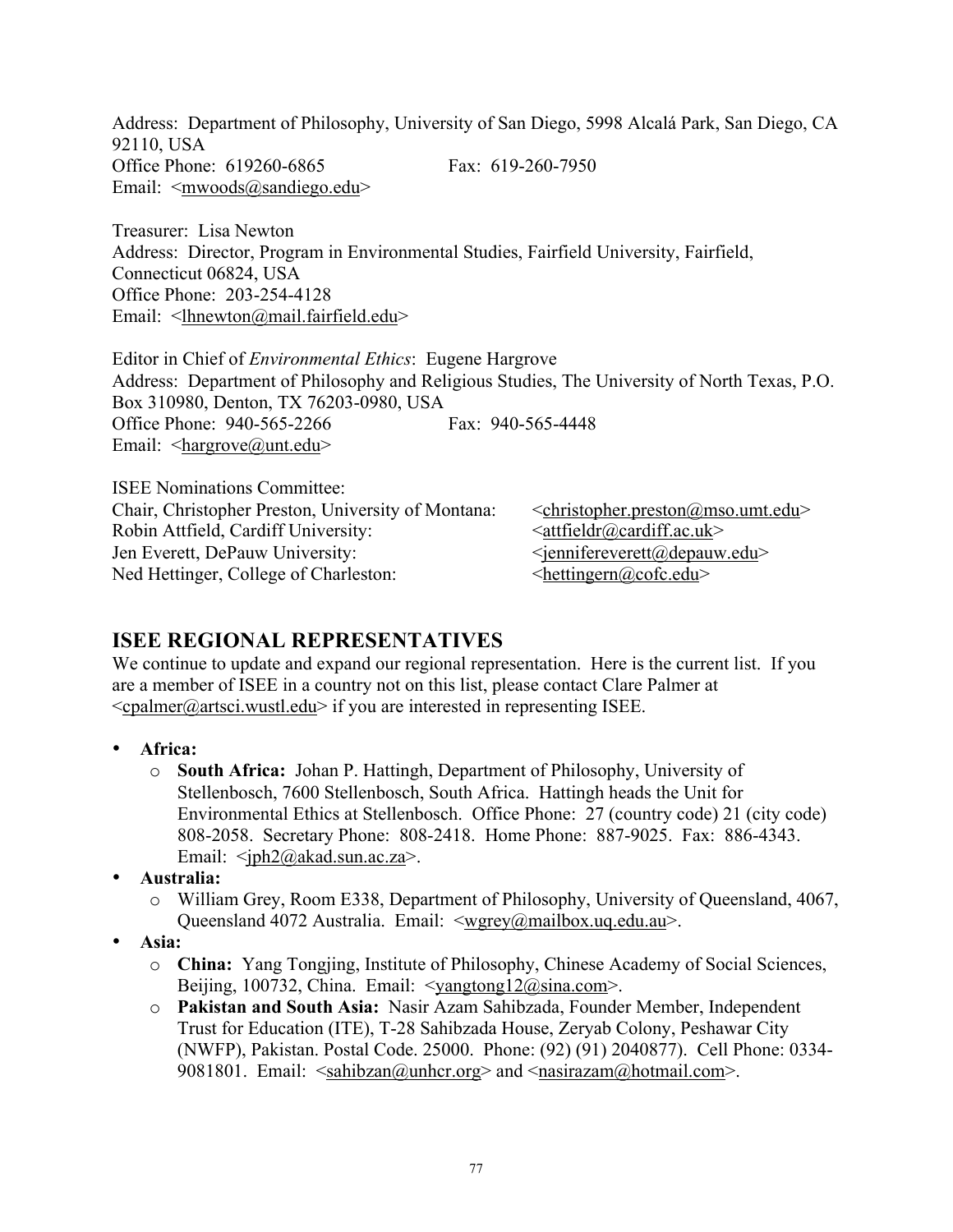- o **Taiwan:** King Hen-Biau, President, Society of Subtropical Ecology, 4<sup>th</sup> Fl. #3, Lane 269, Roosevelt Road, Section 3, 106 Taipei, Taiwan. Phone: 886-2-2369-9825. Cell Phone: 886-9-3984-1403. Fax: 886-2-2368-9885. Email: <hbking@tfri.gov.tw>.
- **Europe:**
	- o **Eastern Europe:** Jan Wawrzyniak, Department of Philosophy, Adam Mickiewicz University of Poznan, Poland. University address: Prof. Jan Wawrzyniak, Institut Filozofii, Adam Mickiewicz University, 60-569 Poznan, Szamarzewskiego 91c Poland. Phone: +48 / 61 / 841-72-75. Fax: +48 / 61 / 8430309. Home address: 60-592 Poznan, Szafirowa 7, Poland. Email:  $\langle$ jawa@amu.edu.pl>.
	- o **Finland:** Markku Oksanen, Department of Social Policy and Social Psychology, University of Kuopio, P.O. Box 1627, 70211, Finland. Email:  $\leq$ majuok@utu.fi> or <markku.oksanen@utu.fi>.
	- o **The Netherlands:** Martin Drenthen, ISIS, Faculty of Science, Radboud University of Nijmegen, Postbox 9010, 6500 GL Nijmegen, the Netherlands. Office Phone: 31 (country code) 24 (city code) 3612751. Fax: 31-24-3615564. Home Address: Zebrastraat 5, 6531TW Nijmegen, the Netherlands. Home Phone:  $(31) - (24)$ 3238397. Email: <m.drenthen@science.ru.nl>.
	- o **United Kingdom:** Isis Brook, Centre for Professional Ethics, University of Central Lancashire, Preston, Lancashire, United Kingdom PR1 2HE. Phone: +44(0)1772 892542. Email: <ihbrook@uclan.ac.uk>.
	- o **Greece:** Stavros Karageorgakis, Theofilou 26, 54633, Thessaloniki, Greece. Email: <ouzala@hotmail.com>.
- **South America:**
	- o Ricardo Rozzi, Department of Philosophy and Religion Studies, P.O. Box 310920, University of North Texas, Denton, TX 76203-0920. Phone: 940-565-2266. Fax: 940-565-4448. Email: <rozzi@unt.edu>.
- **Mexico and Central America:**
	- o Teresa Kwiatkowska, Universidad Autonoma Metropolitana-Iztapalapa, Departamento de Filosofia, Av. Michoacan y Purissima s/n, 09340 Mexico D.F., Mexico. Office Phone: (5) 724 47 77. Home Phone: (5) 637 14 24. Fax: (5) 724 47 78. Email: <tkwiatkowska@yahoo.com>.
- **North America:**
	- o **Canada:** Thomas Heyd, Department of Philosophy, University of Victoria, P.O. Box 3045, Victoria, British Columbia V8W 3P4, Canada. Office Phone: 250-721-7512. Fax: 250-721-7511. Email: <heydt@uvic.ca>.
	- o **United States:**
		- Ned Hettinger, Philosophy Department, College of Charleston, Charleston, South Carolina 29424, USA. Office Phone: 843-953-5786. Home Phone: 843-953-5786. Fax: 843-953-6388. Email: <hettingern@cofc.edu>.
		- Holmes Rolston III, Department of Philosophy, Colorado State University, Fort Collins, Colorado 80523, USA. Office Phone: 970-491-6315. Fax: 970-491-4900. Email: <rolston@lamar.colostate.edu>.
		- Jack Weir, Department of Philosophy, Morehead State University, UPO 662, Morehead, Kentucky 40351-1689, USA. Office Phone: 606-783-2785. Home Phone: 606-784-0046. Fax: 606-783-5346 (include Weir's name on Fax). Email:  $\langle$ j.weir@morehead-st.edu>.